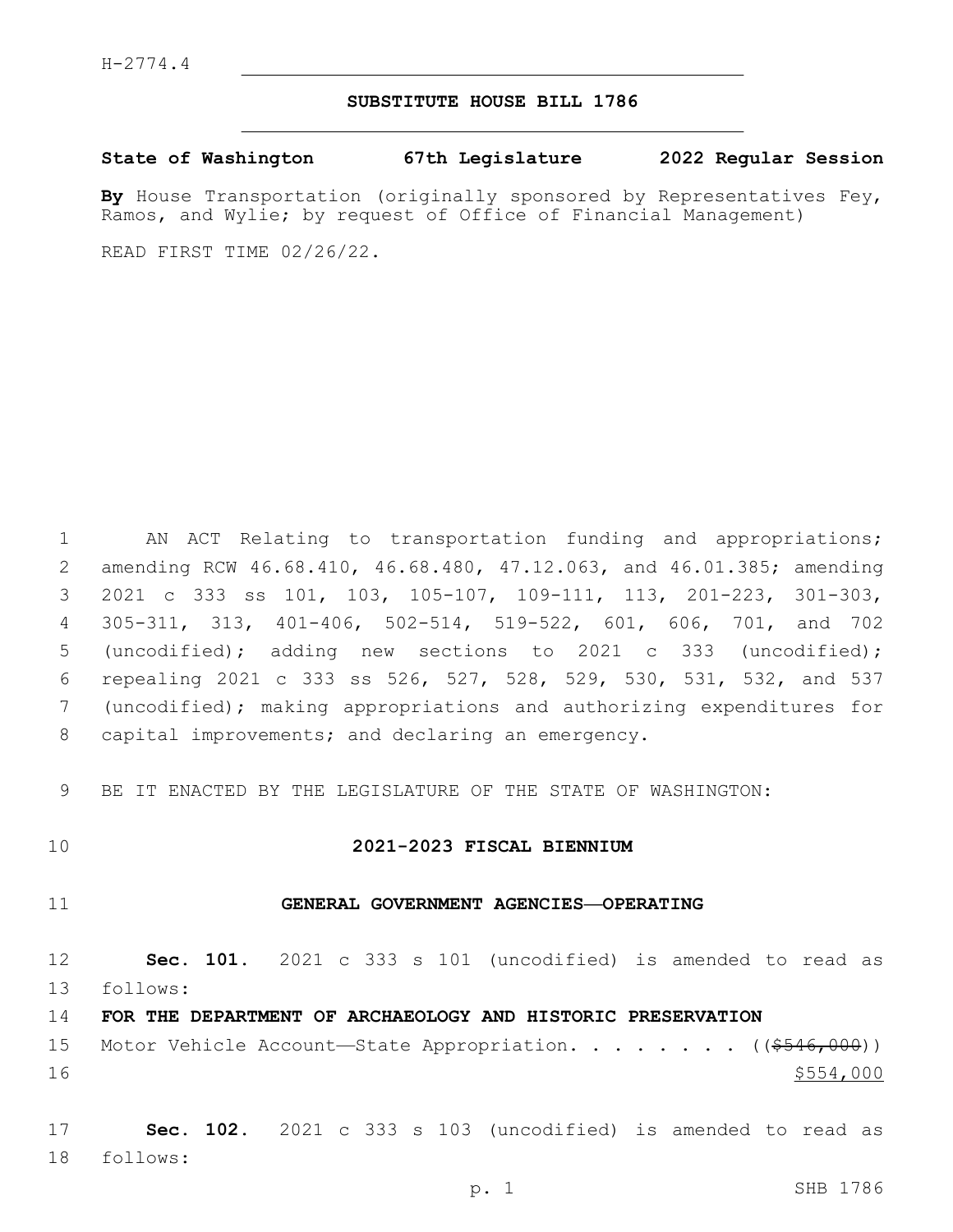#### **FOR THE OFFICE OF FINANCIAL MANAGEMENT**

|     | 2 Motor Vehicle Account-State Appropriation. ((\$1,441,0000)) |
|-----|---------------------------------------------------------------|
|     | \$1,034,000                                                   |
| 4   | Puget Sound Ferry Operations Account-State                    |
| 5   |                                                               |
| 6   | Multimodal Transportation Account-State                       |
|     |                                                               |
| 8   | TOTAL APPROPRIATION. $($ $(*1, 817, 000))$                    |
| - 9 | \$1,410,000                                                   |
|     |                                                               |

 The appropriations in this section are subject to the following 11 conditions and limitations:

 \$250,000 of the multimodal transportation account—state appropriation is provided solely for the office of financial management, in collaboration with the Washington department of transportation and the office of the chief information officer, to conduct an evaluation of short term and long term facility and information technology needs. In conducting the evaluation, the office of financial management may contract with an entity with direct expertise in this area. The office of financial management must submit a final report of their evaluation by October 1, 2022. The evaluation must be coordinated with any legislatively directed study regarding leased space. The evaluation must include, but is not 23 limited to:

 (1) Development of a status quo scenario based on current policy and projections and two alternative scenarios of the number of people and percentage of staff in telework status on a permanent basis with one alternative being the minimum feasible level of teleworking and one alternative being the maximum feasible level of teleworking;

 (2) Current and projected facility needs by location and function for the scenarios in subsection (1) of this section;

 (3) The specific number of employees and percentage of the workforce expected to be teleworking by location and function and the anticipated impact on facility space needs for the scenarios in 34 subsection (1) of this section;

 (4) Analysis of opportunities to colocate with other state, local, and other public agencies to reduce costs and improve cost-37 efficiency;

 (5) Detailed information on any increased costs, such as end-user devices, software, technology infrastructure, and other types of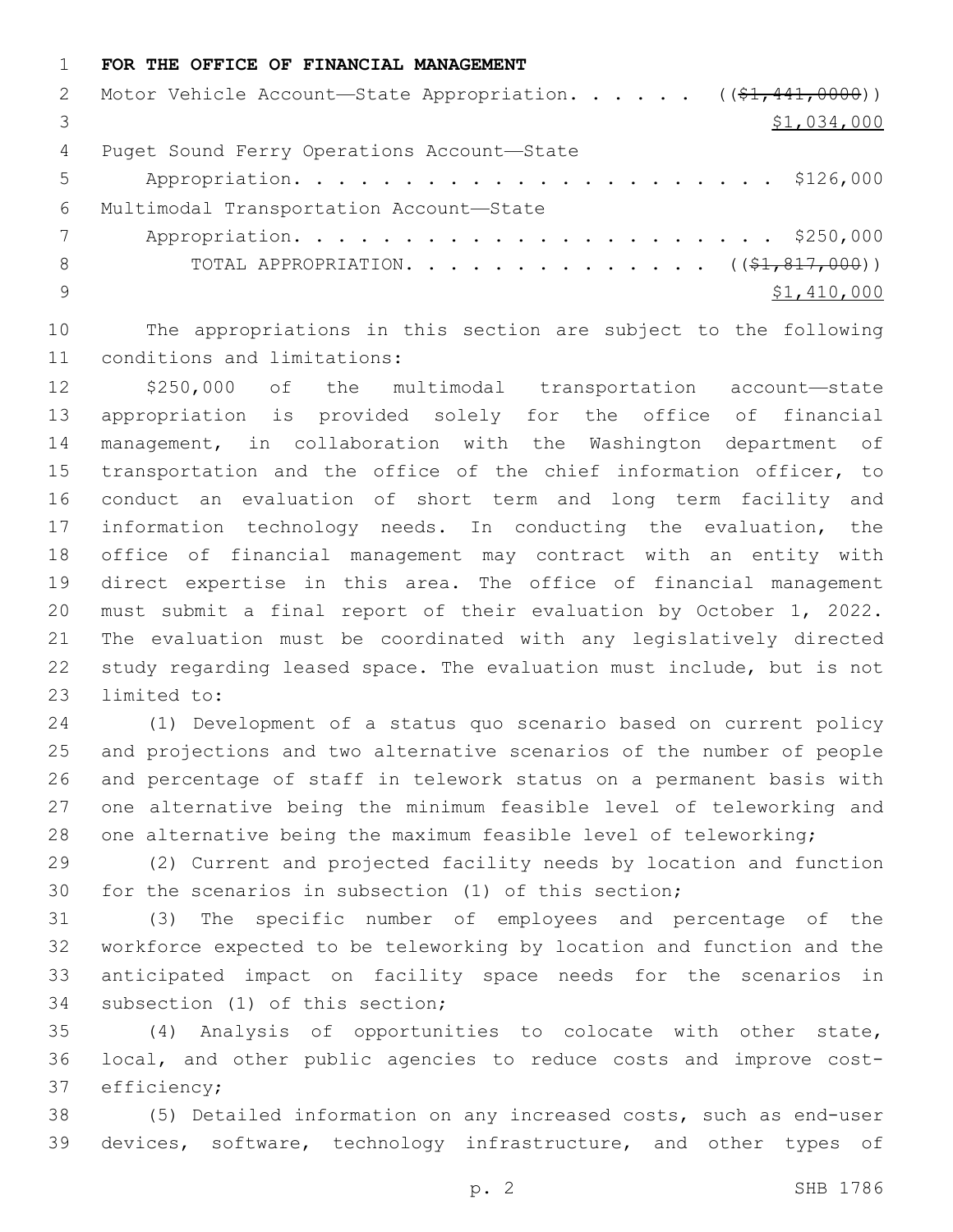assistance needed to meet the teleworking levels in each of the 2 scenarios in subsection (1) of this section;

 (6) Detailed information on any reduced costs, such as leases, facility maintenance, and utilities, resulting from the projected teleworking levels for the scenarios in subsection (1) of this 6 section; and

 (7) Cost-benefit analysis detailing the net impact of teleworking on facility and total costs for the scenarios in subsection (1) of 9 this section.

 **Sec. 103.** 2021 c 333 s 105 (uncodified) is amended to read as follows: 11

**FOR THE DEPARTMENT OF AGRICULTURE**

13 Motor Vehicle Account—State Appropriation. . . . . . ((\$1,346,000)) \$1,369,000

 **Sec. 104.** 2021 c 333 s 106 (uncodified) is amended to read as follows: 16

**FOR THE LEGISLATIVE EVALUATION AND ACCOUNTABILITY PROGRAM COMMITTEE**

18 Motor Vehicle Account—State Appropriation. . . . . . . ((\$668,000)) \$674,000

 **Sec. 105.** 2021 c 333 s 107 (uncodified) is amended to read as follows: 21

## **FOR THE EVERGREEN STATE COLLEGE**

23 Motor Vehicle Account-State Appropriation. . . . . . . . . \$150,000

 The appropriation in this section is subject to the following conditions and limitations: The total appropriation in this section is provided solely for the Washington state institute for public policy to conduct a cost-benefit analysis for an exclusive or partial American steel requirement for future transportation contracts and subcontracts authorized in the transportation budget. This cost- benefit analysis must, to the extent feasible: (1) Compare existing types and uses of steel to made in America steel alternatives including evaluation of quality; (2) examine benefits to Washington workers and the Washington economy; (3) examine lifecycle and embodied carbon greenhouse gas emissions; (4) identify requirements for purchasing American steel that minimize costs and maximize benefits; and (5) evaluate American steel requirements or preferences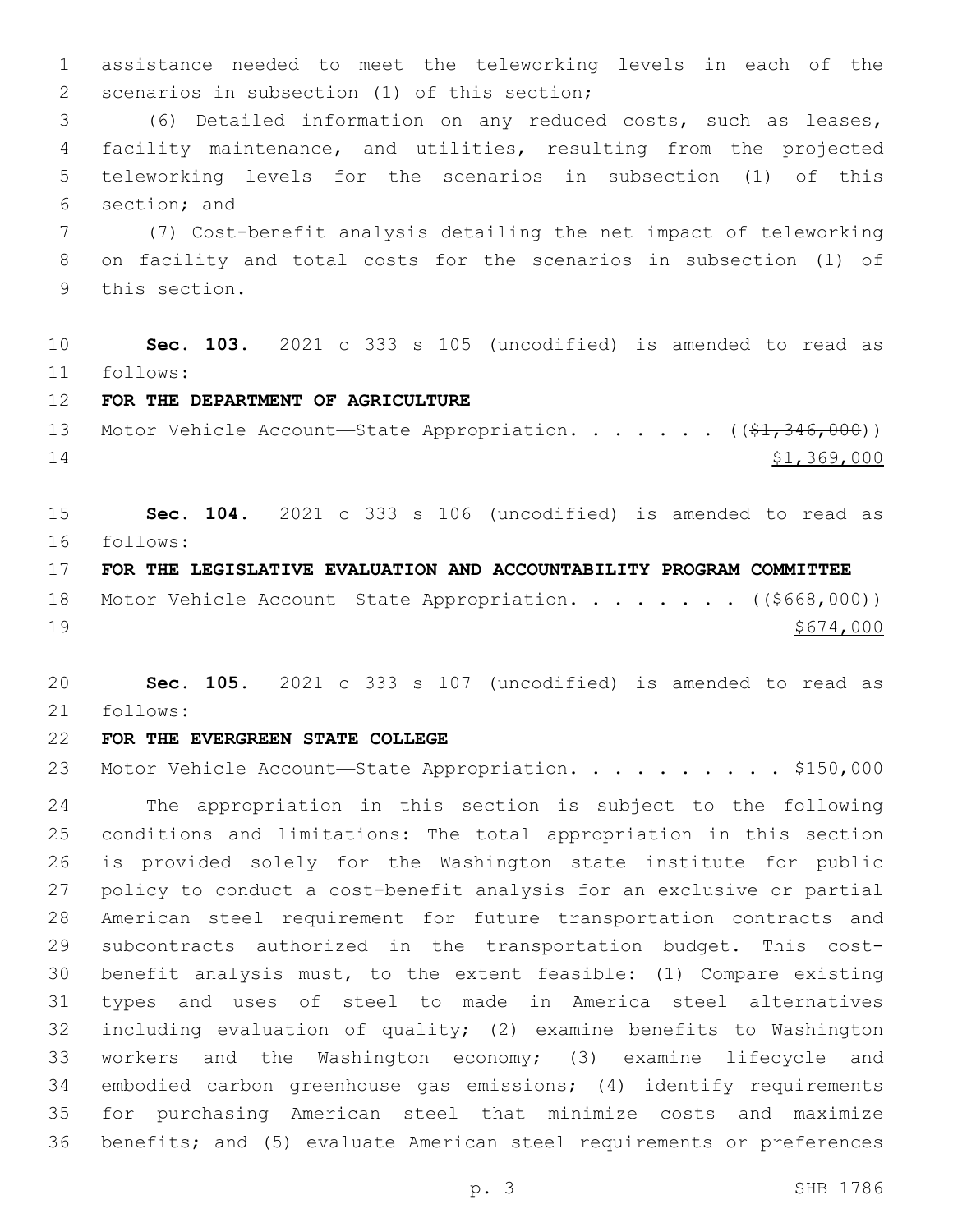in other states. The Washington state institute for public policy may solicit input for the analysis from representatives of interested parties to include, but not be limited to, the construction and manufacturing sectors, organized labor in the construction and manufacturing sectors, cities, counties, American steel manufacturing companies, environmental advocacy organizations, and appropriate state agencies. A final report is due to the legislature by December  $8 \quad 1, \quad \left( \frac{2021}{2} \right) \quad \frac{2022}{2}.$ 

 **Sec. 106.** 2021 c 333 s 109 (uncodified) is amended to read as follows: 10

## **FOR THE BOARD OF PILOTAGE COMMISSIONERS**

12 Pilotage Account—State Appropriation. . . . . . . . ((\$5,777,000)) \$6,268,000

 The appropriation in this section is subject to the following 15 conditions and limitations:

 (1) \$2,926,000 of the pilotage account—state appropriation is provided solely for self-insurance liability premium expenditures; however, this appropriation is contingent upon the board:

 (a) Annually depositing the first \$150,000 collected through Puget Sound pilotage district pilotage tariffs into the pilotage 21 account; and

 (b) Assessing a self-insurance premium surcharge of \$16 per pilotage assignment on vessels requiring pilotage in the Puget Sound 24 pilotage district.

 (2) The board of pilotage commissioners shall file the annual report to the governor and chairs of the transportation committees required under RCW 88.16.035(1)(f) by September 1, 2021, and annually thereafter. The report must include the continuation of policies and procedures necessary to increase the diversity of pilots, trainees, and applicants, including a diversity action plan. The diversity action plan must articulate a comprehensive vision of the board's diversity goals and the steps it will take to reach those goals.

 **Sec. 107.** 2021 c 333 s 110 (uncodified) is amended to read as follows: 34

#### **FOR THE HOUSE OF REPRESENTATIVES**

36 Motor Vehicle Account—State Appropriation. . . . . . ((\$3,210,000)) \$1,577,000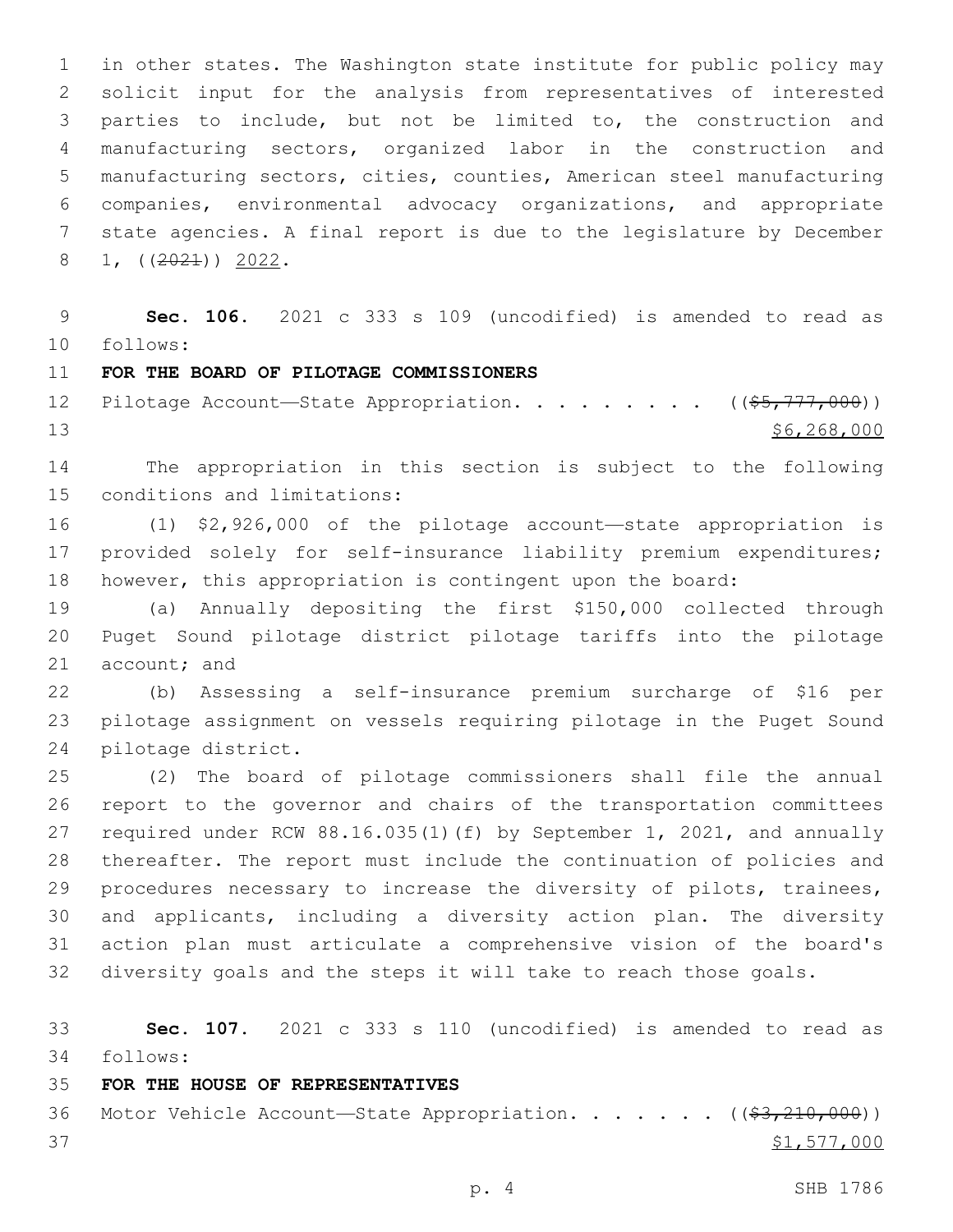**Sec. 108.** 2021 c 333 s 111 (uncodified) is amended to read as follows: 2

**FOR THE SENATE**

4 Motor Vehicle Account—State Appropriation. . . . . . ((\$3,085,000)) \$1,518,000

 **Sec. 109.** 2021 c 333 s 113 (uncodified) is amended to read as follows: 7

# **FOR THE JOINT LEGISLATIVE AUDIT AND REVIEW COMMITTEE**

9 Puget Sound ((Ferry)) Capital Construction Account

10 ((Feuget Sound Capital Construction

11 Account}))—State Appropriation. . . . . . . . . . . . \$300,000 12 Multimodal Transportation Account-State

 Appropriation. . . . . . . . . . . . . . . . . . . . . . \$200,000 TOTAL APPROPRIATION. . . . . . . . . . . . . . . . . \$500,000

 The appropriations in this section are subject to the following 16 conditions and limitations:

17 (1) \$300,000 of the Puget Sound ((ferry)) capital construction 18 account ((<del>[Puget Sound capital construction account]</del>))—state is provided solely for an independent review of the design-build contracting process for the hybrid-electric Olympic class vessels. The review must evaluate, at minimum, the department's cost estimation and cost management practices relating to the design and construction of the first hybrid-electric vessel. The review must include recommendations to benefit the full program for the design and construction of five hybrid-electric vessels. The joint legislative audit and review committee must report to the legislature 27 with the findings by October 1, 2022.

 (2) \$200,000 of the multimodal transportation account—state appropriation is provided solely for the joint legislative audit and review committee to conduct a review of the method used to determine the rates for leasing state-owned lands and air space to a regional transit authority. As part of this review, the committee must examine and evaluate the accounting and valuation methodology for debits and credits used in the land bank accounting program utilized by the department of transportation and a regional transit authority. The review must also provide an evaluation of the specific type of lease agreements used for air space leasing by the department of transportation with a regional transit authority and the valuation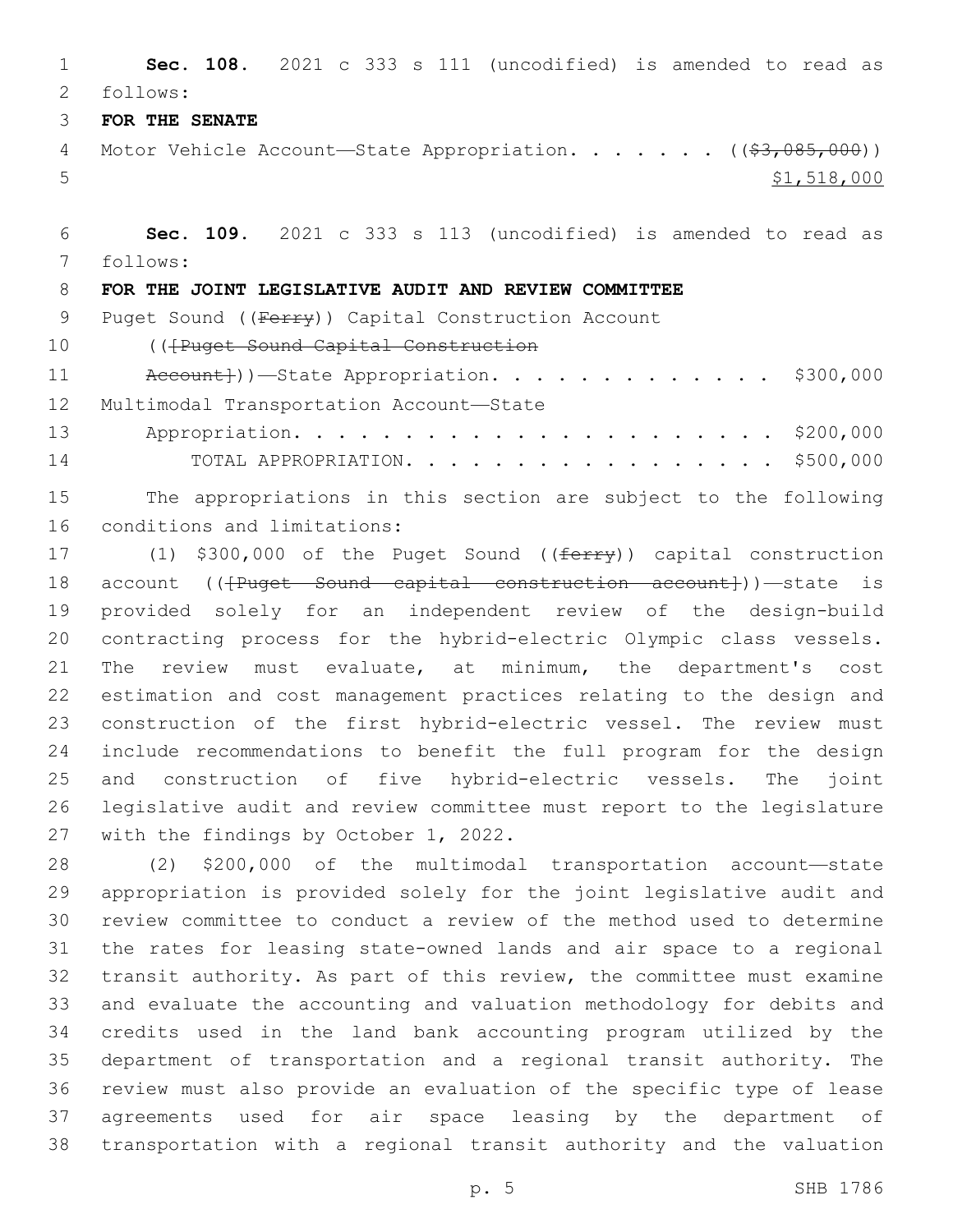methodology used to determine the lease rate for the property and the cost and benefits of long-term leases based on the periodic land value appraisals under the terms of the land bank agreement. The committee must identify the full cost to the state transportation system if the entire plan for land and air rights leases by a regional transit authority is undertaken at full economic rent, and the difference in costs to the regional transit authority if the leases were to be issued at less than economic rent, including a scenario in which the value of the land and air rights are discounted by the federal share of the funds that were used to acquire or improve the property originally. The committee shall complete the review and provide a report to the transportation committees of the 13 legislature by December 1, 2022.

(End of part)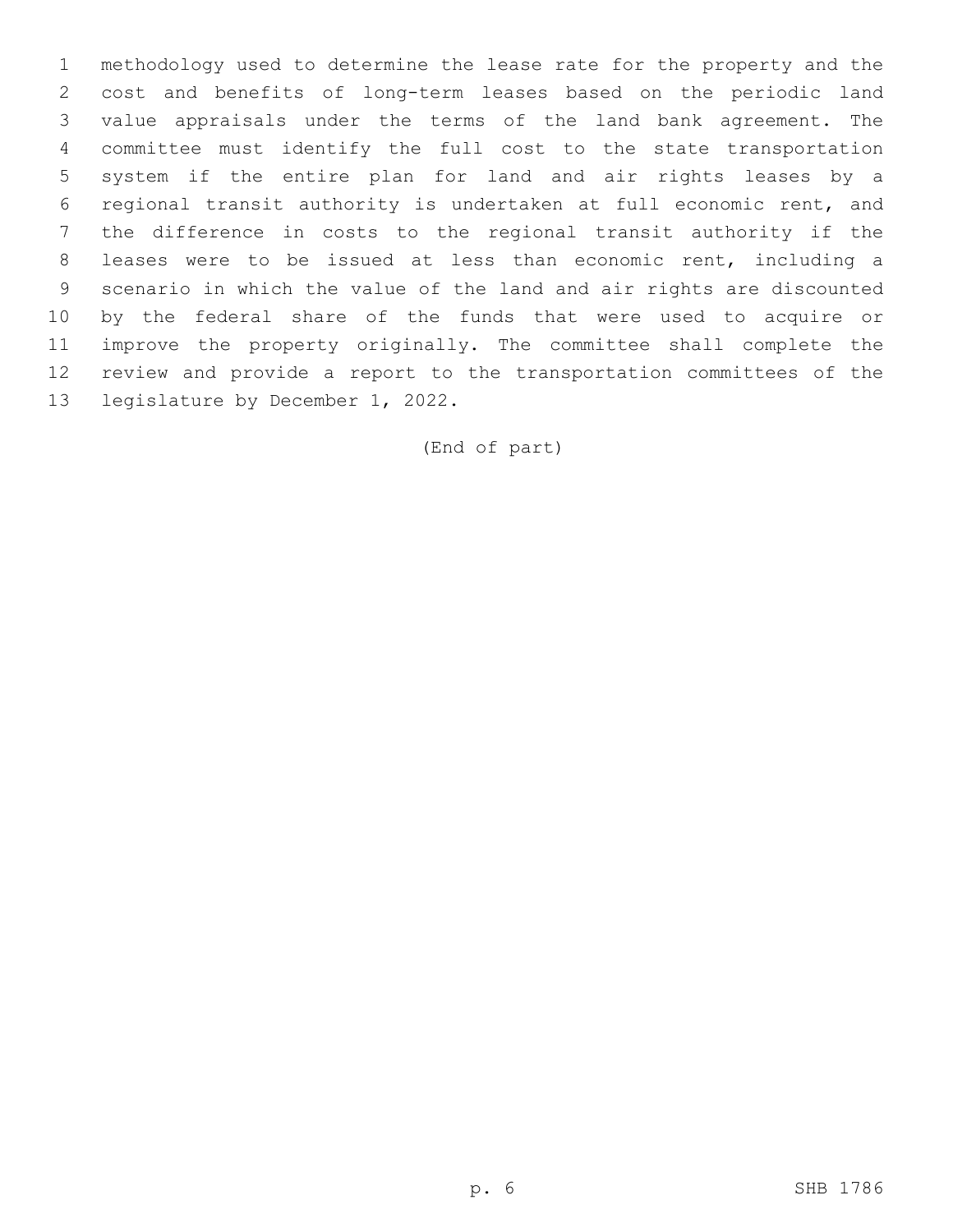**Sec. 201.** 2021 c 333 s 201 (uncodified) is amended to read as follows: 3

#### **FOR THE WASHINGTON TRAFFIC SAFETY COMMISSION**

| .5              | Highway Safety Account-State Appropriation. $($ $($ $\frac{64}{625}$ , 000)) |
|-----------------|------------------------------------------------------------------------------|
| 6               | \$4,634,000                                                                  |
|                 | Highway Safety Account—Federal Appropriation. $($ $($ $27, 202, 000)$ $)$    |
| 8               | \$27,270,000                                                                 |
| -9              | Highway Safety Account-Private/Local Appropriation. \$60,000                 |
| 10 <sub>o</sub> | School Zone Safety Account-State Appropriation. \$850,000                    |
| 11              | TOTAL APPROPRIATION. ( $(\frac{232}{737}, 000)$ )                            |
| 12              | \$32,814,000                                                                 |

 The appropriations in this section are subject to the following 14 conditions and limitations:

 (1) The Washington traffic safety commission may oversee a demonstration project in one county, coordinating with a public transportation benefit area (PTBA) and the department of transportation, to test the feasibility and accuracy of the use of automated enforcement technology for high occupancy vehicle (HOV) lane passenger compliance. All costs associated with the demonstration project must be borne by the participating public transportation benefit area. Any photograph, microphotograph, or electronic images of a driver or passengers are for the exclusive use of the PTBA in the determination of whether an HOV passenger violation has occurred to test the feasibility and accuracy of automated enforcement under this subsection and are not open to the public and may not be used in a court in a pending action or proceeding. All photographs, microphotographs, and electronic images must be destroyed after determining a passenger count and no later than the completion of the demonstration project. No warnings or notices of infraction may be issued under the demonstration project.

 For purposes of the demonstration project, an automated enforcement technology device may record an image of a driver and passenger of a motor vehicle. The county and PTBA must erect signs marking the locations where the automated enforcement for HOV 36 passenger requirements is occurring.

 The PTBA, in consultation with the Washington traffic safety commission, must provide a report to the transportation committees of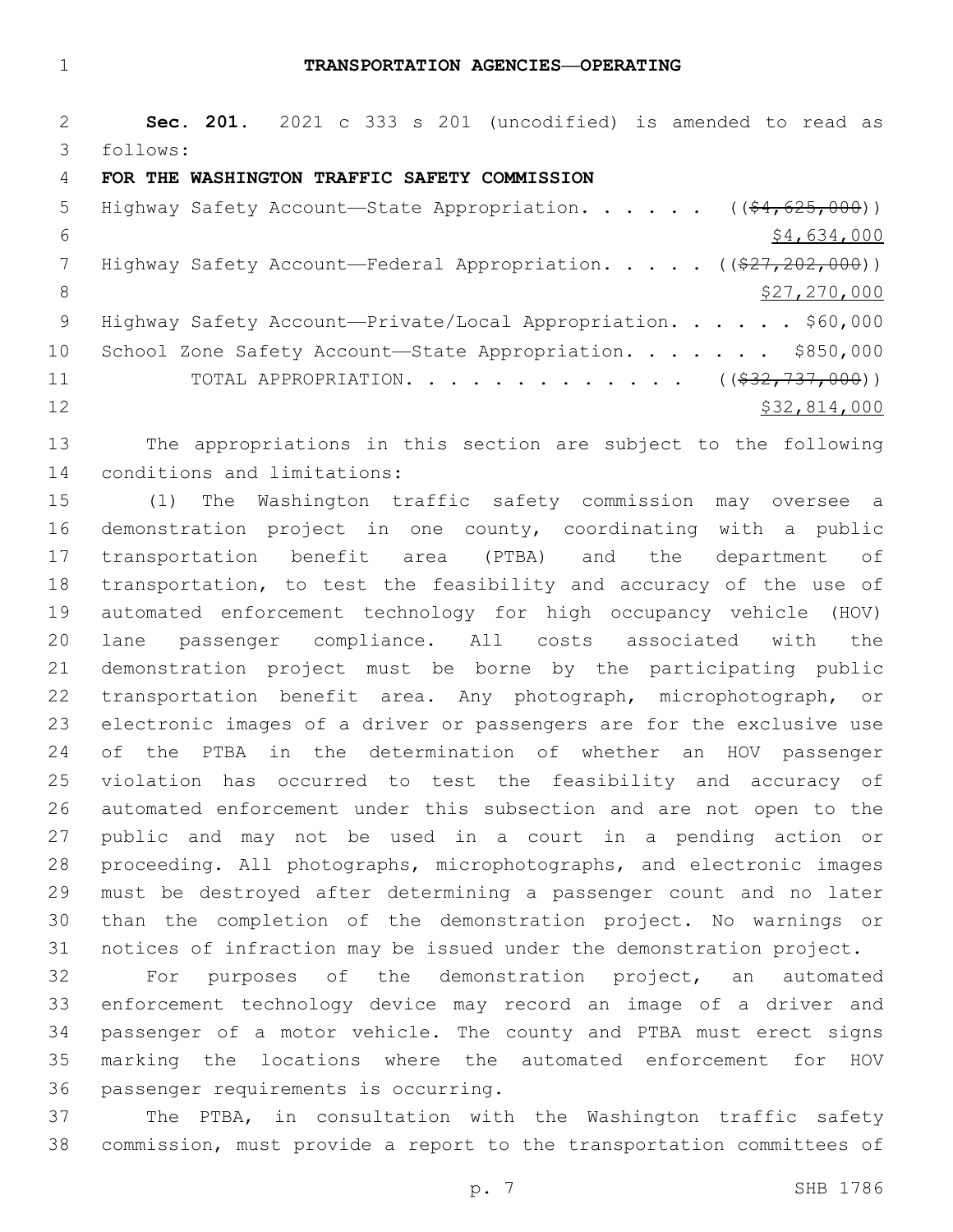the legislature with the number of violations detected during the demonstration project, whether the technology used was accurate and any recommendations for future use of automated enforcement 4 technology for HOV lane enforcement by June 30, ((2022)) 2023.

 (2) The Washington traffic safety commission may oversee a pilot program in up to three cities implementing the use of automated vehicle noise enforcement cameras in zones that have been designated 8 by ordinance as "Stay Out of Areas of Racing."

 (a) Any programs authorized by the commission must be authorized 10 by December 31, 2022.

 (b) If a city has established an authorized automated vehicle noise enforcement camera pilot program under this section, the compensation paid to the manufacturer or vendor of the equipment used must be based upon the value of the equipment and services provided 15 or rendered in support of the system.

 (c) Any city administering a pilot program overseen by the traffic safety commission shall use the following guidelines to 18 administer the program:

 (i) Automated vehicle noise enforcement camera may record photographs or audio of the vehicle and vehicle license plate only while a violation is occurring. The picture must not reveal the face 22 of the driver or of passengers in the vehicle;

 (ii) The law enforcement agency of the city or county government shall install two signs facing opposite directions within 200 feet, or otherwise consistent with the uniform manual on traffic control devices, where the automated vehicle noise enforcement camera is used 27 that state "Street Racing Noise Pilot Program in Progress";

 (iii) Cities testing the use of automated vehicle noise enforcement cameras must post information on the city website and notify local media outlets indicating the zones in which the automated vehicle noise enforcement cameras will be used;

 (iv) A city may only issue a warning notice with no penalty for a violation detected by automated vehicle noise enforcement cameras in a Stay Out of Areas of Racing zone. Warning notices must be mailed to the registered owner of a vehicle within fourteen days of the 36 detected violation;

 (v) A violation detected through the use of automated vehicle noise enforcement cameras is not part of the registered owner's 39 driving record under RCW 46.52.101 and 46.52.120;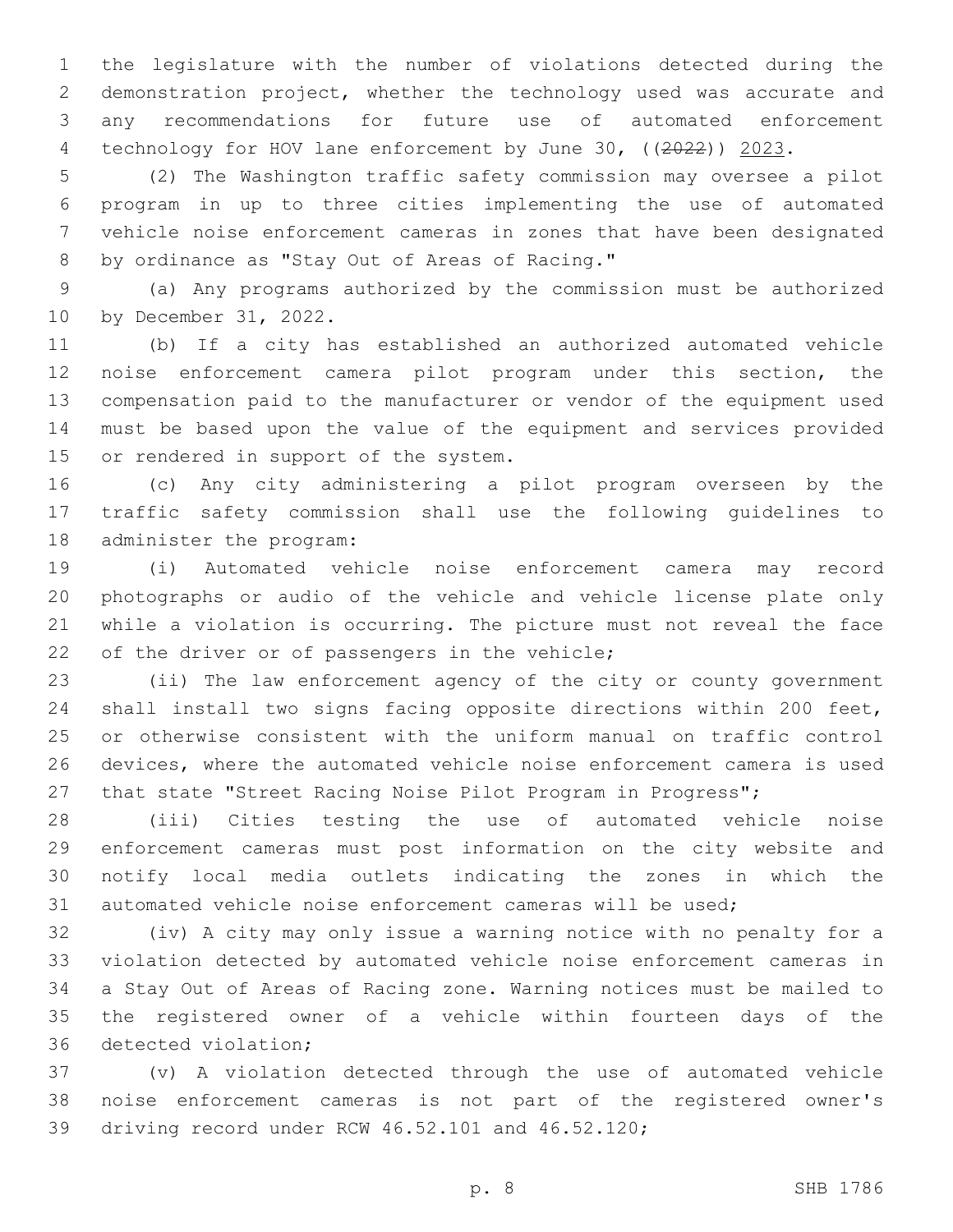(vi) Notwithstanding any other provision of law, all photographs, videos, microphotographs, audio recordings, or electronic images prepared under this section are for the exclusive use of law enforcement in the discharge of duties under this section and are not open to the public and may not be used in a court in a pending action or proceeding. No photograph, microphotograph, audio recording, or electronic image may be used for any purpose other than the issuance of warnings for violations under this section or retained longer than necessary to issue a warning notice as required under this subsection 10  $(2)$ ; and

 (vii) By June 30, 2023, the participating cities shall provide a report to the commission and appropriate committees of the legislature regarding the use, public acceptance, outcomes, warnings issued, data retention and use, and other relevant issues regarding automated vehicle noise enforcement cameras demonstrated by the pilot 16 projects.

 (3) The Washington traffic safety commission shall coordinate with each city that implements a pilot program as authorized in RCW 46.63.170, chapter 224, Laws of 2020 to provide the transportation committees of the legislature with the following information by June 21 30, 2023:

 (a) The number of warnings and infractions issued to first-time 23 violators under the pilot program;

 (b) The number of warnings and infractions issued to the registered owners of vehicles that are not registered with an address located in the city conducting the pilot program; and

 (c) The frequency with which warnings and infractions are issued 28 on weekdays versus weekend days.

 **Sec. 202.** 2021 c 333 s 202 (uncodified) is amended to read as follows: 30 **FOR THE COUNTY ROAD ADMINISTRATION BOARD** 32 Rural Arterial Trust Account—State Appropriation. . . ((\$1,134,000)) \$1,155,000 34 Motor Vehicle Account—State Appropriation. . . . . . ((\$4,760,000)) \$17,300,000 36 County Arterial Preservation Account-State 37 Appropriation. . . . . . . . . . . . . . . . . . (  $(\frac{21}{669}, 000)$  ) \$1,693,000

p. 9 SHB 1786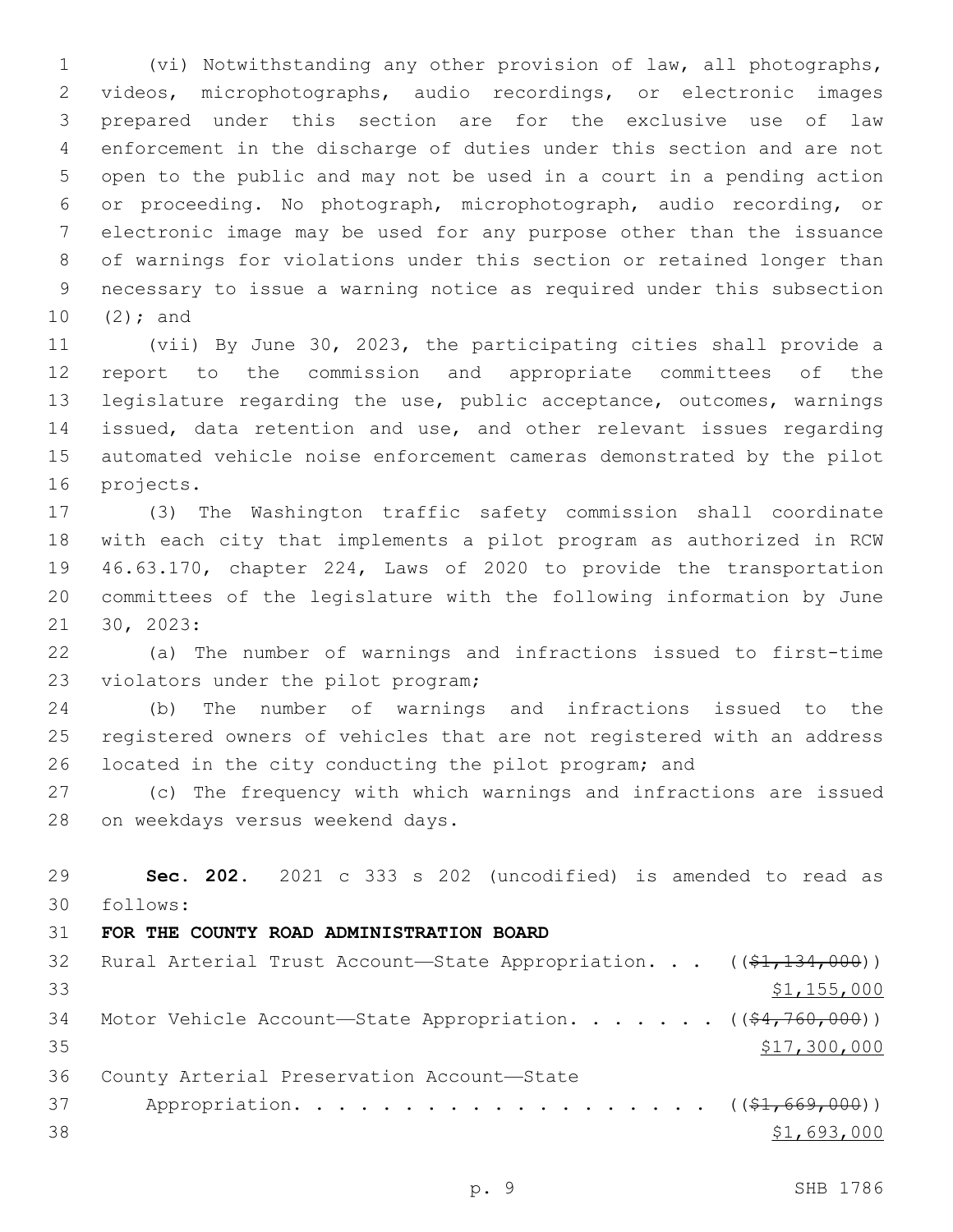1 TOTAL APPROPRIATION. . . . . . . . . . . . . ((<del>\$7,563,000</del>))  $2 \times 520,148,000$ 3 The appropriations in this section are subject to the following 4 conditions and limitations: 5 (1) \$2,000,000 of the motor vehicle account—state appropriation 6 is provided solely for deposit into the county road administration 7 board emergency loan account-state account. 8 (2) \$12,500,000 of the motor vehicle account—state appropriation 9 is provided solely for preservation purposes. 10 **Sec. 203.** 2021 c 333 s 203 (uncodified) is amended to read as follows: 11 12 **FOR THE TRANSPORTATION IMPROVEMENT BOARD** 13 Transportation Improvement Account-State 14 Appropriation. . . . . . . . . . . . . . . . . (  $(\frac{64,510,000}{51,000})$  $15$  \$4,564,000 16 Motor Vehicle Account—State Appropriation. . . . . . . . \$6,250,000 17 Climate Emissions Reduction Account—State 18 Appropriation. . . . . . . . . . . . . . . . . . . . . \$3,000,000 19 TOTAL APPROPRIATION. . . . . . . . . . . . . . . \$13,814,000 20 The appropriations in this section are subject to the following 21 conditions and limitations: 22 (1) The motor vehicle account—state appropriation is provided 23 solely for preservation purposes. 24 (2) The entire climate emissions reduction account—state 25 appropriation is provided solely for newly selected complete streets 26 grants. 27 **Sec. 204.** 2021 c 333 s 204 (uncodified) is amended to read as follows: 28 29 **FOR THE JOINT TRANSPORTATION COMMITTEE** 30 Motor Vehicle Account—State Appropriation. . . . . . ((\$2,679,000))  $31$  \$3,301,000 32 Multimodal Transportation Account-State 33 Appropriation. . . . . . . . . . . . . . . . . . ((<del>\$420,000</del>))  $34$  \$1,620,000 35 TOTAL APPROPRIATION. . . . . . . . . . . . . ((<del>\$3,099,000</del>))  $36$   $$4,921,000$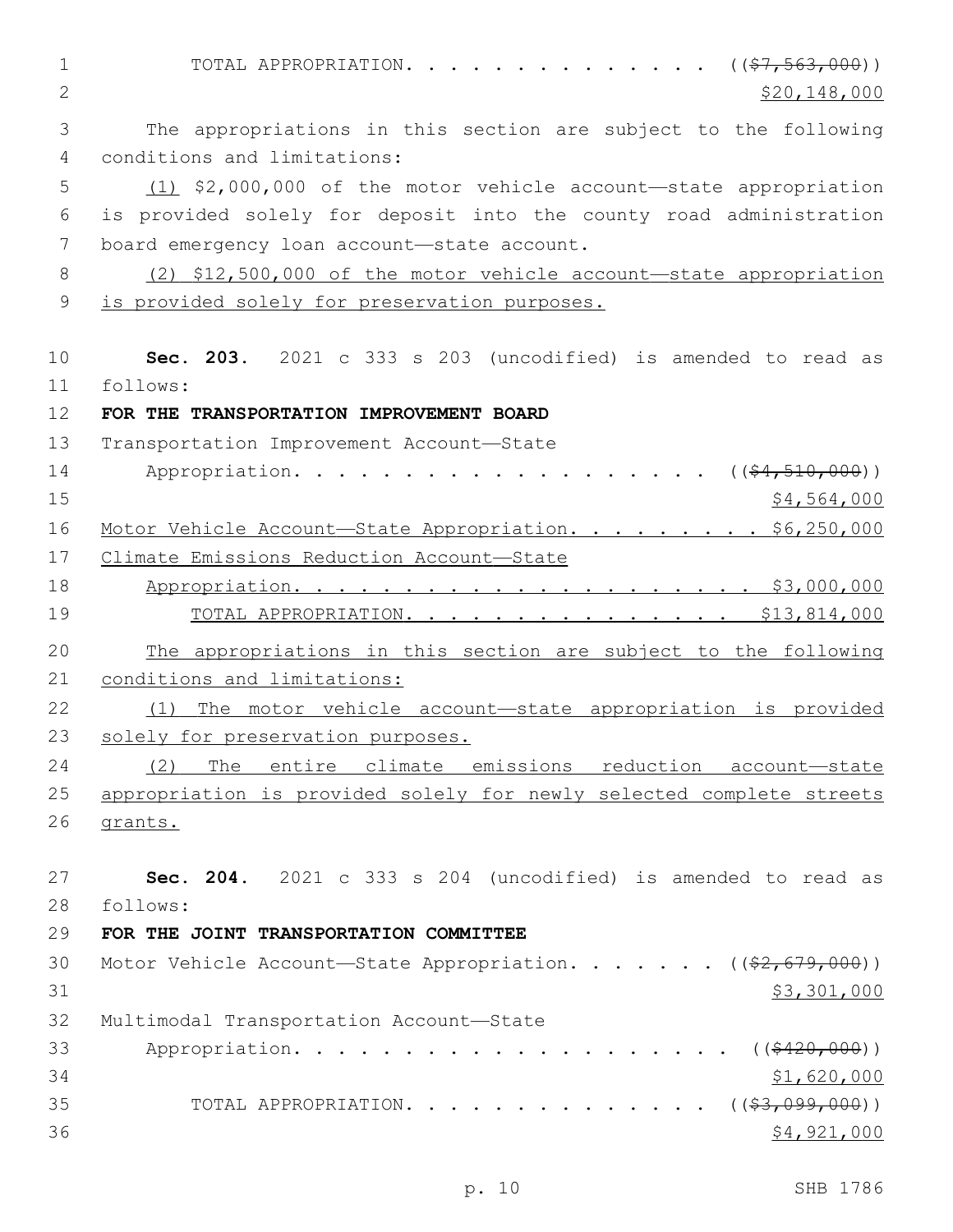The appropriations in this section are subject to the following 2 conditions and limitations:

 (1)(a) \$250,000 of the motor vehicle account—state appropriation is for the joint transportation committee to convene a vehicle registration payment work group to study and recommend new options for payment of vehicle fees or taxes due at the time of application 7 for vehicle registration.

 (b) The work group must consist of, but is not limited to, the following members: A representative of the department of licensing, a representative of county auditors, a representative of subagents, a representative of local taxing authorities imposing a fee or tax due at the time of application for vehicle registration, a representative of a city offering or considering a rebate program for vehicle fees or taxes due at the time of application for vehicle registration, a representative of vehicle owners subject to a motor vehicle excise tax, a representative of vehicle owners subject to an electric car or transportation electrification fee, and an advocate for multimodal transportation options. Work group members are eligible for reimbursement or allowance for expenses pursuant to RCW 43.03.220.

 (c) The work group must engage with members of the public who are interested in new options for payment of fees or taxes due at the time of application for vehicle registration, including persons from communities of color, low-income households, vulnerable populations, and displaced communities. Input from members of the public must inform the work group's recommendations. The work group must notify members of the public of opportunities to engage through a variety of communication channels including, but not limited to, the following: Outreach through community organizations, print and broadcast media, 29 and social media.

 (d) The work group's recommendations must include, but are not 31 limited to, the following:

 (i) Options to provide or encourage rebates to vehicle owners who pay taxes and fees due at the time of application for vehicle 34 registration;

 (ii) An agreed upon service fee structure for vehicle 36 registration payment plans;

(iii) An agreed upon service fee revenue allocation method;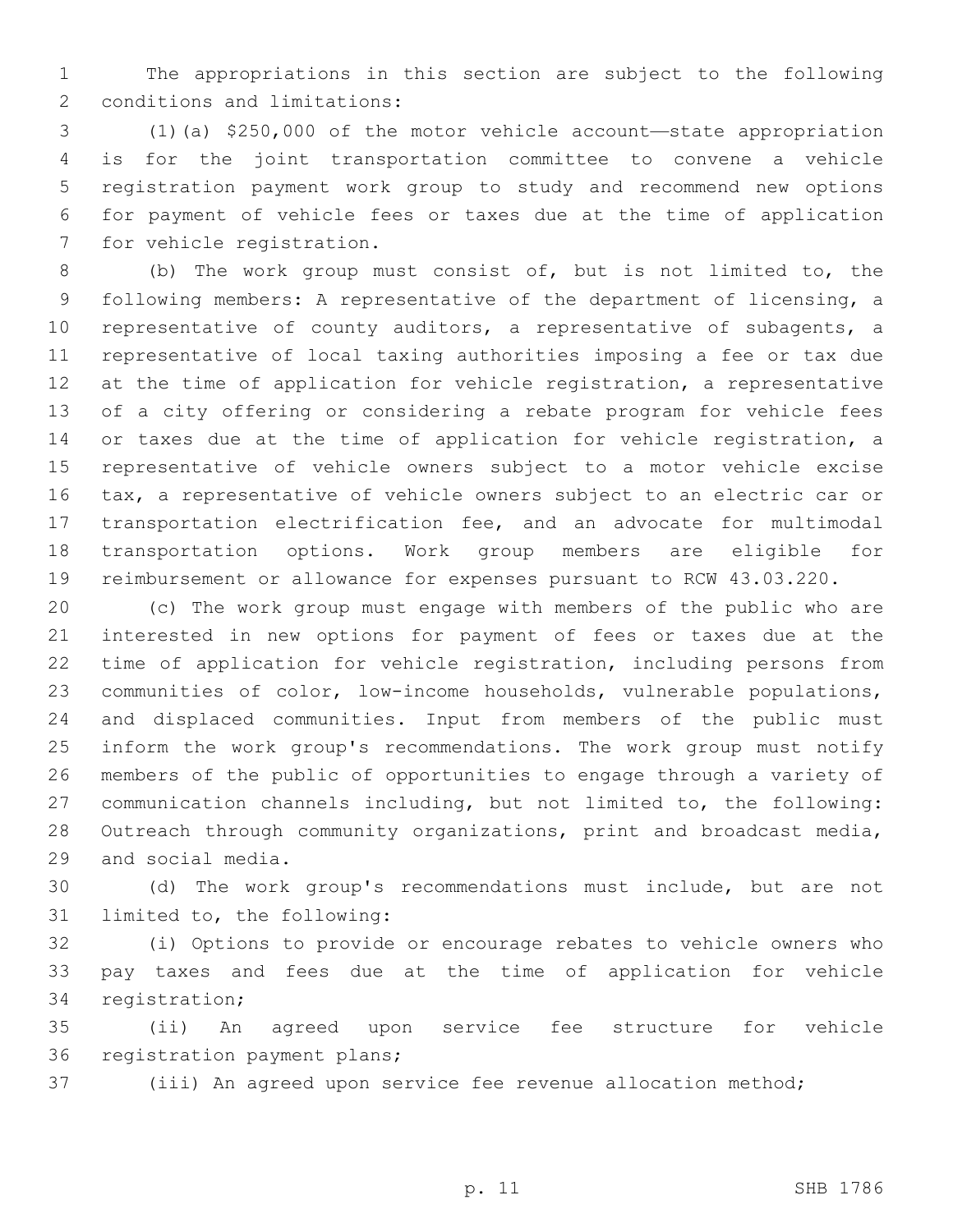(iv) A process to allow agents and subagents to determine if a vehicle owner has paid all taxes and fees due prior to renewal of a 3 vehicle registration;

 (v) Options for reducing revenue loss due to missed payments, transfer of the certificate of title, or registration of a vehicle 6 out of state; and

 (vi) Options to reduce impacts to communities of color, low-income households, vulnerable populations, and displaced communities.

 (e) A report of the work group's findings and recommendations is due to the transportation committees of the legislature by September 11 30, 2022.

 (2) \$50,000 of the motor vehicle account—state appropriation is for the joint transportation committee to contract for a legal consultant to analyze and recommend options for the formation of a bistate bridge authority for the purpose of constructing, financing, operating and maintaining a new replacement bridge over the Columbia River near Hood River connecting Klickitat county in Washington to Hood River county in Oregon. The consultant may confer with the Hood River Bistate Working Group to understand the work and analysis that 20 has been completed.

 The Washington interlocal cooperation act, chapter 39.34 RCW, authorizes public agencies to contract with other public agencies via interlocal agreements that enable cooperation among the agencies to perform governmental activities and deliver public services, including agreements with public entities in other states. Such interstate agreements are deemed interstate compacts. The legal analysis must identify and recommend alternative and/or additional statutory authority that would be necessary to allow for the formation of a local government bistate bridge authority or governance structure for the Hood River Bridge replacement that at a 31 minimum may:

32 (a) Issue bonds for bridge construction;

33 (b) Collect tolls; and

(c) Secure and administer state or federal grants and loans.

 The legal analysis must be presented to the transportation committees of the legislature by September 30, 2021.

 (3) \$220,000 of the multimodal transportation account—state appropriation is for overseeing a consultant study to provide recommendations related to the Washington state department of transportation's role in broadband service expansion efforts as

p. 12 SHB 1786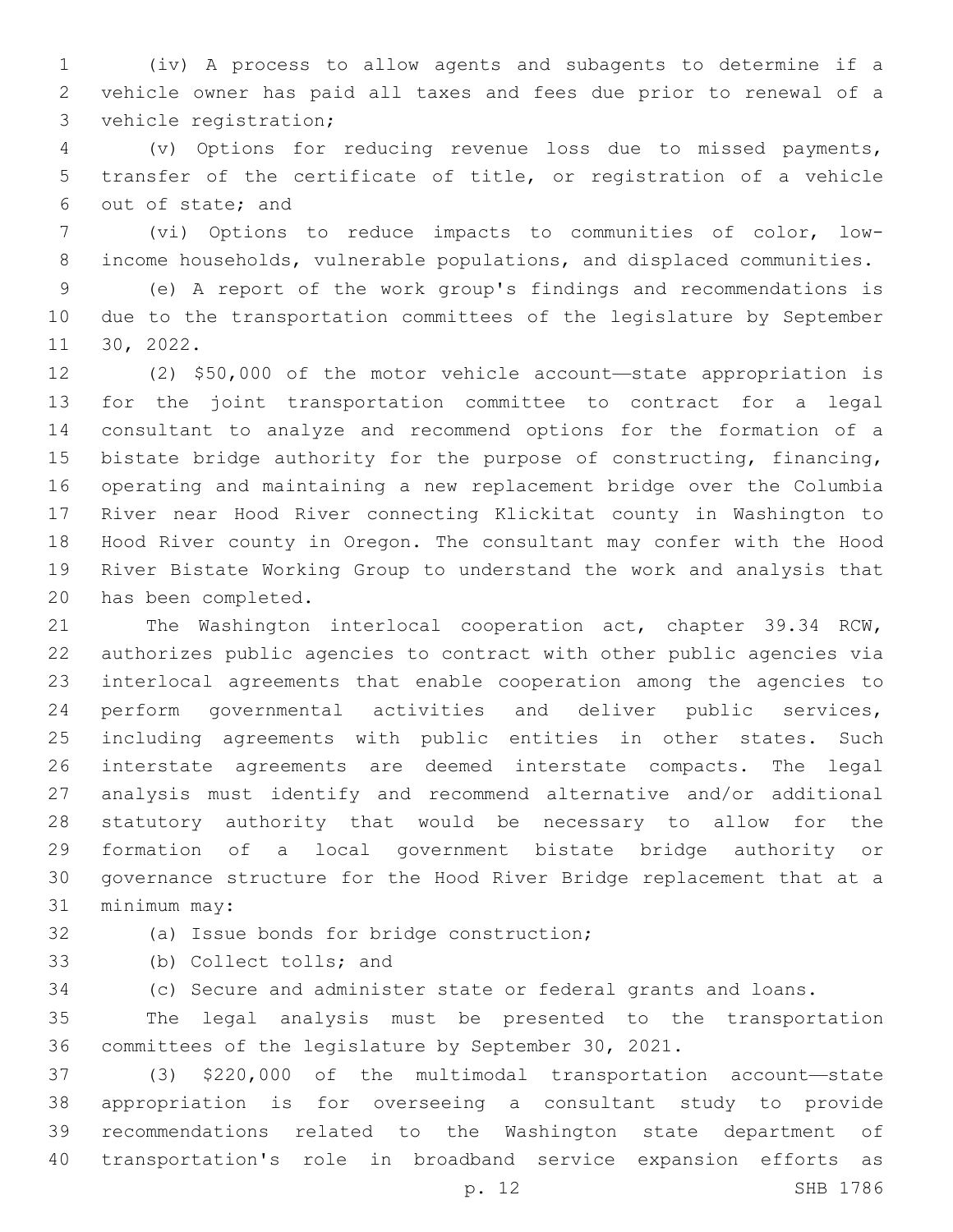directed in chapter 258, Laws of 2021 (broadband along state highways). If chapter 258, Laws of 2021 (broadband along state highways) is not enacted by June 30, 2021, the amount provided in 4 this subsection lapses.

 (4) \$215,000 of the motor vehicle account—state appropriation is provided solely for the joint transportation committee, from amounts set aside out of statewide fuel taxes distributed to cities according to RCW 46.68.110(2), to convene a study on the impacts of current and historical city transportation investments on designated populations, including communities of color, low-income households, vulnerable populations, and displaced communities. The study must identify and measure the true costs of underinvestment of accessible transportation for designated populations, including the secondary impacts to public health, economic opportunity, educational access, and environmental risk factors. The assessment must include specific approaches to addressing existing inequities within cities, as well as recommendations to develop best practices to improve, diversify, and expand city transportation investments. A report must be provided to the office of financial management and the transportation committees of the legislature by December 20, 2022.

 (5) \$400,000 of the motor vehicle account—state appropriation is for the development of a workforce plan for the Washington state ferries which addresses recruitment, retention, diversity, training needs, leadership development, succession planning and other elements needed to ensure sufficient and cost-effective crewing and staffing of the ferry system. In developing the scope of work for the plan and throughout plan development, the joint transportation committee must solicit input from representatives of the Washington state ferries division and the human resources division of the Washington state department of transportation. Represented employee groups must also be consulted as part of plan development. The plan must include a roadmap for Washington state ferries to comprehensively address persistent staffing challenges and strategically position itself for its future workforce needs. The joint transportation committee must issue an interim report identifying short-term strategies to reduce reliance on overtime for staffing day-to-day ferry service. The interim report is due to the transportation committees of the legislature by January 1, 2022. The final report is due to the transportation committees of the legislature by December 20, 2022.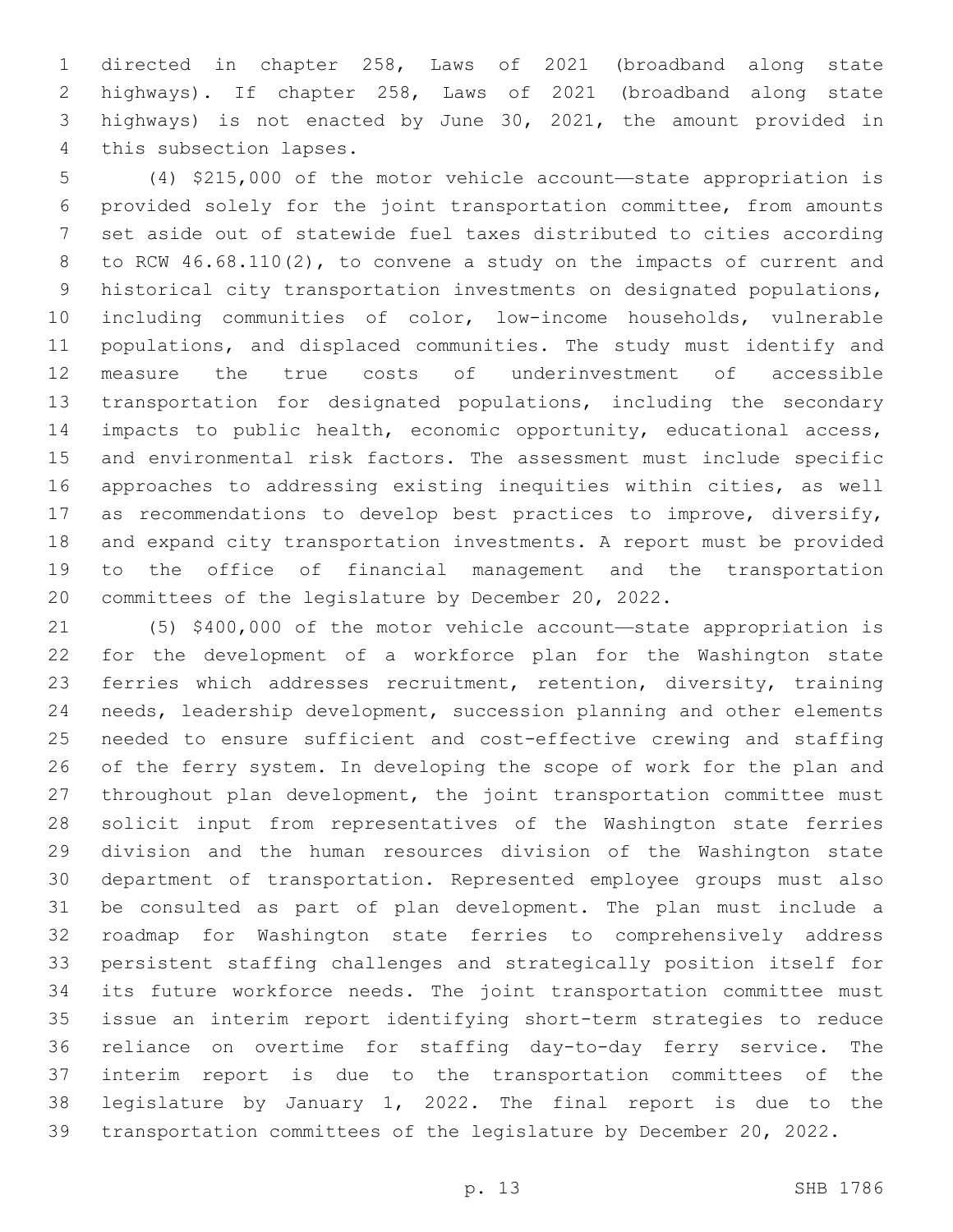(6) \$200,000 of the multimodal transportation account—state appropriation is for the joint transportation committee to update the Washington State Short Line Rail Inventory and Needs Assessment, prepared in 2015, and to facilitate a stakeholder process to assess the effectiveness of state support for short line rail infrastructure based on current and future short line rail infrastructure needs. This assessment must include consideration of current state grant and loan programs, including state investment in nonstate owned short lines, the state's role and investments in the Palouse River and Coulee City (PCC) rail system, and any other ongoing state activities related to short line rail infrastructure. The joint transportation committee must solicit input from all regions of the state from representatives of: Short line rail infrastructure owners, short line rail operators, short line rail customers from representative industries, ports served by short line rail infrastructure, the Washington state department of transportation, the utilities and transportation commission, and other relevant stakeholders as identified by the joint transportation committee. A report with recommendations to enhance the state's support for short line rail infrastructure is due to the transportation committees of the 21 legislature by January 1, 2022.

 (7)(a) \$200,000 of the motor vehicle account—state appropriation is for the joint transportation committee to develop a truck parking action plan with recommendations for immediate next steps for near- term and lasting change in the availability of truck parking for short-haul and long-distance commercial vehicle drivers who require reasonable accommodations for parking commercial motor vehicles, 28 obtaining adequate services, and complying with federal rest requirements. For each opportunity identified, the action plan must:

30 (i) Assess the magnitude of potential impact;

(ii) Assess the potential difficulty level of implementation; and

 (iii) Explain barriers to success and specific steps required to 33 overcome them.

 (b) The action plan must focus on approaches that would be most impactful and feasible and may include, but not be limited to:

(i) Specific cooperative private sector and government actions;

 (ii) Legal and regulatory frameworks at the state level to drive 38 private and/or public-sector action;

 (iii) Incentive-based government programs to spur private sector 40 innovation and investment; and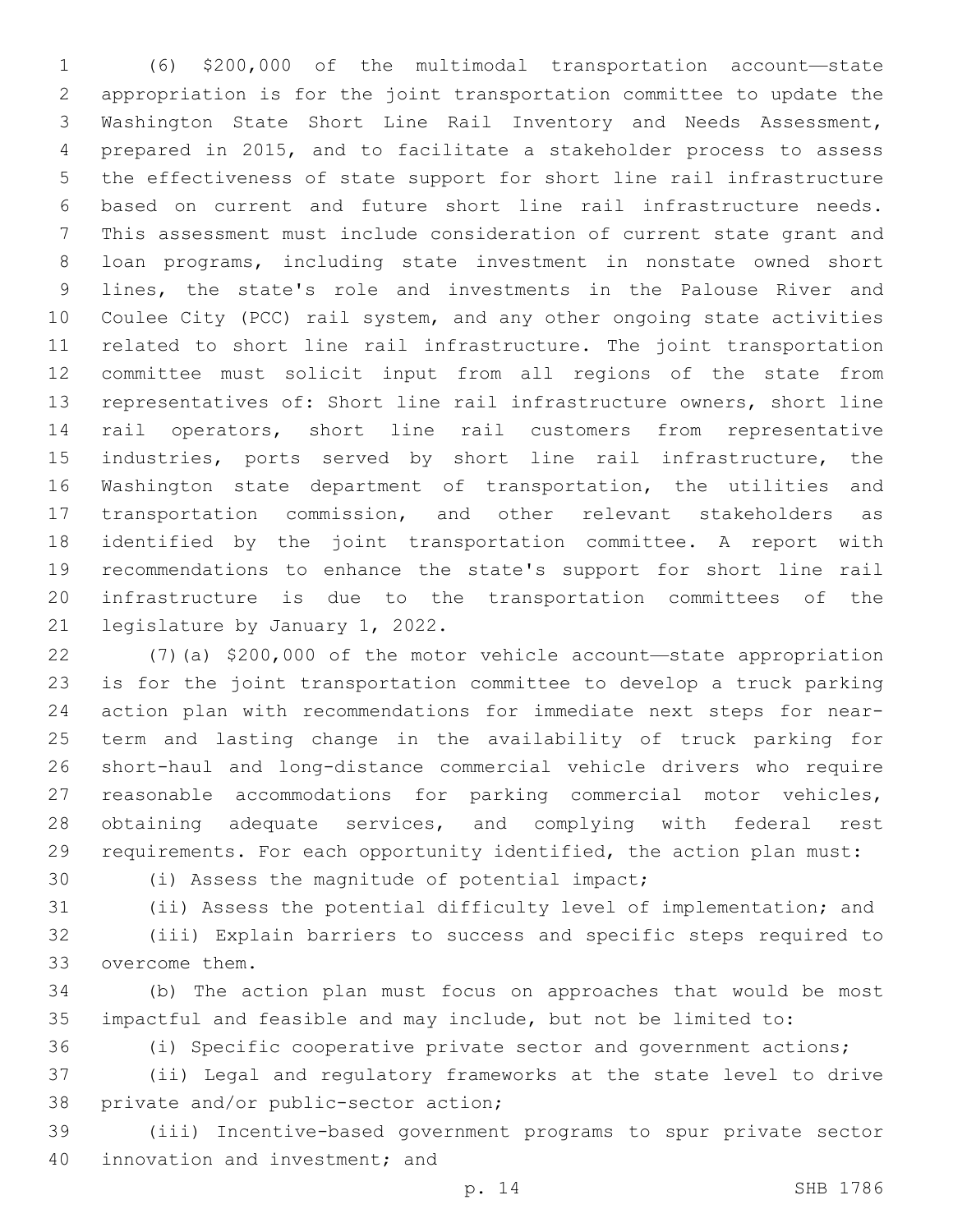(iv) Direct government action at the state, regional, and/or 2 local level.

 (c) The action plan must identify specific, promising projects and approaches, and provide a clear roadmap to what is needed to drive real, substantial improvements in truck parking.

- (d) Outreach for action plan input, including on the feasibility of each opportunity evaluated, must include outreach to 8 representatives of: The trucking industry; truck labor organizations; the shipping industry; truck stop owners; commercial freight delivery recipients, including warehouse and retail recipients; the association of Washington cities; the Washington state association of 12 counties; the Washington state department of transportation; the Washington state patrol; and an academic or research institution that can provide input on technical components of the plan.
- (e) A concise action plan with specific recommended next steps is 16 due to the transportation committees of the legislature by January 1, 2022.17
- (8) \$250,000 of the multimodal transportation account—state 19 appropriation is for evaluating the benefits and costs of the 20 following options for the Pullman, Albion, and Colfax corridor on the Palouse River and Coulee City shortline rail system owned by the department: Rail banking of inactive state-owned rail corridors for use as trails; the department retaining ownership and maintenance 24 responsibility for the corridor; and disposing of the right-of-way and returning the land to private ownership. The joint transportation committee must develop a report and submit it to the governor and 27 transportation committees of the legislature by June 30, 2023. The report must include:
- (a) All costs associated with the department's retaining ownership and maintenance responsibility of this corridor, including but not limited to, the costs of upkeep, fencing, decking, and 32 railing on bridges, and annual inspections;
- (b) An inventory of portions of the state-owned Palouse River and Coulee City railroad that may be eligible for rail banking, including 35 the current status of those portions;
- (c) The current costs and liabilities of the portions inventoried in (a) of this subsection if they are not railbanked;
- (d) The costs and benefits of removing rails identified in (a) of this subsection for use in other parts of state-owned railway;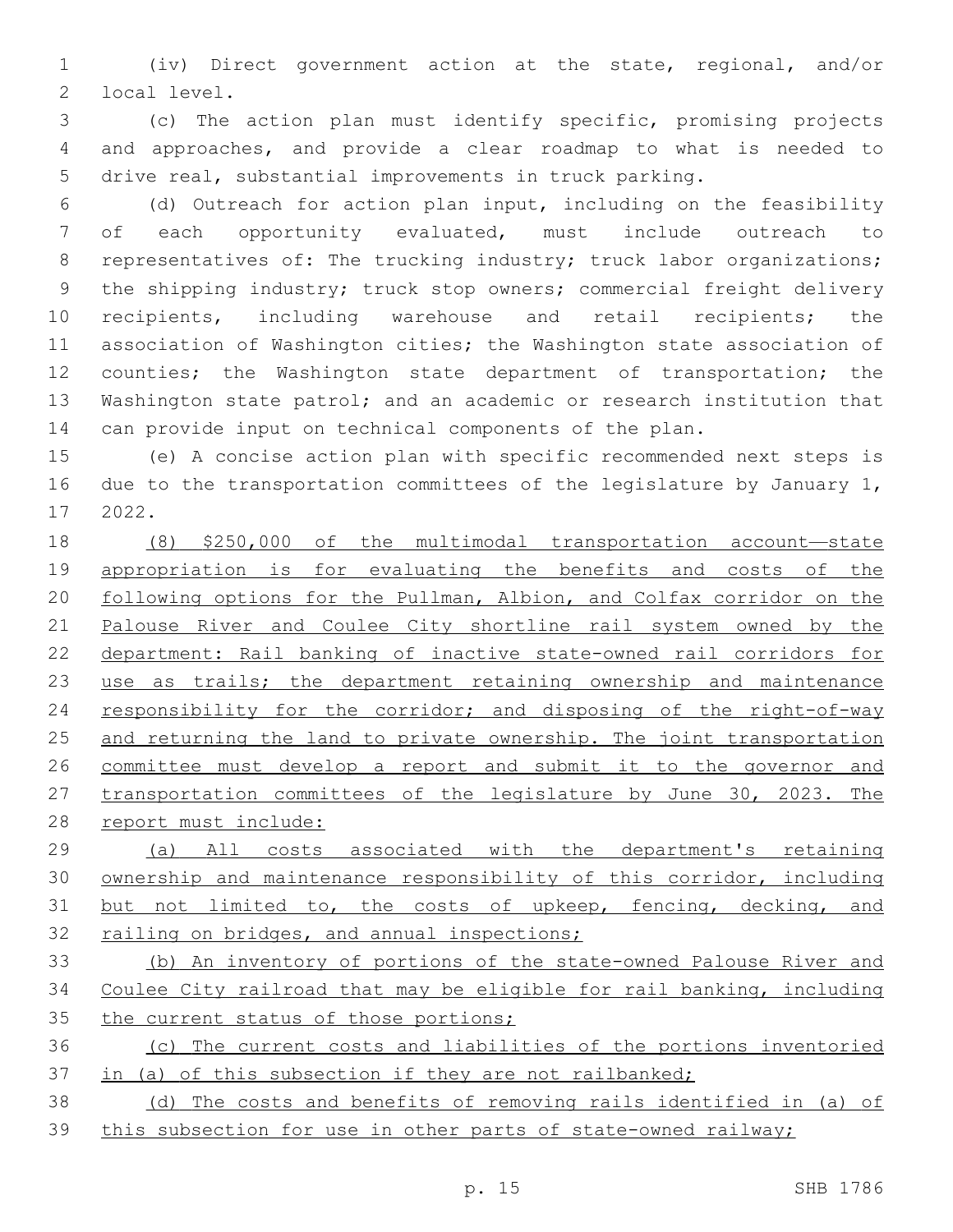| $\mathbf 1$    | The estimated department costs and liabilities associated<br>(e)      |
|----------------|-----------------------------------------------------------------------|
| $\mathbf{2}$   | with rail banking;                                                    |
| 3              | (f) A preliminary cost estimate for trail development;                |
| 4              | (q) Identification of interested trail sponsors, including the        |
| 5              | known underlying ownership interests;                                 |
| 6              | (h) Identification of access rights of landowners to cross the        |
| $\overline{7}$ | right-of-way; and                                                     |
| $\,8\,$        | (i) The surface transportation board process for abandonment and      |
| $\mathsf 9$    | rail banking.                                                         |
| 10             | (9) \$400,000 of the multimodal transportation account-state          |
| 11             | appropriation is for the joint transportation committee to conduct an |
| 12             | independent review of an ultra high-speed ground transportation       |
| 13             | corridor between Portland, Oregon and Vancouver, British Columbia.    |
| 14             | The review should include an assessment of the assumptions included   |
| 15             | in the studies overseen by the Washington state department of         |
| 16             | transportation: A 2017 to 2018 feasibility study; a 2019 business     |
| 17             | case analysis; and a 2020 report with recommendations for a           |
| 18             | governance framework, strategic engagement plan, and financial        |
| 19             | strategy. The review should also provide additional analysis of the   |
| 20             | distribution of projected benefits and costs for communities of       |
| 21             | color, low-income households, and other disadvantaged communities.    |
| 22             | The joint transportation committee shall provide a report with its    |
| 23             | findings to the transportation committees of the legislature by June  |
| 24             | 30, 2023.                                                             |
| 25             | $(10)$ \$400,000 of the multimodal transportation account-state       |
| 26             | appropriation is for the joint transportation committee to conduct a  |
| 27             | study to determine how many nondrivers are in Washington state and    |
| 28             | the demographics of this population. The joint transportation         |
| 29             | committee is directed to conduct a survey, conduct research, develop  |
| 30             | a dataset, and conduct analysis on the nondriving population of       |
| 31             | Washington state. The analysis must include, but is not limited to:   |
| 32             | (a) Reasons for not driving; (b) demographics of who is not driving   |
| 33             | to include age, disability status, rural or urban residence, and      |
| 34             | other available demographic information; and (c) availability of      |
| 35             | transportation options for nondrivers and the impact those options    |
| 36             | have on their access to services, economic opportunity, recreation,   |
| 37             | education, and other aspects of community life. The joint             |
| 38             | transportation committee shall provide a report to the transportation |
| 39             | committees of the legislature by February 1, 2023.                    |
|                |                                                                       |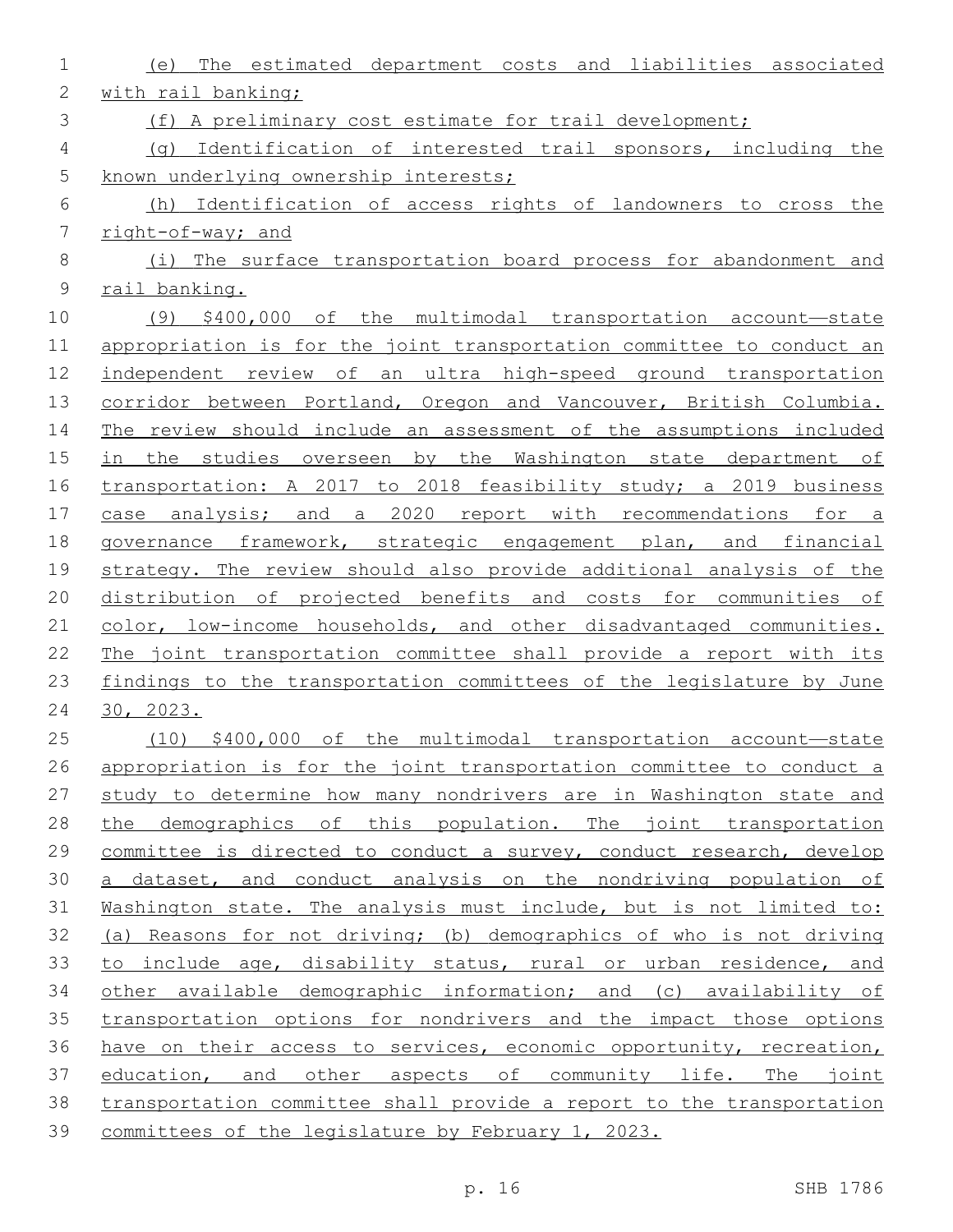(11)(a) \$300,000 of the motor vehicle account—state appropriation is for the joint transportation committee to oversee a consultant study to identify and recommend cost-effective strategies to maximize walk-on passenger ridership of the Anacortes – San Juan ferry routes. The study must also identify available public funding sources to support these strategies. Reducing the need for passengers to bring their cars on the ferries will increase the capacity of each ferry run to transport more people. (b) The evaluated options may include, but not be limited to: (i) Increased public funding or other support for transit or 11 shuttle service between ferry landings on Orcas, Lopez, San Juan, and 12 Anacortes and nearby major town centers or connecting transit hubs; (ii) Options to increase availability of taxi and rideshare 14 services at each of the landings; (iii) Short-term electric vehicle rentals at ferry landings, 16 including electric bicycles and scooters; (iv) Public funding or other support to increase the available locations for additional parking and reduce the cost for short-term 19 parking near each landing; (v) Marketing of the availability of options through the Washington state ferries reservation system website, on ferries and at ferry landings and ticketing facilities. 23 (c) Outreach for the study, including on the feasibility and effectiveness of each strategy evaluated, must include outreach to representatives of: (i) Washington state ferries; 27 (ii) San Juan county council; (iii) Anacortes and San Juan Islands ferry advisory committee members; (iv) San Juan economic development council; (v) City of Anacortes; (vi) City of Friday Harbor; (vii) Skagit transit; (viii) Skagit RTPO; (ix) Eastsound; (x) Lopez Village; (xi) Transit dependent populations; and (xii) Others as deemed appropriate by the committee. (d) A report with recommendations on the most feasible and cost-effective strategies to maximize walk-on passenger ridership of the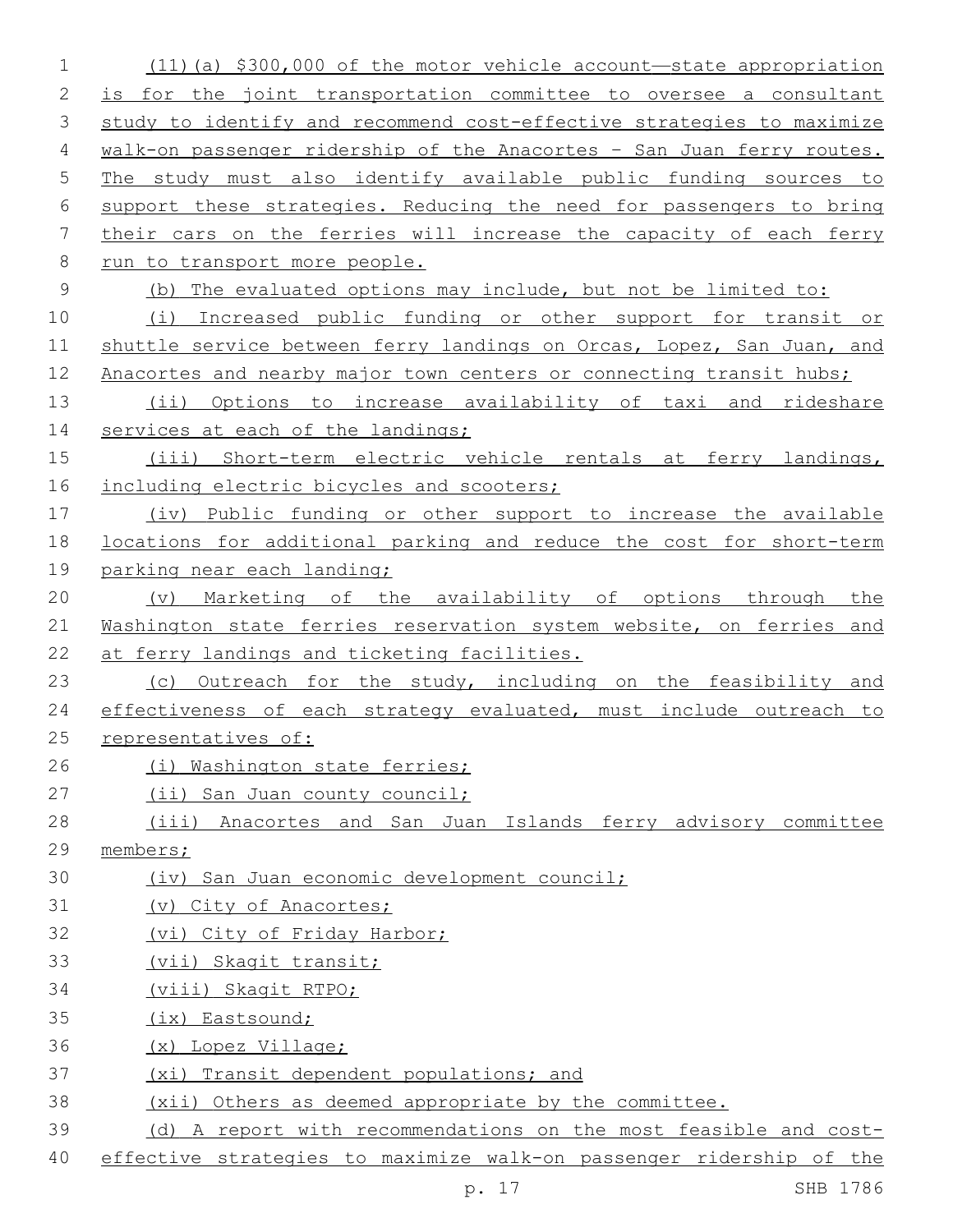Anacortes – San Juan and Anacortes - Sidney ferry routes is due to 2 the transportation committees of the legislature by January 6, 2023. (12) \$150,000 of the multimodal transportation account—state appropriation is for the joint transportation committee to examine options and provide recommendations for a state program to assist with the establishment of powered micromobility device lending libraries. The purpose of the powered micromobility device lending libraries is to provide low-cost or no-cost, reliable, and healthier modes of transportation to vulnerable communities. It is anticipated that the powered micromobility device lending libraries would be managed by community nonprofit organizations, local governments, 12 higher education institutions, school districts, or federally 13 recognized tribal governments. The options that should be examined include, but are not limited to: A state-funded grant program for the purchase of powered micromobility devices to be used in powered micromobility device lending libraries, direct technical assistance for establishing community-based powered micromobility device lending libraries, and direct-to-consumer incentives to applicants to purchase powered micromobility. Recommendations must specify how to 20 prioritize program benefits for vulnerable populations and overburdened communities, including tribes, seniors, low-income populations, and communities with high environmental burdens. Powered micromobility devices to be examined by this study are devices that do not exceed product speed of 30 miles per hour or product weight of 100 pounds and include electric bicycles, electric cargo bikes, electric standing scooters, and other mobility devices under 50 pounds in weight that do not use fossil fuels. The joint transportation committee shall provide a report with its findings to the transportation committees of the legislature by June 30, 2023. (13)(a) Within existing resources the joint transportation committee must convene a work group to advise the committee on the

 distribution of transportation funds from the infrastructure investment and jobs act between state and local government in future biennia. In addition to the executive committee of the joint transportation committee the work group, to the extent practicable, shall include governor's staff from the office of financial management as well as one representative of each of the following:

- (i) The Washington state association of counties;
- (ii) Metropolitan planning organizations;
- (iii) Regional transportation planning organizations;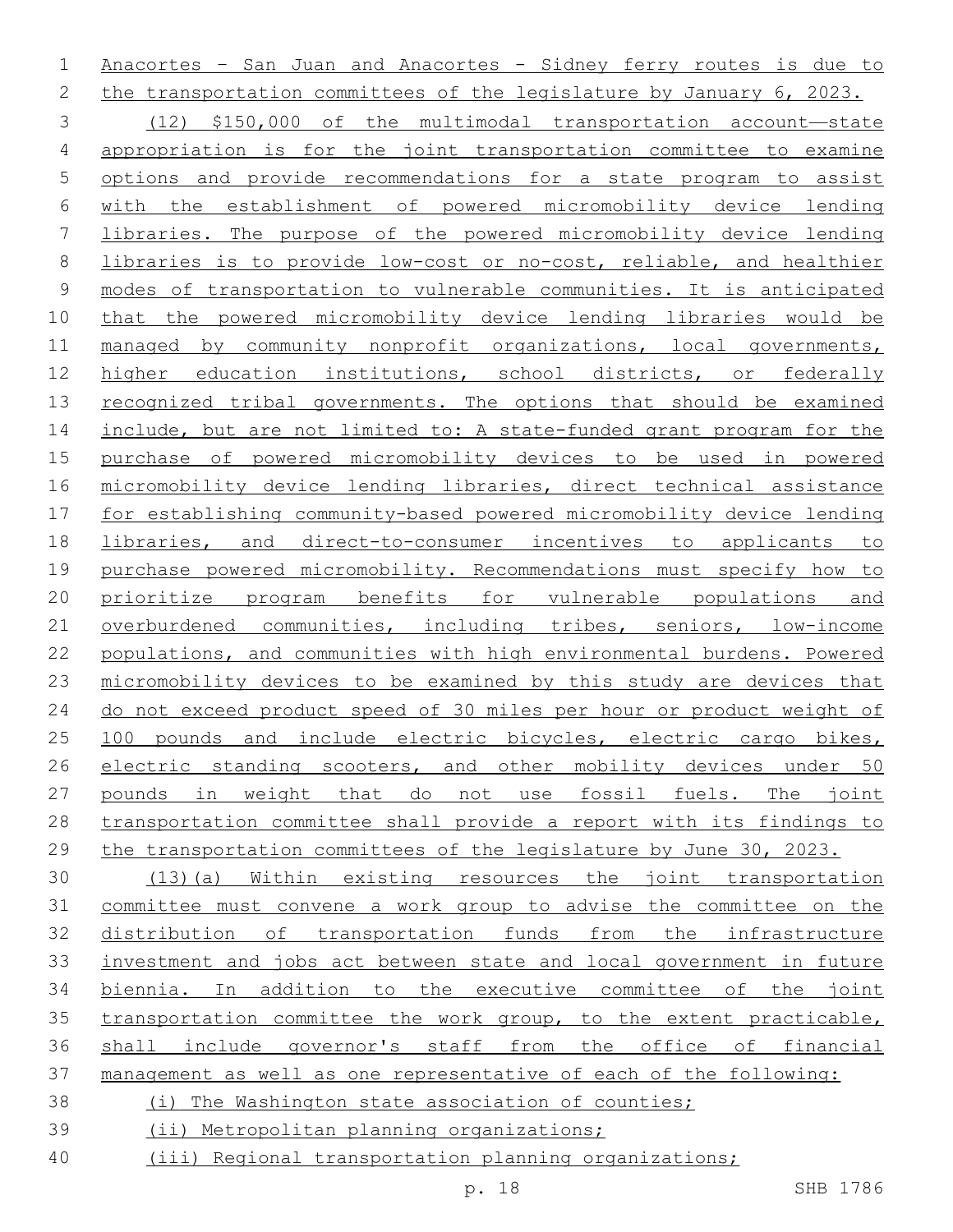| $\mathbf 1$    | (iv) The association of Washington cities;                               |
|----------------|--------------------------------------------------------------------------|
| $\mathbf{2}$   | (v) Tribal transportation planning organizations;                        |
| 3              | (vi) The Washington state department of transportation;                  |
| 4              | (vii) The Washington public ports association; and                       |
| 5              | (viii) The Washington state transit association.                         |
| 6              | (b) The joint transportation committee will consider the advice          |
| $\overline{7}$ | of the work group and, with recognition of the state's history of        |
| $\,8\,$        | collaboration and open discussion, determine the allocation of the       |
| $\mathsf 9$    | infrastructure investment and jobs act funding by November 15, 2022.     |
| 10             | $(14)$ \$300,000 of the motor vehicle account—state appropriation is     |
| 11             | provided solely for the implementation of Engrossed Second Substitute    |
| 12             | House Bill No. 1815, (deterring catalytic converter theft). If           |
| 13             | Engrossed Second Substitute House Bill No. 1815 is not enacted by        |
| 14             | June 30, 2022, the amount provided in this subsection lapses.            |
|                |                                                                          |
| 15             | Sec. 205. 2021 c 333 s 205 (uncodified) is amended to read as            |
| 16             | follows:                                                                 |
| 17             | FOR THE TRANSPORTATION COMMISSION                                        |
| 18             | Motor Vehicle Account-State Appropriation. ((\$2,438,000))               |
| 19             | \$4,200,000                                                              |
| 20             | Interstate 405 and State Route Number 167 Express                        |
| 21             | Toll Lanes Account-State Appropriation. \$127,000                        |
| 22             | State Route Number 520 Corridor Account-State                            |
| 23             |                                                                          |
|                | \$276,000                                                                |
| 24             | Tacoma Narrows Toll Bridge Account-State                                 |
| 25             |                                                                          |
| 26             | Alaskan Way Viaduct Replacement Project Account-                         |
| 27             | State Appropriation. \$172,000                                           |
| 28             | TOTAL APPROPRIATION. ( $(\frac{2}{7}, \frac{193}{193}, \frac{000}{193})$ |
| 29             | \$4,955,000                                                              |
| 30             | The appropriations in this section are subject to the following          |
| 31             | conditions and limitations:                                              |
| 32             | (1) The commission shall reconvene the road usage charge steering        |
| 33             | committee, with the same membership described in chapter 297, Laws of    |
| 34             | 2018, and shall periodically report to the steering committee with       |

 awarded July 2020 ("Forward Drive"). A year-end update on the status of any federally-funded project for which federal funding is secured must be provided to the governor's office and the transportation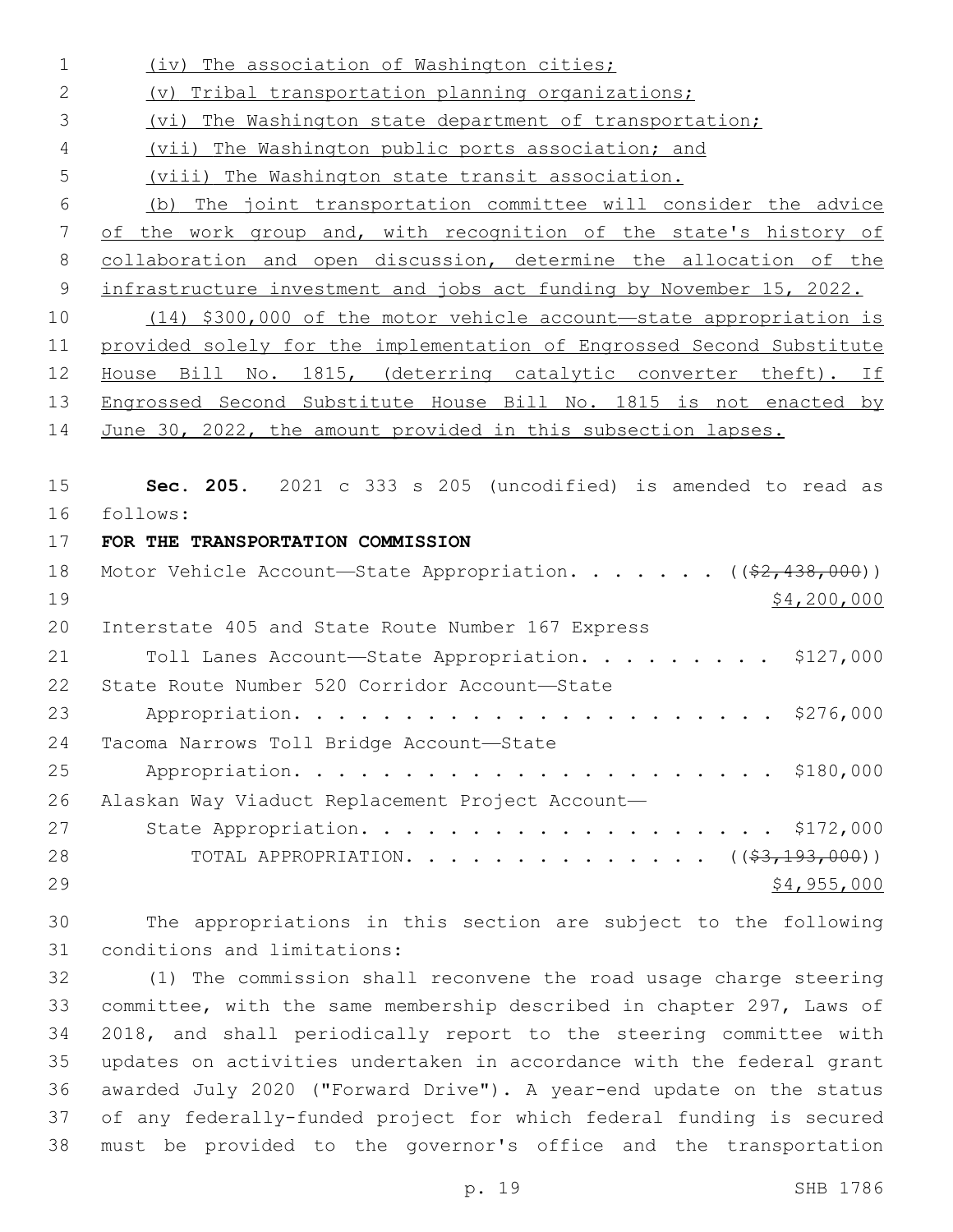1 committees of the legislature by January 1, 2022, and by January 1, 2 2023. Any legislative vacancies on the steering committee must be 3 appointed by the speaker of the house of representatives for a house 4 of representatives member vacancy, and by the president of the senate 5 for a senate member vacancy.

 $(1+3)$   $(2)$  \$127,000 of the Interstate 405 and state route number 167 express toll lanes account—state appropriation, \$276,000 of the state route number 520 corridor account—state appropriation, \$180,000 of the Tacoma Narrows toll bridge account—state appropriation, and \$172,000 of the Alaskan Way viaduct replacement project account—state appropriation are provided solely for the transportation commission's proportional share of time spent supporting tolling operations for 13 the respective tolling facilities.

14 (3) \$1,500,000 of the motor vehicle account—state appropriation 15 is provided solely for the commission to conduct a full planning-16 level traffic and revenue study of the Hood River Bridge to determine 17 the viability of toll revenues to support future financing of 18 improvements and possible replacement of the bridge, considering 19 prior work and studies conducted. The commission will coordinate this 20 work with the department of transportation, the Port of Hood River, 21 the Oregon department of transportation, and other entities as 22 needed. The results of the assessment must be submitted to the house 23 and senate transportation committees by January 5, 2024.

24 **Sec. 206.** 2021 c 333 s 206 (uncodified) is amended to read as follows: 25

# 26 **FOR THE FREIGHT MOBILITY STRATEGIC INVESTMENT BOARD**

27 Freight Mobility Investment Account-State

28 Appropriation. . . . . . . . . . . . . . . . . . (  $(\frac{2831,000}{1,000})$  $29$   $$840,000$ 

30 **Sec. 207.** 2021 c 333 s 207 (uncodified) is amended to read as follows: 31

32 **FOR THE WASHINGTON STATE PATROL**

| 33  |  | State Patrol Highway Account-State Appropriation. . ((\$517,391,000))  |                |
|-----|--|------------------------------------------------------------------------|----------------|
| 34  |  |                                                                        | \$521,896,000  |
| 35  |  | State Patrol Highway Account—Federal Appropriation. . ((\$15,838,000)) |                |
| 36. |  |                                                                        | \$16, 112, 000 |
| 37  |  | State Patrol Highway Account-Private/Local                             |                |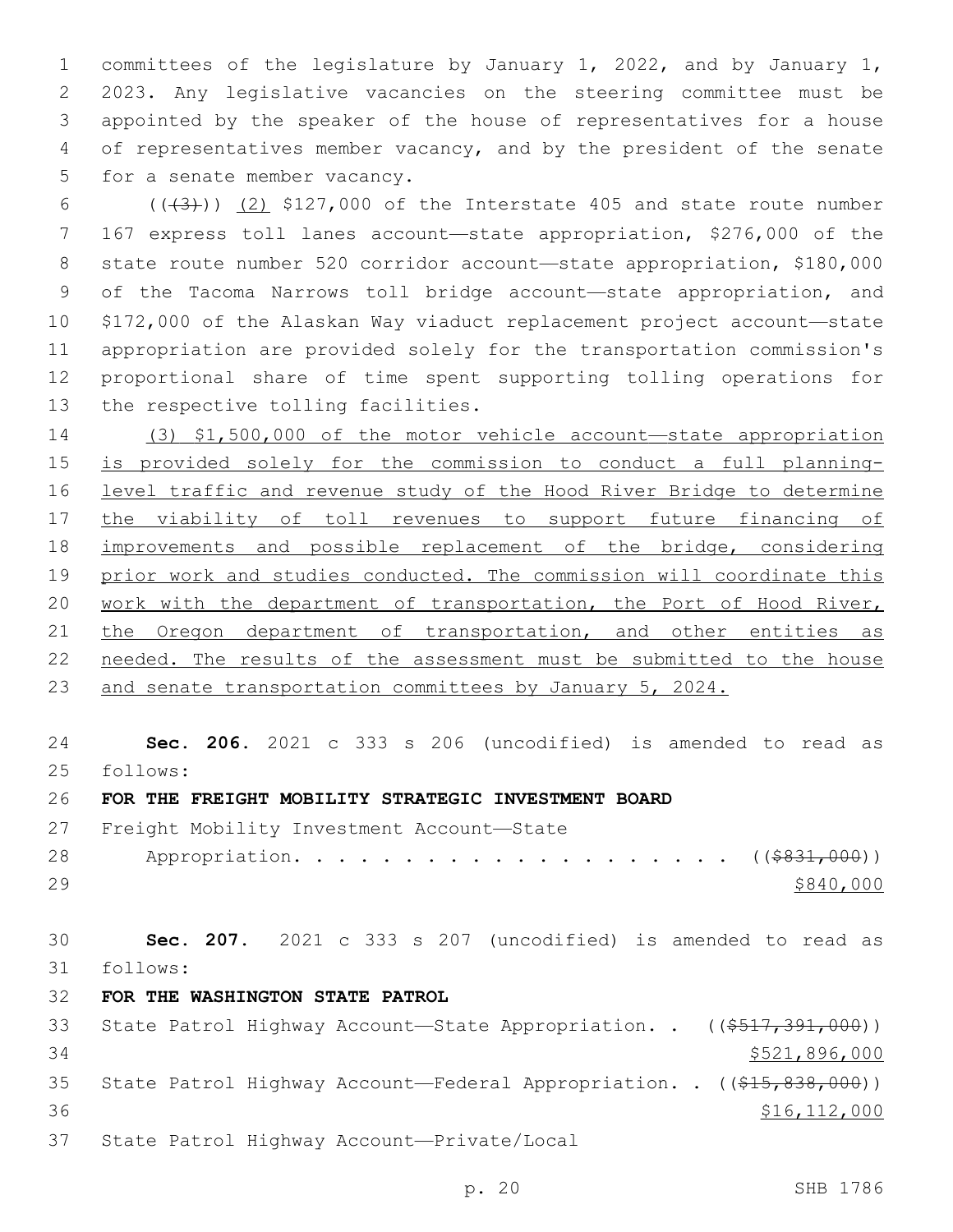1 Appropriation. . . . . . . . . . . . . . . . . (  $(\frac{64,267,000}{5})$ 2  $\frac{1}{2}$   $\frac{1}{2}$   $\frac{1}{2}$   $\frac{1}{2}$   $\frac{1}{2}$   $\frac{1}{2}$   $\frac{1}{2}$   $\frac{1}{2}$   $\frac{1}{2}$   $\frac{1}{2}$   $\frac{1}{2}$   $\frac{1}{2}$   $\frac{1}{2}$   $\frac{1}{2}$   $\frac{1}{2}$   $\frac{1}{2}$   $\frac{1}{2}$   $\frac{1}{2}$   $\frac{1}{2}$   $\frac{1}{2}$   $\frac{1}{2}$   $\frac{1}{2}$ 3 Highway Safety Account—State Appropriation. . . . . . ((\$1,214,000)) 4 \$1,282,000 5 Ignition Interlock Device Revolving Account-State 6 Appropriation. . . . . . . . . . . . . . . . . (  $(\frac{25}{1000})$  )  $7 \frac{\text{S2,243,000}}{9}$ 8 Multimodal Transportation Account-State 9 Appropriation. . . . . . . . . . . . . . . . . . (  $(\frac{2888,000}{1})$  $\frac{$293,000}{ }$ 11 State Route Number 520 Corridor Account-State 12 Appropriation. . . . . . . . . . . . . . . . . . . . . . \$433,000 13 Tacoma Narrows Toll Bridge Account-State 14 Appropriation. . . . . . . . . . . . . . . . . . . . . . \$77,000 15 I-405 and SR 167 Express Toll Lanes Account-State 16 Appropriation. . . . . . . . . . . . . . . . . . . . . \$1,348,000 17 TOTAL APPROPRIATION. . . . . . . . . . . . ((<del>\$545,909,000</del>)) 18 \$547,998,000

19 The appropriations in this section are subject to the following 20 conditions and limitations:

 (1) Washington state patrol officers engaged in off-duty uniformed employment providing traffic control services to the department of transportation or other state agencies may use state patrol vehicles for the purpose of that employment, subject to guidelines adopted by the chief of the Washington state patrol. The Washington state patrol must be reimbursed for the use of the vehicle at the prevailing state employee rate for mileage and hours of usage, subject to guidelines developed by the chief of the Washington state 29 patrol.

 (2) \$580,000 of the state patrol highway account—state appropriation is provided solely for the operation of and administrative support to the license investigation unit to enforce vehicle registration laws in southwestern Washington. The Washington state patrol, in consultation with the department of revenue, shall maintain a running estimate of the additional vehicle registration fees, sales and use taxes, and local vehicle fees remitted to the state pursuant to activity conducted by the license investigation unit. Beginning October 1, 2021, and quarterly thereafter, the Washington state patrol shall submit a report detailing the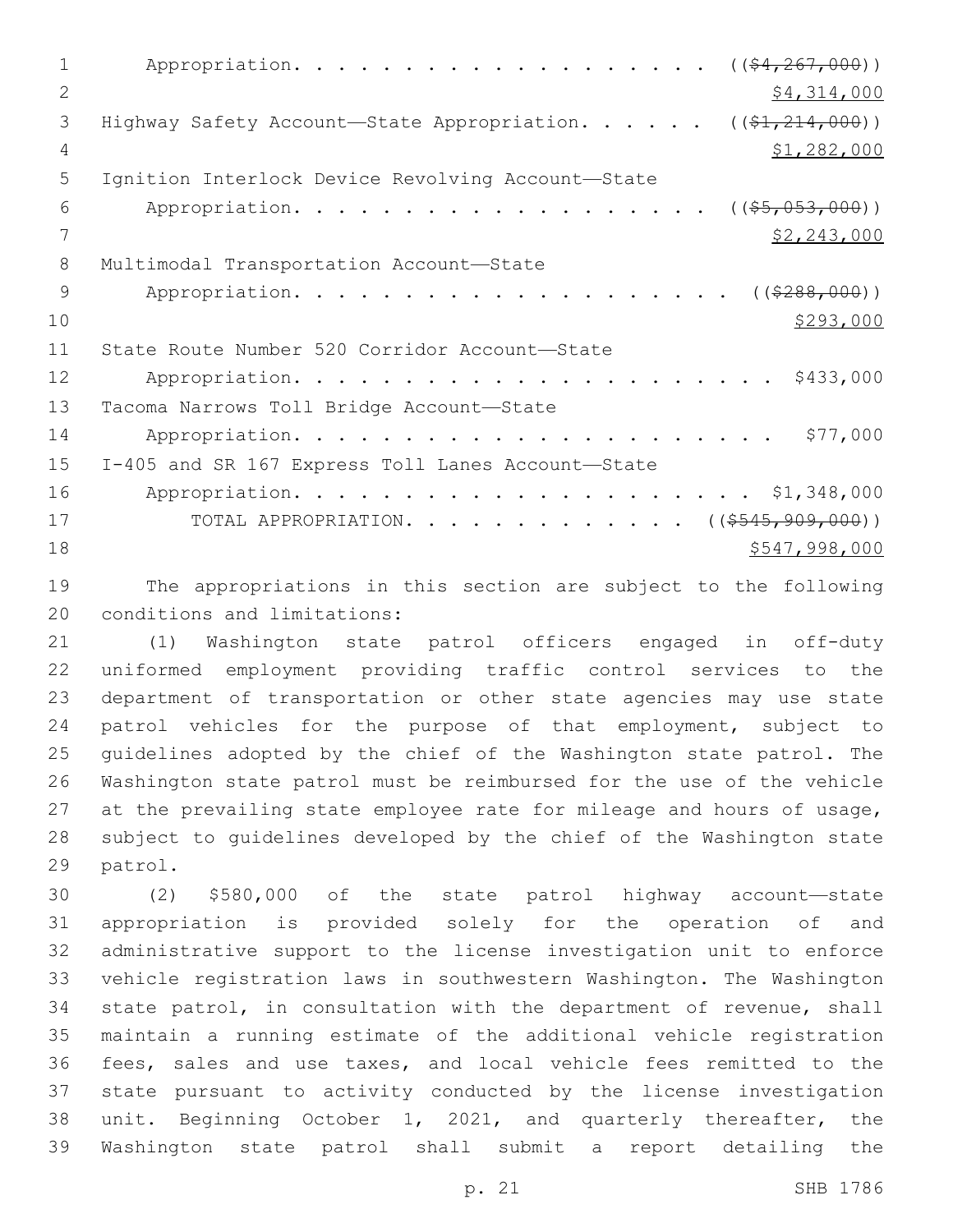additional revenue amounts generated since January 1, 2021, to the director of the office of financial management and the transportation committees of the legislature. At the end of the calendar quarter in which it is estimated that more than \$625,000 in state sales and use taxes have been remitted to the state since January 1, 2021, the Washington state patrol shall notify the state treasurer and the 7 state treasurer shall transfer funds pursuant to section 406 (( $\Theta$ f) this act)), chapter 333, Laws of 2021.

 (3) \$4,000,000 of the state patrol highway account—state appropriation is provided solely for a third arming and a third trooper basic training class. The cadet class is expected to graduate 12 in June 2023.

 (4) By December 1st of each year during the 2021-2023 biennium**,**  the Washington state patrol must report to the house and senate transportation committees on the status of recruitment and retention 16 activities as follows:

(a) A summary of recruitment and retention strategies;

 (b) The number of transportation funded staff vacancies by major 19 category;

 (c) The number of applicants for each of the positions by these 21 categories;

22 (d) The composition of workforce;

 (e) Other relevant outcome measures with comparative information 24 with recent comparable months in prior years; and

 (f) Activities related to the implementation of the agency's workforce diversity plan, including short-term and long-term, specific comprehensive outreach and recruitment strategies to increase populations underrepresented within both commissioned and 29 noncommissioned employee groups.

 (5) \$493,000 of the state patrol highway account—state appropriation is provided solely for aerial criminal investigation tools, including software licensing and maintenance, and annual certification, and is subject to the conditions, limitations, and 34 review requirements of section 701 ((of this act)), chapter 333, Laws 35 of 2021.

36 (6) ((\$7,962,000)) \$6,422,000 of the state patrol highway account —state appropriation is provided solely for the land mobile radio system replacement, upgrade, and other related activities. Beginning January 1, 2022, the Washington state patrol must report semiannually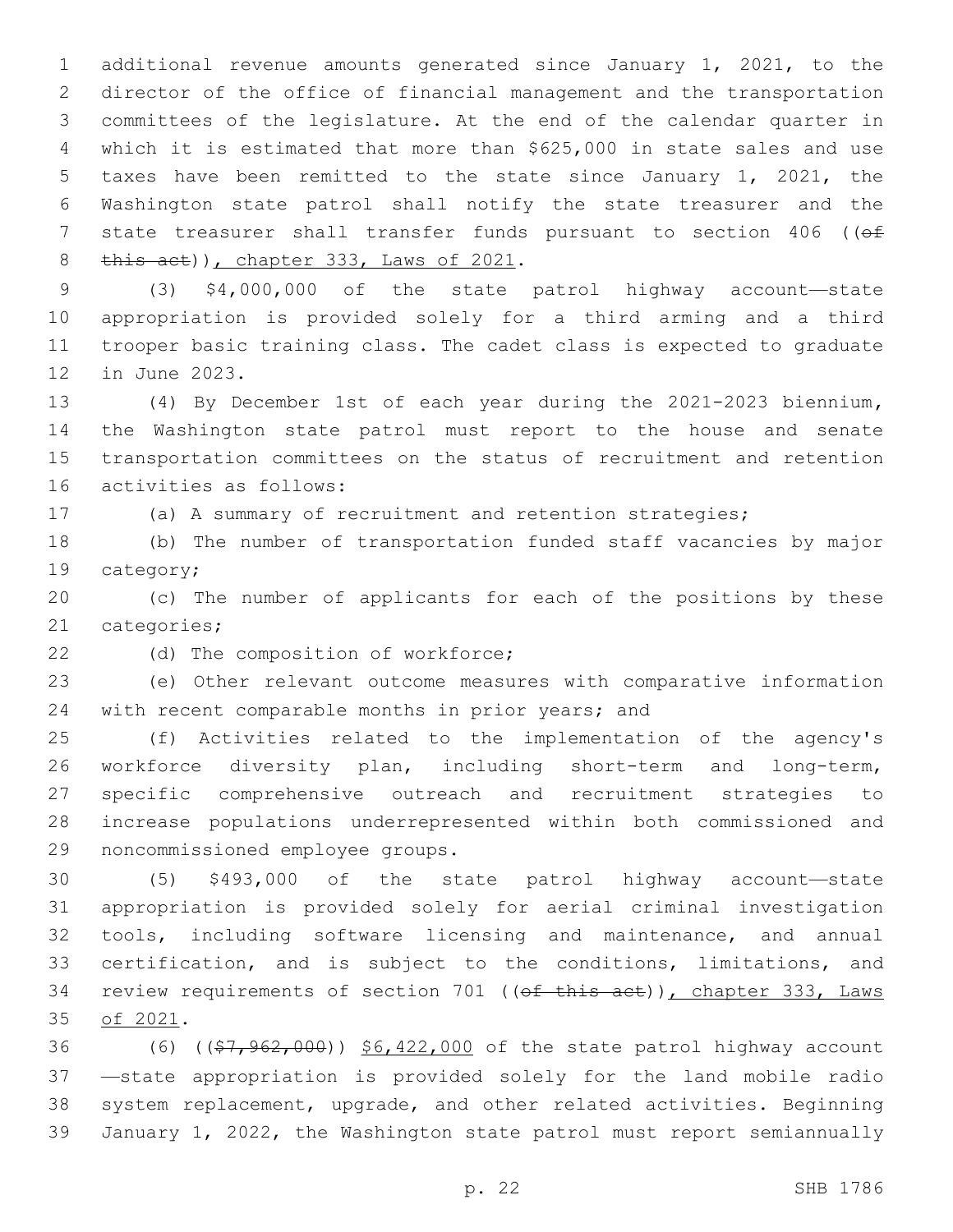to the office of the state chief information officer on the progress related to the projects and activities associated with the land mobile radio system, including the governance structure, outcomes achieved in the prior six month time period, and how the activities are being managed holistically as recommended by the office of the chief information officer. At the time of submittal to the office of the state chief information officer, this report shall be transmitted to the office of financial management and the house and senate 9 transportation committees.

 (7) \$510,000 of the ignition interlock device revolving account— state appropriation is provided solely for the ignition interlock program at the Washington state patrol to provide funding for two staff to work and provide support for the program in working with manufacturers, service centers, technicians, and participants in the 15 program.

 (8) \$1,348,000 of the Interstate 405 and state route number 167 express toll lanes account—state appropriation, \$433,000 of the state route number 520 corridor account—state appropriation, and \$77,000 of the Tacoma Narrows toll bridge account—state appropriation are provided solely for the Washington state patrol's proportional share of time spent supporting tolling operations and enforcement for the 22 respective tolling facilities.

 (9) \$289,000 of the state patrol highway account—state appropriation is provided solely for the replacement of 911 workstations.25

 (10) \$35,000 of the state patrol highway account—state appropriation is provided solely for the replacement of bomb response 28 equipment.

 (11) \$713,000 of the state patrol highway account—state appropriation is provided solely for information technology 31 infrastructure maintenance.

 (12) The Washington state patrol must provide a report to the office of financial management and the house and senate transportation committees on its plan for implementing a transition to cloud computing and storage with its 2023-2025 budget submittal.

 (13) \$945,000 of the state patrol highway account—state appropriation is provided solely for implementation of chapter 329, Laws of 2021 (custodial interrogations). If chapter 329, Laws of 2021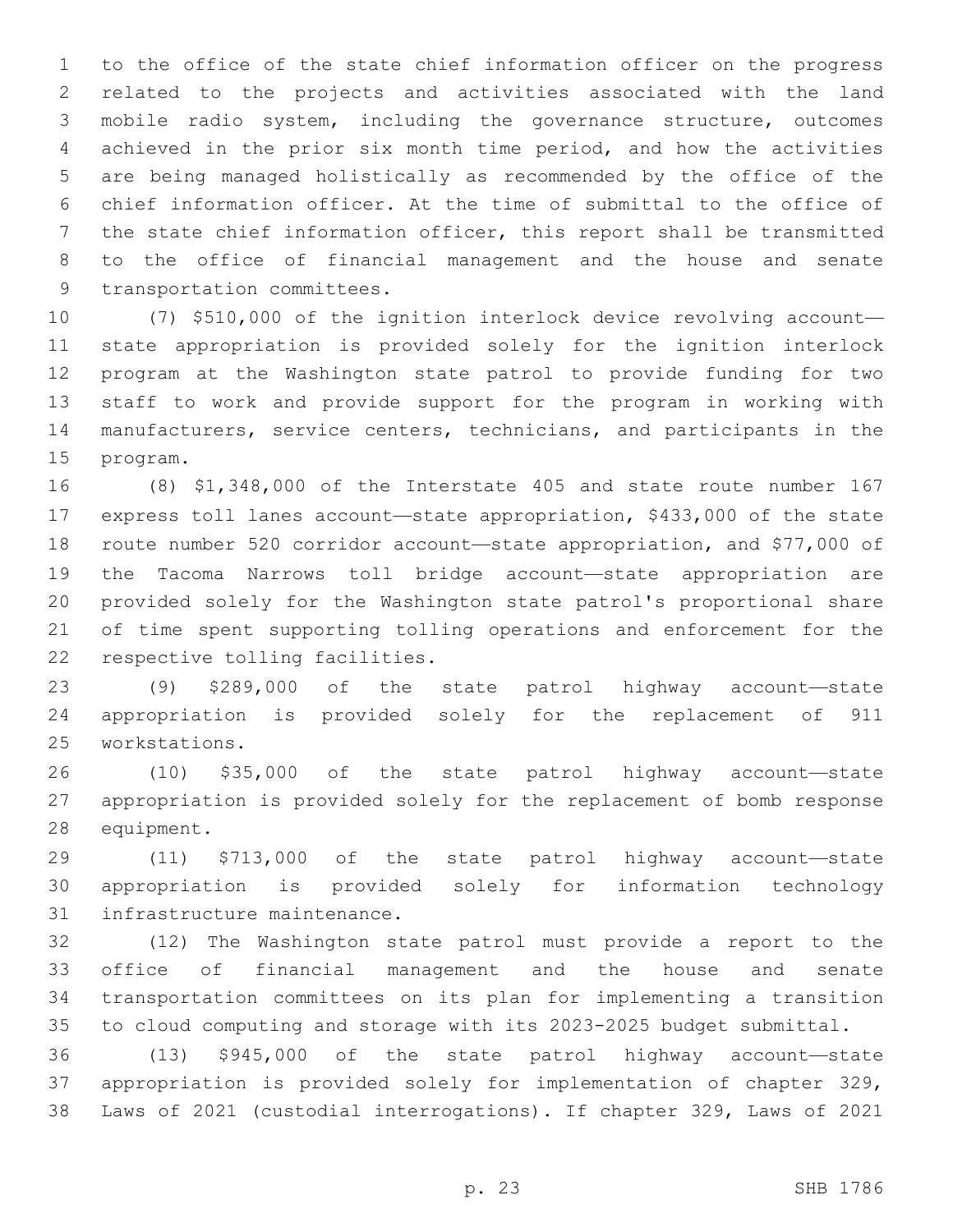(custodial interrogations) is not enacted by June 30, 2021, the 2 amount provided in this subsection lapses.

 (14) \$46,000 of the state patrol highway account—state appropriation is provided solely for implementation of chapter 320, Laws of 2021 (peace officer tactics). If chapter 320, Laws of 2021 (peace officer tactics) is not enacted by June 30, 2021, the amount 7 provided in this subsection lapses.

 (15) \$46,000 of the state patrol highway account—state appropriation is provided solely for implementation of chapter 324, Laws of 2021 (use of force by officers). If chapter 324, Laws of 2021 (use of force by officers) is not enacted by June 30, 2021, the 12 amount provided in this subsection lapses.

 (16)(a) The legislature finds that the water connection extension constructed by the Washington state patrol from the city of Shelton's water facilities to the Washington state patrol academy was necessary to meet the water supply needs of the academy. The legislature also finds that the water connection provides an ongoing water supply that 18 is necessary to the operation of the training facility, that the state is making use of the water connection for these public activities, and that any future incidental use of the municipal infrastructure put in place to support these activities will not impede the Washington state patrol's ongoing use of the water 23 connection extension.

 (b) \$2,220,000 of the transfer from the waste tire removal account to the motor vehicle fund, as required under RCW 70A.205.425, reimburses the motor vehicle fund for the portion of the water project costs assigned by the agreement to properties, other than the Washington state patrol academy, that make use of the water connection while the agreement remains in effect. This reimbursement to the motor vehicle fund is intended to address any possibility that the termination of this agreement could be determined to result in the unconstitutional use of 18th amendment designated funds for nonhighway purposes under the constitution of the state of Washington; however, this transfer is not intended to indicate that the incidental use of this infrastructure by these properties necessarily requires such reimbursement under the state Constitution. Immediately following the transfer of funds, Washington state patrol and the city of Shelton shall meet to formally update the terms of their "Agreement for Utility Connection and Reimbursement of Water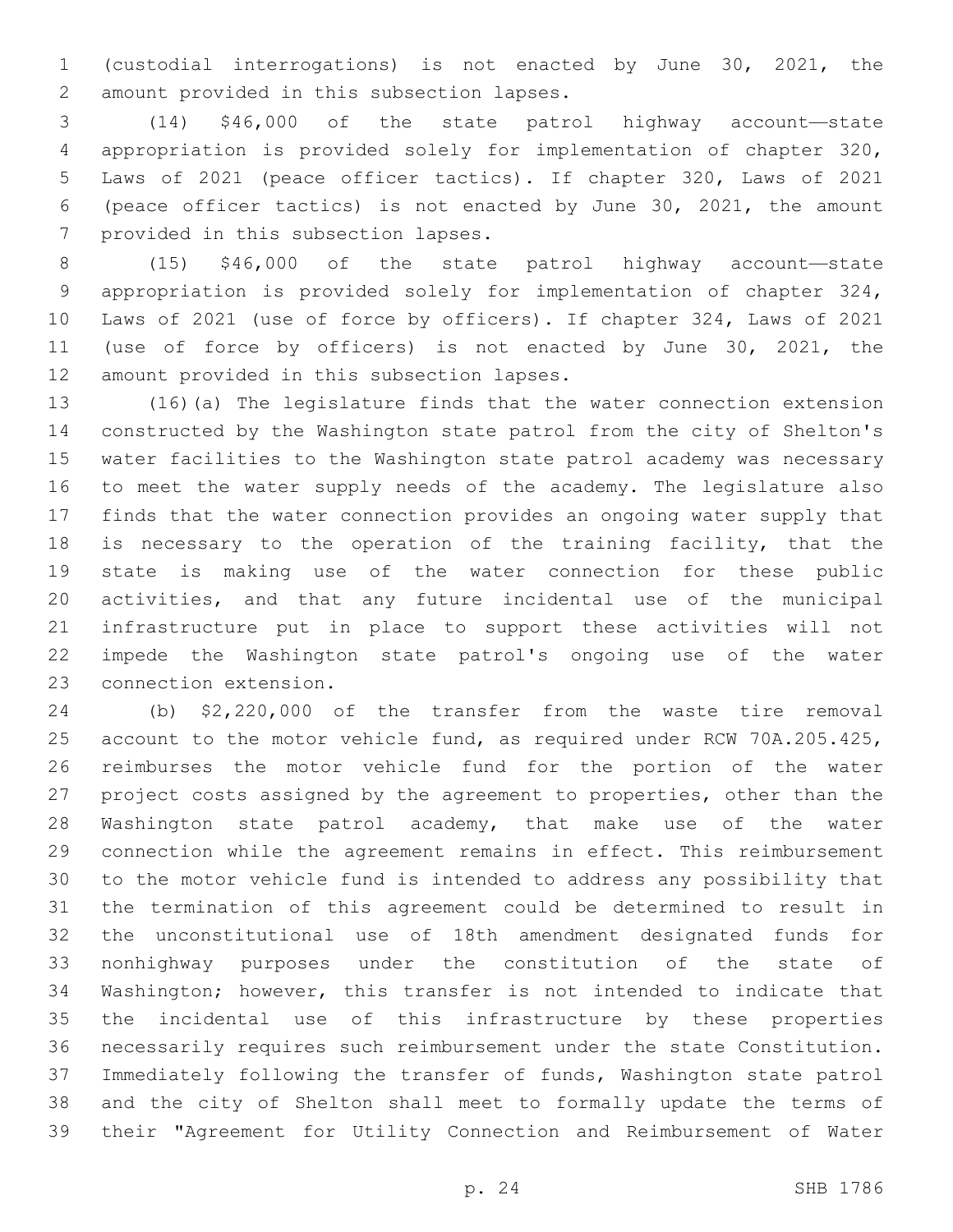Extension Expenses" executed on June 12, 2017, to reflect the intent 2 of the proviso.

 (17) The appropriations in this section provide sufficient funding for state patrol staffing assuming vacancy savings which may change over time. Funding for staffing will be monitored and adjusted in the ((2022)) 2023 supplemental budget to restore funding as 7 authorized staffing levels are achieved.

 (18) \$554,000 of the state patrol highway account—state is provided solely for a feasibility study of an integrated solution for data collection and reporting of operational performance data that will no longer be collected with the implementation of the one 12 Washington time leave and attendance system. The study must include a review of best practices for collecting the operational performance data and coordinating with other law enforcement agencies on the collection of data.

 (19) \$250,000 of the state patrol highway account—state 17 appropriation is provided solely for implementation of Engrossed Substitute House Bill No. 2037 (peace officers/use of force). If Engrossed Substitute House Bill No. 2037 (peace officers/use of force) is not enacted by June 30, 2022, the amount provided in this subsection lapses.

 (20) \$14,788,000 of the state patrol highway account—state appropriation is provided solely for contingency funding to address emergent issues related to mitigating negative impacts of the high level of commissioned and noncommissioned staff vacancies. Potential uses of the funding include, but are not limited to, the following: Operating a miniacademy and training opportunities for lateral transfers from other agencies; increased overtime, travel, and other related costs; increased contracting to maintain adequate service levels; and unanticipated facility and equipment needs. By January 1, 2023, the state patrol must submit a report to the governor and the transportation committees of the legislature detailing the specific 33 expenditures made from the contingency funding provided in this subsection. The report must also include a description of the mini- academy training, including the number of lateral transfers that entered the training, the number which completed training, the cost of the miniacademy, and a comparison of how the training was different from a conventional academy class.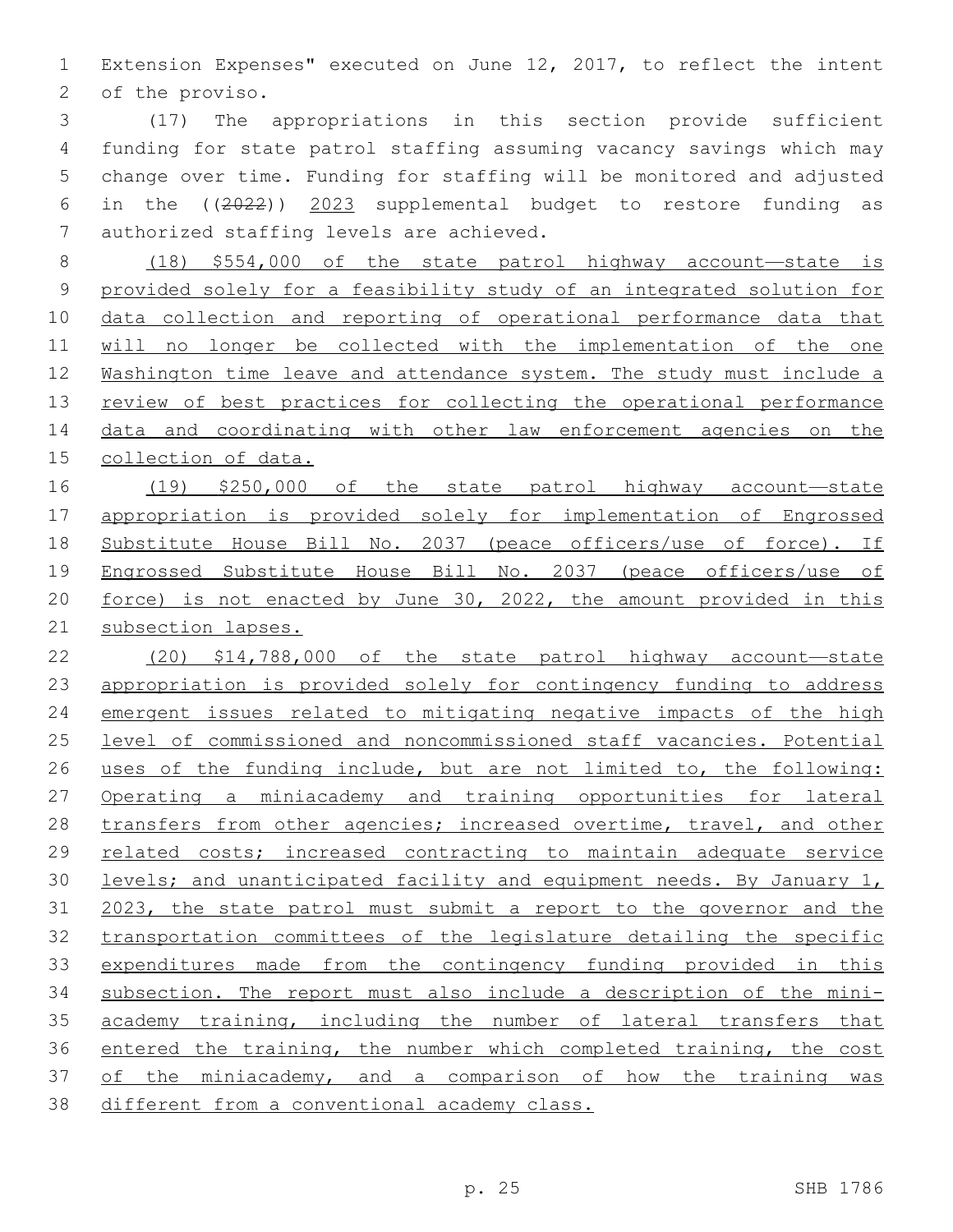1 **Sec. 208.** 2021 c 333 s 208 (uncodified) is amended to read as 2 follows: 3 **FOR THE DEPARTMENT OF LICENSING** 4 Marine Fuel Tax Refund Account-State Appropriation. . . . . \$34,000 5 Motorcycle Safety Education Account-State 6 Appropriation. . . . . . . . . . . . . . . . .  $($  $($  $$\frac{4}{2}$  $,$   $894$  $,$   $000)$ )$ 7 \$4,958,000 8 Limited Fish and Wildlife Account-State 9 Appropriation. . . . . . . . . . . . . . . . .  $($   $($   $\frac{1}{917}$ ,  $000)$ )  $10 \frac{\$919,000}{}$ 11 Highway Safety Account—State Appropriation. . . . . ((\$241,868,000))  $12$  \$237,228,000 13 Highway Safety Account—Federal Appropriation. . . . . . . \$1,294,000 14 Motor Vehicle Account—State Appropriation. . . . . ((\$73,327,000))  $15$  \$72,387,000 16 Motor Vehicle Account—Federal Appropriation. . . . . . ((\$150,000))  $17$  \$400,000 18 Motor Vehicle Account-Private/Local Appropriation. . . . \$6,600,000 19 Ignition Interlock Device Revolving Account-State 20 Appropriation. . . . . . . . . . . . . . . . . (  $(\frac{26}{100})$ )  $21$   $$6,095,000$ 22 Department of Licensing Services Account-State 23 Appropriation. . . . . . . . . . . . . . . . . . ((\$8,157,000)) 24 \$8,188,000 \$98,188,000 25 License Plate Technology Account—State Appropriation 26 . . . . . . . . . . . . . . . . . . . . . . . . . . . \$4,250,000 27 Abandoned Recreational Vehicle Account-State 28 Appropriation. . . . . . . . . . . . . . . . . (  $(\frac{23,066,000)}{}$ 29 \$3,070,000 30 Limousine Carriers Account—State Appropriation. . . . . . . \$110,000 31 Electric Vehicle Account—State Appropriation. . . . . ((\$405,000))  $32 \frac{\$413,000}{}$ 33 DOL Technology Improvement & Data Management 34 Account—State Appropriation. . . . . . . . . . . . ((\$748,000))  $35$ Agency Financial Transaction Account—State36 37 Appropriation. . . . . . . . . . . . . . . . (  $(\frac{221,257,000)}{21,257,000)}$  $38$   $$19,757,000$ 39 ((<del>Driver Licensing Technology Support Account State</del>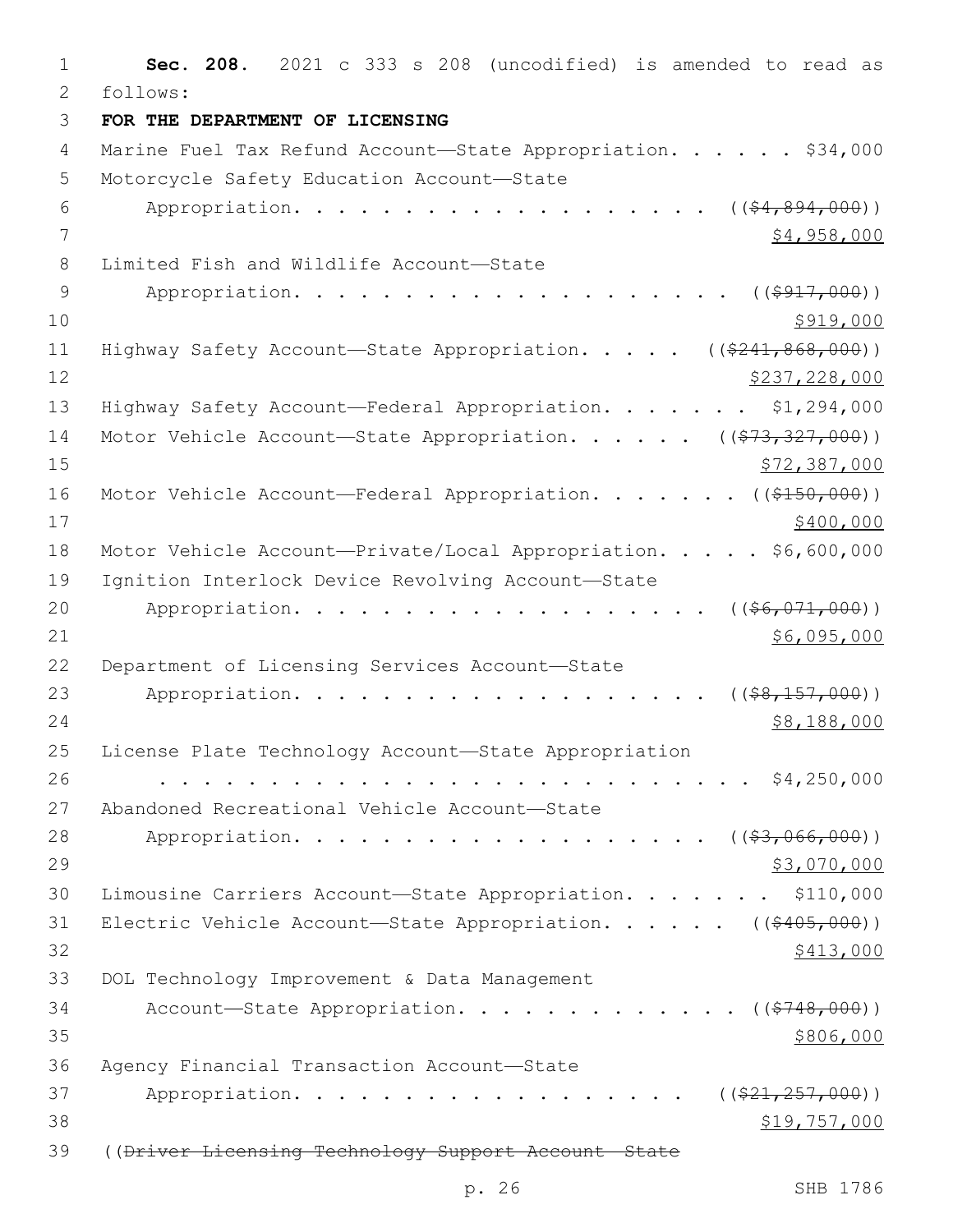Appropriation. . . . . . . . . . . . . . . . . . . . \$1,373,000)) 2 TOTAL APPROPRIATION. . . . . . . . . . . . ((\$374,521,000)) \$366,509,000

 The appropriations in this section are subject to the following 5 conditions and limitations:

 (1) \$1,100,000 of the highway safety account—state appropriation is provided solely for the department to provide an interagency transfer to the department of social and health services, children's administration division for the purpose of providing driver's license support to a larger population of foster youth than is already served within existing resources. Support services include reimbursement of driver's license issuance costs, fees for driver training education, 13 and motor vehicle liability insurance costs.

 (2) The appropriations in this section assume implementation by the department of cost recovery mechanisms to recoup at least \$21,257,000 during the 2021-2023 biennium in credit card and other financial transaction costs as part of charges imposed for driver and vehicle fee transactions. During the 2021-2023 fiscal biennium, the department must report any amounts recovered to the office of financial management and appropriate committees of the legislature on 21 a quarterly basis.

 (3)(a) For the 2021-2023 biennium, the department shall charge \$6,600,000 for the administration and collection of a motor vehicle excise tax on behalf of a regional transit authority, as authorized under RCW 82.44.135. The amount in this subsection must be deducted before distributing any revenues to a regional transit authority.

 (b) \$100,000 of the motor vehicle account—state appropriation is provided solely for the department to work with the regional transit authority imposing a motor vehicle excise tax pursuant to RCW 81.104.160 and transportation benefit districts imposing vehicle fees pursuant to RCW 82.80.140, and other relevant parties, to determine cost recovery options for the administration and collection of the 33 taxes and fees. The options must include:

 (i) Full cost recovery for the direct and indirect expenses by 35 the department of licensing, subagents, and counties;

 (ii) Marginal cost recovery for the direct and indirect expenses 37 by the department of licensing, subagents, and counties;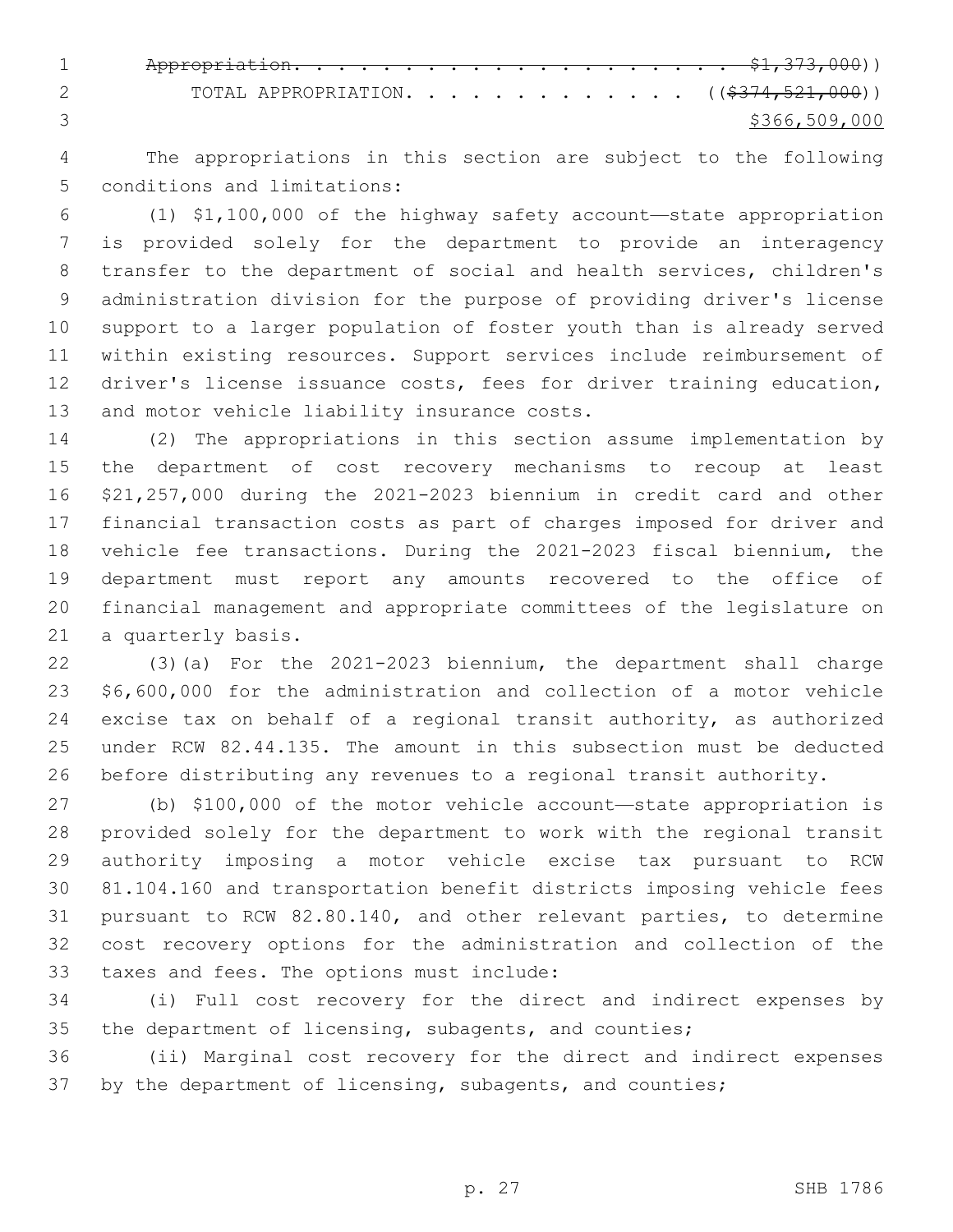(iii) The estimated costs if the regional transit authority or transportation benefit districts had to contract out the entire collection and administrative activity with a nongovernmental entity.

 (4) \$12,000 of the motorcycle safety education account—state appropriation, \$2,000 of the limited fish and wildlife account—state appropriation, \$728,000 of the highway safety account—state appropriation, \$238,000 of the motor vehicle account—state appropriation, \$10,000 of the ignition interlock device revolving account—state appropriation, and \$10,000 of the department of licensing services account—state appropriation are provided solely for the department to redesign and improve its online services and website, and are subject to the conditions, limitations, and review 13 requirements of section 701 ((of this act)), chapter 333, Laws of 14 2021.

 (5) \$28,636,000 of the highway safety account—state appropriation is provided solely for costs necessary to accommodate increased demand for enhanced drivers' licenses and enhanced identicards. The department shall report on a quarterly basis on the use of these funds, associated workload, and information with comparative information with recent comparable months in prior years. The report must include detailed statewide and by licensing service office information on staffing levels, average monthly wait times, the number of enhanced drivers' licenses and enhanced identicards issued/ renewed, and the number of primary drivers' licenses and identicards issued/renewed. Within the amounts provided in this subsection, the department shall implement efficiency measures to reduce the time for licensing transactions and wait times including, but not limited to, the installation of additional cameras at licensing service offices that reduce bottlenecks and align with the "keep your customer" initiative.30

 (6) \$500,000 of the highway safety account—state appropriation is provided solely for communication and outreach activities necessary to inform the public of federally acceptable identification options including, but not limited to, enhanced drivers' licenses and enhanced identicards. The department shall continue the outreach plan that includes informational material that can be effectively communicated to all communities and populations in Washington. To accomplish this work, the department shall contract with an external vendor with demonstrated experience and expertise in outreach and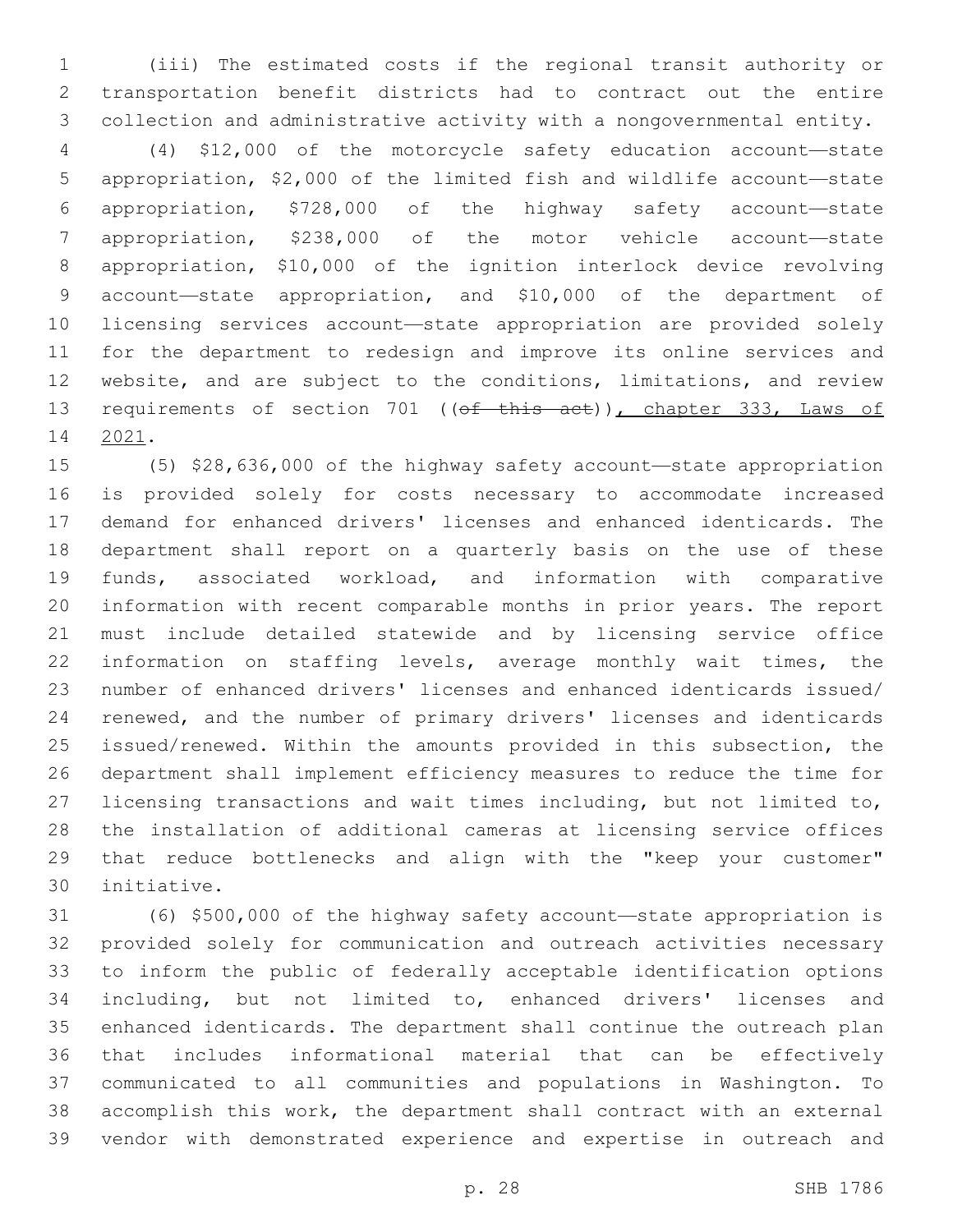marketing to underrepresented communities in a culturally responsive 2 fashion.

 (7) \$523,000 of the highway safety account—state appropriation is provided solely for the implementation of chapter 158, Laws of 2021 (DOL issued documents). If chapter 158, Laws of 2021 is not enacted by June 30, 2021, the amount provided in this subsection lapses.

 (8) ((\$1,373,000)) \$929,000 of the ((driver licensing technology 8 support)) highway safety account—state appropriation is provided solely for the implementation of chapter 240, Laws of 2021 (suspension of licenses for traffic infractions). If chapter 240, Laws of 2021 is not enacted by June 30, 2021, the amount provided in 12 this subsection lapses.

 (9) \$434,000 of the highway safety account—state appropriation is 14 for the implementation of the Thurston county superior court order in *Pierce et al. v. Department of Licensing*.

 (10) \$23,000 of the highway safety account—state appropriation is 17 provided solely for the implementation of chapter 10 (((Engrossed 18 Substitute House Bill No. 1078))), Laws of 2021 (restoring voter 19 eligibility after felony conviction).

20 (((410)) (11) \$3,074,000 of the abandoned recreational vehicle disposal account—state appropriation is provided solely for providing reimbursements in accordance with the department's abandoned recreational vehicle disposal reimbursement program. It is the intent of the legislature that the department prioritize this funding for allowable and approved reimbursements and not to build a reserve of funds within the account. During the 2021-2023 fiscal biennium, the department must report any amounts recovered to the office of financial management and appropriate committees of the legislature on 29 a quarterly basis.

 ( $(\overline{+11})$ ) (12)(a) \$54,000 of the motor vehicle account—state appropriation is provided solely for the issuance of nonemergency medical transportation vehicle decals to implement the high occupancy 33 vehicle lane access pilot program established in section 216 ((of 34 this act)), chapter 333, Laws of 2021. A for hire nonemergency medical transportation vehicle is a vehicle that is a "for hire vehicle" under RCW 46.04.190 that provides nonemergency medical transportation, including for life-sustaining transportation purposes, to meet the medical transportation needs of individuals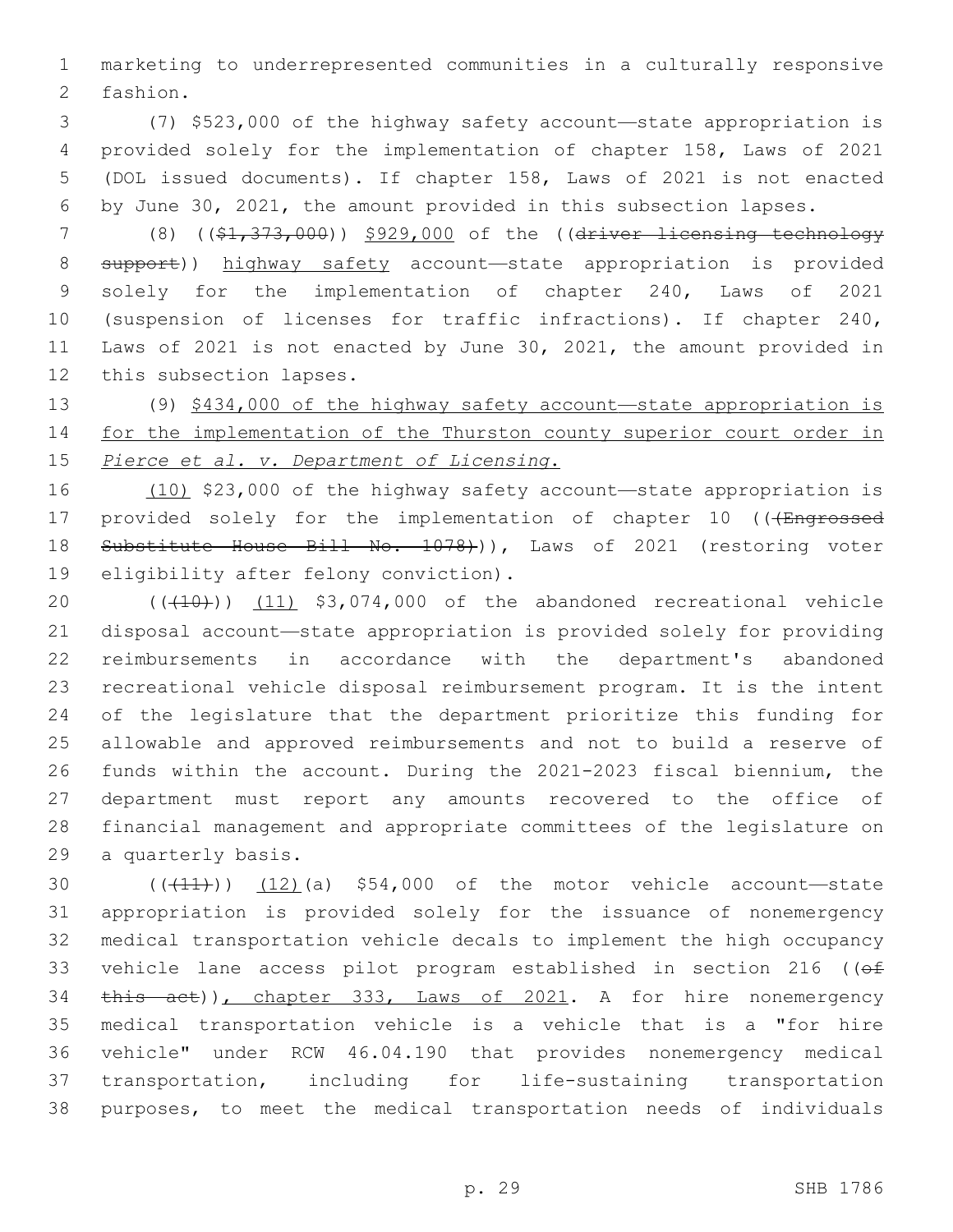traveling to medical practices and clinics, cancer centers, dialysis 2 facilities, hospitals, and other care providers.

 (b) As part of this pilot program, the owner of a for hire nonemergency medical transportation vehicle may apply to the department, county auditor or other agent, or subagent appointed by the director, for a high occupancy vehicle exempt decal for a for hire nonemergency medical transportation vehicle. The high occupancy vehicle exempt decal allows the for hire nonemergency medical transportation vehicle to use a high occupancy vehicle lane as specified in RCW 46.61.165 and 47.52.025 during the 2021-2023 fiscal 11 biennium.

 (c) For the exemption in this subsection to apply to a for hire nonemergency medical transportation vehicle, the decal:

 (i) Must be displayed on the vehicle so that it is clearly 15 visible from outside the vehicle;

 (ii) Must identify that the vehicle is exempt from the high 17 occupancy vehicle requirements; and

(iii) Must be visible from the rear of the vehicle.

 (d) The owner of a for hire nonemergency medical transportation vehicle or the owner's representative must apply for a high occupancy vehicle exempt decal on a form provided or approved by the 22 department. The application must include:

 (i) The name and address of the person who is the owner of the 24 vehicle;

 (ii) A full description of the vehicle, including its make, model, year, and the vehicle identification number;

(iii) The purpose for which the vehicle is principally used;

 (iv) An attestation signed by the vehicle's owner or the owner's representative that the vehicle's owner has a minimum of one contract or service agreement to provide for hire transportation services for medical purposes with one or more of the following entities: A health insurance company; a hospital, clinic, dialysis center, or other medical institution; a day care center, retirement home, or group home; a federal, state, or local agency or jurisdiction; or a broker who negotiates these services on behalf of one or more of these 36 entities; and

 (v) Other information as required by the department upon 38 application.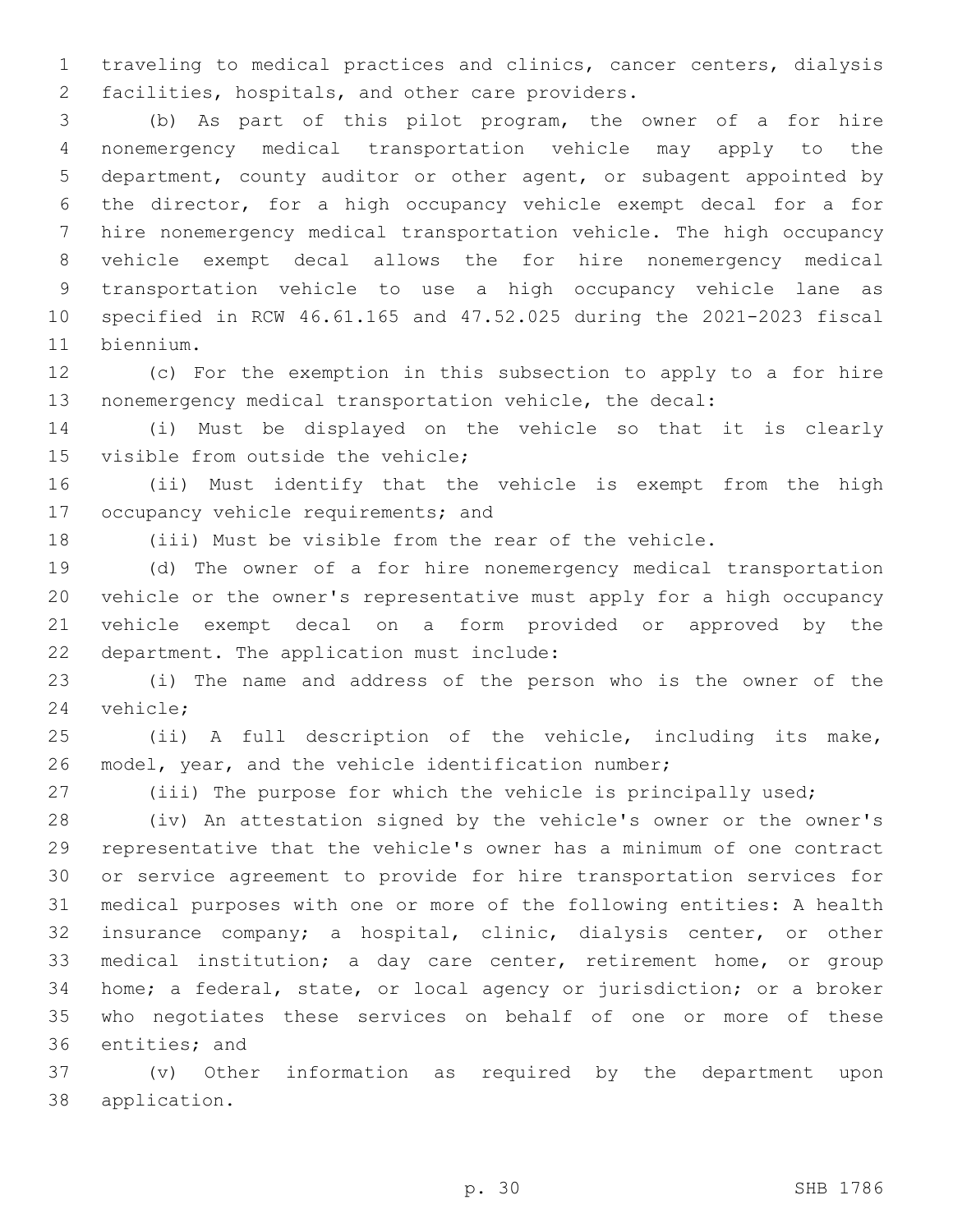(e) The department, county auditor or other agent, or subagent appointed by the director shall collect the fee required under (f) of this subsection when issuing a high occupancy vehicle exempt decal.

 (f) The department, county auditor or other agent, or subagent, is required to collect a \$5 fee when issuing a decal under this subsection, in addition to any other fees and taxes required by law.

 (g) A high occupancy vehicle exempt decal expires June 30, 2023, and must be marked to indicate its expiration date. The decal may be renewed if the pilot program is continued past the date of a decal's expiration. The status as an exempt vehicle continues until the high occupancy vehicle exempt decal is suspended or revoked for misuse, the vehicle is no longer used as a for hire nonemergency medical transportation vehicle, or the pilot program established in section 14 216 ((of this act)), chapter 333, Laws of 2021 is terminated.

(h) The department may adopt rules to implement this subsection.

 (13) \$4,378,000 of the highway safety account—state appropriation and \$1,539,000 of the motor vehicle account—state appropriation are provided solely for contingency funding for the department to respond to the COVID-19 pandemic by paying for: The replacement of end-of-20 life information technology equipment, increased information technology software license costs, other information technology changes, printing and postage, supplies and equipment for COVID-19 23 safety, and accounting overtime to eliminate backlogs. By January 1, 2023, the department shall submit a report to the governor and the legislative transportation committees detailing the specific expenditures made from the contingency funding provided in this subsection.

 (14) \$100,000 of the highway safety account—state appropriation is provided solely for the department to contract for a study on the potential impacts that current licensing requirements, including 31 required training hours, and testing requirements may have on the shortage of commercial drivers, and whether adjustments to these requirements may be warranted to help alleviate the shortage. In 34 completing the study, the department must consult with the workforce training board, state board for community and technical colleges, federal motor carrier safety officials, organizations representing 37 veterans, organizations representing commercial drivers, and organizations representing businesses or government entities that rely on commercial drivers.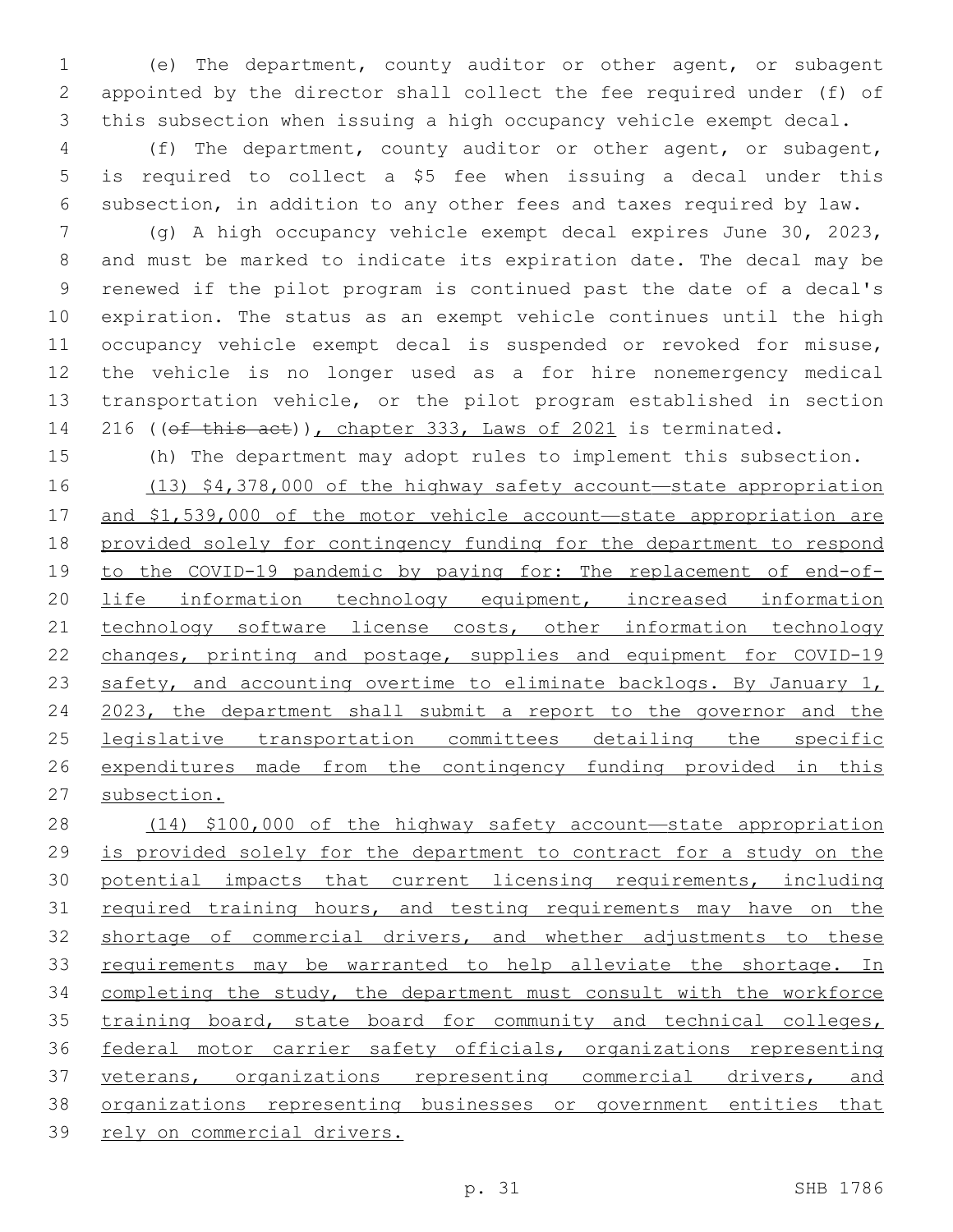(15) The department must consult with the department of corrections and state board for community and technical colleges to develop a pilot program that allows incarcerated individuals who are not prohibited by state or federal law from receiving a commercial driver's license upon release to participate in a prerelease commercial driver training program. The department must submit a report to the legislature by June 30, 2023, detailing the status of the program. (16) \$28,000 of the motor vehicle account—state appropriation is provided solely for the implementation of Engrossed Second Substitute House Bill No. 1181 (veterans and military suicide). If Engrossed Second Substitute House Bill No. 1181 is not enacted by June 30, 2022, the amount provided in this subsection lapses. (17) \$83,000 of the motor vehicle account—state appropriation is provided solely for the implementation of Substitute House Bill No. 1984 (vehicle registration certificate addresses). If Substitute House Bill No. 1984 is not enacted by June 30, 2022, the amount provided in this subsection lapses. (18) \$57,000 of the motor vehicle account—state appropriation is provided solely for the implementation of House Bill No. 2074 (off- road vehicles fees). If House Bill No. 2074 is not enacted by June 30, 2022, the amount provided in this subsection lapses. (19) \$350,000 of the highway safety account—state appropriation is provided solely to expand driver's license assistance and support services in King county with an existing provider that is already 26 providing these services to low-income immigrant and refugee women. **Sec. 209.** 2021 c 333 s 209 (uncodified) is amended to read as follows: 28 **FOR THE DEPARTMENT OF TRANSPORTATION—TOLL OPERATIONS AND MAINTENANCE —PROGRAM B** 31 State Route Number 520 Corridor Account-State 32 Appropriation. . . . . . . . . . . . . . . . (  $(\frac{253,689,000}{s})$  \$58,255,000 State Route Number 520 Civil Penalties Account—State 35 Appropriation. . . . . . . . . . . . . . . . . (  $(\frac{24,122,000}{1})$   $$4,135,000$ 37 Tacoma Narrows Toll Bridge Account-State 38 Appropriation. . . . . . . . . . . . . . . . . ((\$29,809,000))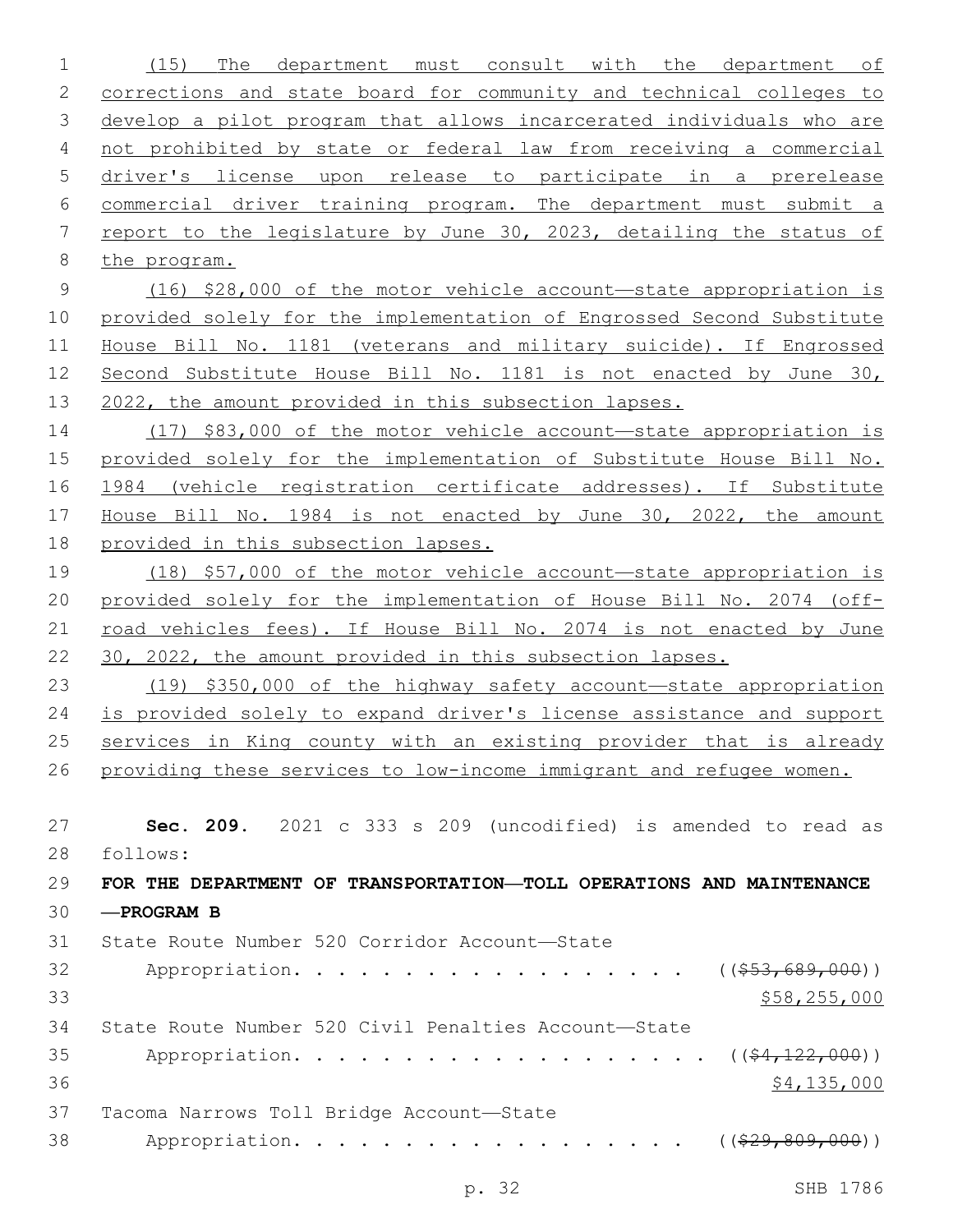\$31,080,000

|    | Alaskan Way Viaduct Replacement Project Account-                            |
|----|-----------------------------------------------------------------------------|
| 3  | State Appropriation. ( $(\frac{20}{820}, \frac{840}{100})$ )                |
| 4  | \$21,693,000                                                                |
| .5 | Interstate 405 and State Route Number 167 Express                           |
| 6  | Toll Lanes Account-State Appropriation. ( $(\frac{23}{7}\frac{910}{000})$ ) |
|    | \$24,562,000                                                                |
| 8  | TOTAL APPROPRIATION. ( $(\frac{2132}{770},000)$ )                           |
|    | \$139,725,000                                                               |
|    |                                                                             |

 The appropriations in this section are subject to the following 11 conditions and limitations:

 (1) \$1,300,000 of the Tacoma Narrows toll bridge account—state appropriation and \$12,484,000 of the state route number 520 corridor account—state appropriation are provided solely for the purposes of addressing unforeseen operations and maintenance costs on the Tacoma Narrows bridge and the state route number 520 bridge, respectively. The office of financial management shall place the amounts provided in this subsection, which represent a portion of the required minimum fund balance under the policy of the state treasurer, in unallotted status. The office may release the funds only when it determines that all other funds designated for operations and maintenance purposes 22 have been exhausted.

 (2) As long as the facility is tolled, the department must provide annual reports to the transportation committees of the legislature on the Interstate 405 express toll lane project performance measures listed in RCW 47.56.880(4). These reports must 27 include:

 (a) Information on the travel times and travel time reliability (at a minimum, average and 90th percentile travel times) maintained during peak and nonpeak periods in the express toll lanes and general purpose lanes for both the entire corridor and commonly made trips in the corridor including, but not limited to, northbound from Bellevue to Rose Hill, state route number 520 at NE 148th to Interstate 405 at state route number 522, Bellevue to Bothell (both NE 8th to state route number 522 and NE 8th to state route number 527), and a trip internal to the corridor (such as NE 85th to NE 160th) and similar 37 southbound trips;

 (b) A month-to-month comparison of travel times and travel time reliability for the entire corridor and commonly made trips in the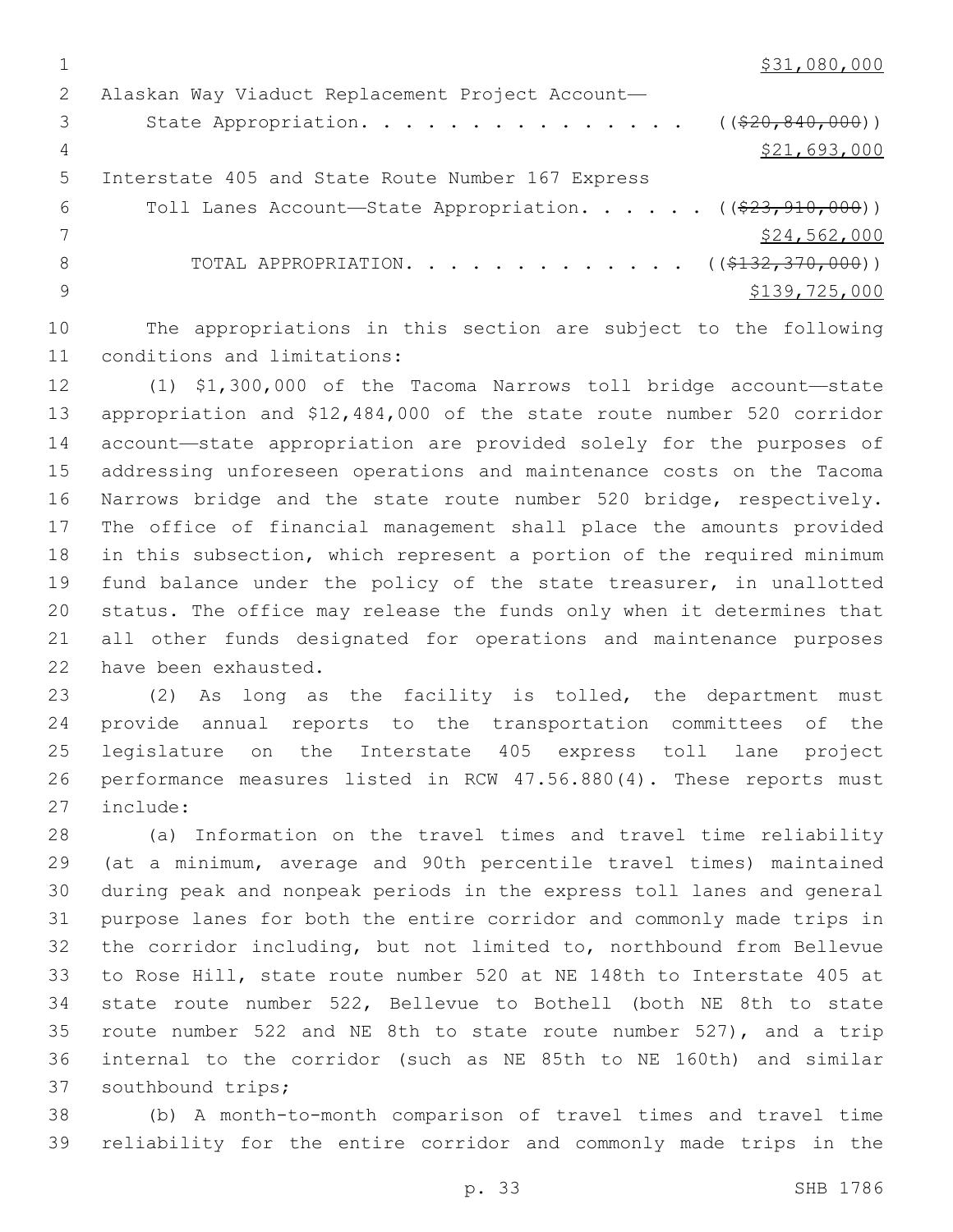corridor as specified in (a) of this subsection since implementation of the express toll lanes and, to the extent available, a comparison to the travel times and travel time reliability prior to 4 implementation of the express toll lanes;

 (c) Total express toll lane and total general purpose lane traffic volumes, as well as per lane traffic volumes for each type of lane (i) compared to total express toll lane and total general purpose lane traffic volumes, as well as per lane traffic volumes for each type of lane, on this segment of Interstate 405 prior to implementation of the express toll lanes and (ii) compared to total express toll lane and total general purpose lane traffic volumes, as well as per lane traffic volumes for each type of lane, from month to month since implementation of the express toll lanes; and

 (d) Underlying congestion measurements, that is, speeds, that are being used to generate the summary graphs provided, to be made 16 available in a digital file format.

17 (3)(a) ((\$708,000)) \$481,000 of the Interstate 405 and state route number 167 express toll lanes account—state appropriation, 19 ((\$1,651,000)) \$1,132,000 of the state route number 520 corridor 20 account—state appropriation, ((\$709,000)) \$509,000 of the Tacoma 21 Narrows toll bridge account—state appropriation, and ((\$932,000)) \$636,000 of the Alaskan Way viaduct replacement project account—state appropriation are provided solely for the reappropriation of unspent funds on the new tolling back office system from the 2019-2021 25 biennium ( $\sqrt{7}$  and are subject to the conditions, limitations, and 26 review provided in section 701 of this act.

 (b) The department shall continue to work with the office of 28 financial management, office of the chief information officer, and the transportation committees of the legislature on the project management plan that includes a provision for independent verification and validation of contract deliverables from the successful bidder and a provision for quality assurance that includes reporting independently to the office of the chief information 34 officer on an ongoing basis during system implementation)).

 (( $\left(\frac{1}{10}\right)$ ) (b) The office of financial management shall place the amounts provided in this subsection in unallotted status until the department submits a detailed progress report on the progress of the new tolling back office system. The director of the office of financial management or their designee shall consult with the chairs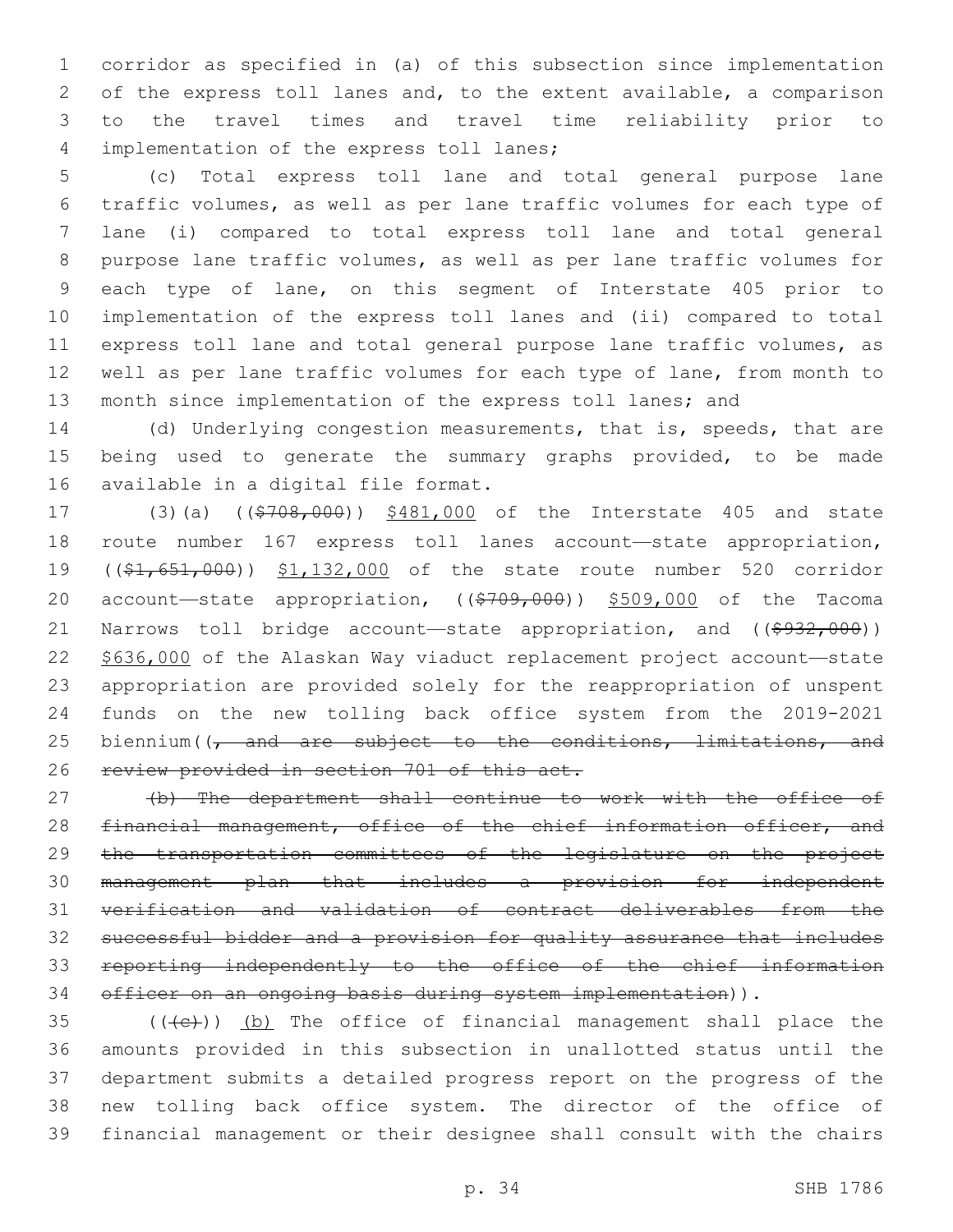and ranking members of the transportation committees of the legislature prior to making a decision to allot these funds.

3 (4) ((Out of funding appropriated in this section,)) \$121,000 of the Interstate 405 and state route number 167 express toll lanes account—state appropriation, \$288,000 of the state route number 520 corridor account—state appropriation, \$128,000 of the Tacoma Narrows toll bridge account—state appropriation, and \$163,000 of the Alaskan Way viaduct replacement project account—state appropriation are 9 provided solely for the department ((shall)) to contract with the state auditor's office for a performance audit of the department's project to replace its electronic toll collection system. The audit should include an evaluation of the department's project planning, vendor procurement, contract management and project oversight. The final report is to be issued by December 31, 2022. The state auditor will transmit copies of the report to the jurisdictional committees 16 of the legislature and the department.

 (5) The department shall make detailed annual reports to the transportation committees of the legislature and the public on the 19 department's web site on the following:

 (a) The use of consultants in the tolling program, including the 21 name of the contractor, the scope of work, the type of contract, timelines, deliverables, any new task orders, and any extensions to 23 existing consultant contracts;

 (b) The nonvendor costs of administering toll operations, including the costs of staffing the division, consultants, and other personal service contracts required for technical oversight and management assistance, insurance, payments related to credit card processing, transponder purchases and inventory management, facility 29 operations and maintenance, and other miscellaneous nonvendor costs;

 (c) The vendor-related costs of operating tolled facilities, including the costs of the customer service center, cash collections on the Tacoma Narrows bridge, electronic payment processing, and toll 33 collection equipment maintenance, renewal, and replacement;

 (d) The toll adjudication process, including a summary table for 35 each toll facility that includes:

(i) The number of notices of civil penalty issued;

 (ii) The number of recipients who pay before the notice becomes a 38 penalty;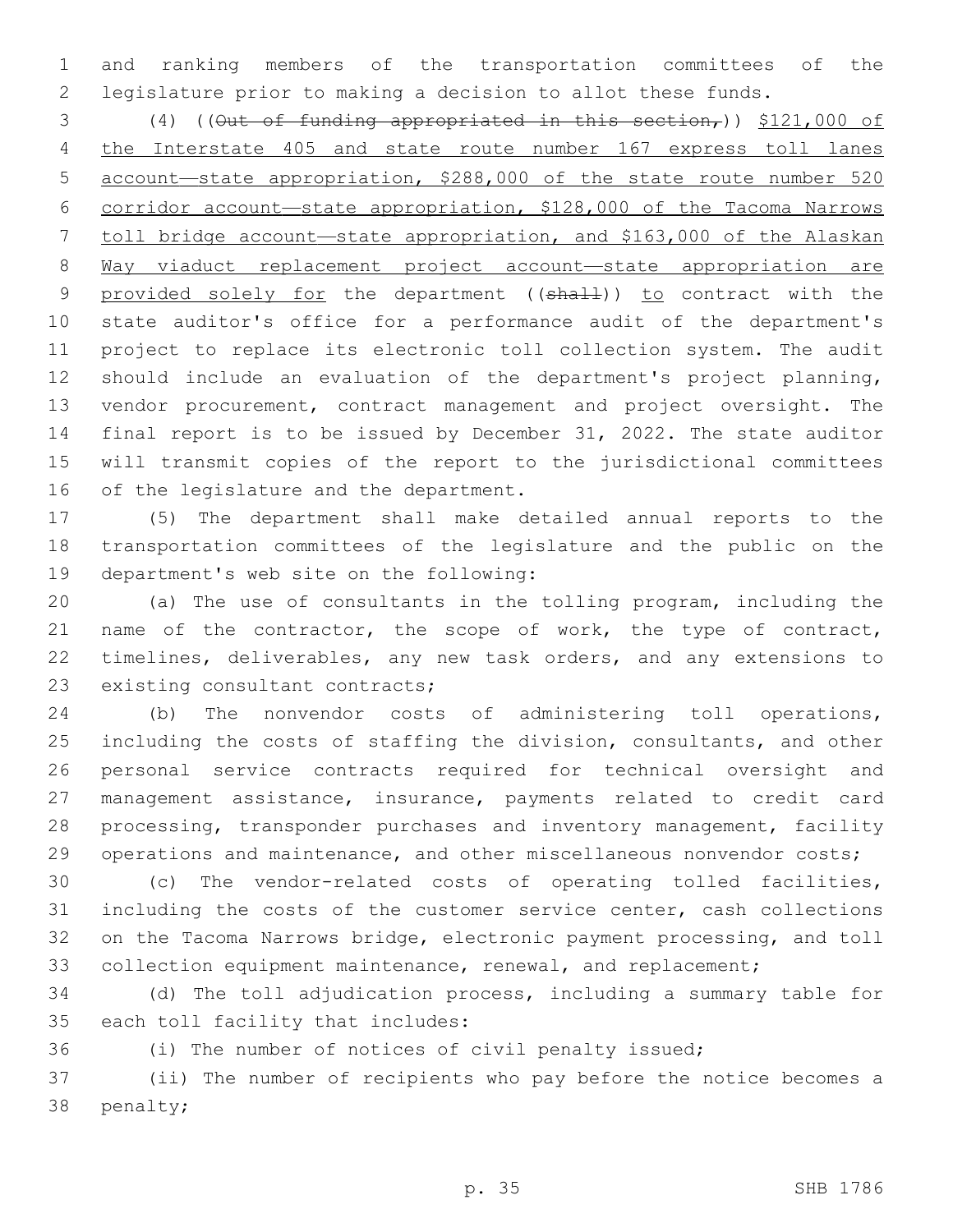(iii) The number of recipients who request a hearing and the 2 number who do not respond;

(iv) Workload costs related to hearings;3

(v) The cost and effectiveness of debt collection activities; and

(vi) Revenues generated from notices of civil penalty; and

 (e) A summary of toll revenue by facility on all operating toll facilities and express toll lane systems, and an itemized depiction 8 of the use of that revenue.

 (6) During the 2021-2023 fiscal biennium, the department plans to issue a request for proposals as the first stage of a competitive procurement process that will replace the toll equipment and select a new tolling operator for the Tacoma Narrows Bridge. The request for proposals and subsequent competitive procurement must incorporate elements that prioritize the overall goal of lowering costs per 15 transaction for the facility, such as incentives for innovative approaches which result in lower transactional costs, requests for efficiencies on the part of the bidder that lower operational costs, and incorporation of technologies such as self-serve credit card machines or other point-of-payment technologies that lower costs or 20 improve operational efficiencies.

 (7) \$19,908,000 of the Alaskan Way viaduct replacement project account—state appropriation is provided solely for the new state route number 99 tunnel toll facility's expected share of collecting toll revenues, operating customer services, and maintaining toll collection systems. The legislature expects to see appropriate reductions to the other toll facility accounts once tolling on the new state route number 99 tunnel toll facility stabilizes and any previously incurred costs for start-up of the new facility are charged back to the Alaskan Way viaduct replacement project account. The office of financial management shall closely monitor the application of the cost allocation model and ensure that the new state route number 99 tunnel toll facility is adequately sharing costs and the other toll facility accounts are not being overspent or subsidizing the new state route number 99 tunnel toll facility.

 (8) The department shall submit a plan to the legislature for the Interstate 405 and state route number 167 express toll lanes account detailing how bond proceeds can cover the proposed construction plan on the Interstate 405 and state route number 167 express toll lane corridor outlined on LEAP Transportation Document 2021-1 as developed 40 April 23, 2021, by January 1, 2022.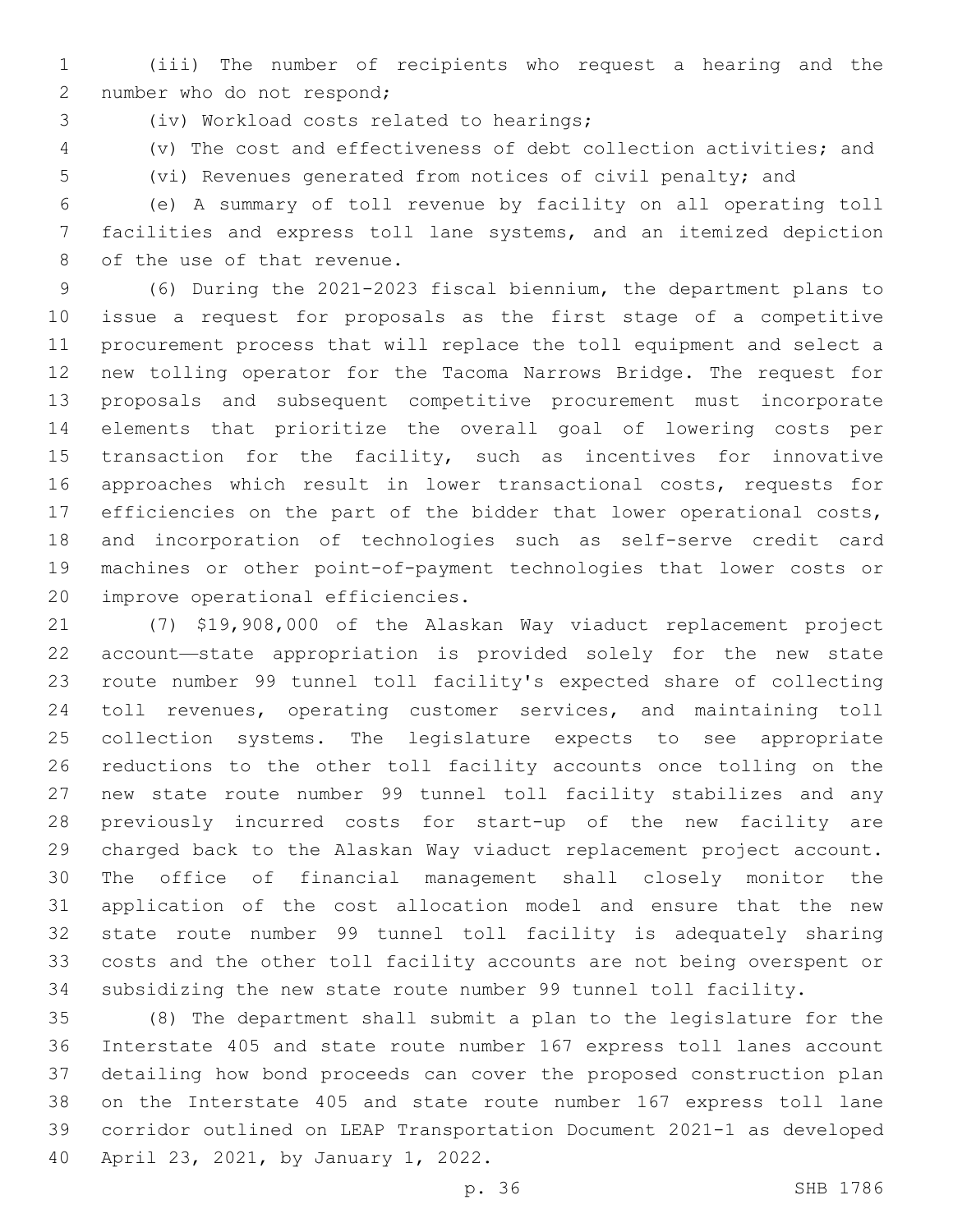(9) ((\$1,516,000)) (a) \$3,038,000 of the state route number 520 corridor account—state appropriation is provided solely for the increased costs of insurance for the state route number 520 floating bridge. The department shall conduct an evaluation of the short and long-term costs and benefits including risk mitigation of self- insurance as compared to the commercial insurance option for the state route number 520 floating bridge, as allowed under the terms of 8 the state route number 520 master bond resolution. By December 15, 2021, the department shall report to the legislature on the results 10 of this evaluation.

 (b) \$580,000 of the Tacoma Narrows toll bridge account—state appropriation is provided solely for the increased costs of insurance for the Tacoma Narrows bridge.

 (10) As part of the department's 2023-2025 biennial budget request, the department shall update the cost allocation recommendations that assign appropriate costs to each of the toll funds for services provided by relevant Washington state department 18 of transportation programs, the Washington state patrol, and the transportation commission. The recommendations shall be based on updated traffic and toll transaction patterns and other relevant 21 factors.

 (11) All amounts provided for operations and maintenance expenses on the SR 520 facility from the state route number 520 corridor account during the 2021-2023 fiscal biennium in this act, up to a maximum of \$59,567,000, are derived from the receipt of federal American rescue plan act of 2021 funds and not toll revenues.

 **Sec. 210.** 2021 c 333 s 210 (uncodified) is amended to read as follows: 28 **FOR THE DEPARTMENT OF TRANSPORTATION—INFORMATION TECHNOLOGY—PROGRAM C**

31 Transportation Partnership Account—State 32 Appropriation. . . . . . . . . . . . . . . . . (  $(\frac{21}{7}377,000)$  ) \$1,401,000 34 Motor Vehicle Account—State Appropriation. . . . . ((\$97,026,000)) 35 \$102,958,000 36 Puget Sound Ferry Operations Account-State 37 Appropriation. . . . . . . . . . . . . . . . . . (  $(*263,000)$  )  $\frac{$307,000}{2}$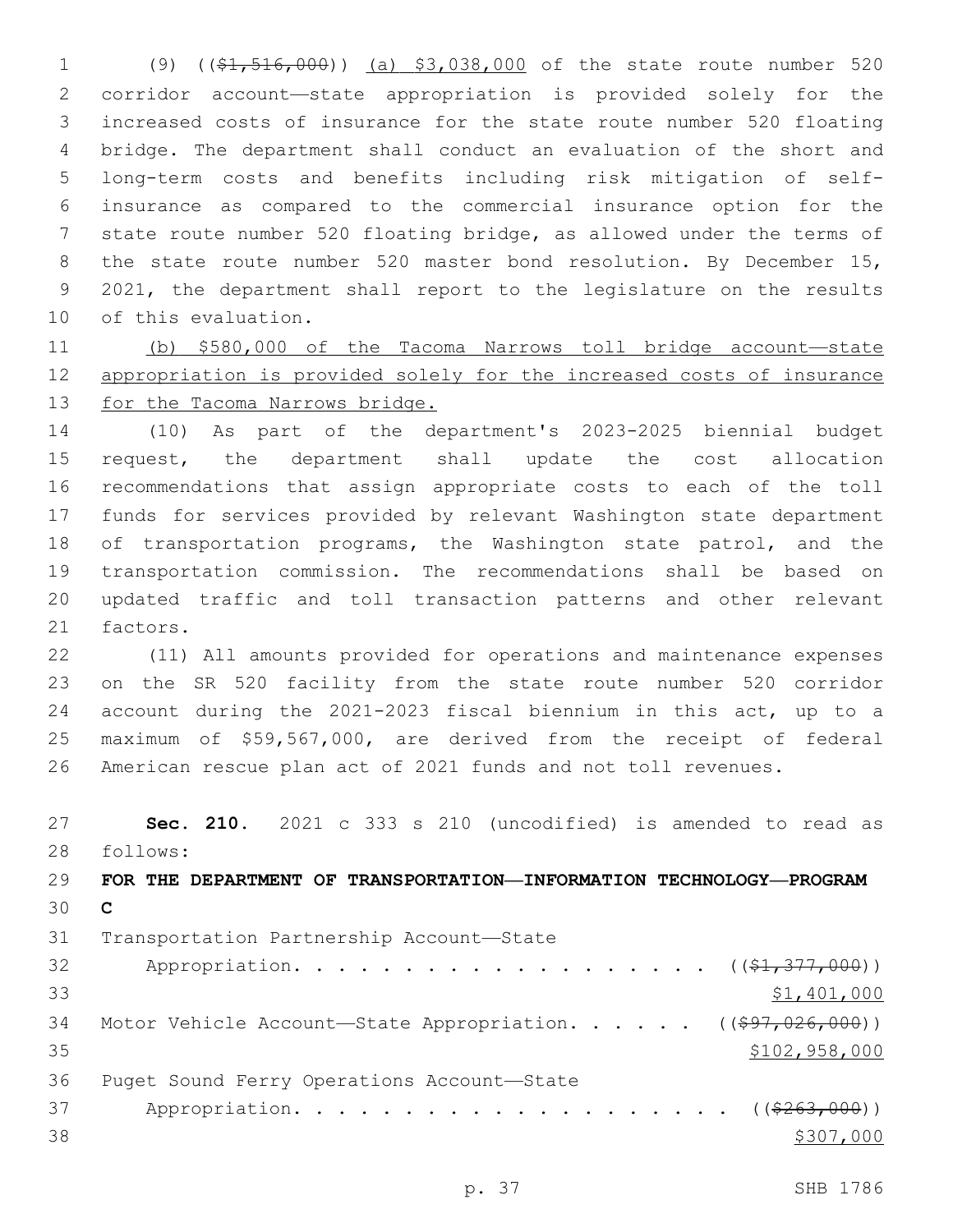1 Multimodal Transportation Account-State 2 Appropriation. . . . . . . . . . . . . . . . . (  $(\frac{26}{196}, \frac{986}{100})$  )  $3 \times 7,074,000$ Transportation 2003 Account (Nickel Account)—State4 5 Appropriation. . . . . . . . . . . . . . . . . (  $(\frac{1}{2}, \frac{393}{100})$  )  $\frac{1}{6}$   $\frac{1}{413,000}$ 7 TOTAL APPROPRIATION. . . . . . . . . . . . . ((\$107,045,000)) 8 \$113,153,000 \$113,153,000 \$113,153,000 \$113,153,000 \$113,153,000 \$113,153,000 \$113,153,000 \$113,153,000 \$12,153,000 \$12,153,000 \$12,153,000 \$12,153,000 \$12,153,000 \$12,153,000 \$12,153,000 \$12,153,000 \$12,153,153,000 \$12, 9 The appropriations in this section are subject to the following 10 conditions and limitations: \$4,273,000 of the multimodal 11 transportation account—state appropriation and \$4,273,000 of the 12 motor vehicle account—state appropriation are provided solely for the 13 department's cost related to the one Washington project, and is 14 subject to the conditions, limitations, and review requirements of 15 section 701 ((of this act)), chapter 333, Laws of 2021. 16 **Sec. 211.** 2021 c 333 s 211 (uncodified) is amended to read as 17 follows: 18 **FOR THE DEPARTMENT OF TRANSPORTATION—FACILITY MAINTENANCE,**  19 **OPERATIONS, AND CONSTRUCTION—PROGRAM D—OPERATING** 20 Motor Vehicle Account—State Appropriation. . . . . ((\$35,574,000))  $21$  \$37,588,000 22 State Route Number 520 Corridor Account-State 23 Appropriation. . . . . . . . . . . . . . . . . . . . . . \$34,000 24 TOTAL APPROPRIATION. . . . . . . . . . . . ((\$35,608,000)) 25 \$37,622,000 26 **Sec. 212.** 2021 c 333 s 212 (uncodified) is amended to read as follows: 27 28 **FOR THE DEPARTMENT OF TRANSPORTATION—AVIATION—PROGRAM F** 29 Aeronautics Account—State Appropriation. . . . . . . ((\$8,055,000))  $30 \,$  \$8,105,000 31 Aeronautics Account—Federal Appropriation. . . . . . . . \$3,916,000 32 Aeronautics Account—Private/Local Appropriation. . . . . . . \$60,000 33 Multimodal Transportation Account-State Appropriation. . . . \$150,000 34 TOTAL APPROPRIATION. . . . . . . . . . . . . ((\$12,031,000))  $35$  \$12,231,000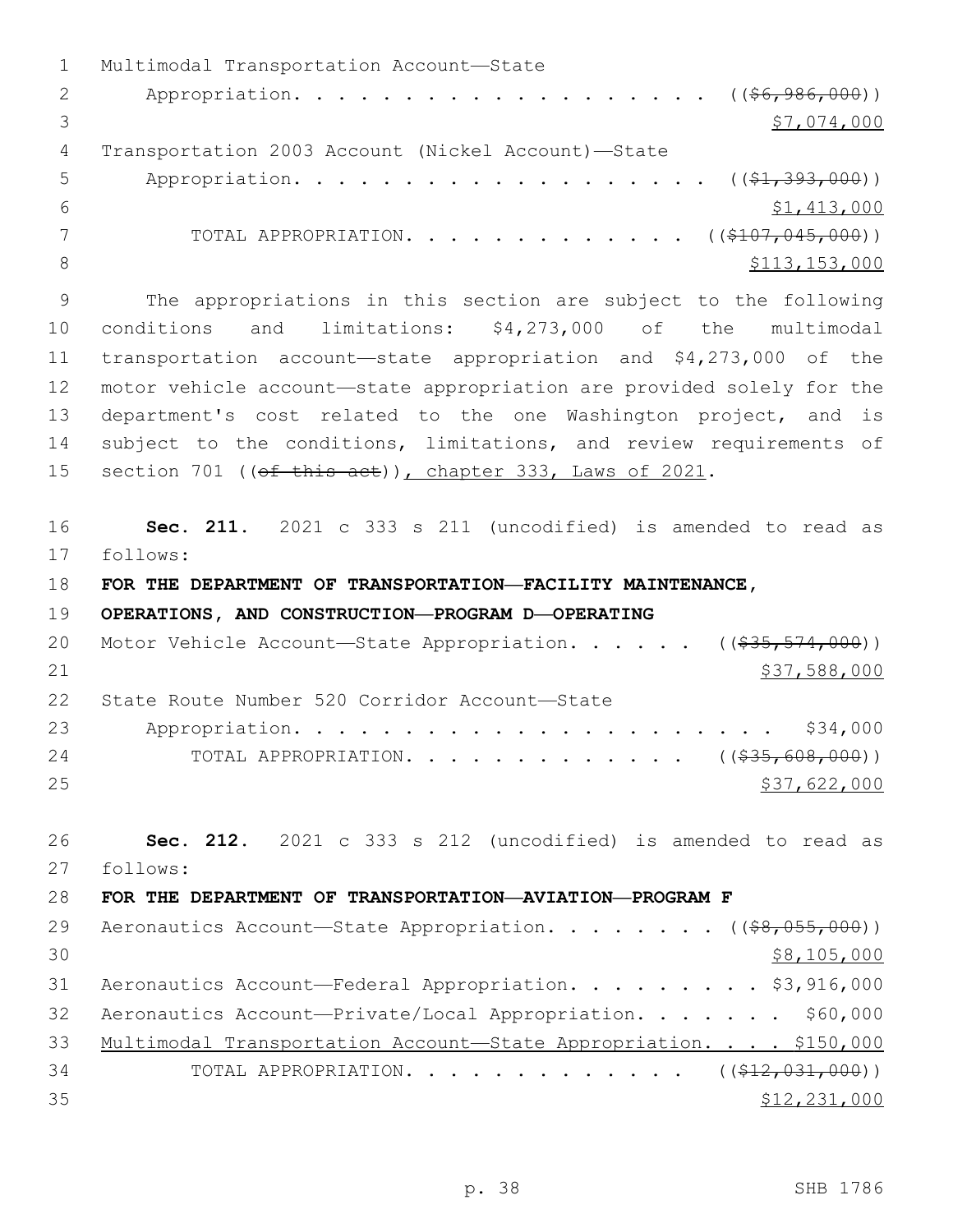The appropriations in this section are subject to the following 2 conditions and limitations:

 (1) \$2,888,000 of the aeronautics account—state appropriation is provided solely for the airport aid grant program, which provides competitive grants to public use airports for pavement, safety, 6 maintenance, planning, and security.

 (2) \$257,000 of the aeronautics account—state appropriation is provided solely for supporting the commercial aviation coordinating 9 commission, pursuant to section 718 ((of this act)), chapter 333, 10 Laws of 2021.

 (3) \$280,000 of the aeronautics account—state appropriation is provided solely for the implementation of chapter 131, Laws of 2021 (unpiloted aircraft system state coordinator). If chapter 131, Laws of 2021 is not enacted by June 30, 2021, the amount provided in this 15 subsection lapses.

 (4)(a) \$150,000 of the multimodal transportation account—state appropriation is provided solely for the aviation program to continue 18 the community engagement associated with the work of the commercial 19 aviation coordinating commission to increase aviation capacity and provide a single preferred location for a new primary commercial aviation facility by June 15, 2023. The work of the commission shall 22 include, but is not limited to, recommendations to the legislature on future Washington state long-range commercial aviation facility needs including possible additional aviation facilities or expansion of current aviation facilities.

(b) Community engagement efforts may include:

 (i) Raising awareness among aviation stakeholders and the public 28 on the complex issues that must be addressed by the commission;

29 (ii) Obtaining input from a representative cross section of the public on the construction of a new airport and the expansion of 31 existing airports to meet future aviation demand;

 (iii) Keeping people informed as the commission's work progresses, including diverse communities that are often underrepresented in processes to inform decision making;

 (iv) Providing opportunities for members of the public to provide direct input to the commission during the pandemic that limits 37 opportunities for direct social contact;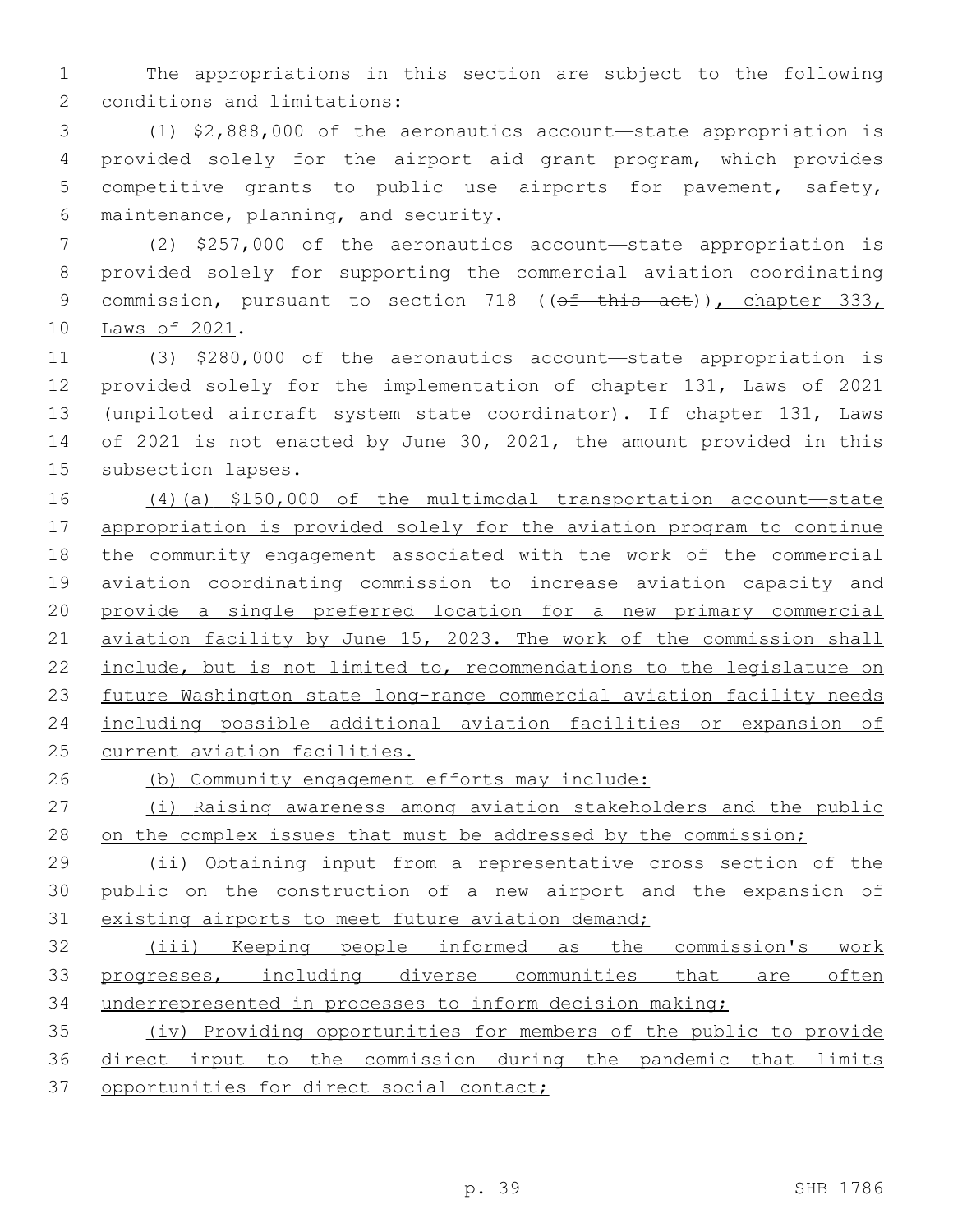(v) Using surveys, open houses, focus groups, translation services, informational handouts, advertisements, social media, and other appropriate means of communicating with the public; and (vi) Providing a focus on the demographics or people in the geographical areas most impacted by expanding aviation capacity or developing a new aviation facility. (c) The department may use a communications consultant or community-based organizations to assist with community engagement efforts in (b) of this subsection. **Sec. 213.** 2021 c 333 s 213 (uncodified) is amended to read as follows: 11 **FOR THE DEPARTMENT OF TRANSPORTATION—PROGRAM DELIVERY MANAGEMENT AND SUPPORT—PROGRAM H** 14 Motor Vehicle Account-State Appropriation. . . . . ((\$59,138,000)) \$61,049,000 16 Motor Vehicle Account—Federal Appropriation. . . . . . . . \$500,000 17 Multimodal Transportation Account-State Appropriation. . . . . . . . . . . . . . . . . . . . . . \$758,000 19 TOTAL APPROPRIATION. . . . . . . . . . . . ((<del>\$60,396,000</del>))  $20 \times 562,307,000$ 

 The appropriations in this section are subject to the following 22 conditions and limitations:

 (1) The legislature recognizes that the trail known as the Rocky Reach Trail, and its extensions, serve to separate motor vehicle traffic from pedestrians and bicyclists, increasing motor vehicle safety on state route number 2 and the coincident section of state route number 97. Consistent with chapter 47.30 RCW and pursuant to RCW 47.12.080, the legislature declares that transferring portions of WSDOT Inventory Control (IC) No. 2-09-04686 containing the trail and associated buffer areas to the Washington state parks and recreation commission is consistent with the public interest. The legislature directs the department to transfer the property to the Washington 33 state parks and recreation commission.

 (a) The department must be paid fair market value for any portions of the transferred real property that is later abandoned, vacated, or ceases to be publicly maintained for trail purposes.

 (b) Prior to completing the transfer in this subsection (1), the department must ensure that provisions are made to accommodate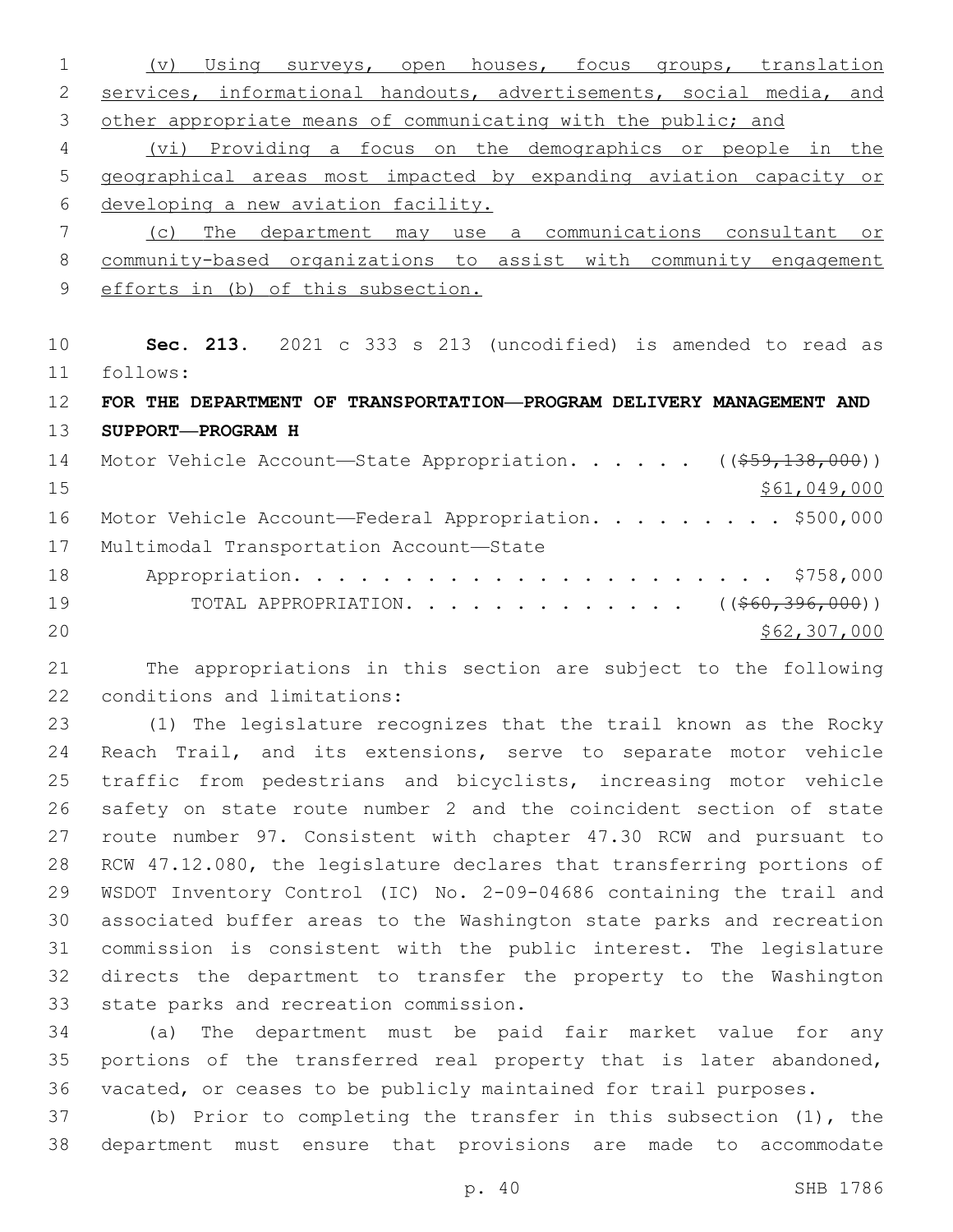private and public utilities and any facilities that predate the department's acquisition of the property, at no cost to those entities. Prior to completing the transfer, the department shall also ensure that provisions, by fair market assessment, are made to accommodate other private and public utilities and any facilities that have been legally allowed by permit or other instrument.

 (c) The department may sell any adjoining property that is not necessary to support the Rocky Reach Trail and adjacent buffer areas only after the transfer of trail-related property to the Washington state parks and recreation commission is complete. Adjoining property owners must be given the first opportunity to acquire such property that abuts their property, and applicable boundary line or other adjustments must be made to the legal descriptions for recording 14 purposes.

 (2) With respect to Parcel 12 of the real property conveyed by the state of Washington to the city of Mercer Island under that certain quitclaim deed, dated April 19, 2000, recorded in King county under recording no. 20000425001234, the requirement in the deed that the property be used for road/street purposes only will be deemed satisfied by the department of transportation so long as commuter parking, as part of the vertical development of the property, is one 22 of the significant uses of the property.

 (3) \$1,600,000 of the motor vehicle account—state appropriation is provided solely for real estate services activities. Consistent with RCW 47.12.120 and during the 2021-2023 fiscal biennium, when initiating, extending, or renewing any rent or lease agreements with a regional transit authority, consideration of value must be equivalent to one hundred percent of economic or market rent.

 (4) The department shall report to the transportation committees of the legislature by December 1, 2021, on the status of its efforts to consolidate franchises for broadband facilities across the state, including plans for increasing the number of consolidated franchises 33 in the future.

 (5) During the 2021-2023 biennium, if the department takes possession of the property situated in the city of Edmonds for which a purchase agreement was executed between Unocal and the department in 2005 (Tax Parcel Number 262703-2-003-0009), and if the department confirms that the property is still no longer needed for transportation purposes, the department shall provide the city of Edmonds with the right of first purchase at fair market value in

p. 41 SHB 1786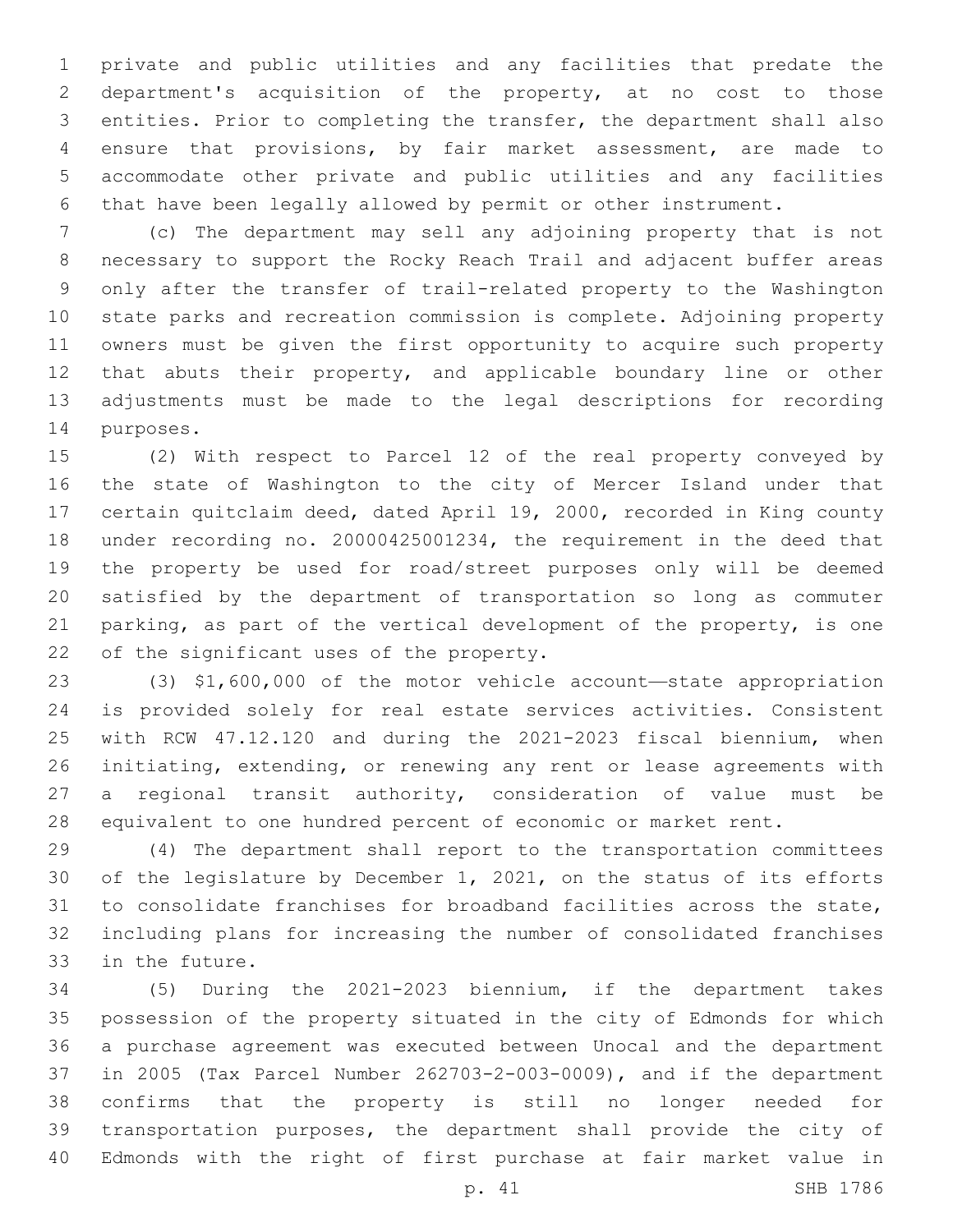accordance with RCW 47.12.063(3) for the city's intended use of the property to rehabilitate near-shore habitat for salmon and related 3 species.

 (6) ((\$300,000)) \$535,000 of the motor vehicle account—state appropriation is provided solely for the implementation of chapter 217, Laws of 2021 (noxious weeds). ((If chapter 217, Laws of 2021 (noxious weeds) is not enacted by June 30, 2021, the amount provided 8 in this subsection lapses.))

9 (7) ((\$500,000)) \$1,026,000 of the multimodal transportation account—state appropriation is provided solely for the implementation 11 of chapter 314, Laws of 2021 (environmental justice task force). ( $\sqrt{1+f}$ 12 chapter 314, Laws of 2021 (environmental justice task force) is not 13 enacted by June 30, 2021, the amount provided in this subsection  $\frac{1}{200}$ 

 (8)(a) The department shall offer to sell or convey the northern parcel of site 14 on the Puget Sound Gateway Program SR 509 17 Completion Project Surplus Property list, located immediately south of S. 216th Street and adjacent to the Barnes Creek Nature in Des Moines, to Seattle Goodwill Industries, a nonprofit organization with tax ID 91-05688708, located at 700 Dearborn Place S, Seattle, WA 21 98144, in accordance with RCW 47.12.063 at less than its fair market value to the extent the department finds it is in the public interest to do so because the public benefit that will result from Goodwill's redevelopment of the property it owns at Rainier Ave South and South Dearborn Street to increase the supply of affordable housing would not otherwise be adequately compensated.

 (b) The amount remaining from the transfer required under RCW 70A.205.425 from the waste tire removal account to the motor vehicle fund that is not allocated to reimbursement of the motor vehicle fund under section 207 of this act reimburses the motor vehicle fund for any reduction to the motor vehicle fund reimbursement that results from the sale at less than fair market value of real property under this subsection (8).

 **Sec. 214.** 2021 c 333 s 214 (uncodified) is amended to read as follows: 35

**FOR THE DEPARTMENT OF TRANSPORTATION—PUBLIC-PRIVATE PARTNERSHIPS—**

- **PROGRAM K**
- 38 Motor Vehicle Account—State Appropriation. . . . . . . ((\$675,000))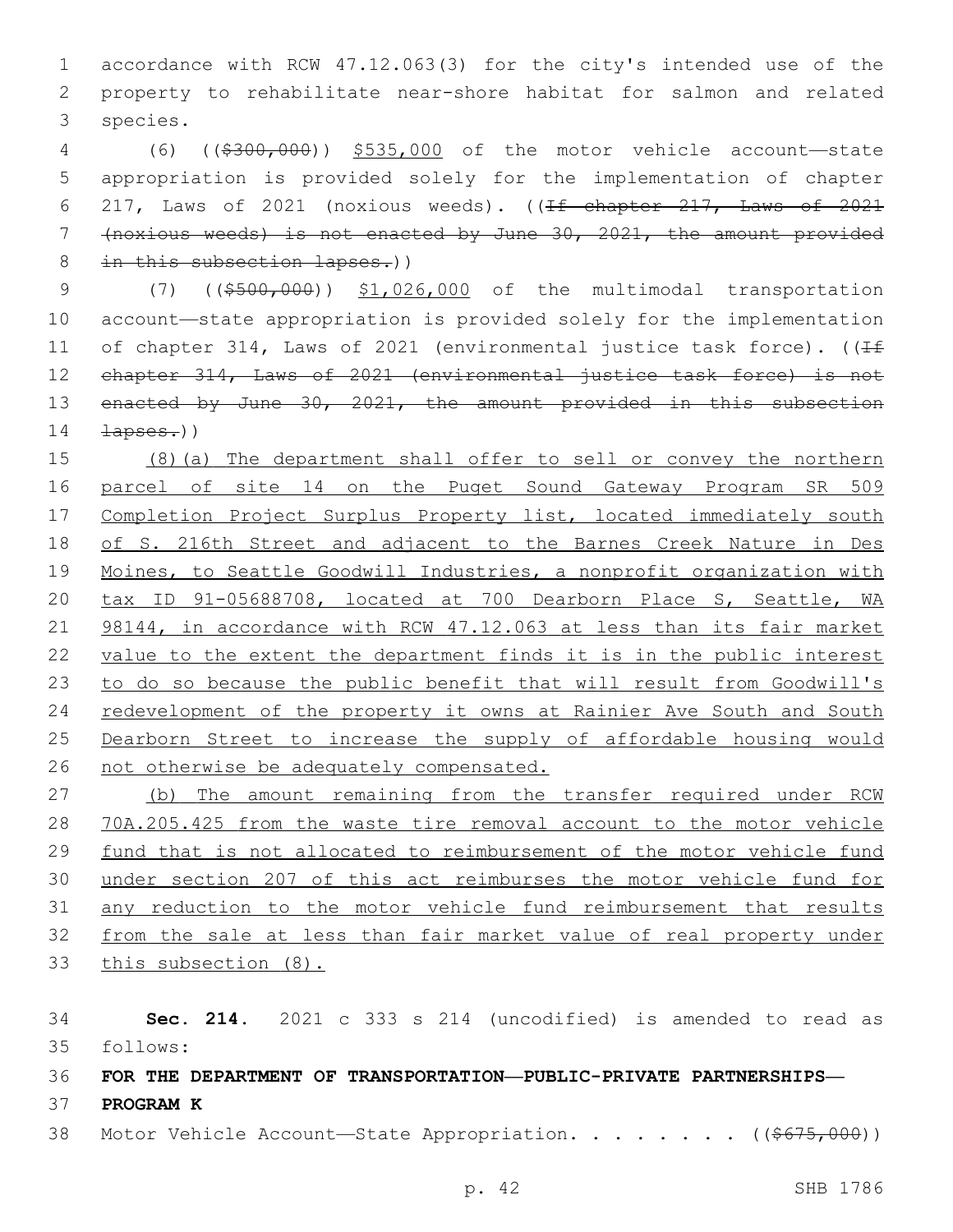$1 \over $685,000$ 2 Electric Vehicle Account—State Appropriation. . . . . ((\$9,900,000))  $3 \hspace{2.5cm} \text{S11,} \text{900,} \text{000}$ 4 Multimodal Transportation Account-State 5 Appropriation. . . . . . . . . . . . . . . . . (  $(\frac{23,290,000)}{2}$  )  $$6,090,000$  Multimodal Transportation Account—Federal 8 Appropriation. . . . . . . . . . . . . . . . . . \$14,100,000 9 TOTAL APPROPRIATION. . . . . . . . . . . . . ((\$13,865,000))  $10 \hspace{2.5cm}$  \$32,775,000

 The appropriations in this section are subject to the following 12 conditions and limitations:

 (1) The public-private partnerships program must continue to explore retail partnerships at state-owned park and ride facilities, 15 as authorized in RCW  $47.04.295$ .

16 (2) ((\$8,900,000)) \$10,900,000 of the electric vehicle account- state appropriation is provided solely for the clean alternative fuel vehicle charging and refueling infrastructure program in chapter 287, Laws of 2019 (advancing green transportation adoption).

 (3) \$2,400,000 of the multimodal transportation account—state appropriation is provided solely for the pilot program established under chapter 287, Laws of 2019 (advancing green transportation adoption) to provide clean alternative fuel vehicle use opportunities to underserved communities and low to moderate income members of the workforce not readily served by transit or located in transportation corridors with emissions that exceed federal or state emissions standards. Consistent with the geographical diversity element described in RCW 47.04.355(4), the legislature strongly encourages the department to consider implementing the pilot in both urban and rural communities if possible, to obtain valuable information on the needs of underserved communities located in different geographical 32 locations in Washington.

 (4) \$1,000,000 of the electric vehicle account—state appropriation and \$500,000 of the multimodal transportation account— state appropriation are provided solely for a colocated DC fast charging and hydrogen fueling station near the Wenatchee or East Wenatchee area near a state route or near or on a publicly owned facility to service passenger, light-duty and heavy-duty vehicles. The hydrogen fueling station must include a DC fast charging station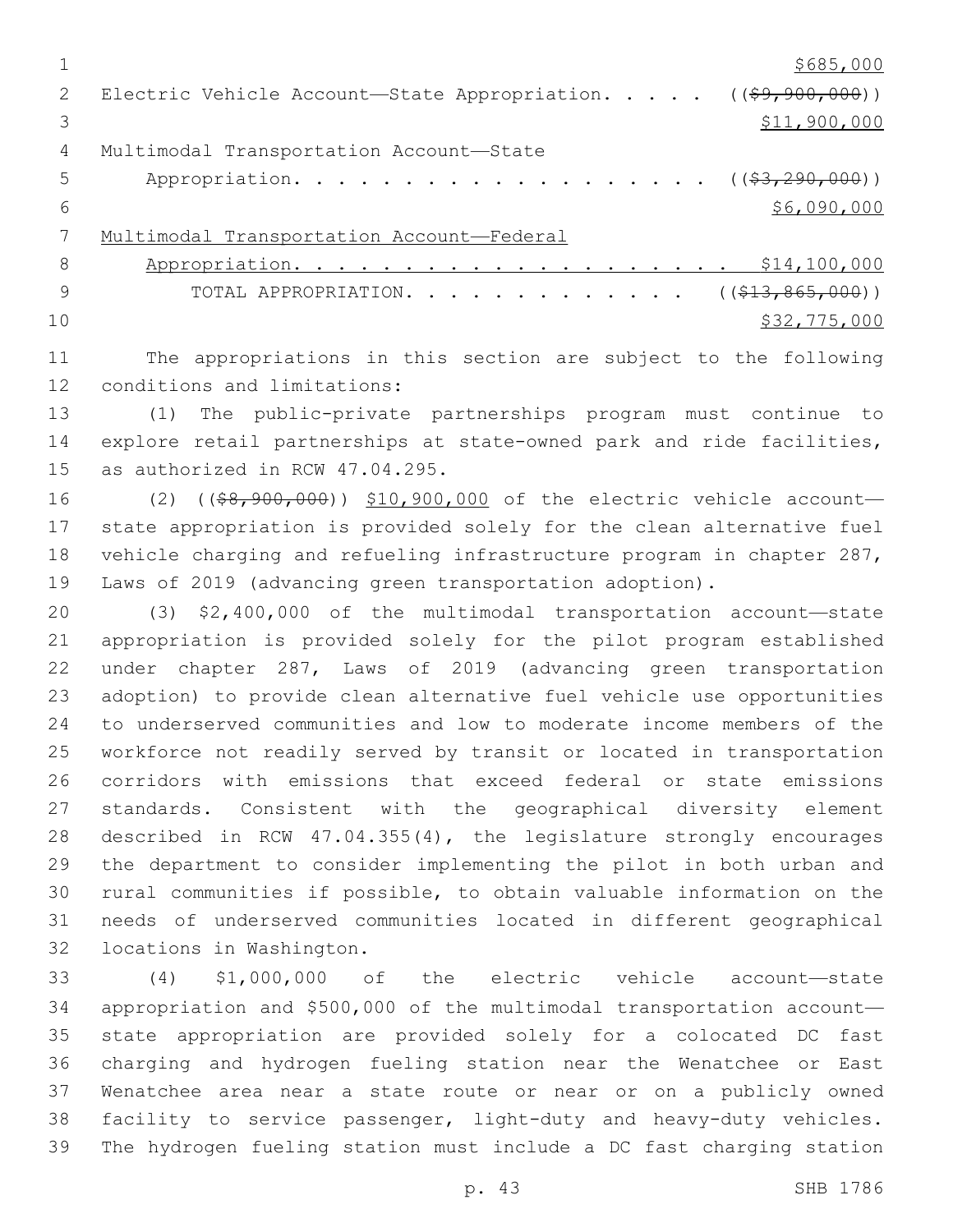colocated at the hydrogen fueling station site. Funds may be used for one or more fuel cell electric vehicles that would utilize the fueling stations. The department must contract with a public utility district that produces hydrogen in the area to own and/or manage and provide technical assistance for the design, planning, permitting, construction, maintenance and operation of the hydrogen fueling station. The department and public utility district are encouraged to collaborate with and seek contributions from additional public and 9 private partners for the fueling station.

 (5) \$140,000 of the multimodal transportation account—state appropriation is provided solely for the purpose of conducting an assessment of options for the development, including potential features and costs, for a publicly available mapping and forecasting tool that provides locations and essential information of charging and refueling infrastructure to support forecasted levels of electric vehicle adoption, travel, and usage across Washington state as described in chapter 300, Laws of 2021 (preparedness for a zero 18 emissions transportation future).

 (6) \$250,000 of the multimodal transportation account—state appropriation is provided solely to fund the design of an electric charging mega-site project at Mount Vernon library commons.

 (7)(a) \$14,100,000 of the multimodal transportation account— federal appropriation and \$2,800,000 of the multimodal transportation account—state appropriation are provided solely for the national electric vehicle program established in the infrastructure investment 26 and jobs act. As directed in the infrastructure investment and jobs 27 act, the department shall develop and submit a plan to the secretary of the United States department of transportation and in developing 29 the plan, the department must consider providing publicly accessible electric vehicle supply equipment across the state highway network including eliminating electric vehicle charging deserts, providing charging infrastructure to rural areas as well as low-income communities, and providing redundancy in high travel corridors. The department shall also submit the plan submitted to the secretary of 35 the United States department of transportation to the transportation committees of the legislature.

(b) In developing the plan the department must:

 (i) Include opportunities to provide highway electric vehicle 39 infrastructure for light, medium, and heavy-duty vehicles;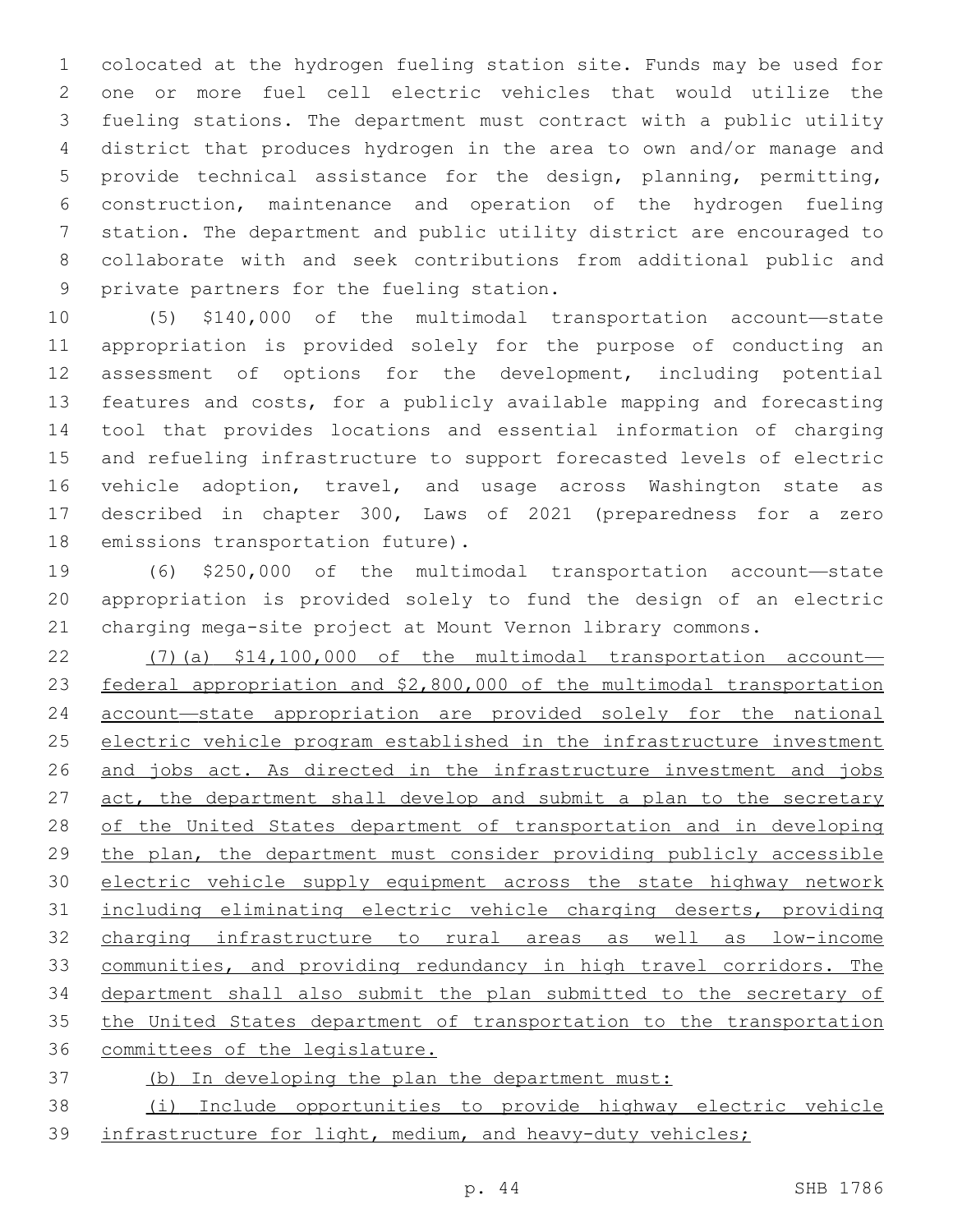(ii) Identify opportunities to support local electric vehicle infrastructure when doing so meets the criteria of the national electric vehicle program; and (iii) Support publicly available electric vehicle charging infrastructure on federally designated alternative fuel corridors as set forth in the national electric vehicle program plan. (c) Funds provided in this subsection are also provided for the department to develop and update the required mapping and forecasting tool set forth in RCW 47.01.520 that provides locations and essential information of charging and refueling infrastructure to support forecasted levels of electric vehicle adoption, travel, and use. Up to \$1,623,000 of the amounts provided in this subsection (7) may be used to develop and update the required mapping and forecasting tool. The department may use up to 10 percent of the funds appropriated to administer this program. **Sec. 215.** 2021 c 333 s 215 (uncodified) is amended to read as follows: 17 **FOR THE DEPARTMENT OF TRANSPORTATION—HIGHWAY MAINTENANCE—PROGRAM M** 19 Motor Vehicle Account—State Appropriation. . . . . ((\$496,925,000)) \$518,064,000 21 Motor Vehicle Account—Federal Appropriation. . . . . . . \$7,000,000 22 State Route Number 520 Corridor Account-State 23 Appropriation. . . . . . . . . . . . . . . . . . (  $(\frac{64,082,000}{5})$  \$4,517,000 25 Tacoma Narrows Toll Bridge Account-State 26 Appropriation. . . . . . . . . . . . . . . . . (  $(\frac{21}{21}, \frac{479}{200})$  ) \$1,510,000 Alaskan Way Viaduct Replacement Project Account— 29 State Appropriation. . . . . . . . . . . . . . . ((<del>\$8,157,000</del>))  $30 \,$   $\frac{1}{28,325,000}$ 31 Interstate 405 and State Route Number 167 Express 32 Toll Lanes Account—State Appropriation. . . . . ((\$2,545,000)) \$2,569,000 34 TOTAL APPROPRIATION. . . . . . . . . . . . ((\$520,188,000)) \$541,985,000 The appropriations in this section are subject to the following 37 conditions and limitations: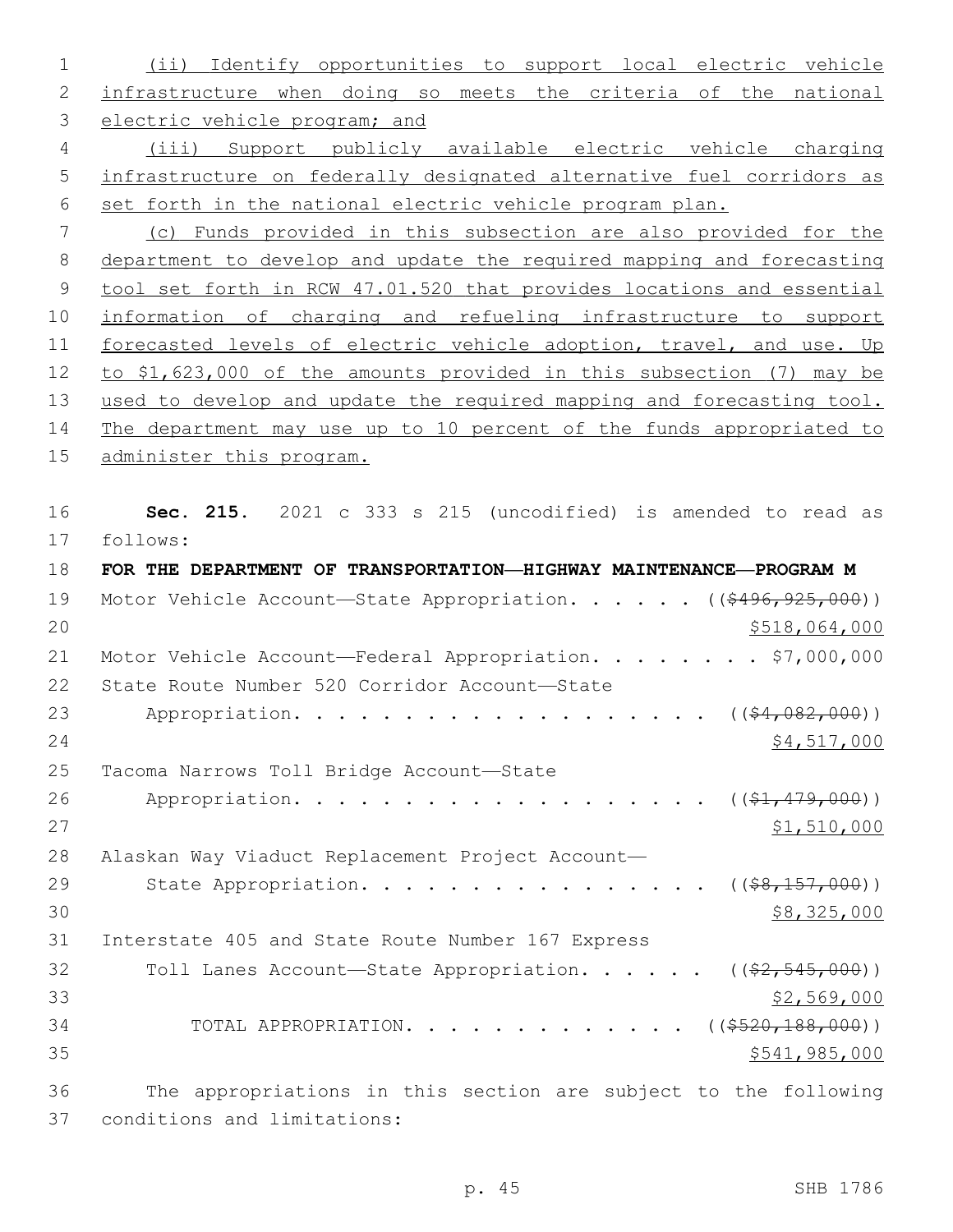(1) \$7,529,000 of the motor vehicle account—state appropriation is provided solely for utility fees assessed by local governments as authorized under RCW 90.03.525 for the mitigation of stormwater runoff from state highways. Plan and reporting requirements as required in chapter 435, Laws of 2019 (Local Stormwater Charges) shall be consistent with the January 2012 findings of the Joint Transportation Committee Report for Effective Cost Recovery Structure for WSDOT, Jurisdictions, and Efficiencies in Stormwater Management.

 (2) \$5,000,000 of the motor vehicle account—state appropriation is provided solely for a contingency pool for snow and ice removal. The department must notify the office of financial management and the transportation committees of the legislature when they have spent the base budget for snow and ice removal and will begin using the 14 contingency pool funding.

 (3) \$1,025,000 of the motor vehicle account—state appropriation is provided solely for the department to implement safety improvements and debris clean up on department-owned rights-of-way in the city of Seattle at levels above that being implemented as of January 1, 2019, to be administered in conjunction with subsection (9) of this section. The department must maintain a crew dedicated solely to collecting and disposing of garbage, clearing debris or 22 hazardous material, and implementing safety improvements where hazards exist to the traveling public, department employees, or people encamped upon department-owned rights-of-way. The department may request assistance from the Washington state patrol as necessary in order for both agencies to provide enhanced safety-related activities regarding the emergency hazards along state highway 28 rights-of-way in the Seattle area.

 (4) \$1,015,000 of the motor vehicle account—state appropriation is provided solely for a partnership program between the department and the city of Tacoma, to be administered in conjunction with subsection (9) of this section. The program shall address the safety and public health problems created by homeless encampments on the department's property along state highways within the city limits. \$570,000 is for dedicated department maintenance staff and associated clean-up costs. The department and the city of Tacoma shall enter into a reimbursable agreement to cover up to \$445,000 of the city's 38 expenses for clean-up crews and landfill costs.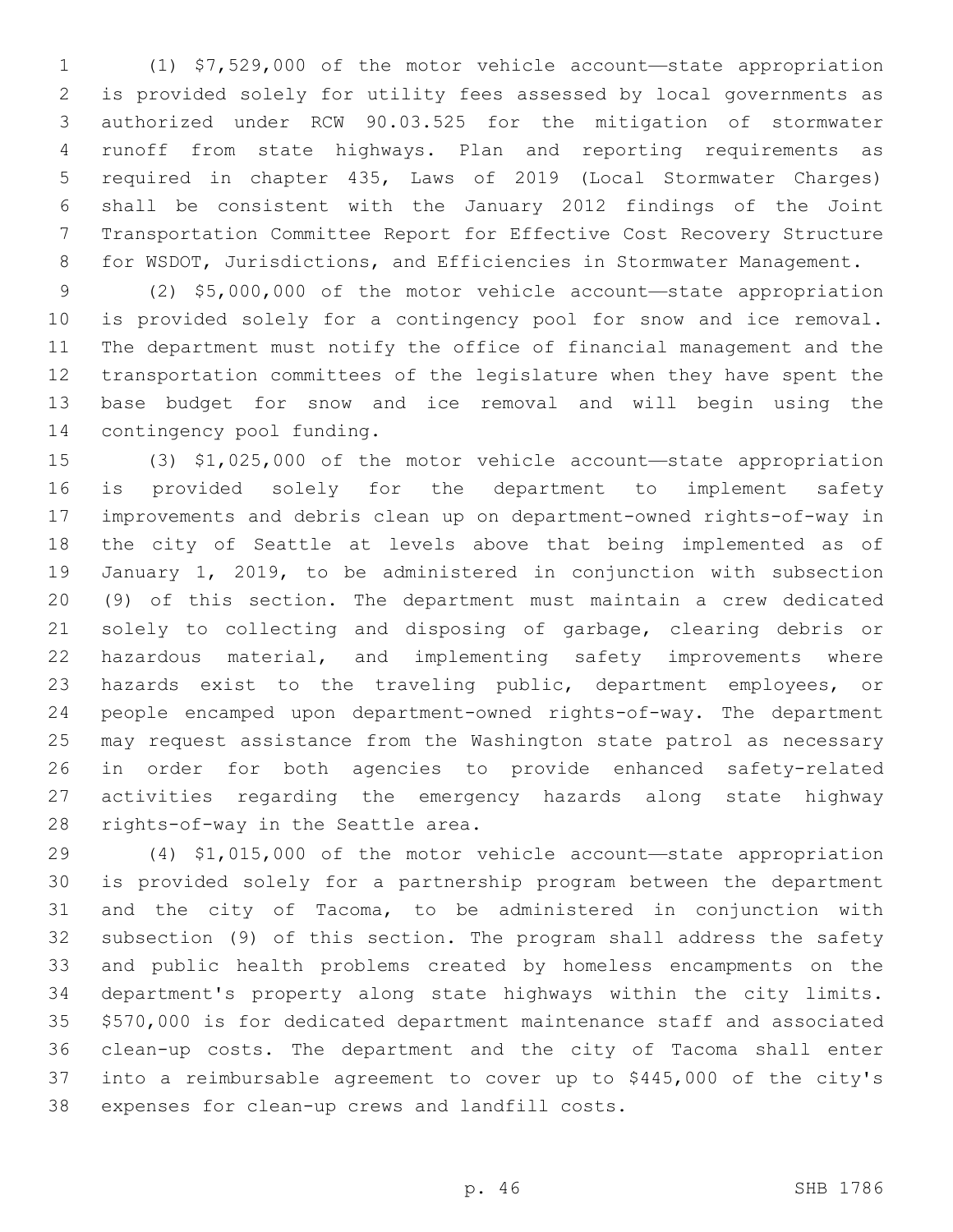(5) The department must continue a pilot program for the 2021-2023 fiscal biennium at the four highest demand safety rest areas to create and maintain an online calendar for volunteer groups to check availability of weekends for the free coffee program. The calendar must be updated at least weekly and show dates and times that are, or are not, available to participate in the free coffee program. The department must submit a report to the legislature on the ongoing pilot by December 1, 2022, outlining the costs and benefits of the online calendar pilot, and including surveys from the volunteer groups and agency staff to determine its effectiveness.

 (6) \$686,000 of the motor vehicle account—state appropriation is provided solely for reimbursing the Oregon department of transportation (ODOT) for the department's share of increased maintenance costs of six highway bridges over the Columbia River that 15 are maintained by ODOT.

 (7) \$8,290,000 of the motor vehicle account—state appropriation is provided solely for increased costs of highway maintenance 18 materials.

 (8) \$5,816,000 of the motor vehicle account—state appropriation is provided solely for a contingency pool for repairing damages to highways caused by known and unknown third parties. The department must notify the office of financial management and the transportation committees of the legislature when they have spent the base budget for third-party damage repair and will begin using the contingency 25 pool funding.

26 (9)(a) ((\$3,000,000)) \$8,000,000 of the motor vehicle account- state appropriation is provided solely for the department to address the risks to safety and public health associated with homeless encampments on department owned rights-of-way. The department must coordinate and work with local government officials and social service organizations who provide services and direct people to housing alternatives that are not in highway rights-of-way to help prevent future encampments from forming on highway rights-of-way, and may reimburse the organizations doing this outreach assistance who 35 transition people into treatment or housing ((that is not on the 36 rights-of-way)) or for debris clean up on highway rights-of-way. ((The department may)) A minimum of \$2,000,000 of this appropriation must be used to provide more frequent removal of litter on the highway rights-of-way that is generated by unsheltered people and may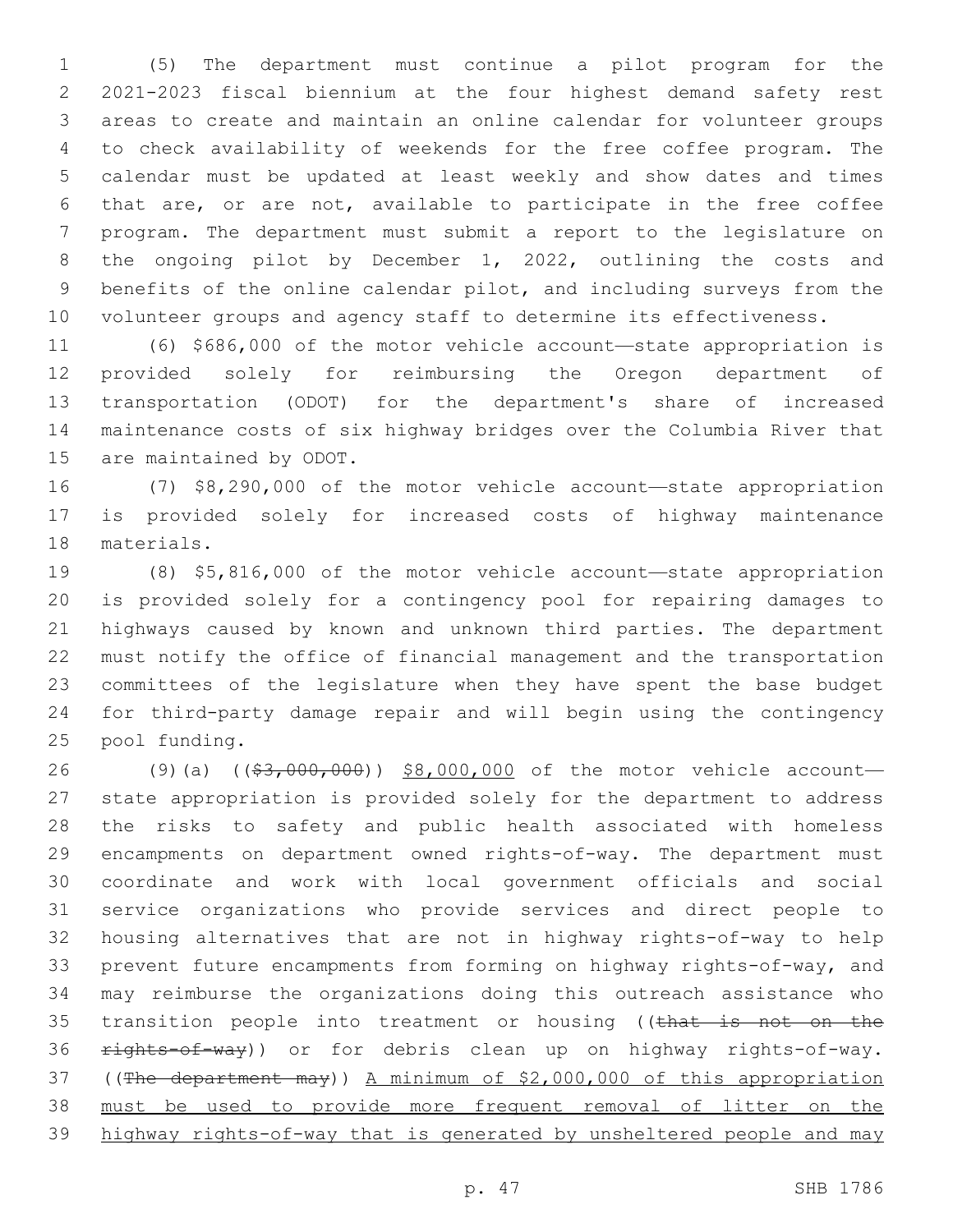1 be used to hire crews specializing in collecting and disposing of garbage, clearing debris or hazardous material, and implementing safety improvements where hazards exist to the traveling public and department employees. The department may use these funds to either reimburse local law enforcement costs or the Washington state patrol if they are participating as part of a state or local government agreement to provide enhanced safety related activities along state 8 highway rights-of-way.

 (b) Beginning October 1, 2021, and semiannually thereafter, the Washington state patrol and the department of transportation must jointly submit a report to the governor and the house and senate transportation committees of the legislature on the status of these 13 efforts, including:

 (i) A detailed breakout of the size, location, risk level categorization, and number of encampments on or near department-owned rights-of-way, compared to the levels during the quarter being 17 reported;

 (ii) A summary of the activities in that quarter related to addressing these encampments, including information on arrangements 20 with local governments or other entities related to these activities;

 (iii) A description of the planned activities in the ensuing quarter to further address the emergency hazards and risks along 23 state highway rights-of-way; and

 (iv) Recommendations for executive branch or legislative action to achieve the desired outcome of reduced emergency hazards and risks 26 along state highway rights-of-way.

 (10)(a) \$2,000,000 of the motor vehicle account—state appropriation is provided solely for the department to contract with 29 the city of Fife to address the risks to safety and public health associated with homeless encampments on department-owned rights-of- way along the SR 167/SR 509 Puget Sound Gateway project corridor in and adjacent to the city limits.

 (b) The city must coordinate and work with the department and local government officials and social service organizations who 35 provide services and direct people to housing alternatives that are not in highway rights-of-way to help prevent future encampments from 37 forming on highway rights-of-way. State funds may be used to reimburse the organizations doing this outreach assistance who transition people into treatment or housing that is not on the rights-of-way or for debris clean up on highway rights-of-way.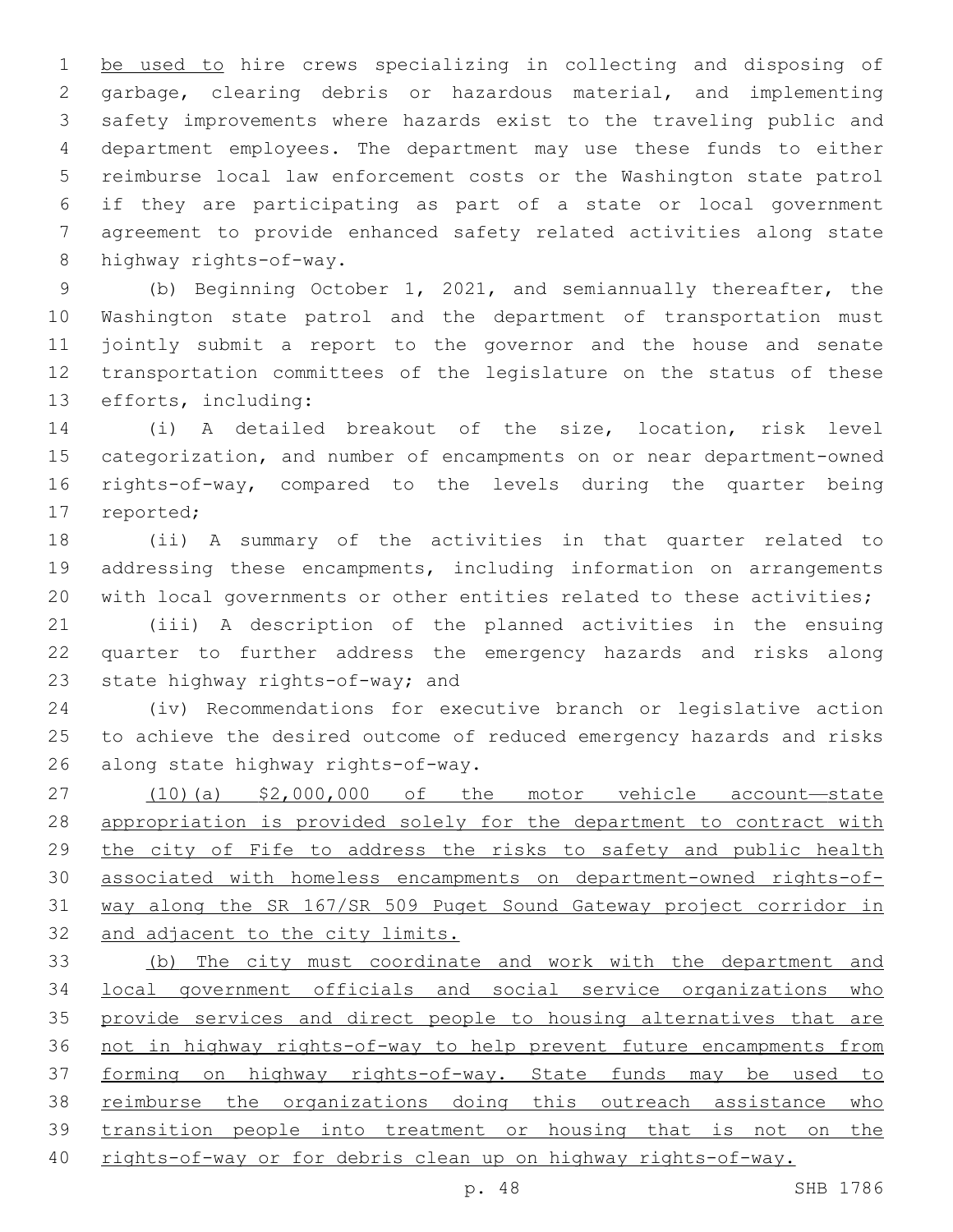(c) The department may hire crews specializing in collecting and disposing of garbage, clearing debris or hazardous material, and implementing safety improvements where hazards exist to the traveling public and department employees.

 (d) Funds may also be used to reimburse local law enforcement costs or the Washington state patrol if they are participating as part of a state or local government agreement to provide enhanced 8 safety related activities along state highway rights-of-way.

 (e) It is the intent of the legislature that the city and collaborating partners should place particular emphasis on utilizing available funds for addressing large scale and multiple homeless encampments that impact public safety and health. Funding for initiatives associated with such encampments may include targeted 14 assistance to local governments and social service organizations, directing moneys toward not only initial efforts to clear 16 encampments, clean up debris and restore sightlines, but to ongoing work, monitoring, and maintenance of efforts to place individuals in housing, treatment and services, and to better ensure individuals experiencing homelessness receive needed assistance while sites remain safe and secure for the traveling public.

 (11) \$100,000 of the motor vehicle account—state appropriation is provided solely for the department to install fencing to delineate between the privately leased property owned by the department and the public right-of-way property maintained by the city of Seattle. The parameters of the adjacent properties located under the Interstate 5 26 corridor, south of milepost 165, are south Jackson street and south King street going north and south, and 8th avenue south and 9th avenue south going west to east in the international district.

 (12) During the 2021-2023 fiscal biennium, the department shall conduct a pilot program authorizing commercial motor vehicles, as defined in RCW 46.25.010, that are used in commerce solely to transport property to park in areas designated by the department as chain up and chain off areas along United States route number 2 and Interstate 90 between May 1st and November 1st of each calendar year of the biennium. Under the pilot program, parking is permitted for up to an hour beyond federally mandated rest periods when signage posted 37 by the department authorizes the parking of these commercial motor vehicles. Beginning July 1, 2022, the department shall post and maintain signage authorizing the parking of these commercial motor vehicles in chain up and chain off areas that it determines: (a) Have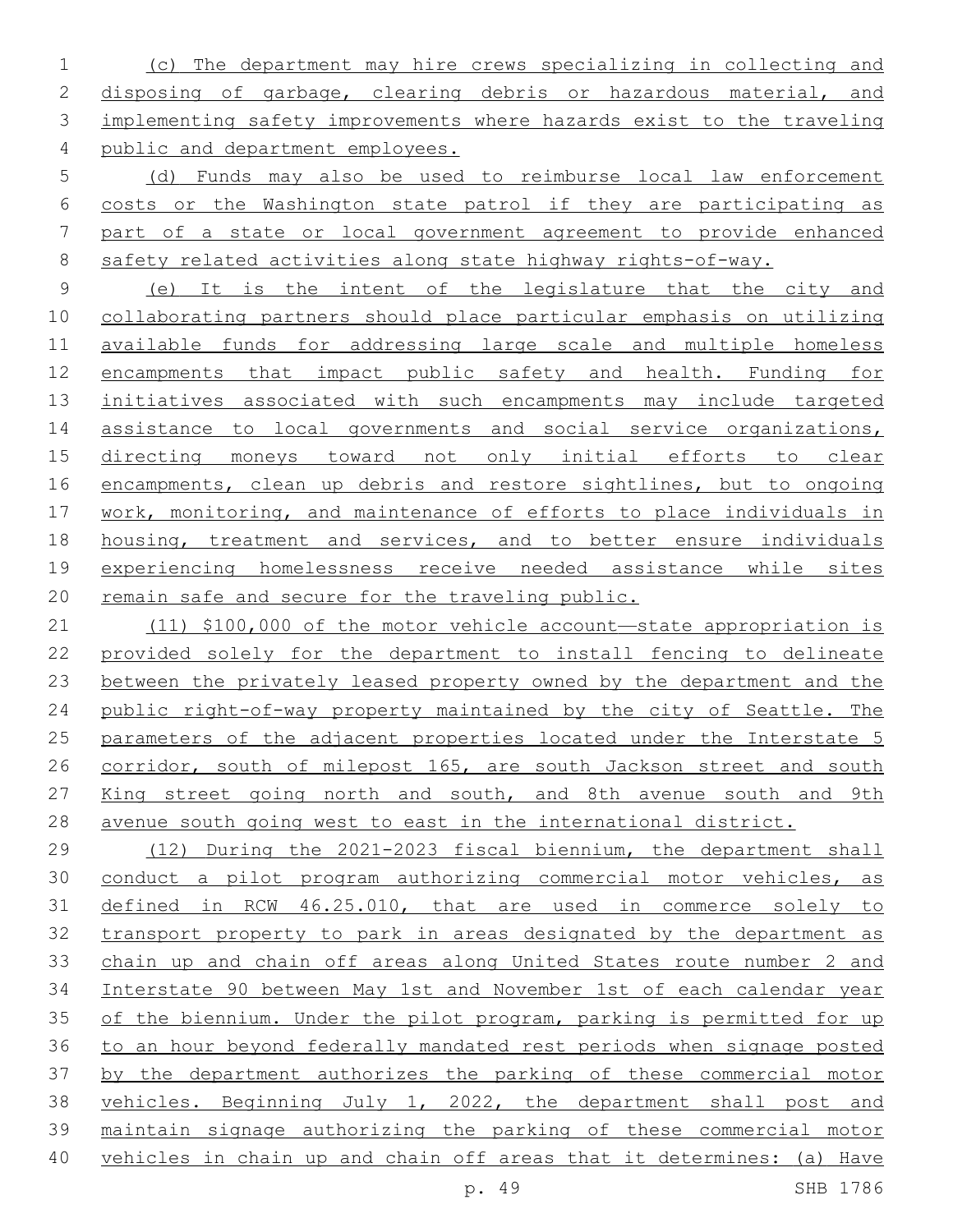sufficient space to accommodate commercial motor vehicles parking for 2 an extended period of time; and (b) where other safety concerns have been addressed. The department shall notify the Washington state patrol and the transportation committees of the legislature when it posts signage authorizing commercial motor vehicle parking in a chain up or chain off area.6 (13)(a) \$5,000,000 of the motor vehicle account—state appropriation is provided solely for additional resources for 9 operations, maintenance, facility replacements, security, and upgrades to safety rest areas to ensure that safety rest areas owned

 and operated by the department are open for use except for seasonal closures or cleaning, maintenance, and repair.

13 (b) The department may use the funds for additional labor, services, materials, or equipment needed to allow commercial vehicle parking stalls to remain open when rest areas might otherwise be closed.

 (c) It is the intent of the legislature that these funds are additional resources for the department and not meant to supplant underlying resources for the maintenance and operations of safety rest areas.

 (d) The department must make a report to the transportation committees of the legislature regarding the additional operations and maintenance activities made at safety rest areas to ensure that rest areas stayed open by November 15, 2022. The report must include the status per safety rest area of openings and closures that were impacted by the additional activities; the additional activities, 27 including security efforts, that were performed at the rest areas; and an update on the status and a review of the safety rest area strategic plan.

 (14)(a) \$50,000 of the motor vehicle account—state appropriation is provided solely for the department to install and inspect monthly human trafficking informational posters in every rest room in every safety rest area owned and operated by the department.

 (b) In developing the informational posters, the department shall consult with human trafficking victim advocates to determine content.

(c) The posters must:

(i) Be printed in a variety of languages;

 (ii) Include contact information for seeking help, which may include toll-free telephone numbers a person may call for assistance,

including the number for the national human trafficking resource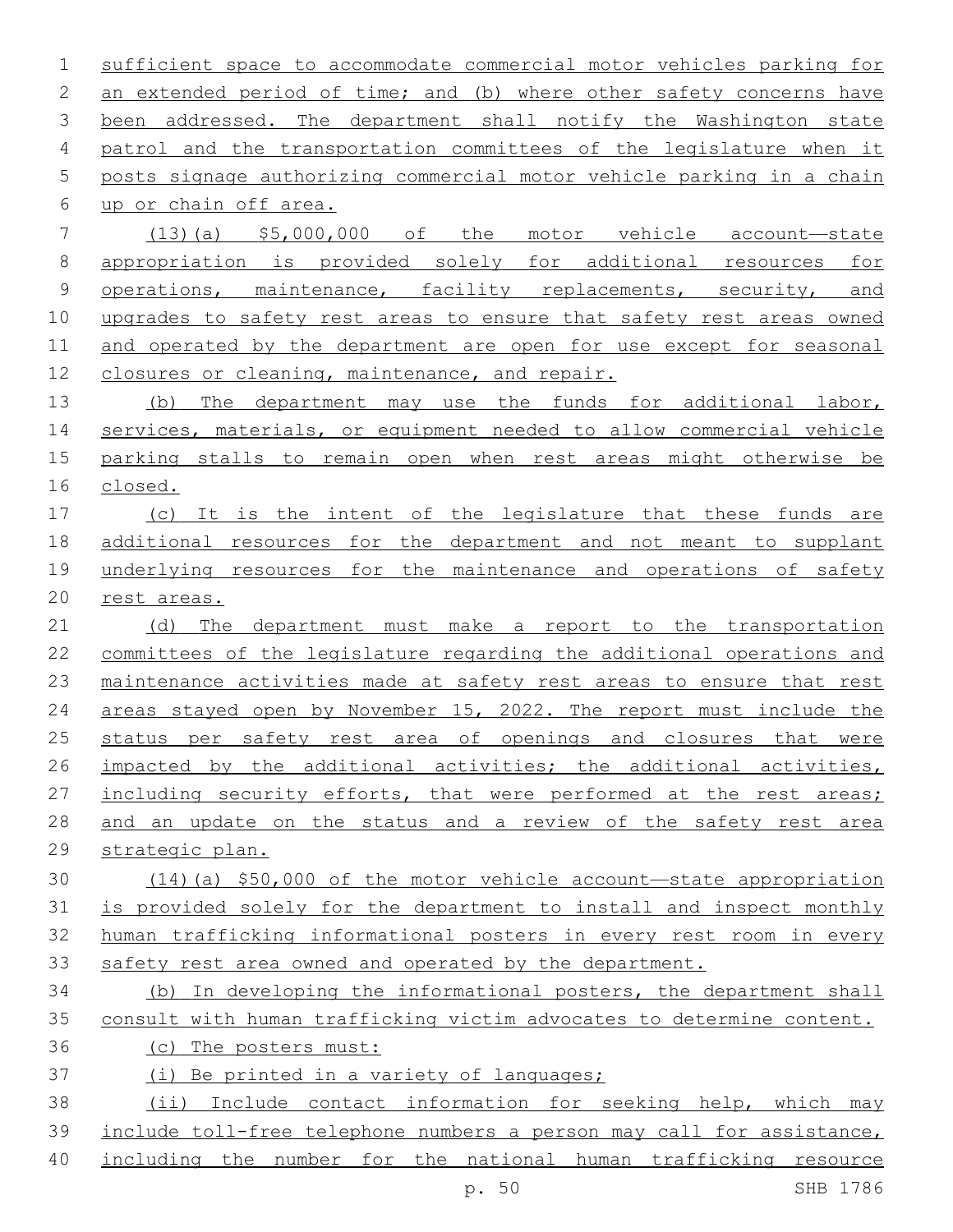center and the number for the Washington state office of crime 2 victims advocacy; and (iii) Be made of durable material and permanently affixed. (c) The department shall install the informational posters in every restroom at every safety rest area owned and operated by the department by December 31, 2022. (d) Beginning January 1, 2023, or one month after installation of informational posters, whichever is sooner, the department shall inspect the informational posters as part of its monthly maintenance activities to ensure that the posters are in fair condition and remain legible. (e) The department must make a report to the transportation 13 committees of the legislature regarding the installation of informational posters at safety rest areas by January 15, 2023. The report must include the number of informational posters installed, 16 the location of the poster installations, and the completion date of the poster installations. **Sec. 216.** 2021 c 333 s 216 (uncodified) is amended to read as follows: 19 **FOR THE DEPARTMENT OF TRANSPORTATION—TRAFFIC OPERATIONS—PROGRAM Q— OPERATING** 22 Motor Vehicle Account—State Appropriation. . . . . ((\$74,406,000)) 23 \$75,920,000 24 Motor Vehicle Account—Federal Appropriation. . . . . . . \$2,050,000 25 Motor Vehicle Account—Private/Local Appropriation. . . . ((\$250,000)) 27 State Route Number 520 Corridor Account-State Appropriation. . . . . . . . . . . . . . . . . . . . . . \$225,000 29 Tacoma Narrows Toll Bridge Account-State Appropriation. . . . . . . . . . . . . . . . . . . . . . \$40,000 Alaskan Way Viaduct Replacement Project Account— 32 State Appropriation. . . . . . . . . . . . . . . . . \$1,112,000 33 Interstate 405 and State Route Number 167 Express 34 Toll Lanes Account-State Appropriation. . . . . . . . . \$20,000 Agency Financial Transaction Account—State Appropriation. . . . . . . . . . . . . . . . . . . . . . \$100,000 37 TOTAL APPROPRIATION. . . . . . . . . . . . . ((\$78,103,000))  $$79,762,000$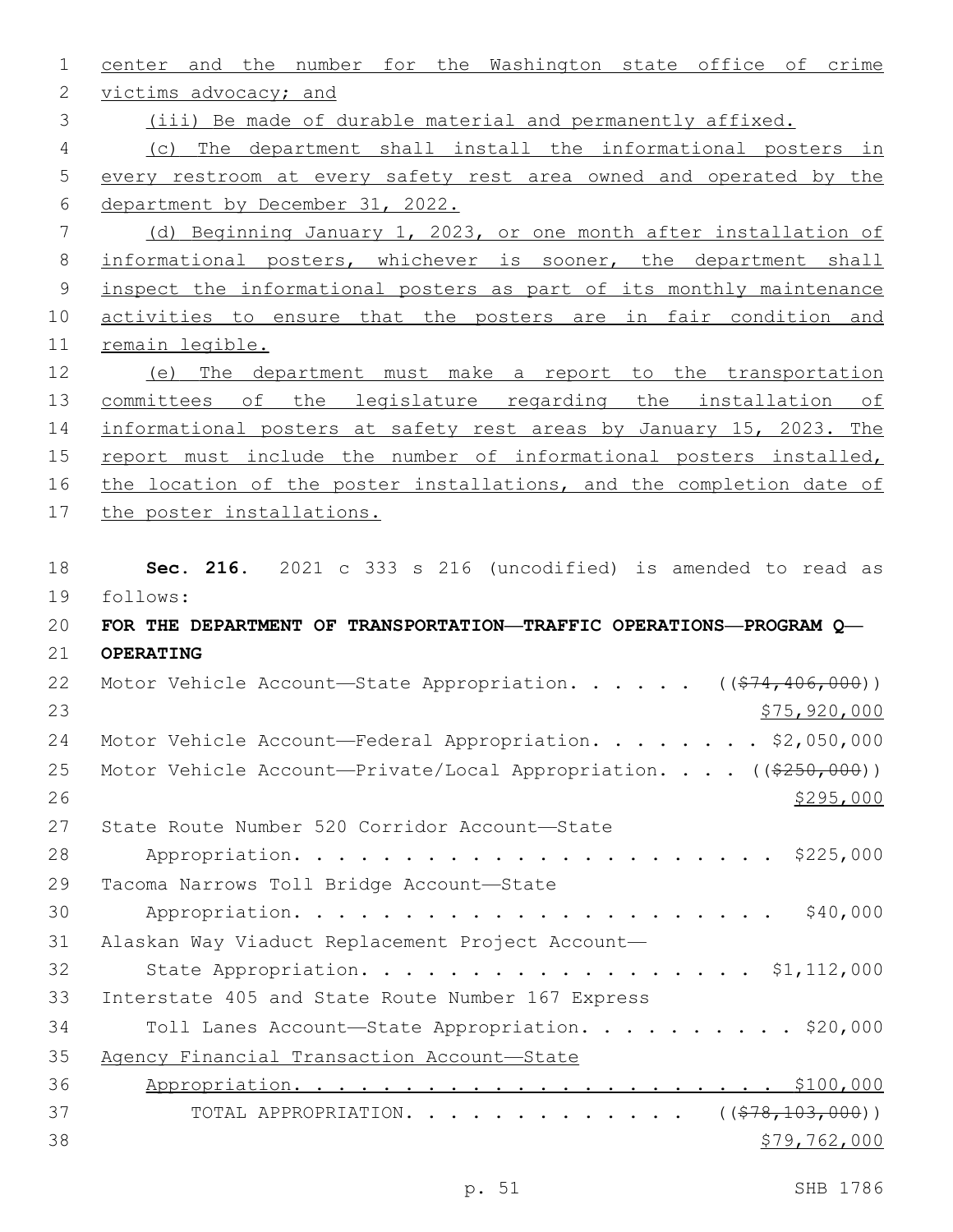The appropriations in this section are subject to the following 2 conditions and limitations:

 (1) \$6,000,000 of the motor vehicle account—state appropriation is provided solely for low-cost enhancements. The department shall give priority to low-cost enhancement projects that improve safety or provide congestion relief. By December 15th of each odd-numbered year, the department shall provide a report to the legislature listing all low-cost enhancement projects completed in the prior 9 fiscal biennium.

 (2)(a) During the 2021-2023 fiscal biennium, the department shall continue a pilot program that expands private transportation providers' access to high occupancy vehicle lanes. Under the pilot program, when the department reserves a portion of a highway based on the number of passengers in a vehicle, the following vehicles must be authorized to use the reserved portion of the highway if the vehicle has the capacity to carry eight or more passengers, regardless of the number of passengers in the vehicle: (i) Auto transportation company vehicles regulated under chapter 81.68 RCW; (ii) passenger charter carrier vehicles regulated under chapter 81.70 RCW, except marked or unmarked stretch limousines and stretch sport utility vehicles as defined under department of licensing rules; (iii) private nonprofit 22 transportation provider vehicles regulated under chapter 81.66 RCW; and (iv) private employer transportation service vehicles. For purposes of this subsection, "private employer transportation service" means regularly scheduled, fixed-route transportation service that is offered by an employer for the benefit of its employees. Nothing in this subsection is intended to authorize the conversion of public infrastructure to private, for-profit purposes or to otherwise create an entitlement or other claim by private users 30 to public infrastructure.

 (b) The department shall expand the high occupancy vehicle lane access pilot program to vehicles that deliver or collect blood, tissue, or blood components for a blood-collecting or distributing establishment regulated under chapter 70.335 RCW. Under the pilot program, when the department reserves a portion of a highway based on the number of passengers in a vehicle, blood-collecting or distributing establishment vehicles that are clearly and identifiably marked as such on all sides of the vehicle are considered emergency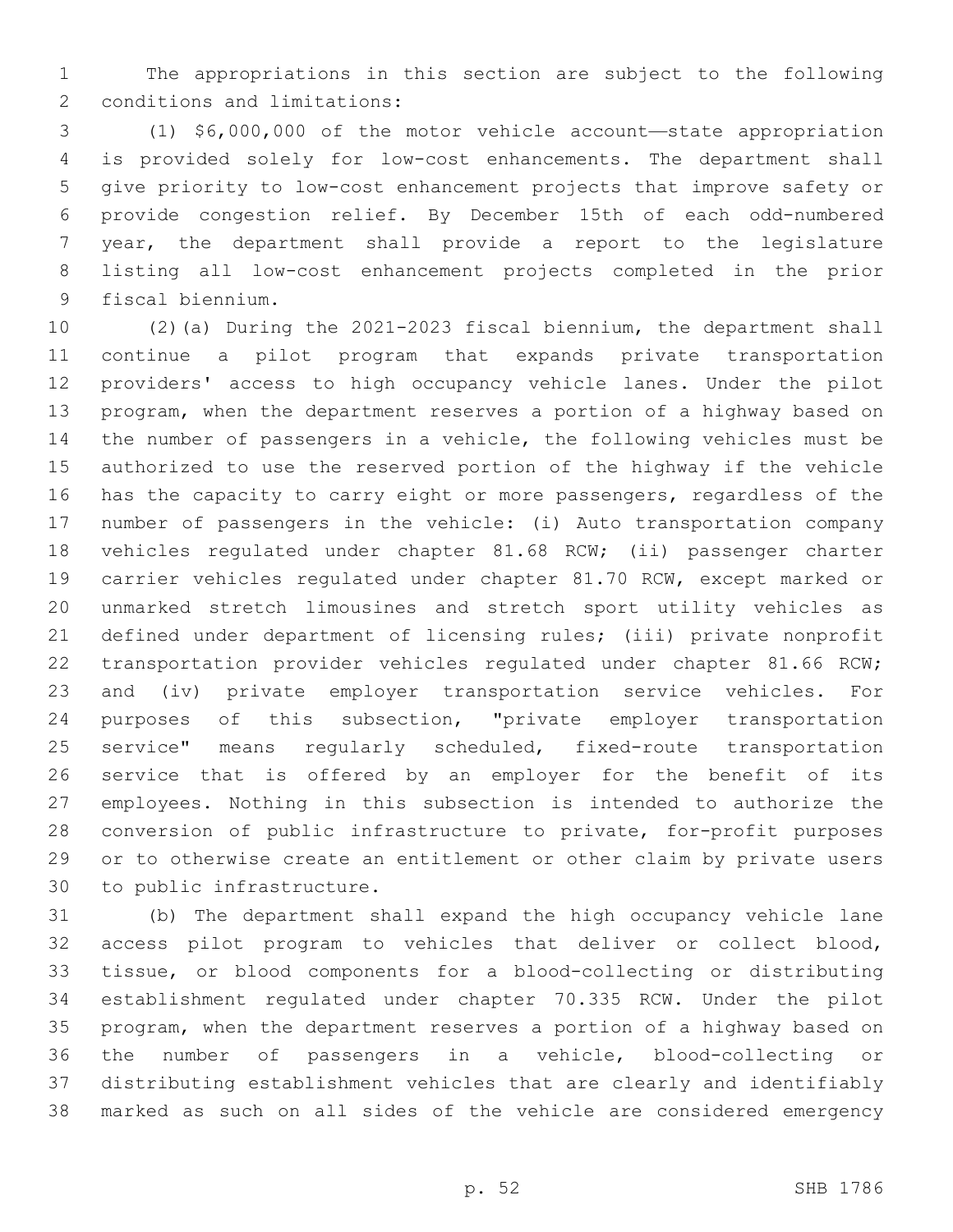vehicles and must be authorized to use the reserved portion of the 2 highway.

 (c) The department shall expand the high occupancy vehicle lane access pilot program to organ transport vehicles transporting a time urgent organ for an organ procurement organization as defined in RCW 68.64.010. Under the pilot program, when the department reserves a portion of a highway based on the number of passengers in a vehicle, organ transport vehicles that are clearly and identifiably marked as such on all sides of the vehicle are considered emergency vehicles and must be authorized to use the reserved portion of the highway.

 (d) The department shall expand the high occupancy vehicle lane access pilot program to private, for hire vehicles regulated under chapter 81.72 RCW that have been specially manufactured, designed, or modified for the transportation of a person who has a mobility disability and uses a wheelchair or other assistive device. Under the pilot program, when the department reserves a portion of a highway based on the number of passengers in a vehicle, wheelchair-accessible taxicabs that are clearly and identifiably marked as such on all sides of the vehicle are considered public transportation vehicles and must be authorized to use the reserved portion of the highway.

 (e) The department shall expand the high occupancy vehicle lane access pilot program to for hire nonemergency medical transportation vehicles, when in use for medical purposes, as described in section 24 208 ((of this act)), chapter 333, Laws of 2021. Under the pilot program, when the department reserves a portion of a highway based on the number of passengers in a vehicle, nonemergency medical transportation vehicles that meet the requirements identified in 28 section 208 ((of this act)), chapter 333, Laws of 2021 must be authorized to use the reserved portion of the highway.

 (f) Nothing in this subsection (2) is intended to exempt these vehicles from paying tolls when they do not meet the occupancy requirements established by the department for express toll lanes.

 (3)(a) The appropriations in this section assume implementation of additional cost recovery mechanisms to recoup at least \$100,000 in credit card and other financial transaction costs related to the collection of fees imposed under RCW 46.44.0941 for driver and vehicle fee transactions beginning January 1, 2023.

 (b) The department may recover transaction fees incurred through 39 credit card transactions. At the direction of the office of financial management, the department shall develop a method of tracking the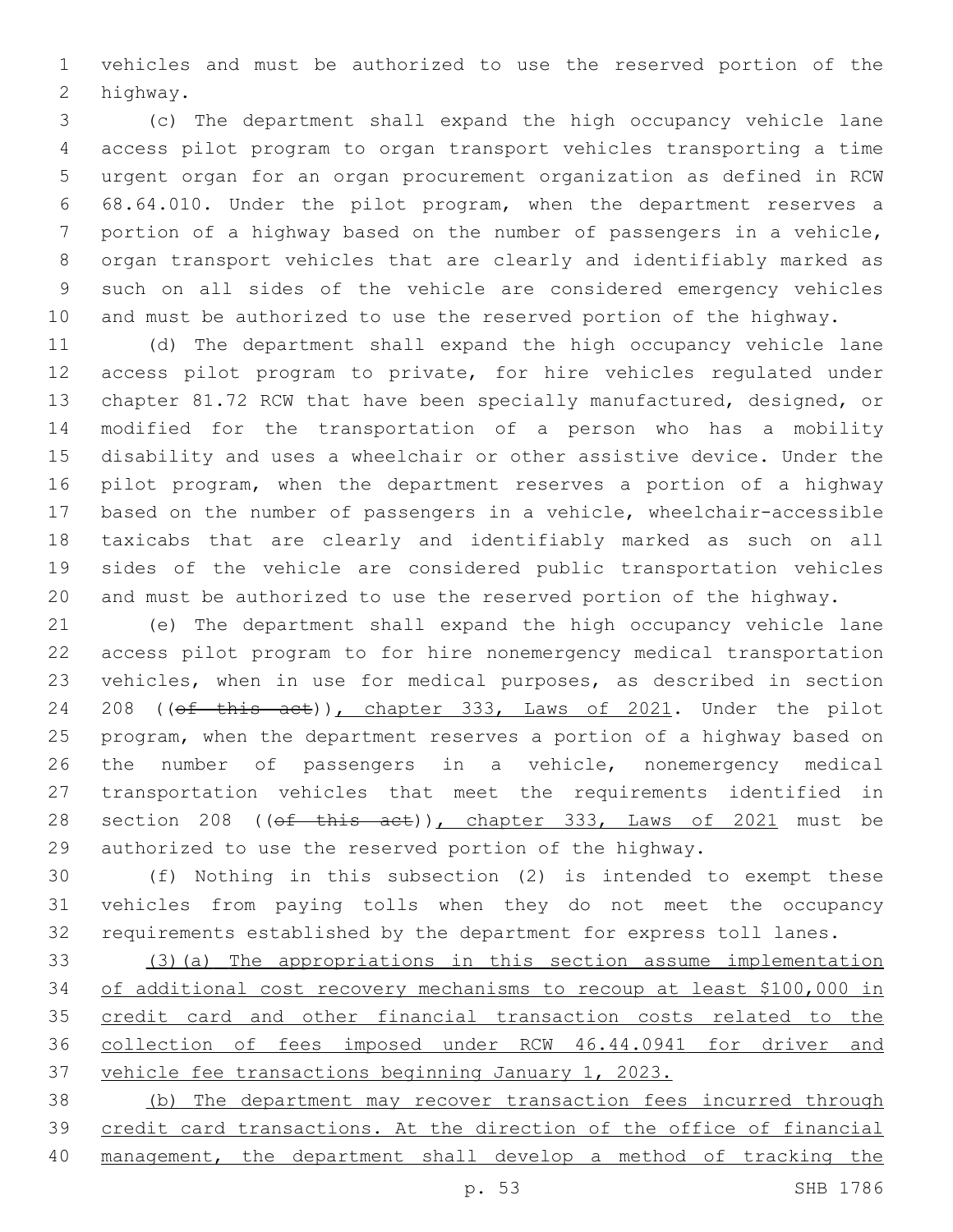| $\mathbf 1$    | additional amount of credit card and other financial cost-recovery                  |
|----------------|-------------------------------------------------------------------------------------|
| $\mathbf{2}$   | revenues.                                                                           |
| 3              | (c) In consultation with the office of financial management, the                    |
| 4              | department shall notify the office of the state treasurer of these                  |
| 5              | amounts and the state treasurer must deposit these revenues in the                  |
| 6              | agency financial transaction account created in RCW 46.01.385 on a                  |
| $\overline{7}$ | quarterly basis.                                                                    |
| $\,8\,$        | (d) The department shall also submit, as part of its 2023-2025                      |
| 9              | budget submittal, an overview of the credit card cost recovery                      |
| 10             | approach, including fee rates and the amount of revenue expected to                 |
| 11             | be generated in the 2021-2023 and 2023-2025 biennia.                                |
|                |                                                                                     |
| 12             | Sec. 217. 2021 c 333 s 217 (uncodified) is amended to read as                       |
| 13             | follows:                                                                            |
| 14             | FOR THE DEPARTMENT OF TRANSPORTATION-TRANSPORTATION MANAGEMENT AND                  |
| 15             | SUPPORT-PROGRAM S                                                                   |
| 16             | Motor Vehicle Account-State Appropriation. ( $(\frac{237}{361}, \frac{361}{900})$ ) |
| 17             | \$39,325,000                                                                        |
| 18             | Motor Vehicle Account-Federal Appropriation. \$780,000                              |
| 19             | Motor Vehicle Account-Private/Local Appropriation. \$500,000                        |
| 20             | Multimodal Transportation Account-State                                             |
| 21             | Appropriation. ( (\$5,129,000))                                                     |
| 22             | \$6,629,000                                                                         |
| 23             | State Route Number 520 Corridor Account-State                                       |
| 24             |                                                                                     |
| 25             | Tacoma Narrows Toll Bridge Account-State                                            |
| 26             |                                                                                     |
| 27             | Alaskan Way Viaduct Replacement Project Account-                                    |
| 28             | State Appropriation. \$121,000                                                      |
| 29             | Interstate 405 and State Route Number 167 Express                                   |
| 30             | Toll Lanes Account-State Appropriation. \$77,000                                    |
| 31             | Puget Sound Ferry Operations Account-State                                          |
| 32             |                                                                                     |
| 33             | TOTAL APPROPRIATION. ( $(\frac{244}{304}, 304, 000)$ )                              |
| 34             | \$48,034,000                                                                        |
| 35             | The appropriations in this section are subject to the following                     |
| 36             | conditions and limitations: $((44,000,000))$                                        |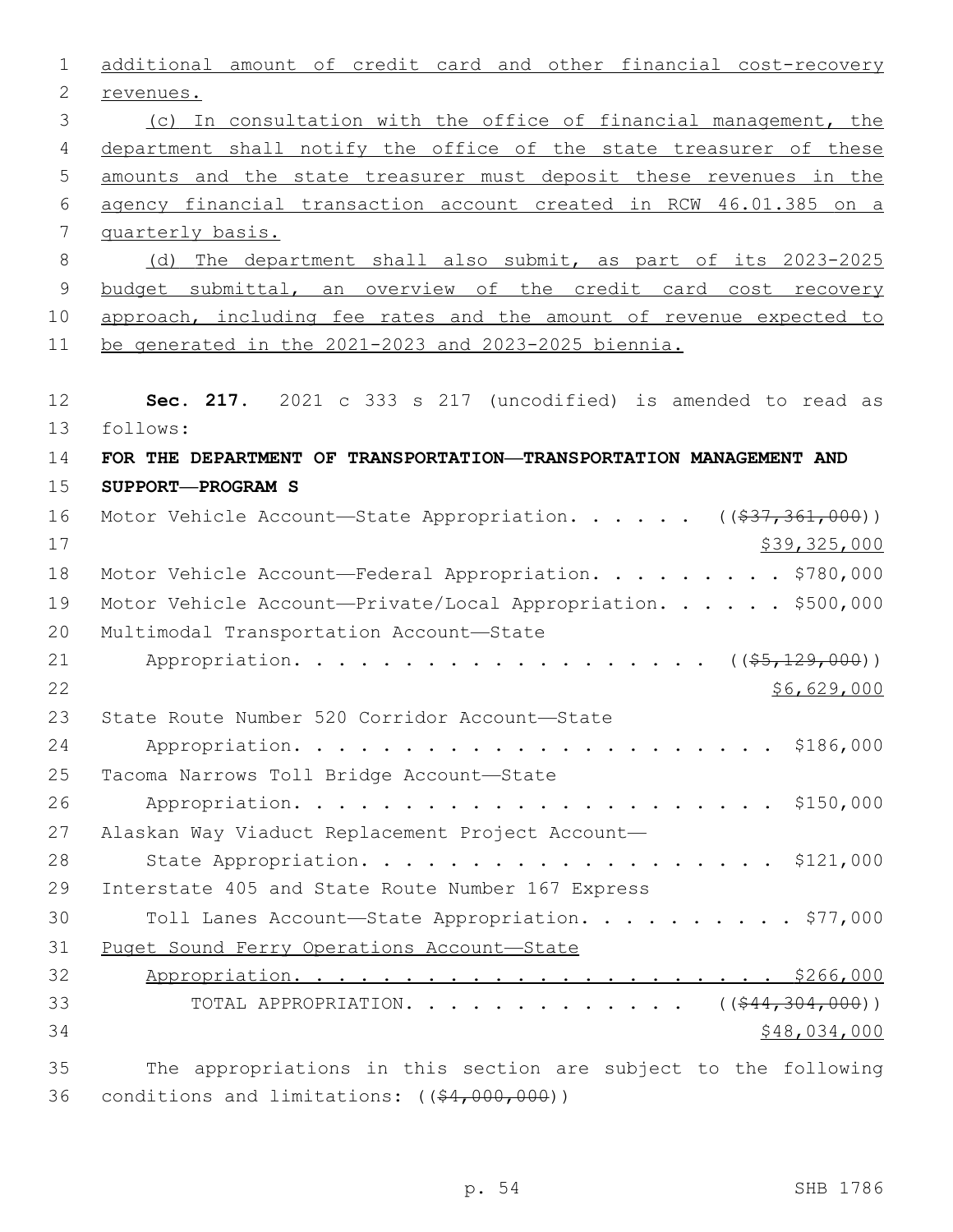(1) \$5,500,000 of the multimodal transportation account—state appropriation is provided solely for efforts to increase diversity in 3 the transportation construction and maritime workforce ((through:  $4 \left(1\right)$ ). Of this amount:

 (a) \$4,000,000 of the multimodal transportation account—state appropriation is provided solely for: (i) The preapprenticeship support services (PASS) program, which aims to increase diversity in the highway construction workforce and prepare individuals interested in entering the highway construction workforce. In addition to the services allowed by RCW 47.01.435, the PASS program may provide housing assistance for youth aging out of the foster care and juvenile rehabilitation systems in order to support the participation 13 of these youth in a transportation-related preapprenticeship program;  $((+2))$  and (ii) assisting minority and women-owned businesses to perform work in the highway construction industry. This assistance shall include technical assistance, business training, counseling, guidance, prime to subcontractor relationship building, and a capacity building mentorship program. At a minimum, \$1,000,000 of the total appropriation in this subsection shall be directed toward the 20 efforts outlined in  $(a)$  (ii) of this subsection (( $\left(2\right)$  of this section)).

 (b) \$1,500,000 of the multimodal transportation account—state 23 appropriation is provided solely for expansion of the PASS program to support apprenticeships and workforce development in the maritime industry through preapprenticeship training for inland waterways 26 trades and support services to obtain necessary coast quard certification.

 (c) The provider(s) chosen to complete the work in this subsection shall be selected through a competitive bidding process. The program shall be administered by the Washington state department 31 of transportation's office of equal opportunity.

 (2) \$1,164,000 of the motor vehicle account—state appropriation and \$266,000 of the Puget Sound ferry operations account—state appropriation are provided solely for the department to hire a 35 workforce development consultant to develop, track, and monitor the progress of community workforce agreements, and to hire staff to 37 assist with the development and implementation of internal diversity, 38 equity, and inclusion efforts and serve as subject matter experts on 39 federal and state civil rights provisions. The department shall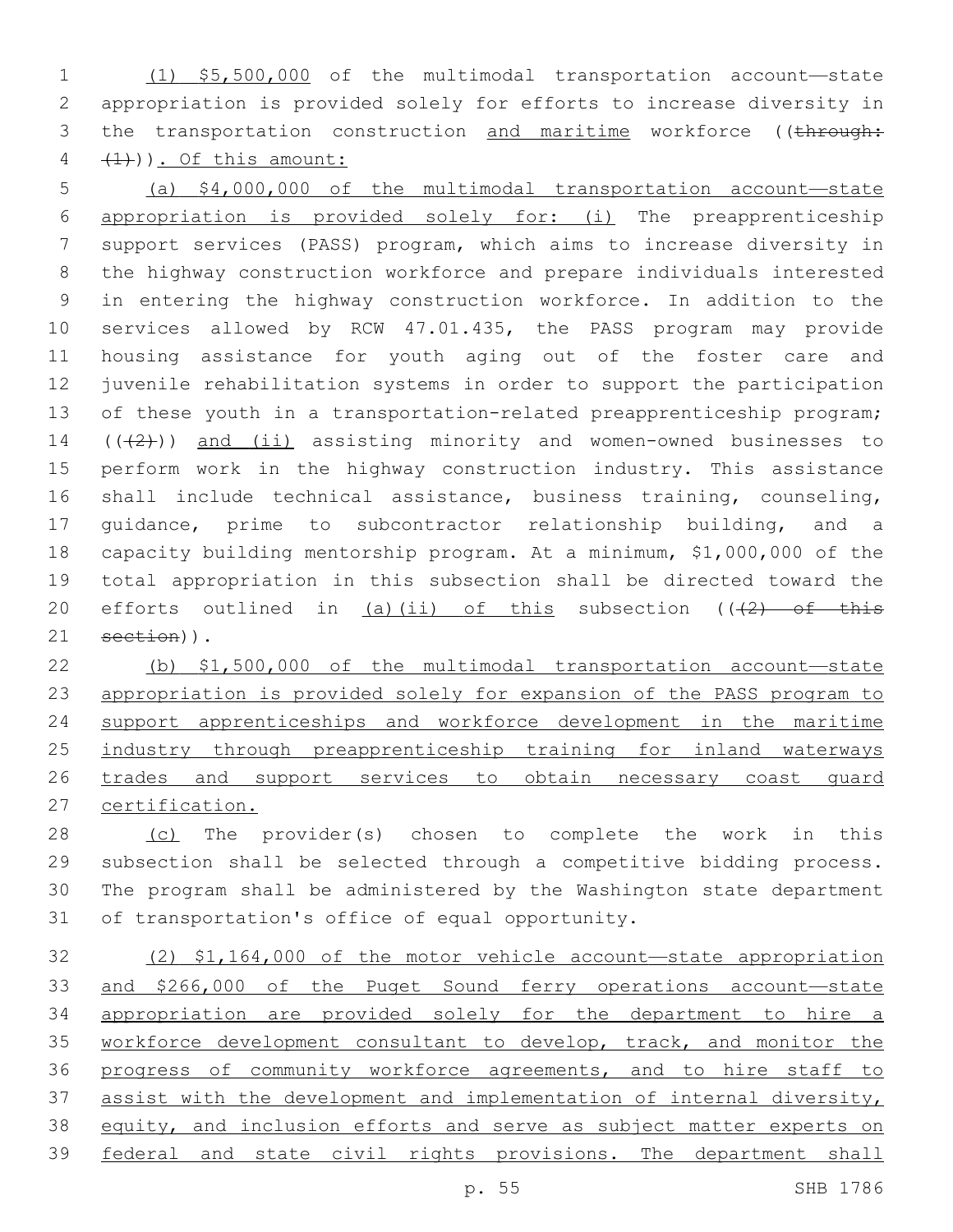| 1              | provide a progress report on the implementation of efforts under this     |
|----------------|---------------------------------------------------------------------------|
| 2              | subsection to the transportation committees of the legislature and        |
| 3              | the governor by December 1, 2022.                                         |
| 4              | Sec. 218. 2021 c 333 s 218 (uncodified) is amended to read as             |
| 5              | follows:                                                                  |
| 6              | FOR THE DEPARTMENT OF TRANSPORTATION—TRANSPORTATION PLANNING, DATA,       |
| 7              | AND RESEARCH-PROGRAM T                                                    |
| 8              | Motor Vehicle Account-State Appropriation. ( $(\frac{27}{7}, 057, 000)$ ) |
| $\overline{9}$ | \$27,865,000                                                              |
| 10             | Motor Vehicle Account-Federal Appropriation. \$34,865,000                 |
| 11             | Motor Vehicle Account-Private/Local Appropriation. \$400,000              |
| 12             | Multimodal Transportation Account-State                                   |
| 13             | ( ( \$919,000) )                                                          |
| 14             | \$1,212,000                                                               |
| 15             | Multimodal Transportation Account-Federal                                 |
| 16             | \$2,809,000                                                               |
| 17             | Multimodal Transportation Account-Private/Local                           |
| 18             | \$100,000                                                                 |
| 19             | State Route Number 520 Corridor Account-State                             |
| 20             | ( ( \$406, 000) )                                                         |
| 21             | \$451,000                                                                 |
| 22             | Interstate 405 and State Route Number 167 Express                         |
| 23             | Toll Lanes Account-State Appropriation. \$2,879,000                       |
| 24             | (( <del>\$69,435,000</del> ))<br>TOTAL APPROPRIATION.                     |
| 25             | \$70,581,000                                                              |
| 26             | The appropriations in this section are subject to the following           |
| 27             | conditions and limitations:                                               |
| 28             | $(1)$ \$4,080,000 of the motor vehicle account—federal appropriation      |
| 29             | is provided solely for the Forward Drive road usage charge research       |
| 30             | project overseen by the transportation commission using a portion of      |
| 31             | the amount of the federal grant award. The purpose of the Forward         |
| 32             | Drive road usage charge research project is to advance research in        |
| 33             | key policy areas related to road usage charge including assessing         |
| 34             | impacts of future mobility shifts on road usage charge revenues,          |
| 35             | conducting an equity analysis, updating and assessing emerging            |
| 36             | mileage reporting methods, determining opportunities to reduce cost       |
| 37             | of collection, conducting small-scale pilot tests, and identifying a      |

38 long-term, detailed phase-in plan.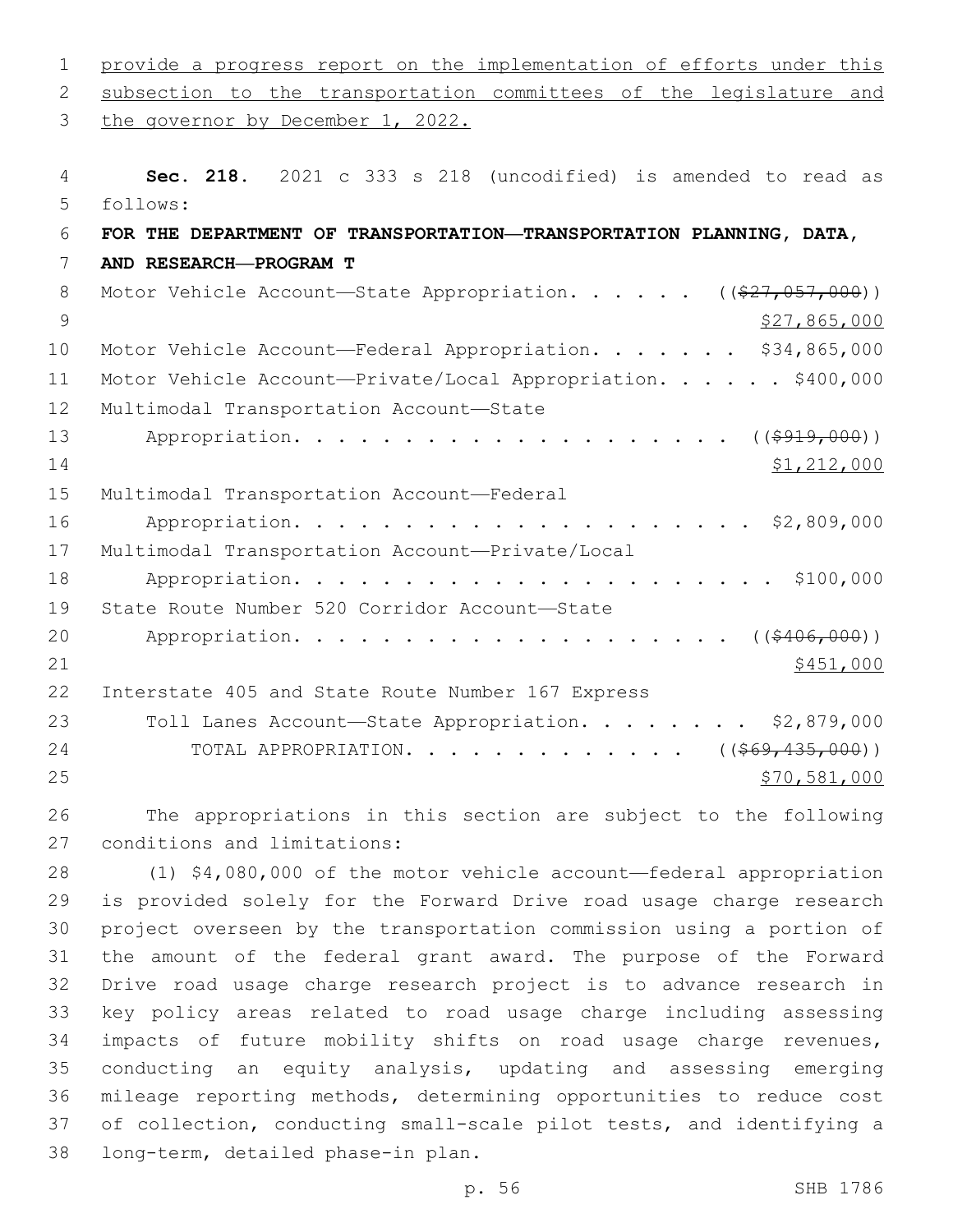(2) \$2,879,000 of the Interstate 405 and state route number 167 express toll lanes account—state appropriation is provided solely for completion of updating the state route number 167 master plan.

 (3) ((\$250,000)) \$500,000 of the multimodal transportation account—state appropriation is provided solely for the department to partner with the department of commerce in developing vehicle miles 7 traveled targets ((for the counties in Washington state with (a) a population density of at least 100 people per square mile and a 9 population of at least 200,000; or (b) a population density of at least 75 people per square mile and an annual growth rate of at least 11 1.75 percent as determined by the office of financial management)). Given land use patterns are key factors in travel demand and should 13 be taken into consideration when developing the targets, the department and the department of commerce shall partner with local jurisdictions, regional transportation planning organizations and other stakeholders to inventory existing laws and rules that promote transportation and land use, identify gaps and make recommendations for changes in laws, rules and agency guidance, and establish a framework for considering underserved and rural communities in the evaluation. The department and the department of commerce shall provide an initial technical report by December 31, 2021, an interim report by June 22, 2022, and a final report to the governor and appropriate committees of the legislature by June 30, 2023, that includes a process for establishing vehicle miles traveled reduction targets, a recommended suite of options for local jurisdictions to achieve the targets, and funding requirements for state and local 27 jurisdictions.

28 (4) ((\$406,000)) \$451,000 of the state route number 520 corridor account—state appropriation is provided solely for the department to contract with the University of Washington department of mechanical engineering, to study measures to reduce noise impacts from the state route number 520 bridge expansion joints. The field testing shall be scheduled during existing construction, maintenance, or other scheduled closures to minimize impacts. The testing must also ensure safety of the traveling public. The study shall examine testing 36 methodologies and project timelines and costs. A ((final)) draft report must be submitted to the transportation committees of the legislature and the governor by March 1, 2022. A final report must be

p. 57 SHB 1786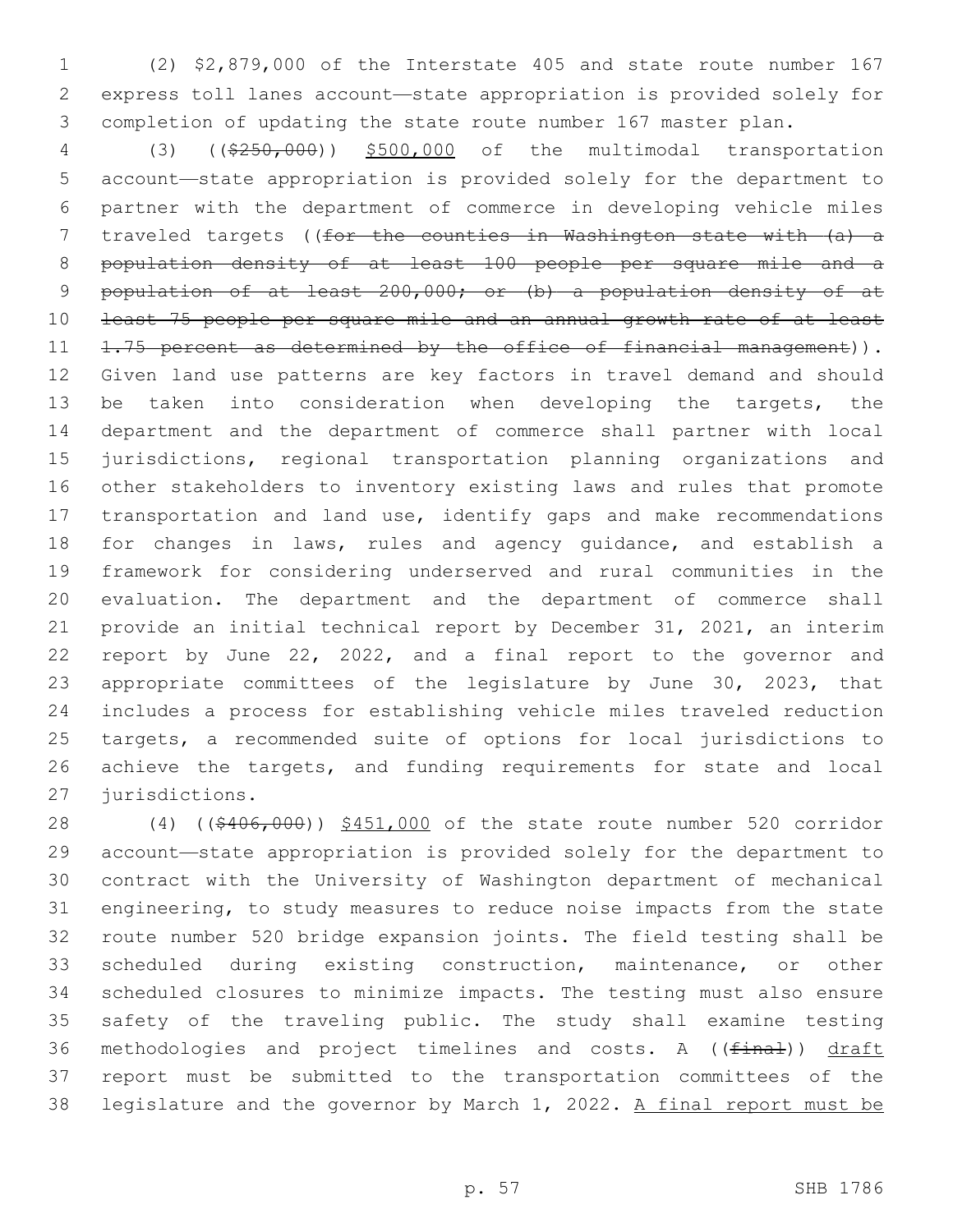submitted to the transportation committees of the legislature and the

2 governor by June 30, 2022.

 (5) \$5,900,000 of the motor vehicle account—federal appropriation and \$400,000 of the motor vehicle account—private/local appropriation are provided solely for delivery of the department's state planning and research work program and pooled fund research projects, provided that the department may not expend any amounts provided in this section on a long-range plan or corridor scenario analysis for I-5 from Tumwater to Marysville. This is not intended to reference or impact: The existing I-5 corridor from Mounts road to Tumwater design and operations alternatives analysis; design studies related to HOV lanes or operations; or where it is necessary to continue design and operations analysis related to projects already under development.

 (6) \$800,000 of the motor vehicle account—state appropriation is provided solely for WSDOT to do a corridor study of SR 302 (Victor Area) to recommend safety and infrastructure improvements to address current damage and prevent future roadway collapse and landslides 18 that have caused road closures.

 (7) \$1,000,000 of the motor vehicle account—state appropriation is provided solely for a study on the need for additional connectivity in the area between SR 161, SR 7, SR 507, and I-5 in 22 South Pierce County.

 **Sec. 219.** 2021 c 333 s 219 (uncodified) is amended to read as 24 follows:

## **FOR THE DEPARTMENT OF TRANSPORTATION—CHARGES FROM OTHER AGENCIES— PROGRAM U**

| 27 | Aeronautics Account-State Appropriation. \$1,000                               |
|----|--------------------------------------------------------------------------------|
| 28 | Transportation Partnership Account-State                                       |
| 29 | ( ( \$23,000) )                                                                |
| 30 | \$25,000                                                                       |
| 31 | Motor Vehicle Account-State Appropriation. ( $(\frac{699}{7515}, 000)$ )       |
| 32 | \$100,011,000                                                                  |
| 33 | Puget Sound Ferry Operations Account-State                                     |
| 34 |                                                                                |
| 35 | \$244,000                                                                      |
| 36 | State Route Number 520 Corridor Account-State                                  |
| 37 | \$26,000                                                                       |
| 38 | Connecting Washington Account-State Appropriation. $($ $($ $\frac{2184}{100})$ |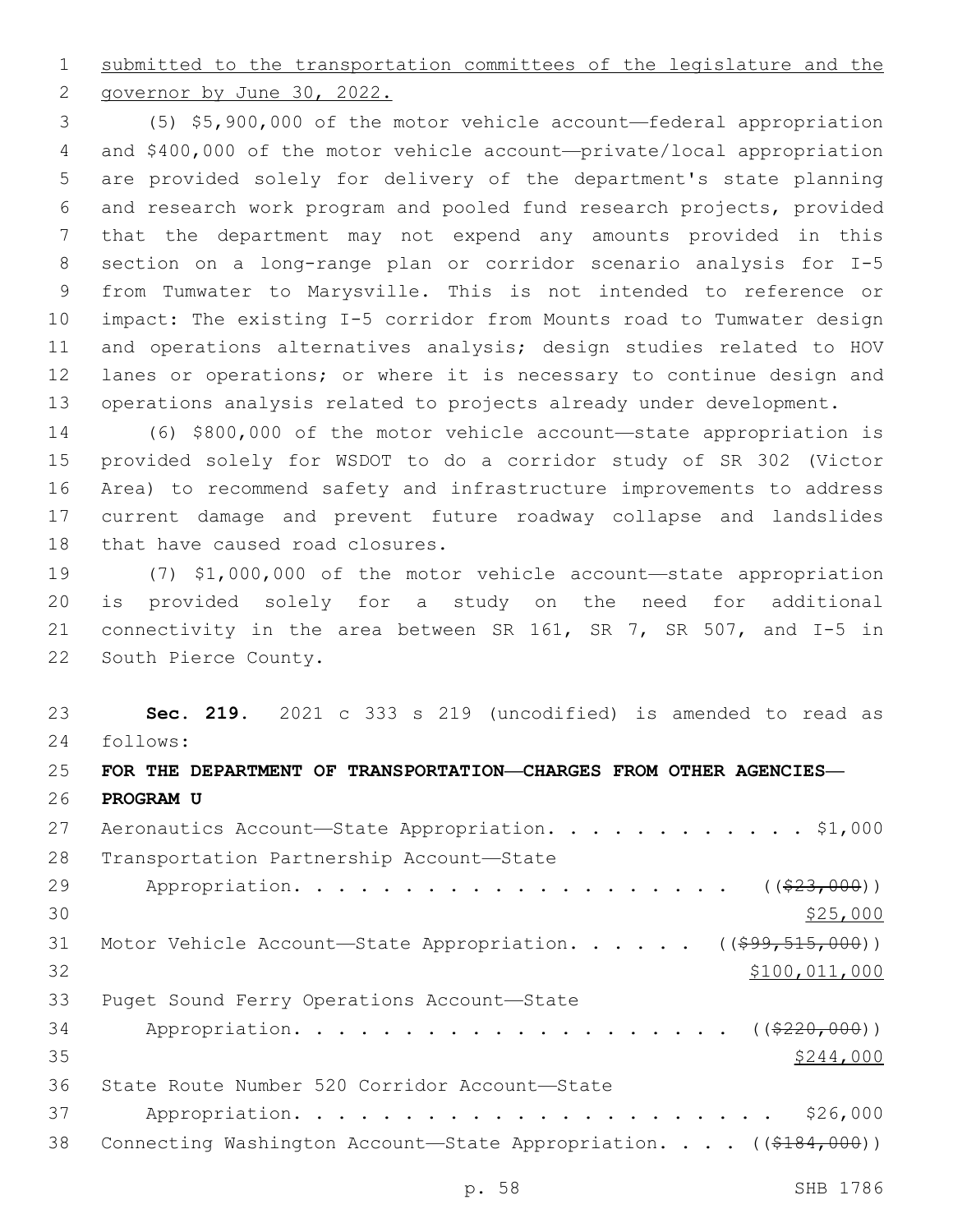$\frac{$203,000}{ }$ 

| Multimodal Transportation Account-State               |
|-------------------------------------------------------|
| Appropriation. $($ $($ $\frac{2477957000}{1})$        |
| \$4,810,000                                           |
| Tacoma Narrows Toll Bridge Account-State              |
| \$19,000                                              |
| Alaskan Way Viaduct Replacement Project Account-      |
| \$14,000<br>State Appropriation.                      |
| Interstate 405 and State Route Number 167 Express     |
| Toll Lanes Account-State Appropriation. \$15,000      |
| TOTAL APPROPRIATION. ( $(\frac{\$104, 812, 000}{})$ ) |
| \$105, 368, 000                                       |
|                                                       |

 The appropriations in this section are subject to the following 14 conditions and limitations:

 (1) Consistent with existing protocol and practices, for any negotiated settlement of a claim against the state for the department 17 that exceeds five million dollars, the department, in conjunction 18 with the attorney general and the department of enterprise services, shall notify the director of the office of financial management and 20 the transportation committees of the legislature.

 (2) Beginning October 1, 2021, and semiannually thereafter, the department, in conjunction with the attorney general and the department of enterprise services, shall provide a report with judgments and settlements dealing with the Washington state ferry system to the director of the office of financial management and the transportation committees of the legislature. The report must include 27 information on: (a) The number of claims and settlements by type; (b) the average claim and settlement by type; (c) defense costs associated with those claims and settlements; and (d) information on the impacts of moving legal costs associated with the Washington state ferry system into the statewide self-insurance pool.

 (3) Beginning October 1, 2021, and semiannually thereafter, the department, in conjunction with the attorney general and the department of enterprise services, shall provide a report with judgments and settlements dealing with the nonferry operations of the department to the director of the office of financial management and the transportation committees of the legislature. The report must include information on: (a) The number of claims and settlements by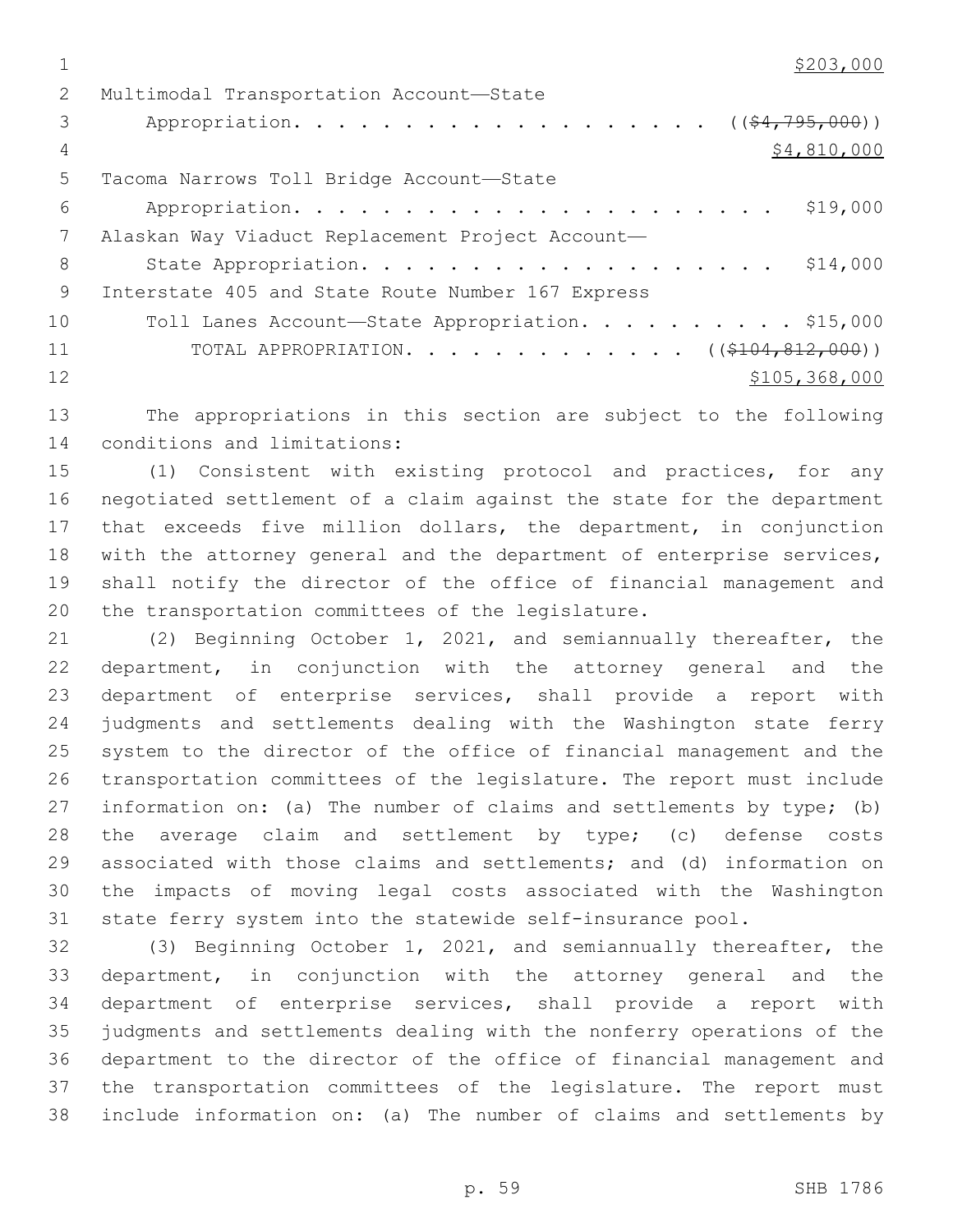1 type; (b) the average claim and settlement by type; and (c) defense 2 costs associated with those claims and settlements.

 (4) When the department identifies significant legal issues that have potential transportation budget implications, the department must initiate a briefing for appropriate legislative members or staff through the office of the attorney general and its legislative 7 briefing protocol.

8 **Sec. 220.** 2021 c 333 s 220 (uncodified) is amended to read as follows: 9 10 **FOR THE DEPARTMENT OF TRANSPORTATION—PUBLIC TRANSPORTATION—PROGRAM V** 11 State Vehicle Parking Account-State Appropriation. . . . . \$784,000 12 Regional Mobility Grant Program Account-State 13 Appropriation. . . . . . . . . . . . . . . . ((\$104,478,000))  $14$  \$115,488,000 15 Rural Mobility Grant Program Account-State 16 Appropriation. . . . . . . . . . . . . . . . ((<del>\$33,168,000</del>))  $\frac{17}{27}$   $\frac{17}{27}$   $\frac{17}{27}$   $\frac{17}{27}$   $\frac{17}{27}$   $\frac{17}{27}$   $\frac{17}{27}$   $\frac{17}{27}$   $\frac{17}{27}$   $\frac{17}{27}$   $\frac{17}{27}$   $\frac{17}{27}$   $\frac{17}{27}$   $\frac{17}{27}$   $\frac{17}{27}$   $\frac{17}{27}$   $\frac{17}{27}$   $\frac{17}{27}$   $\frac{1$ 18 Multimodal Transportation Account-State 19 Appropriation. . . . . . . . . . . . . . . . (  $(\frac{2131,150,000}{s})$ 20 \$134,584,000 21 Multimodal Transportation Account-Federal 22 Appropriation. . . . . . . . . . . . . . . . . . . . . \$3,574,000 23 Multimodal Transportation Account-Local 24 Appropriation. . . . . . . . . . . . . . . . . . . . . . \$100,000 25 Carbon Emissions Reduction Account—State 26 Appropriation. . . . . . . . . . . . . . . . . . . . \$54,260,000 27 TOTAL APPROPRIATION. . . . . . . . . . . . ((\$273,254,000)) 28 \$342,073,000 \$342,073,000 \$342,073,000 \$342,073,000 \$342,073,000 \$342,073,000 \$

29 The appropriations in this section are subject to the following 30 conditions and limitations:

 (1) \$67,821,000 of the multimodal transportation account—state appropriation is provided solely for a grant program for special needs transportation provided by transit agencies and nonprofit 34 providers of transportation. Of this amount:

 (a) \$15,568,000 of the multimodal transportation account—state appropriation is provided solely for grants to nonprofit providers of special needs transportation. Grants for nonprofit providers must be based on need, including the availability of other providers of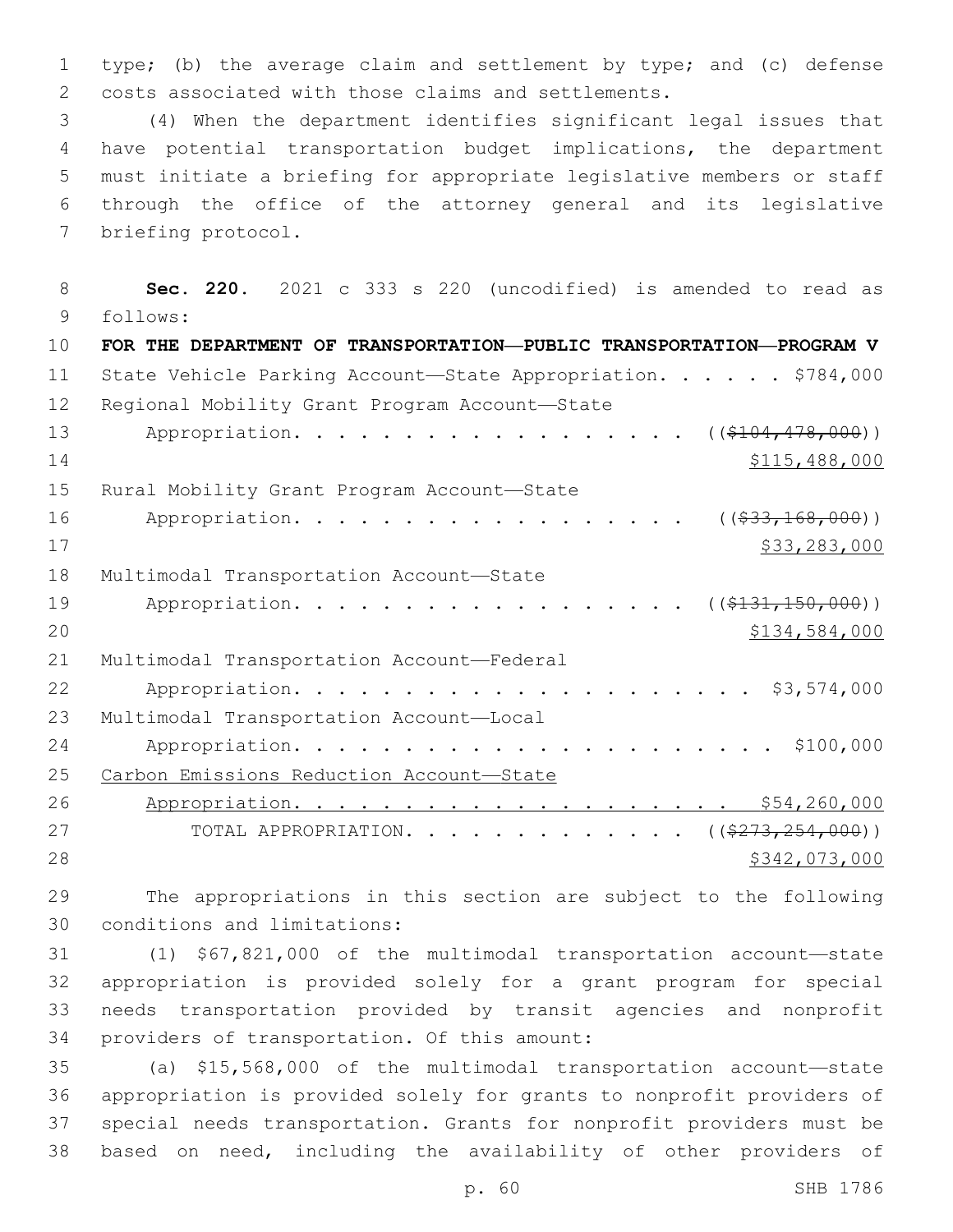service in the area, efforts to coordinate trips among providers and 2 riders, and the cost effectiveness of trips provided. Fuel type may 3 not be a factor in the grant selection process.

 (b) \$52,253,000 of the multimodal transportation account—state appropriation is provided solely for grants to transit agencies to transport persons with special transportation needs. To receive a grant, the transit agency must, to the greatest extent practicable, have a maintenance of effort for special needs transportation that is no less than the previous year's maintenance of effort for special needs transportation. Grants for transit agencies must be prorated based on the amount expended for demand response service and route deviated service in calendar year 2019 as reported in the "Summary of Public Transportation - 2019" published by the department of transportation. No transit agency may receive more than thirty percent of these distributions. Fuel type may not be a factor in the 16 grant selection process.

17 (2) ((\$33,168,000)) \$33,283,000 of the rural mobility grant program account—state appropriation is provided solely for grants to aid small cities in rural areas as prescribed in RCW 47.66.100. Fuel type may not be a factor in the grant selection process.

 (3) \$2,000,000 of the multimodal transportation account—state 22 appropriation is provided solely for a ((vanpool)) public transit rideshare grant program for: (a) Public transit agencies to add 24 ((vanpools)) or replace ((vans)) rideshare vehicles; and (b) 25 incentives ((for employers)) and outreach to increase ((employee 26 vanpool)) rideshare use. ((The grant program for public transit 27 agencies may cover capital costs only; operating costs for public transit agencies are not eligible for funding under this grant 29 program. Additional employees may not be hired from the funds 30 provided in this section for the vanpool grant program, and supplanting of transit funds currently funding vanpools is not 32 allowed.)) The department shall encourage grant applicants and recipients to leverage funds other than state funds. Fuel type may 34 not be a factor in the grant selection process.

 (4) ((\$26,800,000)) \$37,809,000 of the regional mobility grant program account—state appropriation is reappropriated and provided solely for the regional mobility grant projects identified in LEAP Transportation Document ((2021-2)) 2022-2 ALL PROJECTS as developed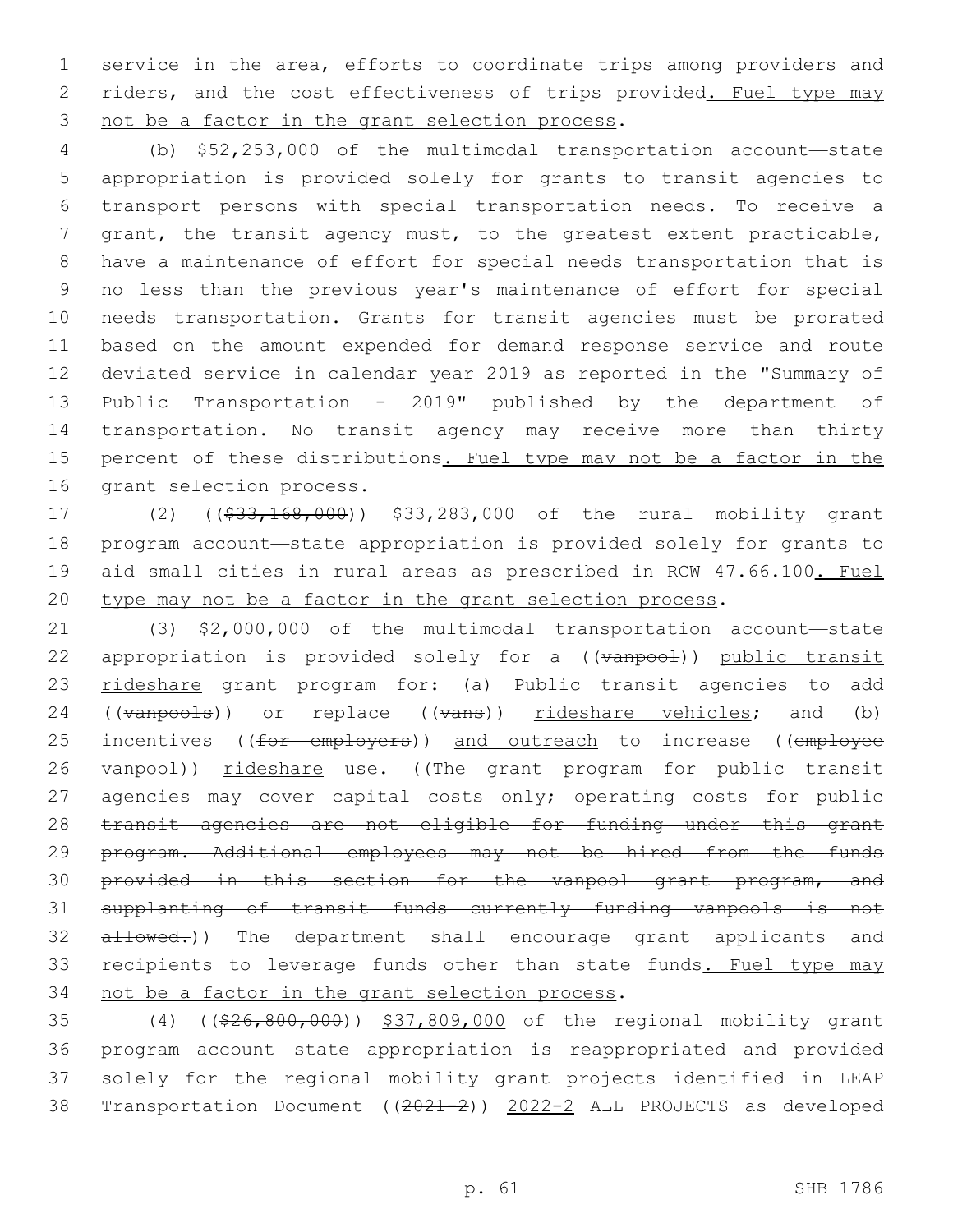((April 23, 2021)) February 20, 2022, Program - Public Transportation 2 Program (V).

 (5)(a) \$77,679,000 of the regional mobility grant program account —state appropriation is provided solely for the regional mobility grant projects identified in LEAP Transportation Document ((2021-2)) 2022-2 ALL PROJECTS as developed ((April 23, 2021)) February 20, 2022, Program - Public Transportation Program (V). The department shall review all projects receiving grant awards under this program at least semiannually to determine whether the projects are making 10 satisfactory progress. Any project that has been awarded funds, but does not report activity on the project within one year of the grant 12 award, must be reviewed by the department to determine whether the grant should be terminated. The department shall promptly close out grants when projects have been completed, and any remaining funds must be used only to fund projects identified in the LEAP transportation document referenced in this subsection. The department shall provide annual status reports on December 15, 2021, and December 15, 2022, to the office of financial management and the transportation committees of the legislature regarding the projects receiving the grants. It is the intent of the legislature to appropriate funds through the regional mobility grant program only for projects that will be completed on schedule. A grantee may not receive more than twenty-five percent of the amount appropriated in this subsection. Additionally, when allocating funding for the 2023-2025 biennium, no more than thirty percent of the total grant program may directly benefit or support one grantee. The department shall not approve any increases or changes to the scope of a project for the purpose of a grantee expending remaining funds on an awarded 29 grant. Fuel type may not be a factor in the grant selection process.

 (b) In order to be eligible to receive a grant under (a) of this subsection during the 2021-2023 fiscal biennium, a transit agency must establish a process for private transportation providers to apply for the use of park and ride facilities. For purposes of this subsection, (i) "private transportation provider" means: An auto transportation company regulated under chapter 81.68 RCW; a passenger charter carrier regulated under chapter 81.70 RCW, except marked or unmarked stretch limousines and stretch sport utility vehicles as defined under department of licensing rules; a private nonprofit transportation provider regulated under chapter 81.66 RCW; or a private employer transportation service provider; and (ii) "private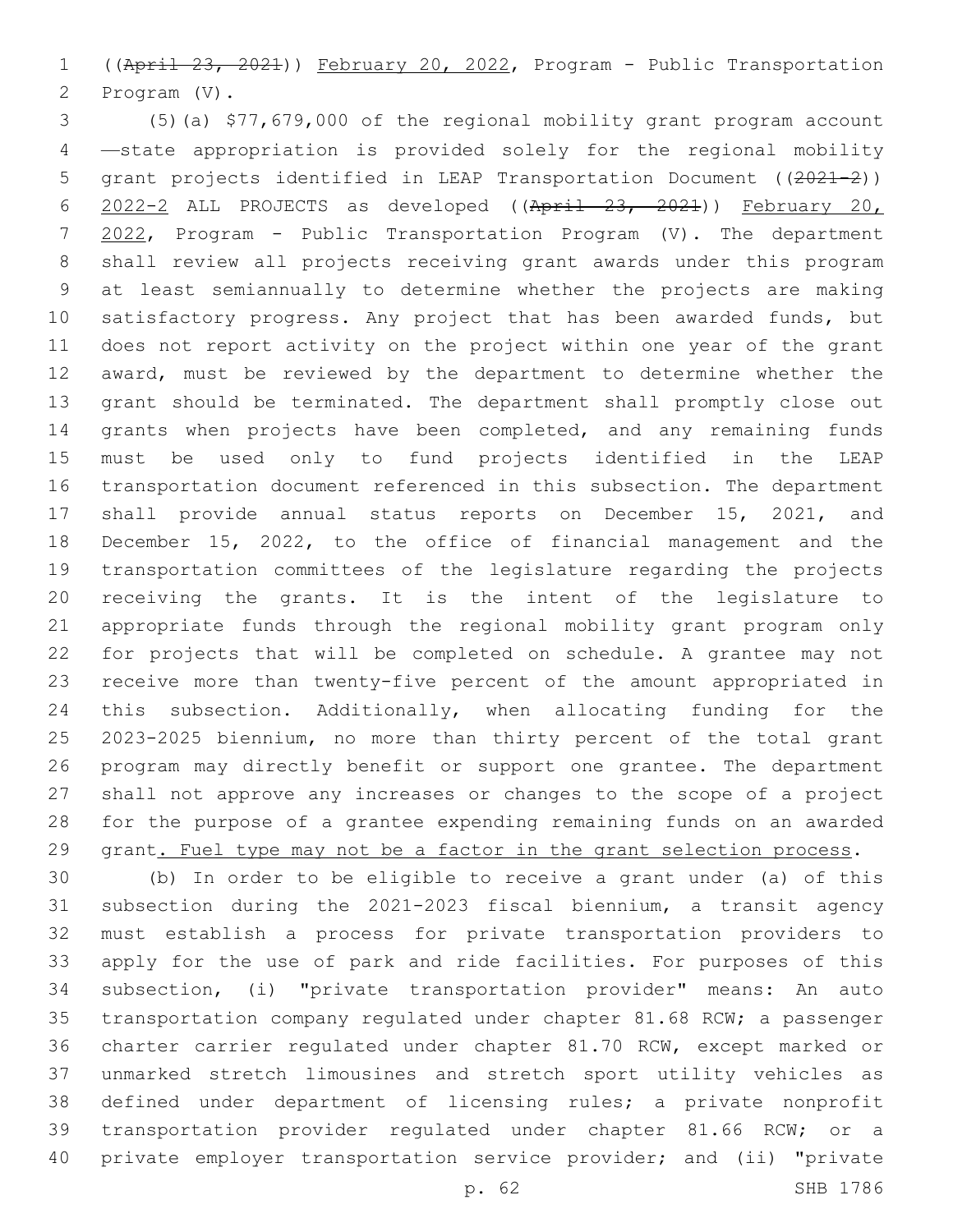employer transportation service" means regularly scheduled, fixed- route transportation service that is offered by an employer for the 3 benefit of its employees.

 (6) Funds provided for the commute trip reduction (CTR) program may also be used for the growth and transportation efficiency center 6 program.

 (7) \$6,500,000 of the multimodal transportation account—state appropriation and \$784,000 of the state vehicle parking account—state appropriation are provided solely for CTR grants and activities. Fuel type may not be a factor in the grant selection process. Of this 11 amount:

 (a) \$30,000 of the state vehicle parking account—state appropriation is provided solely for the STAR pass program for state employees residing in Mason and Grays Harbor Counties. Use of the pass is for public transportation between Mason County and Thurston County, and Grays Harbor and Thurston County. The pass may also be used within Grays Harbor County. The STAR pass commute trip reduction program is open to any state employee who expresses intent to commute to his or her assigned state worksite using a public transit system 20 currently participating in the STAR pass program.

 (b) \$800,000 of the multimodal transportation account—state appropriation is provided solely for continuation of the first mile/ last mile connections grant program. Eligible grant recipients include cities, businesses, nonprofits, and transportation network companies with first mile/last mile solution proposals. Transit agencies are not eligible. The commute trip reduction board shall 27 develop grant parameters, evaluation criteria, and evaluate grant proposals. The commute trip reduction board shall provide the transportation committees of the legislature a report on the effectiveness of this grant program and best practices for continuing 31 the program.

 (8) Except as provided otherwise in this subsection, 33 ( $(\frac{28}{28}, \frac{263}{100})$ )  $\frac{28}{180}$ , 860,000 of the multimodal transportation account- state appropriation is provided solely for connecting Washington transit projects identified in LEAP Transportation Document ((2021-2)) 2022-2 ALL PROJECTS as developed ((April 23, 2021)) February 20, 2022. It is the intent of the legislature that entities identified to receive funding in the LEAP document referenced in this subsection receive the amounts specified in the time frame specified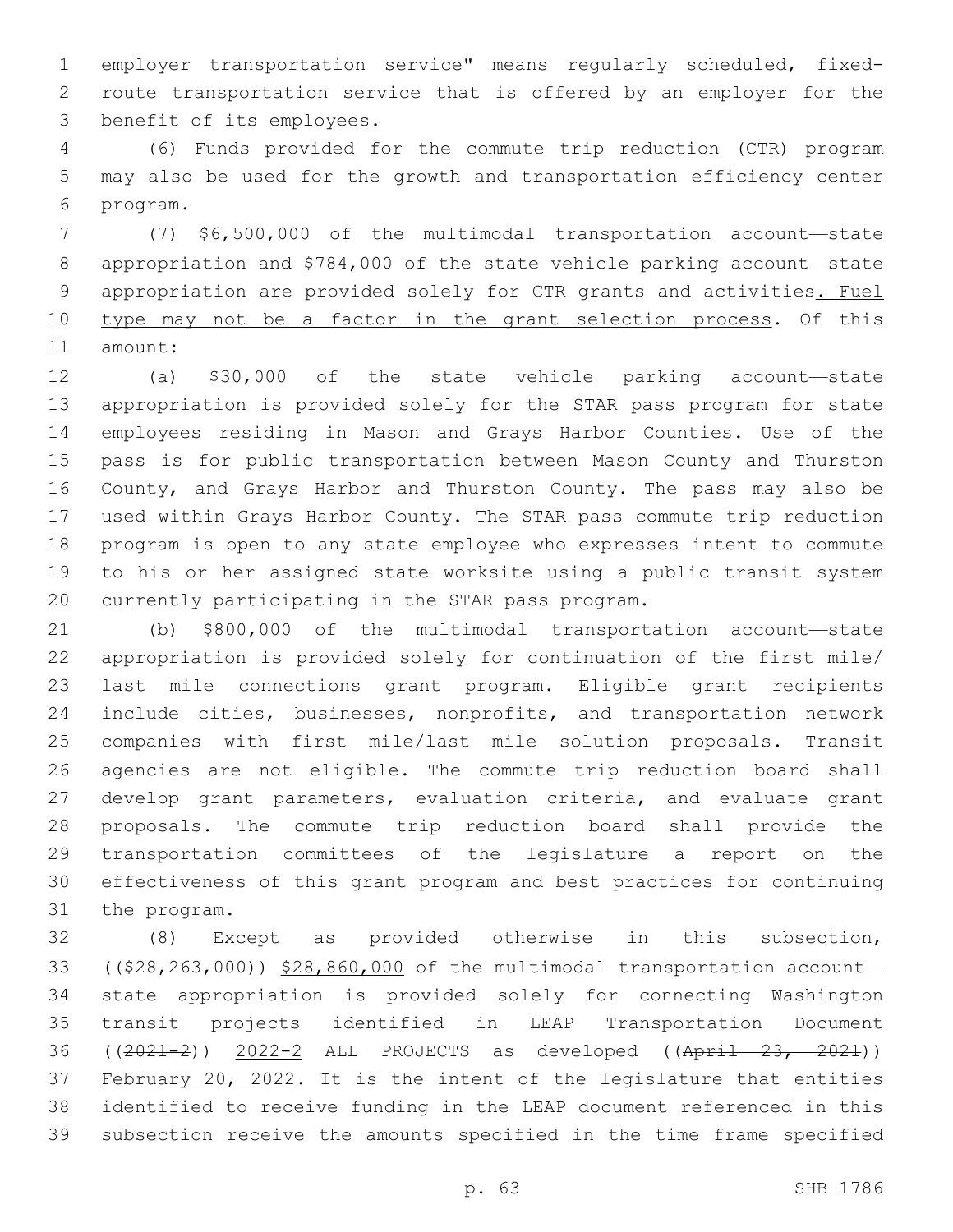in that LEAP document. If an entity has already completed a project in the LEAP document referenced in this subsection before the time frame identified, the entity may substitute another transit project 4 or projects that cost a similar or lesser amount.

 (9) The department shall not require more than a ten percent match from nonprofit transportation providers for state grants.

7 (10) ((\$21,858,000)) \$23,349,000 of the multimodal transportation account—state appropriation is provided solely for the green transportation capital grant program established in chapter 287, Laws of 2019 (advancing green transportation adoption).

 (11) \$555,000 of the multimodal transportation account—state appropriation is provided solely for an interagency transfer to the Washington State University extension energy program to establish and administer a technical assistance and education program for public agencies on the use of alternative fuel vehicles. The Washington State University extension energy program shall prepare a report regarding the utilization of the program and provide this report to the transportation committees of the legislature by November 15, 19 2021.

 (12) The department must provide telework assistance to employers as part of its CTR activities. The objectives of telework assistance 22 include improving transportation system performance, supporting economic vitality, and increasing equity and access to opportunity.

 (13) \$150,000 of the multimodal transportation account—state appropriation is provided solely for Intercity Transit for the Dash 26 shuttle program.

 (14)(a) \$500,000 of the multimodal transportation account—state appropriation is provided solely for King county metro to develop a pilot program to place teams including human services personnel along routes that are enduring significant public safety issues and various disruptive behavior in south King county. The team would be available to deescalate disruptions, provide immediate access to transit 33 resources, and refer customers to community resources to break cycles 34 of inappropriate behavior. The teams must be individuals trained in 35 deescalation and outreach. The function and duties should be 36 cocreated with community stakeholders.

 (b) King county metro must provide a report to the transportation committees of the legislature by June 30, 2023, regarding the 39 effectiveness of the program, any suggestions for improving its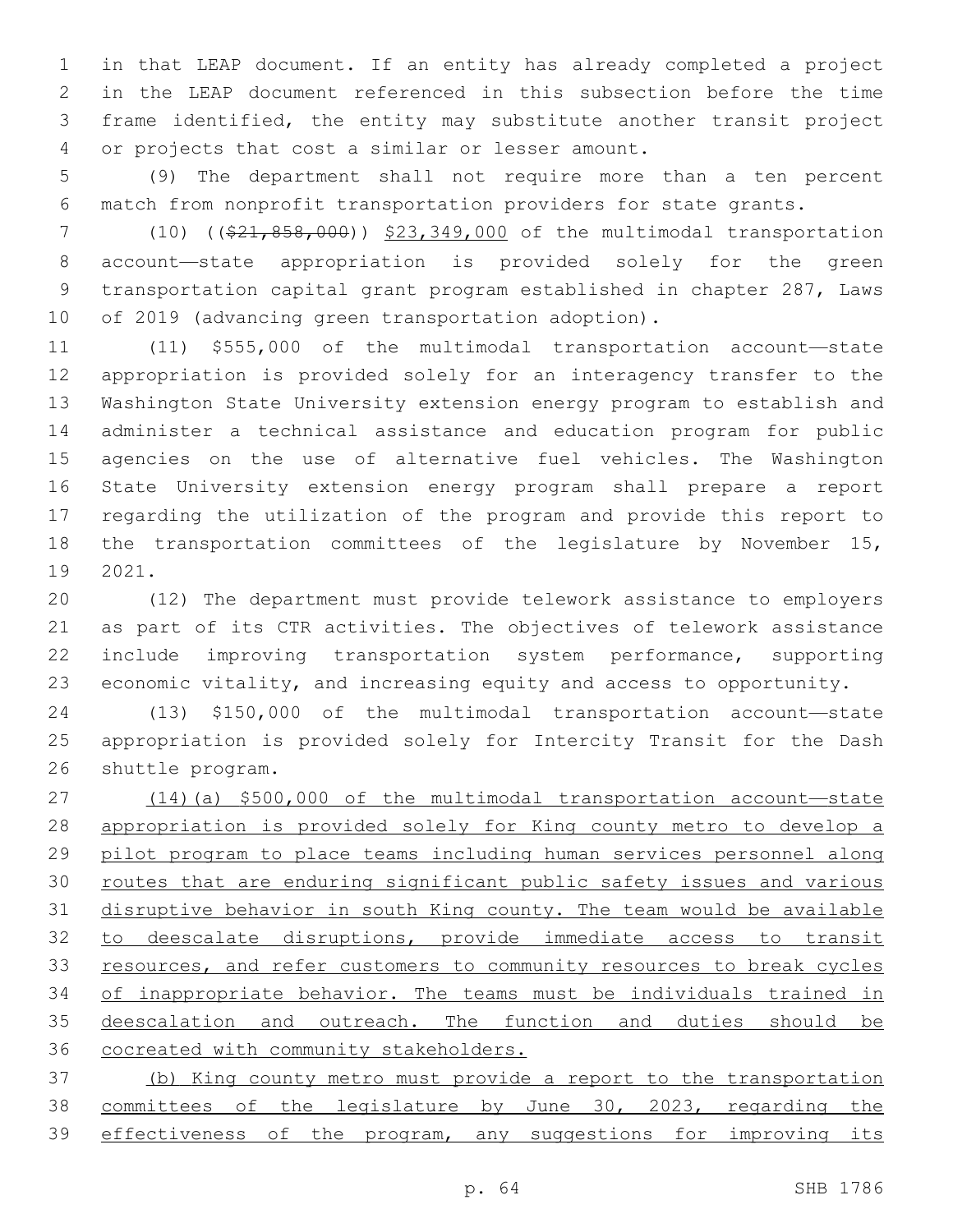efficacy, and any modifications that might be necessary for other 2 transit providers to institute similar programs.

 (c) If King county metro does not provide at least \$500,000 to develop the pilot program funded by this subsection, the amount provided in this subsection lapses.

 (15)(a) \$400,000 of the multimodal transportation account—state appropriation is provided solely for the department to study and develop a statewide standard for accessible frequent fixed route transit. As part of this effort, the department must:

 (i) Develop definitions of frequent fixed route transit and 11 accessible frequent fixed route transit.

 (ii) Identify, to the extent possible using existing data, current gaps in frequent fixed route transit and accessible walking routes to frequent fixed route transit stops and analyze these gaps 15 for disparities in race, age, and disability.

 (iii) While identifying service gaps, consider the unique 17 contexts found throughout the state, including in rural areas.

 (iv) Develop goals for accessible frequent fixed route transit for the state to achieve by 2030, and funding proposals to achieve these goals.

 (v) Develop a transportation justice screening tool available to the public to:

 (A) Identify the current baseline for accessible frequent transit; and

 (B) Identify disparities in access by census tract, race, age, and disability.

 (b) The department must conduct the study and develop the statewide standard in collaboration with a statewide disability rights organization and a statewide environmental justice organization.

 (c)(i) The department must provide an initial report to the legislature by December 15, 2022, that proposes a definition of frequent transit and documents how many people in Washington live within a short walk of frequent transit.

 (ii) The department must provide the final report to the transportation committees of the legislature by June 30, 2023.

 (iii) The department must be available to present both the initial and final reports to the joint transportation committee.

 (16) \$4,680,000 of the climate emissions reduction account—state appropriation is provided solely for the projects and activities as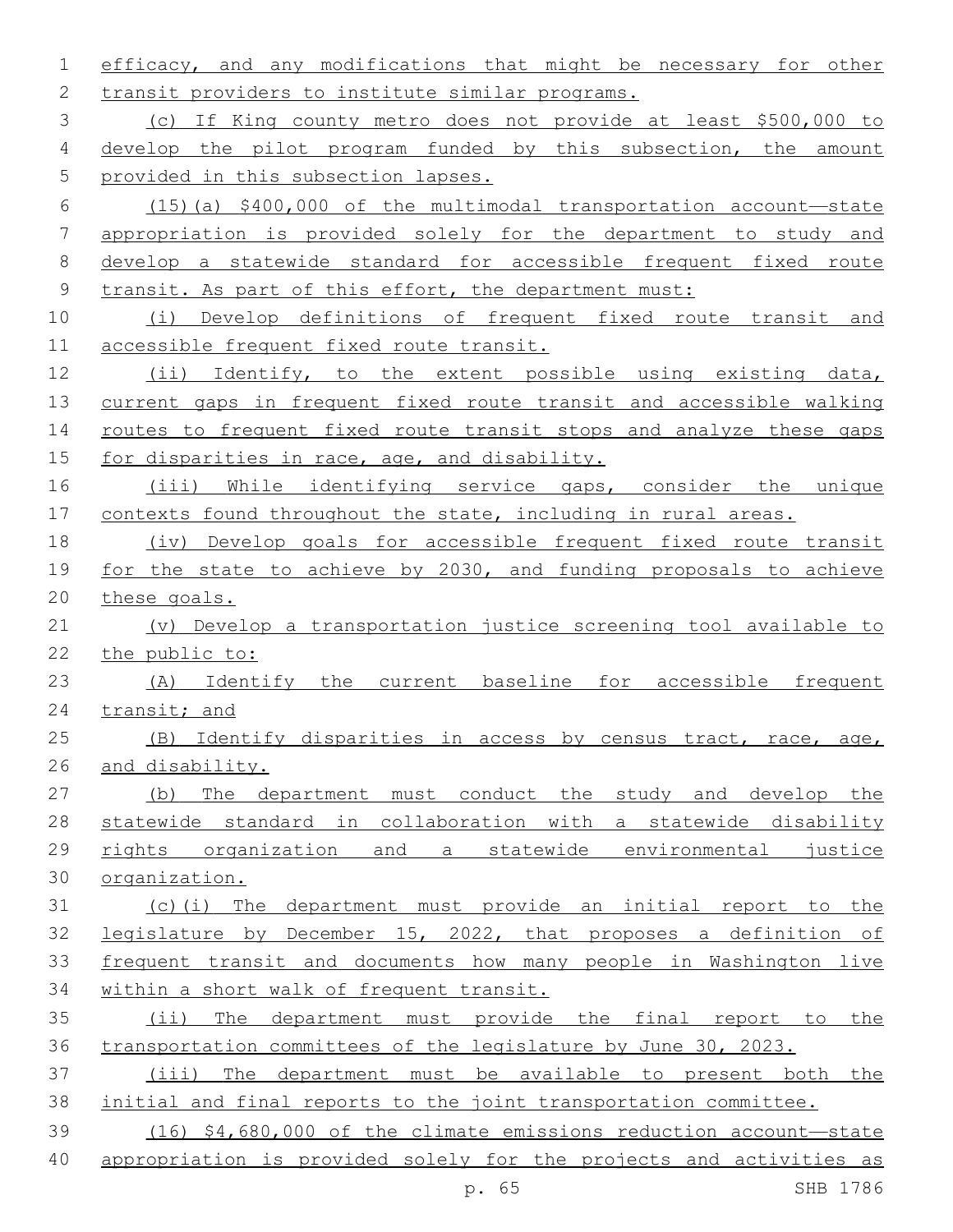listed in LEAP Transportation Document 2022-NL-3 as developed February 8, 2022. If amounts are appropriated for this specific purpose in House Bill No. 2118 (additive transportation funding) or Senate Bill No. 5975 (additive transportation funding) by June 30, 2022, the amount provided in this subsection lapses.

 (17) \$14,120,000 of the climate emission reductions account—state appropriation is provided solely for newly selected special needs grants. If amounts are appropriated for this specific purpose in House Bill No. 2118 (additive transportation funding) or Senate Bill No. 5975 (additive transportation funding) by June 30, 2022, the amount provided in this subsection lapses.

 (18) \$29,750,000 of the climate emission reductions account—state appropriation is provided solely for transit support grants. If amounts are appropriated for this specific purpose in House Bill No. 2118 (additive transportation funding) or Senate Bill No. 5975 (additive transportation funding) by June 30, 2022, the amount provided in this subsection lapses.

 (19) \$4,710,000 of the climate emissions reduction account—state appropriation is provided solely for newly selected green 20 transportation grants. If amounts are appropriated for this specific purpose in House Bill No. 2118 (additive transportation funding) or Senate Bill No. 5975 (additive transportation funding) by June 30, 2022, the amount provided in this subsection lapses.

 (20) \$1,000,000 of the climate emissions reduction account—state appropriation is provided solely for newly selected transit 26 coordination grants. The department shall give priority to grant proposals that promote the formation of joint partnerships between transit agencies or merge service delivery across entities. If amounts are appropriated for this specific purpose in House Bill No. 2118 (additive transportation funding) or Senate Bill No. 5975 (additive transportation funding) by June 30, 2022, the amount provided in this subsection lapses.

 (21) Within existing resources, the department shall prepare a 34 report regarding the funding, implementation, and operation of the grant management system or systems utilized by the public transportation division. In preparing this report, the department must survey and report on all grant recipients experience with the 38 operation of this system or systems. The department shall provide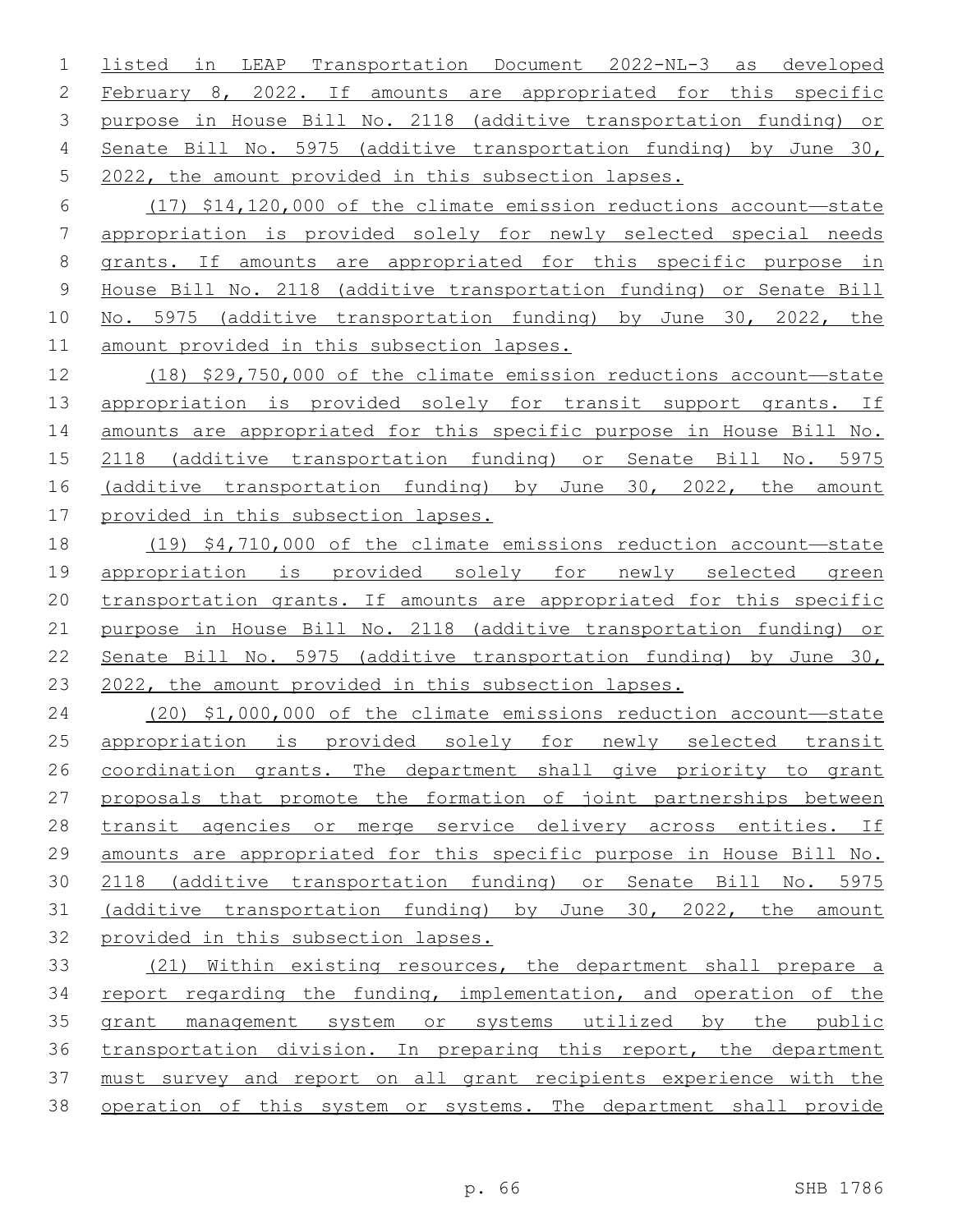1 this report to the transportation committees of the legislature by 2 November 15, 2022. **Sec. 221.** 2021 c 333 s 221 (uncodified) is amended to read as follows: 4 **FOR THE DEPARTMENT OF TRANSPORTATION—MARINE—PROGRAM X** 6 Puget Sound Ferry Operations Account-State 7 Appropriation. . . . . . . . . . . . . . . . (  $(\frac{2416,614,000}{s})$ 8 \$426,335,000 \$426,335,000 \$426,335,000 \$426,335,000 \$426,335,000 \$426,335,000 \$ 9 Puget Sound Ferry Operations Account—Federal 10 Appropriation. . . . . . . . . . . . . . . . ((\$124,000,000)) \$158,865,000 Puget Sound Ferry Operations Account—Private/Local Appropriation. . . . . . . . . . . . . . . . . . . . . . \$121,000 14 TOTAL APPROPRIATION. . . . . . . . . . . . ((\$540,735,000)) \$585,321,000

 The appropriations in this section are subject to the following 17 conditions and limitations:

 (1) The office of financial management budget instructions require agencies to recast enacted budgets into activities. The Washington state ferries shall include a greater level of detail in its 2021-2023 supplemental and 2023-2025 omnibus transportation appropriations act requests, as determined jointly by the office of 23 financial management, the Washington state ferries, and the transportation committees of the legislature. This level of detail must include the administrative functions in the operating as well as capital programs. The data in the tables in the report must be 27 supplied in a digital file format.

 (2) For the 2021-2023 fiscal biennium, the department may enter into a distributor controlled fuel hedging program and other methods of hedging approved by the fuel hedging committee, which must include a representative of the department of enterprise services.

32 (3) ((\$17,000,000)) \$32,905,000 of the Puget Sound ferry operations account—federal appropriation and \$53,794,000 of the Puget Sound ferry operations account—state appropriation are provided solely for auto ferry vessel operating fuel in the 2021-2023 fiscal biennium, which reflect cost savings from a reduced biodiesel fuel requirement and, therefore, is contingent upon the enactment of section 703 of this act. The amount provided in this subsection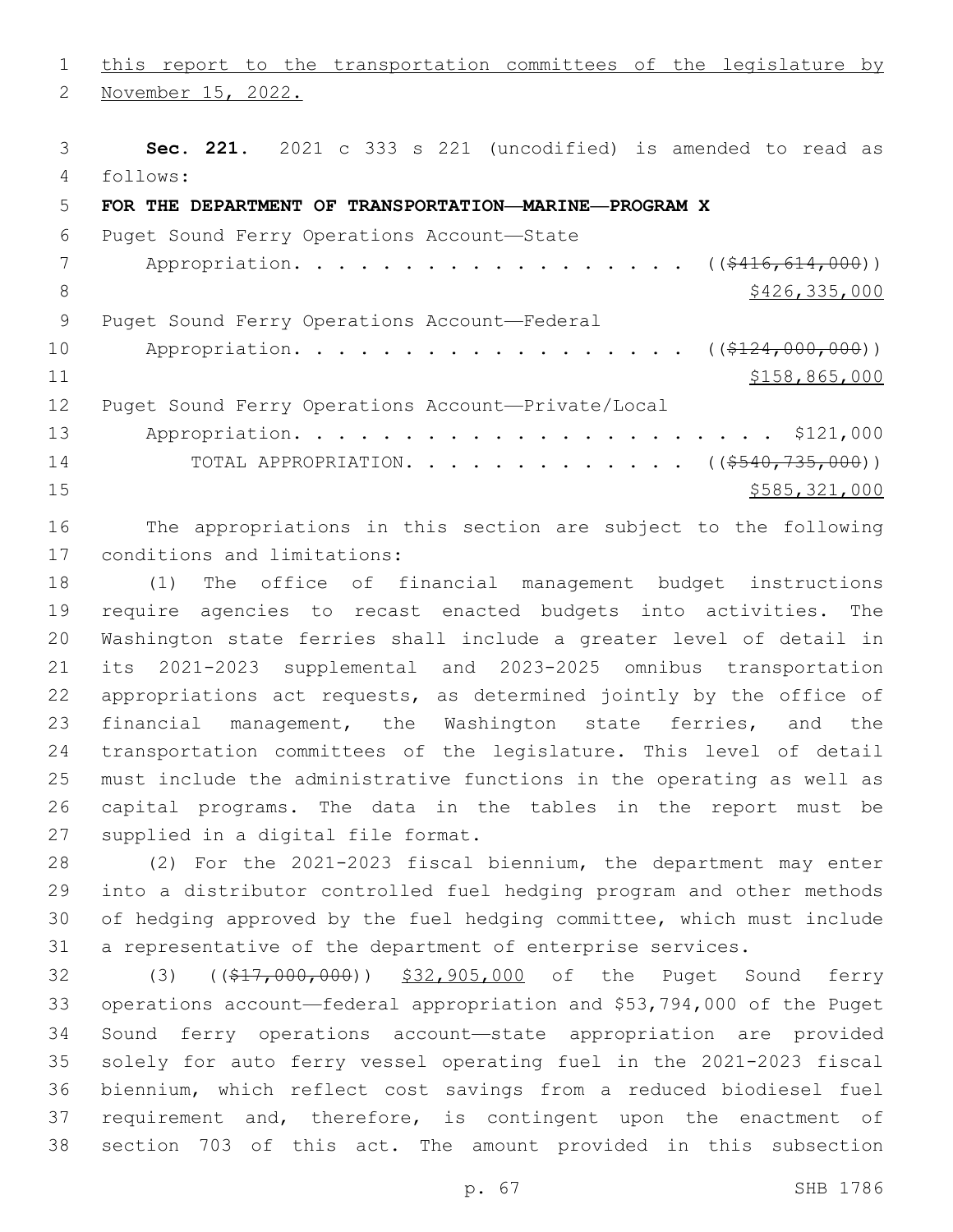represents the fuel budget for the purposes of calculating any ferry fare fuel surcharge. The department shall review future use of alternative fuels and dual fuel configurations, including hydrogen.

 (4) \$500,000 of the Puget Sound ferry operations account—state appropriation is provided solely for operating costs related to moving vessels for emergency capital repairs. Funds may only be spent after approval by the office of financial management.

 (5) \$2,400,000 of the Puget Sound ferry operations account—state 9 appropriation  $((\frac{1}{15}))$  and \$3,500,000 of the Puget Sound ferry operations account—federal appropriation are provided solely for staffing and overtime expenses incurred by engine and deck crewmembers. The department must provide updated staffing cost estimates for fiscal years 2022 and 2023 with its annual budget 14 submittal and updated estimates by January 1, 2022.

 (6) \$688,000 of the Puget Sound ferry operations account—state 16 appropriation ((is)) and \$697,000 of the Puget Sound ferry operations 17 account-federal appropriation are provided solely for new employee training. The department must work to increase its outreach and recruitment of populations underrepresented in maritime careers and continue working to expand apprenticeship and internship programs, with an emphasis on programs that are shown to improve recruitment 22 for positions with the state ferry system.

 (7) The department must request reimbursement from the federal transit administration for the maximum amount of ferry operating expenses eligible for reimbursement under federal law.

26 (8) ((\$1,978,000 of the Puget Sound ferry operations account- state appropriation is provided solely for restoration of service to 28 reflect increased ridership, availability of crewing and available revenues. Expenditures may be made to resume service to Sidney, British Columbia, including any service to the San Juans; to provide Saturday service on the Fauntleroy-Vashon-Southworth route; and to resume late night service on other routes in the system.

 $(9)$ )) Within amounts provided in this section, the department 34 shall contract ((with uniformed officers)) for additional traffic control assistance at the Kingston ferry terminal during peak ferry travel times, with a particular focus on Sundays and holiday weekends. Traffic control methods should include, but not be limited to, holding traffic on the shoulder at Lindvog Road until space opens for cars at the tollbooths and dock, and management of traffic on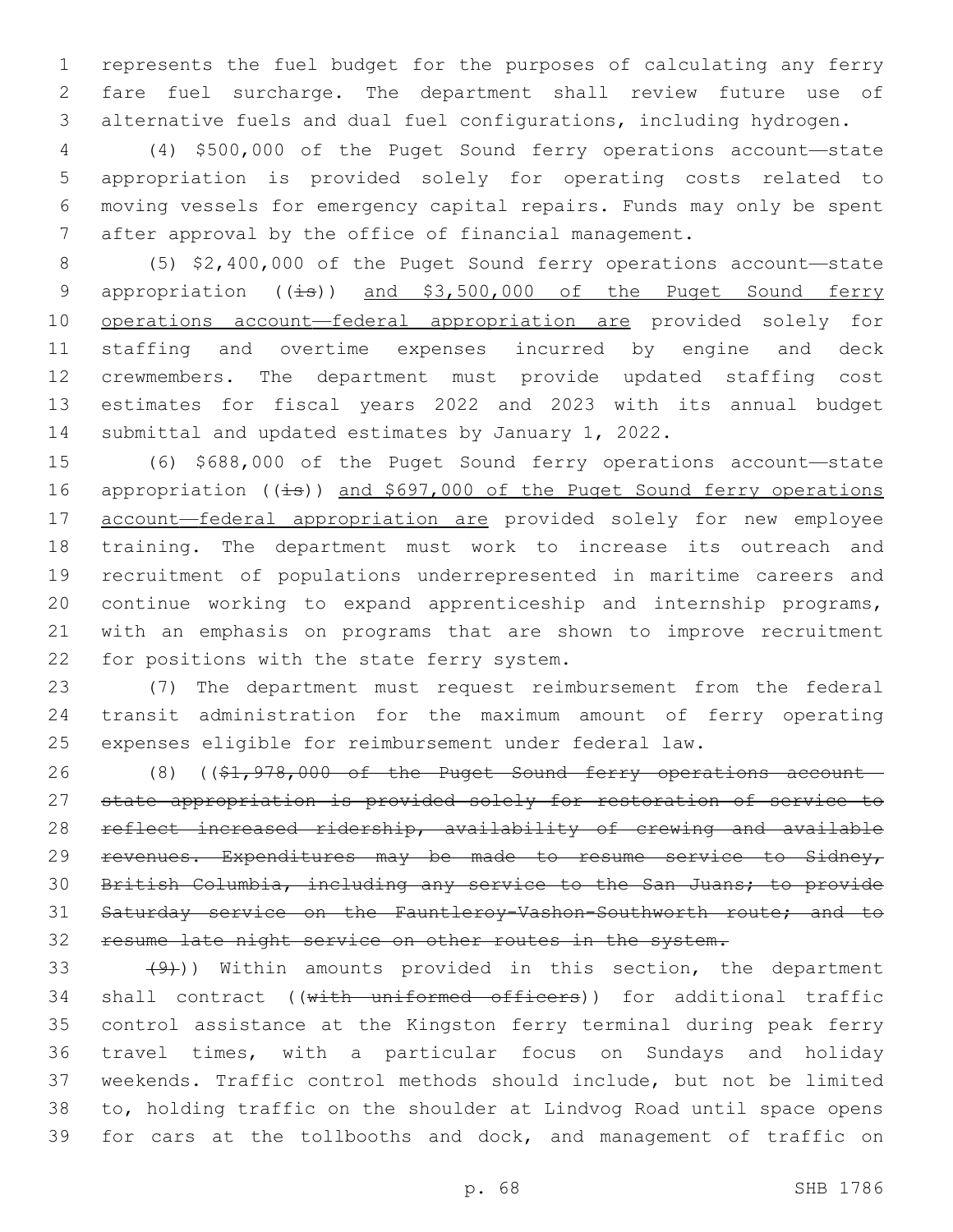1 Highway 104 in order to ensure Kingston residents and business owners 2 have access to businesses, roads, and driveways.

 $(1)(10)$  (( $(10)$ ) (9) \$336,000 of the Puget Sound ferry operations account 4 —state appropriation is provided solely for evacuation slide 5 training.

6  $((+11))$   $(10)$  \$336,000 of the Puget Sound ferry operations 7 account—state appropriation is provided solely for fall restraint 8 labor and industries inspections.

9  $((+12))$   $(11)$  \$735,000 of the Puget Sound ferry operations 10 account—state appropriation  $((\frac{1}{18}))$  and \$410,000 of the Puget Sound 11 ferry operations account-federal are provided solely for 12 familiarization for new assignments of engine crew and terminal 13 staff.

14 (( $(13)$ )) (12) \$160,000 of the Puget Sound ferry operations 15 account—state appropriation is provided solely for electronic 16 navigation training.

17 (13) \$8,419,000 of the Puget Sound ferry operations account— 18 federal appropriation is provided solely for Washington state ferries 19 to:

20 (a) Continuously recruit and hire deck, engine, and terminal 21 staff;

22 (b) Contract with an external recruitment firm to increase 23 recruitment efforts both locally and nationally with an emphasis on 24 attracting maritime workers from communities underrepresented in the 25 ferry system;

26 (c) Enhance employee retention by standardizing on-call worker 27 schedules;

28 (d) Increase training and development opportunities for 29 employees; and

30 (e) Make improvements to hiring processes by establishing 31 additional positions to support timely hiring of employees.

 (14) For the Mukilteo multimodal terminal, the department must 33 submit a report showing for a 12-month period, on a monthly basis, how much electricity is generated by solar power generated on site, 35 electricity usage, and actual electricity cost savings. In addition, for comparison purposes, the report must include electricity usage information for a similar time period for the previous Mukilteo 38 multimodal terminal. The report is due to the transportation committees of the legislature by June 30, 2023.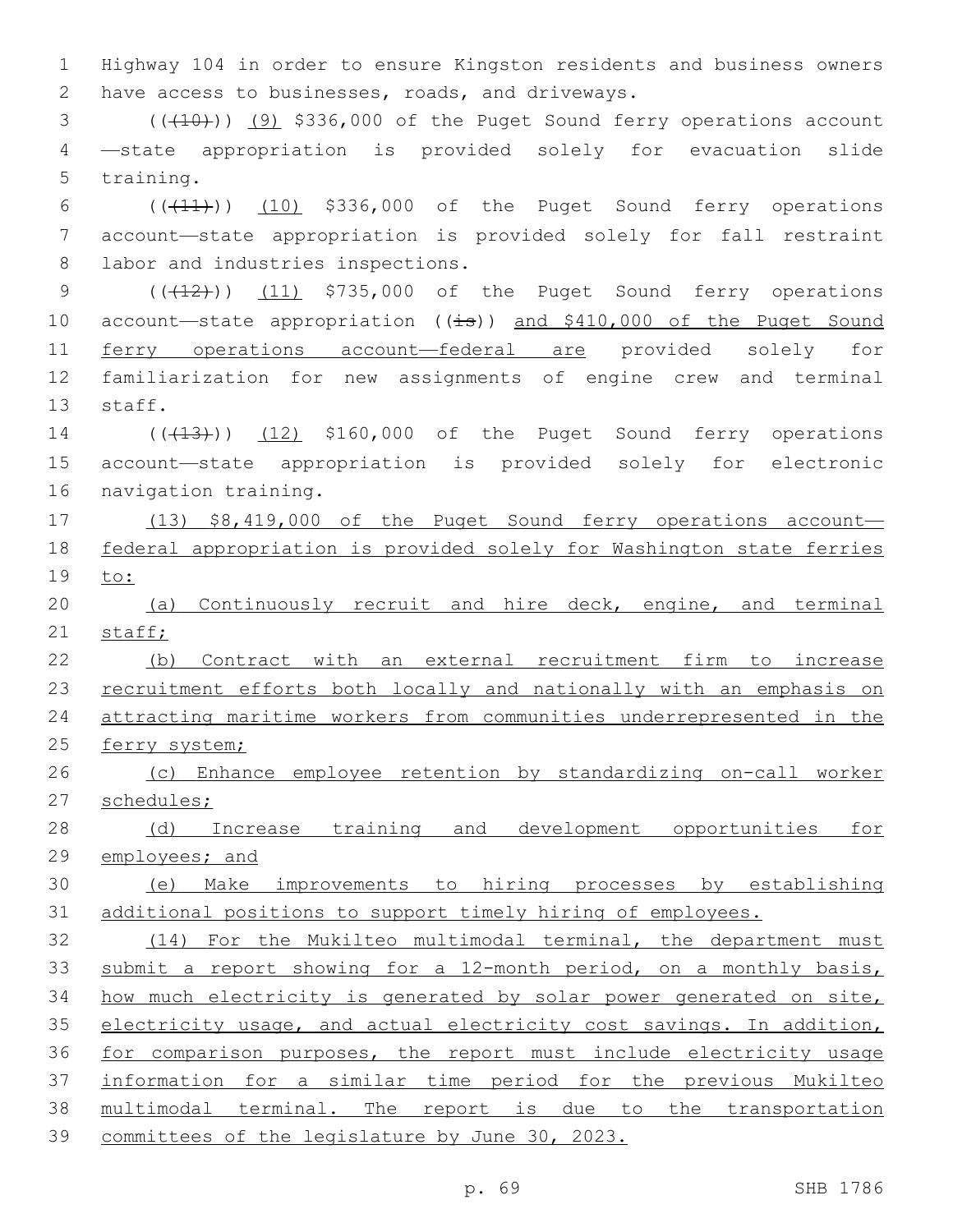|          | \$93,000 of the Puget Sound ferry operations account-state<br>(15)    |
|----------|-----------------------------------------------------------------------|
| 2        | appropriation is provided solely for Washington state ferries to      |
| 3        | partner with local community colleges and universities to secure      |
| 4        | housing for workforce training sessions and to pay in advance for the |
| 5        | transportation worker identification credentials for<br>оf<br>costs   |
| 6        | incoming ferry system employees and trainees.                         |
|          |                                                                       |
| 7        | Sec. 222. 2021 c 333 s 222 (uncodified) is amended to read as         |
| 8        | follows:                                                              |
| 9        | FOR THE DEPARTMENT OF TRANSPORTATION-RAIL-PROGRAM Y-OPERATING         |
|          |                                                                       |
| 10       | Multimodal Transportation Account-State                               |
| 11       | Appropriation.<br>( ( \$80, 704, 000) )                               |
| 12       | \$68,326,000                                                          |
| 13       | Multimodal Transportation Account-Private/Local                       |
| 14       | \$46,000                                                              |
|          | Multimodal Transportation Account-Federal                             |
| 15<br>16 | \$500,000                                                             |
| 17       | TOTAL APPROPRIATION. ( $(\$81,250,000)$ )                             |
| 18       | \$68,872,000                                                          |

 The appropriations in this section are subject to the following 20 conditions and limitations:

 (1) The department is directed to continue to pursue efforts to reduce costs, increase ridership, and review Amtrak Cascades fares and fare schedules. Within thirty days of each annual cost/revenue 24 reconciliation under the Amtrak service contract, the department shall report annual credits to the office of financial management and the legislative transportation committees. Annual credits from Amtrak to the department including, but not limited to, credits due to higher ridership, reduced level of service, and fare or fare schedule adjustments, must be used to offset corresponding amounts of the multimodal transportation account—state appropriation, which must be 31 placed in reserve.

 (2) Consistent with the ongoing planning and service improvement for the intercity passenger rail program, \$500,000 of the multimodal transportation account—state is provided solely for the Cascades service development plan. This funding is to be used to analyze current and future market conditions and to develop a structured assessment of service options and goals based on anticipated demand and the results of the state and federally required 2019 state rail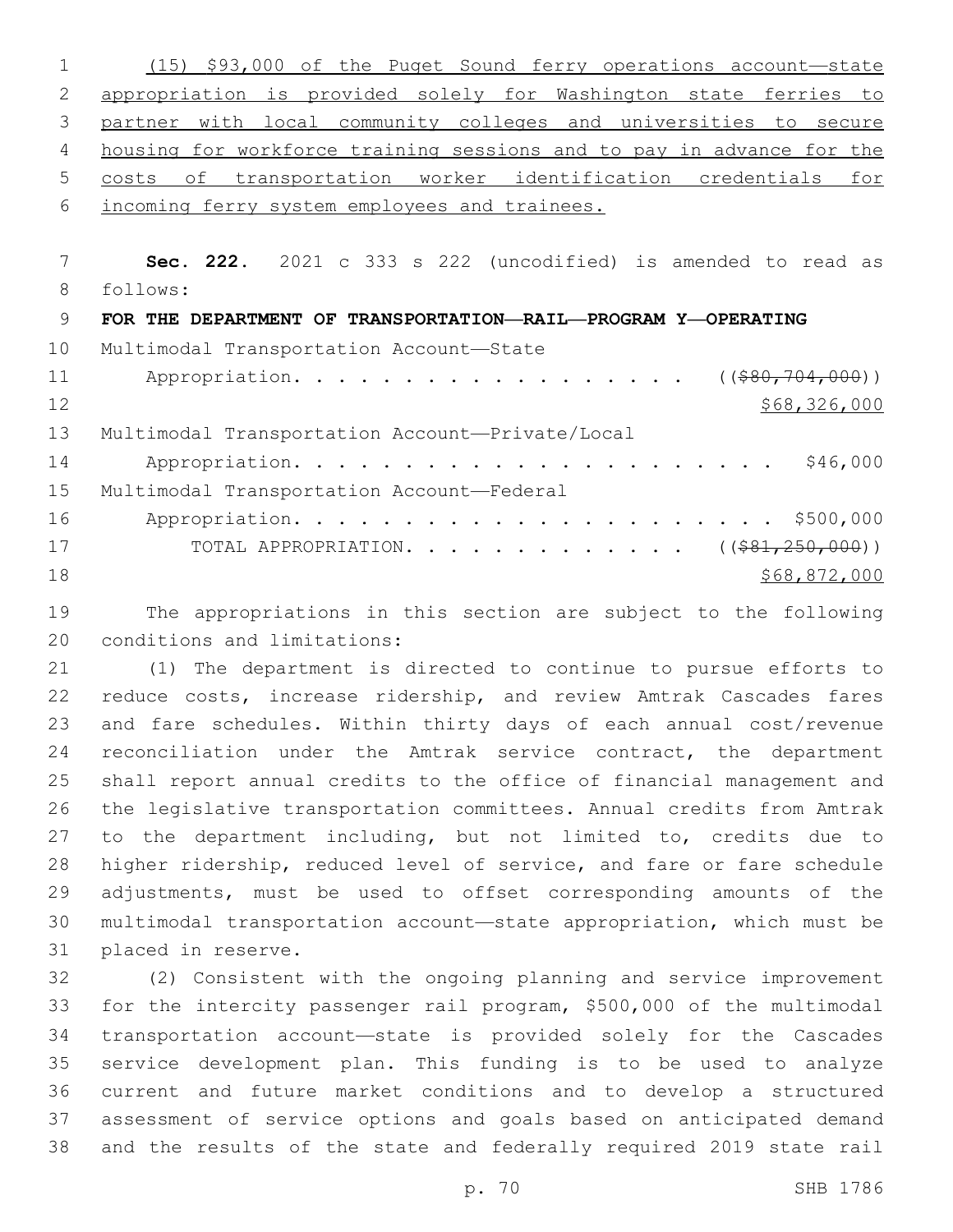plan, including identifying implementation alternatives to meet the future service goals for the Amtrak Cascades route. The work must be consistent with federal railroad administration guidance and direction on developing service development plans. It must also leverage the \$500,000 in federal funding appropriated for development of a service development plan and comply with the planning and grant award obligations of the consolidated rail infrastructure and safety improvements (CRISI) program. A status report must be provided to the transportation committees of the legislature by June 30, 2022.

 (3)(a) \$4,000,000 of the multimodal transportation account—state appropriation is provided solely for the continued coordination, 12 engagement, and planning for a new ultra high-speed ground transportation corridor with participation from Washington, Oregon, and British Columbia. This funding is contingent on meaningful financial contributions for this effort by Oregon and British Columbia. "Ultra high-speed" means a maximum testing speed of at least 250 miles per hour. These efforts are to support and advance activities and must abide by the memorandum of understanding signed 19 by the governors of Washington and Oregon, and the premier of the province of British Columbia in November 2021. The department shall establish a policy committee with participation from Washington, Oregon, and British Columbia, including representation from the two largest caucuses of each chamber of the Washington state legislature, and coordinate the activities of the policy committee to include:

 (i) Developing an organizational framework that facilitates input in decision making from all parties;

 (ii) Developing a public engagement approach with a focus on 28 equity, inclusion, and meaningful engagement with communities, businesses, federal, state, provincial, and local governments, including indigenous communities;

 (iii) Developing and leading a collaborative approach to prepare and apply for potential future federal, state, and provincial funding opportunities, including development of strategies for incorporating private sector participation and private sector contributions to funding, including through the possible use of public-private partnerships;

 (iv) Beginning work on scenario analysis addressing advanced transportation technologies, land use, and growth assumptions; and an 39 agreed to and defined corridor vision statement; and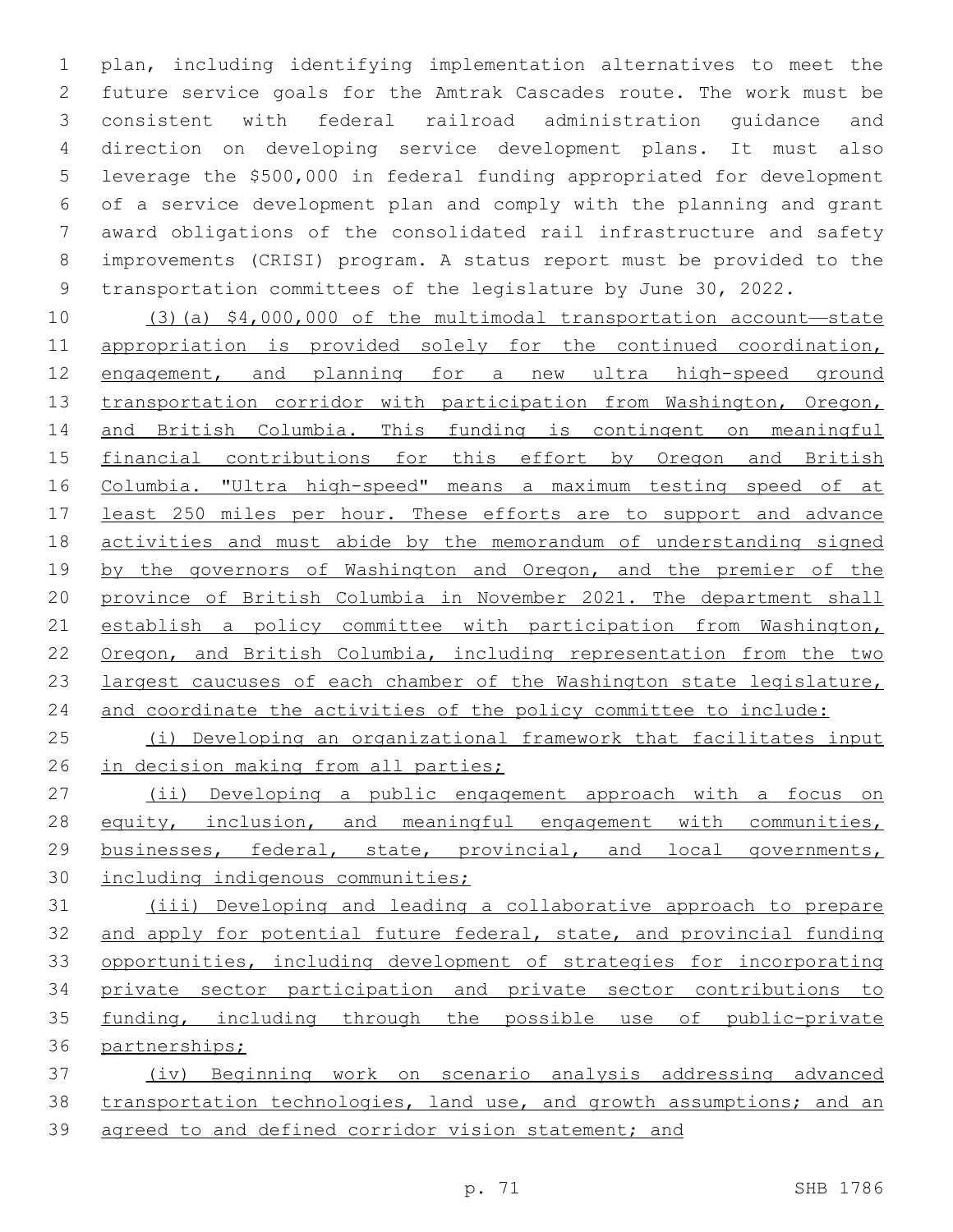(v) Developing a recommendation on the structure and membership 2 of a formal coordinating entity that will be responsible for 3 advancing the project through the project initiation stage to project development. (b) By June 30, 2023, the department shall provide to the governor and the transportation committees of the legislature an update on the work conducted by the policy committee and progress on a recommendation for a coordinating entity. The report must also include current activities and results relating to stakeholder engagement, planning, and any federal funding application. As applicable, the assessment should also be sent to the executive and legislative branches of government in Oregon and appropriate government bodies in the province of British Columbia. **Sec. 223.** 2021 c 333 s 223 (uncodified) is amended to read as follows: 15 **FOR THE DEPARTMENT OF TRANSPORTATION—LOCAL PROGRAMS—PROGRAM Z— OPERATING** 18 Motor Vehicle Account—State Appropriation. . . . . ((\$11,954,000)) \$12,964,000 20 Motor Vehicle Account—Federal Appropriation. . . . . . . \$2,567,000 21 Multiuse Roadway Safety Account-State Appropriation. . . . . \$900,000 Multimodal Transportation Account—State Appropriation. . . . . . . . . . . . . . . . . . . . . . \$250,000 24 Cooper Jones Active Transportation Safety Account- State Appropriation. . . . . . . . . . . . . . . . . . . \$400,000 26 TOTAL APPROPRIATION. . . . . . . . . . . . ((<del>\$15,421,000</del>)) 27 \$17,081,000 The appropriations in this section are subject to the following 29 conditions and limitations: (1) The entire multiuse roadway safety account—state appropriation is provided solely for grants under RCW 46.09.540, 32 subject to the following limitations: (a) Twenty-five percent of the amounts provided are reserved for counties that each have a population of fifteen thousand persons or 35 less; and (b)(i) Seventy-five percent of the amounts provided are reserved for counties that each have a population exceeding fifteen thousand

38 persons; and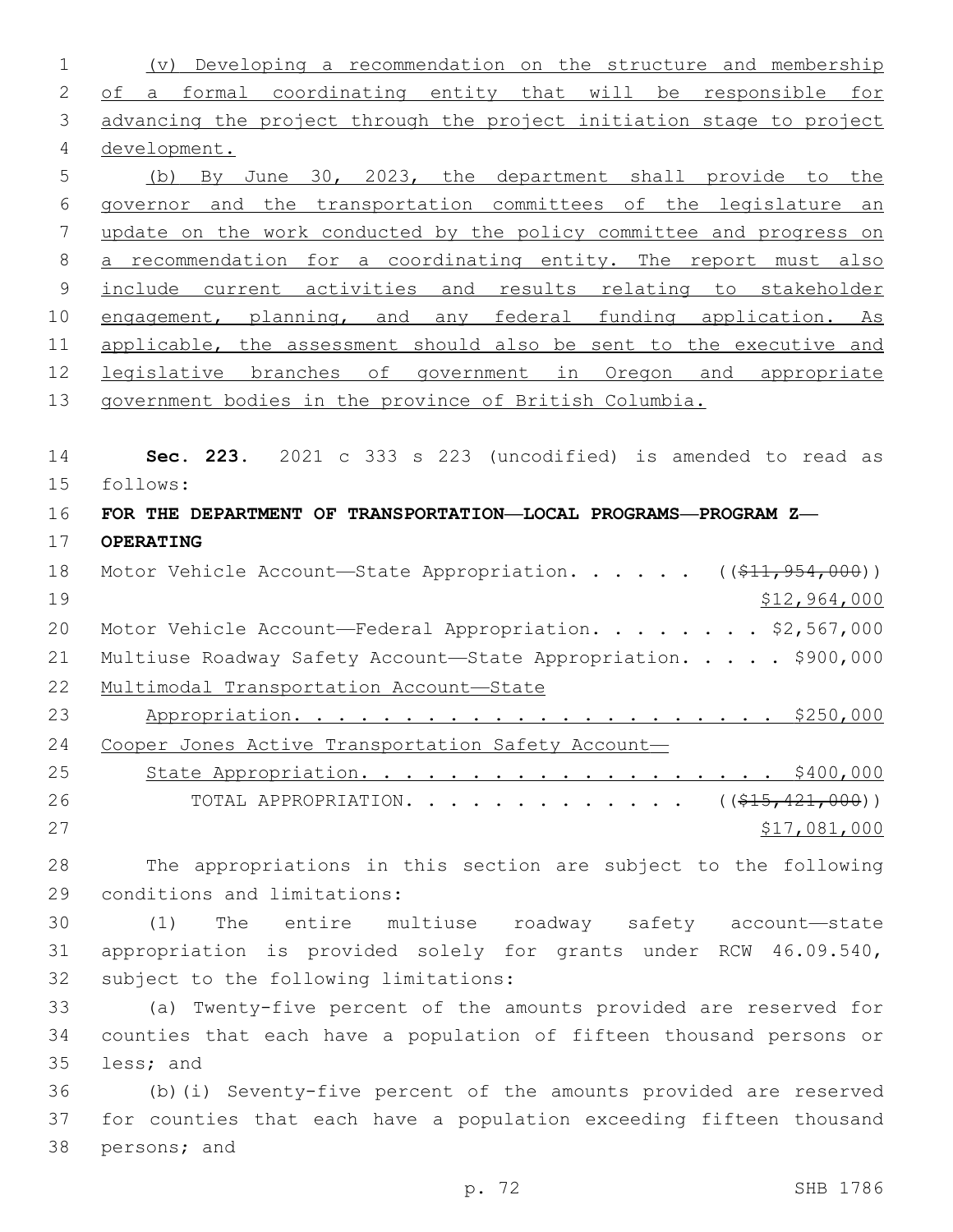1 (ii) No county that receives a grant or grants under (a) of this 2 subsection may receive more than sixty thousand dollars in total 3 qrants.

 (2) \$1,023,000 of the motor vehicle account—state appropriation is provided solely for the department, from amounts set aside out of statewide fuel taxes distributed to counties according to RCW 46.68.120(3), to contract with the Washington state association of 8 counties to:

9 (a) In coordination with stakeholders, identify county-owned fish 10 passage barriers, and assess which barriers share the same stream 11 system as state-owned fish passage barriers;

12 (b) Streamline and update the county road administration board's 13 data dashboard, county reporting systems, and program management 14 software to provide a more detailed, more transparent, and user-15 friendly platform for data management, reporting, and research by the 16 public and other interested parties; and

17 (c) Conduct a study of the use of county road right-of-way as a 18 potential source of revenue for county road operating and maintenance 19 needs with recommendations on their feasibility statewide.

20 (3)(((a) By October 1, 2021, the department must report to the 21 office of financial management and the transportation committees with 22 recommendations regarding:

23 (i) Modifications to the agreement with Wahkiakum county 24 regarding future state reimbursement for the Wahkiakum ferry 25 operating and maintenance deficit; and

26 (ii) Cost-sharing models for operating and maintenance costs, 27 which recognize the benefit of the ferry route to both Washington and 28 Oregon.

 (b) The reimbursement recommendations must reflect a mutual agreement with Wahkiakum county, which considers future county ferry operating loss projections. The report may address the importance of 32 the ferry route to the state highway system and whether there is a need for an increased role for the state department of transportation 34 in the finance or operation of the ferry route.)) \$600,000 of the motor vehicle account—state is provided solely for the city of Seattle's office of planning and community development in support of an equitable development initiative to reconnect the South Park neighborhood, currently divided by state route number 99.

39 (a) The project must include: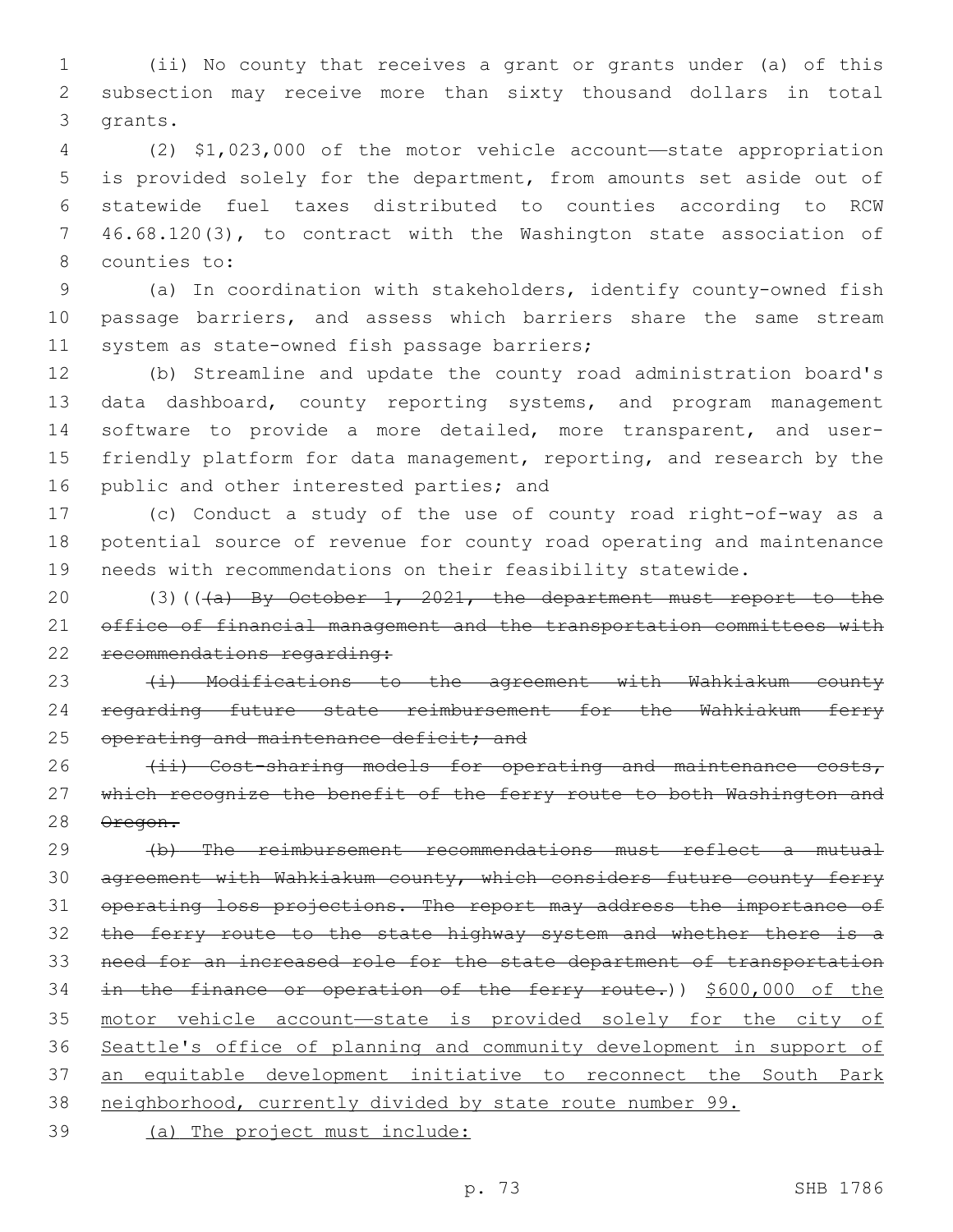- (i) A public engagement and visioning process led by a 2 neighborhood-based, community organization; and (ii) A feasibility study of decommissioning state route number 99 in the South Park neighborhood, to include, but not be limited to traffic studies, environmental impact analysis, and development of alternatives, including the transfer of the land to a neighborhood- led community land trust. (b) The project must be conducted in coordination and partnership with neighborhood residents, neighborhood industrial and commercial 10 representatives, the state department of transportation, and other entities and neighborhoods potentially impacted by changes to the operation of state route number 99. (c) The city must provide a report on the plan that includes 14 recommendations to the Seattle city council, state department of transportation, state transportation commission, and the 16 transportation committees of the legislature by January 1, 2025. NEW SECTION. **Sec. 224.** A new section is added to 2021 c 333 18 (uncodified) to read as follows: **FOR THE DEPARTMENT OF TRANSPORTATION—TRANSPORTATION EQUIPMENT FUND—**
- **PROGRAM E—OPERATING**
- 21 Motor Vehicle Account-State Appropriation. . . . . . . \$12,396,000

(End of part)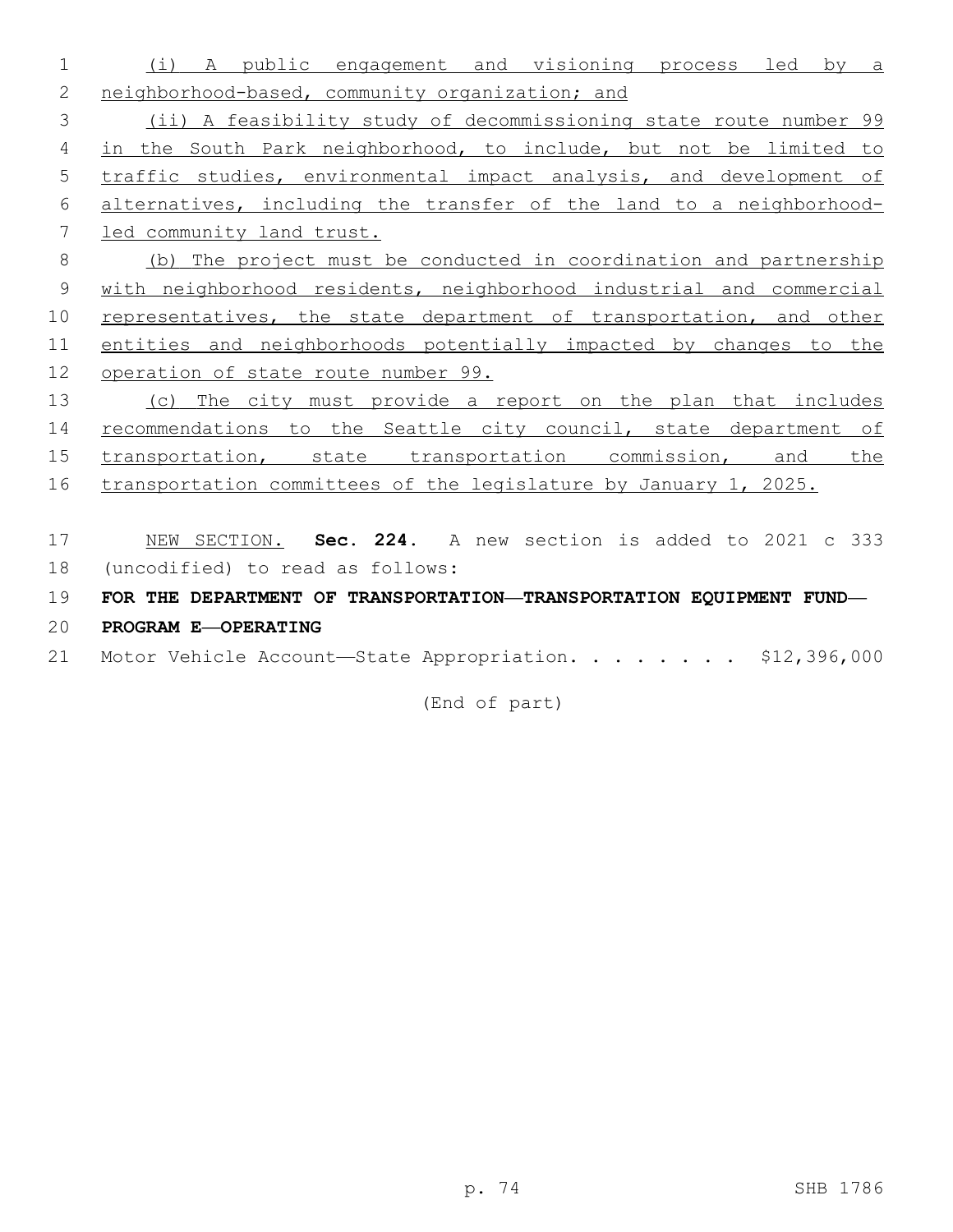#### **TRANSPORTATION AGENCIES—CAPITAL**

 **Sec. 301.** 2021 c 333 s 301 (uncodified) is amended to read as follows: 3

#### **FOR THE FREIGHT MOBILITY STRATEGIC INVESTMENT BOARD**

| 5.  | Freight Mobility Investment Account-State                   |              |
|-----|-------------------------------------------------------------|--------------|
| 6   | Appropriation. ( $(\frac{16}{16}, \frac{577}{900})$ )       |              |
|     |                                                             | \$17,769,000 |
| 8   | Freight Mobility Multimodal Account-State                   |              |
| - 9 | Appropriation. ( $(\frac{15}{715}, \frac{195}{195}, 000)$ ) |              |
| 10  |                                                             | \$14,004,000 |
| 11  | TOTAL APPROPRIATION. ( $(\frac{231}{772,000})$ )            |              |
| 12  |                                                             | \$31,773,000 |

 The appropriations in this section are subject to the following 14 conditions and limitations:

 (1) Except as otherwise provided in this section, the entire appropriations in this section are provided solely for the projects 17 by amount, as listed in the LEAP Transportation Document  $((2021-2))$  2022-2 ALL PROJECTS as developed ((April 23, 2021)) February 20, 2022, Freight Mobility Strategic Investment Board (FMSIB).

 (2) Until directed by the legislature, the board may not initiate 21 a new call for projects.

 (3) It is the intent of the legislature to continue to make strategic investments in a statewide freight mobility transportation system with the help of the freight mobility strategic investment board, including projects that mitigate the impact of freight movement on local communities. To that end, and in coordination with WSDOT as it updates its federally-compliant freight plan, the board is directed to identify the highest priority freight investments for 29 the state, across freight modes, state and local jurisdictions, and regions of the state. By December 1, 2021, the board must submit a preliminary report providing a status update on the process and methodology for identifying and prioritizing investments. By December 1, 2022, the board must submit a prioritized list of freight investments that are geographically balanced across the state and can proceed to construction in a timely manner. The prioritized freight project list for the state portion of national highway freight program funds must first address shortfalls in funding for connecting 38 Washington act projects.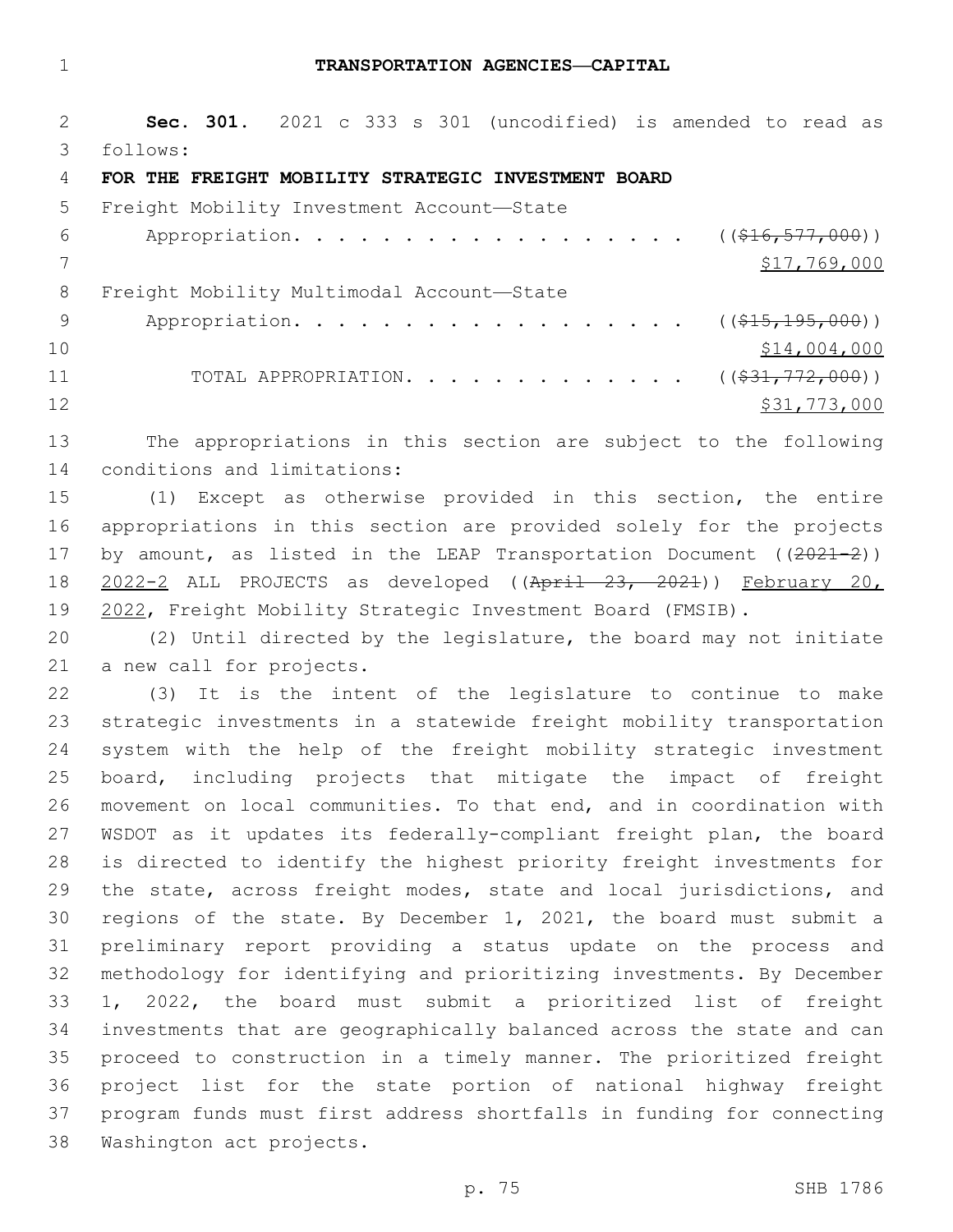(4)(a) For the 2021-2023 project appropriations, unless otherwise provided in this act, the director of the office of financial management may authorize a transfer of appropriation authority between projects managed by the freight mobility strategic investment board in order for the board to manage project spending and support the efficient and timely delivery of all projects in the program. The office of financial management may authorize a transfer of appropriation authority between projects under the following 9 conditions and limitations:

 (i) Transfers from a project may not be made as a result of the reduction of the scope of a project or be made to support increases 12 in the scope of a project;

 (ii) Each transfer between projects may only occur if the director of the office of financial management finds that any resulting change will not hinder the completion of the projects on the LEAP Transportation Document 2021-2 ALL PROJECT list;

 (iii) Transfers between projects may be made by the board without the formal written approval provided under this subsection (3)(a), provided that the transfer amount does not exceed \$250,000 or 10 percent of the total project, whichever is less. These transfers must be reported to the director of the office of financial management and the chairs of the house of representatives and senate transportation 23 committees; and

 (iv) Except for transfers made under (a)(iii) of this subsection, 25 transfers may only be made in fiscal year 2023.

 (b) At the time the board submits a request to transfer funds under this section, a copy of the request must be submitted to the chairs and ranking members of the transportation committees of the 29 legislature.

 (c) Before approval, the office of financial management shall work with legislative staff of the house of representatives and senate transportation committees to review the requested transfers in a timely manner and consider any concerns raised by the chairs and 34 ranking members of the transportation committees.

 (d) No fewer than 10 days after the receipt of a project transfer request, the director of the office of financial management must provide written notification to the board of any decision regarding project transfers, with copies submitted to the transportation 39 committees of the legislature.

p. 76 SHB 1786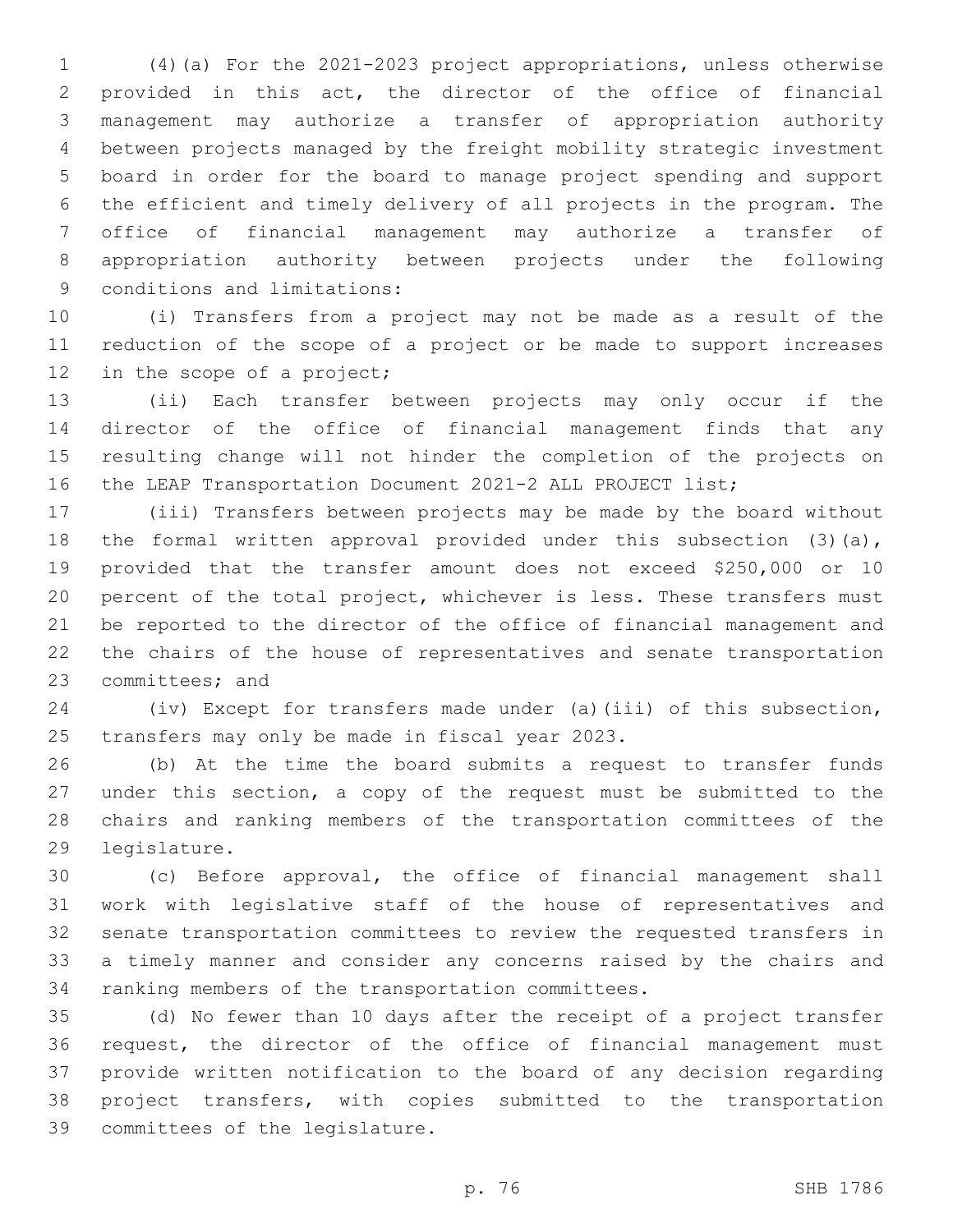1 **Sec. 302.** 2021 c 333 s 302 (uncodified) is amended to read as follows: 2 3 **FOR THE WASHINGTON STATE PATROL** 4 State Patrol Highway Account—State Appropriation. . . ((\$4,196,000))  $5 - 5$  \$4,803,000 6 The appropriation in this section is subject to the following 7 conditions and limitations: 8 (1) \$695,000 of the state patrol highway account—state 9 appropriation is provided solely for roof replacement. 10 (2) \$3,501,000 of the state patrol highway account—state 11 appropriation is provided solely for the following projects: 12 (a) \$250,000 for emergency repairs; (b) \$350,000 for fuel tank decommissioning;13 14 (c) \$750,000 for generator and electrical replacement; 15 (d) \$195,000 for the exterior envelope of the Yakima office; 16 (e) \$466,000 for equipment shelters; 17 (f) \$650,000 for the weatherization projects; 18 (g) \$200,000 for roof replacements reappropriation; and 19 (h) \$640,000 for water and fire suppression systems 20 reappropriation and \$607,000 for additional water and fire 21 suppression systems costs. 22 (3) The Washington state patrol may transfer funds between 23 projects specified in this subsection to address cash flow 24 requirements. If a project specified in this subsection is completed 25 for less than the amount provided, the remainder may be transferred 26 to another project specified in this subsection not to exceed the 27 total appropriation provided in this subsection. 28 **Sec. 303.** 2021 c 333 s 303 (uncodified) is amended to read as follows: 29 30 **FOR THE COUNTY ROAD ADMINISTRATION BOARD** 31 Rural Arterial Trust Account—State Appropriation. . . . . \$55,028,000 32 Motor Vehicle Account-State Appropriation. . . . . . . . \$1,456,000 33 County Arterial Preservation Account-State 34 Appropriation. . . . . . . . . . . . . . . . . (  $(\frac{237}{37}, \frac{379}{900})$  )  $35$  \$44,653,000 36 TOTAL APPROPRIATION. . . . . . . . . . . . . ((\$93,863,000))  $37$   $$101,137,000$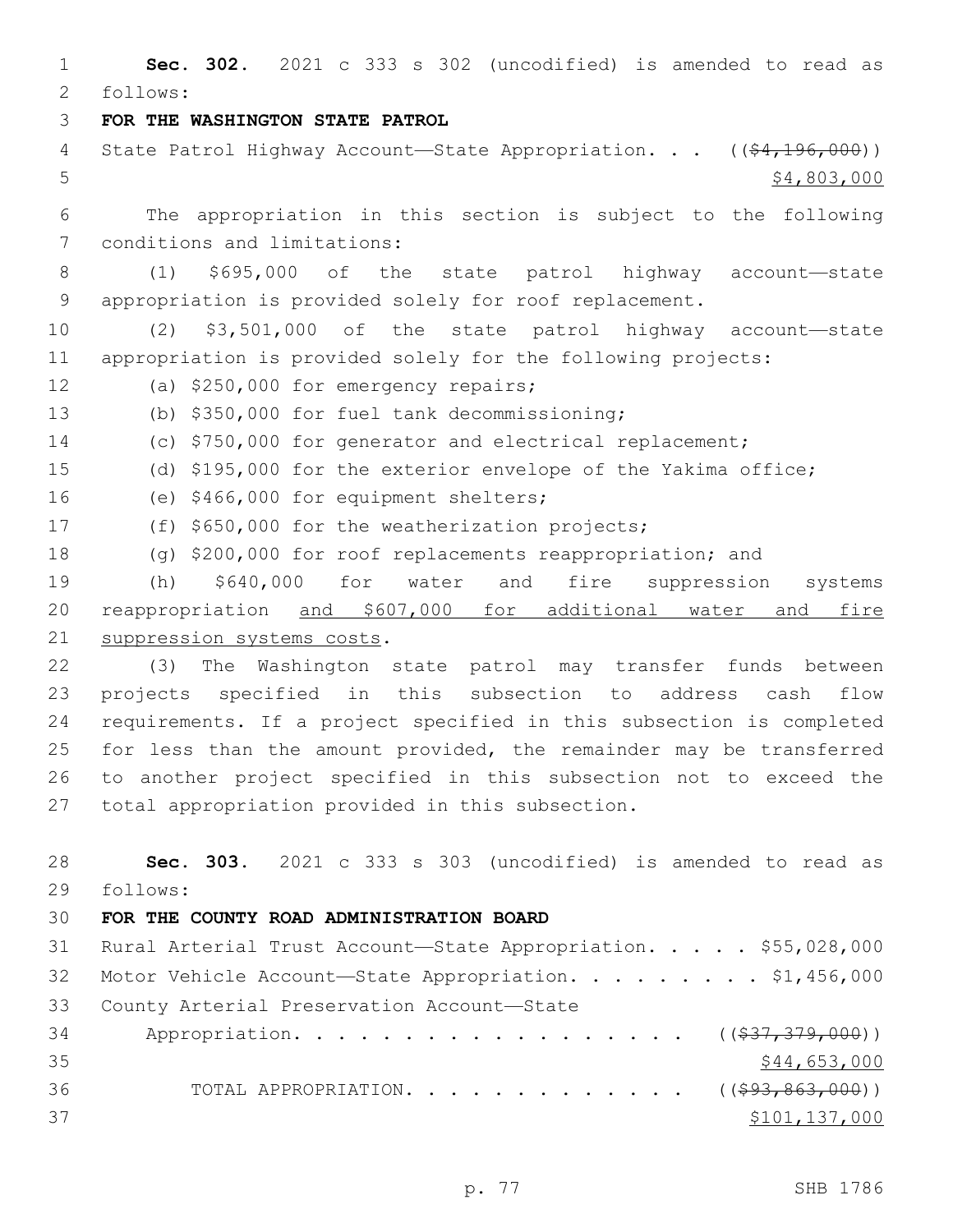**Sec. 304.** 2021 c 333 s 305 (uncodified) is amended to read as follows: 2 **FOR THE DEPARTMENT OF TRANSPORTATION—FACILITIES—PROGRAM D— (DEPARTMENT OF TRANSPORTATION-ONLY PROJECTS)—CAPITAL** 5 Motor Vehicle Account—State Appropriation. . . . . ((\$10,852,000))  $$14,623,000$ 7 Connecting Washington Account—State Appropriation. . . ((\$3,289,000))  $\frac{1}{3}$ ,667,000 9 TOTAL APPROPRIATION. . . . . . . . . . . . . ((\$14,141,000)) \$18,290,000 The appropriations in this section are subject to the following 12 conditions and limitations: (1) \$3,289,000 of the connecting Washington account—state appropriation is provided solely for a new Olympic region maintenance and administration facility to be located on the department-owned site at the intersection of Marvin Road and 32nd Avenue in Lacey, 17 Washington. (2)(a) \$4,325,000 of the motor vehicle account—state appropriation is provided solely for payments of a financing contract issued pursuant to chapter 39.94 RCW for the department facility 21 located at 15700 Dayton Ave N in Shoreline. (b) Payments from the department of ecology pursuant to the agreement with the department to pay a share of the financing contract in (a) of this subsection must be deposited into the motor 25 vehicle account. **Sec. 305.** 2021 c 333 s 306 (uncodified) is amended to read as 27 follows: **FOR THE DEPARTMENT OF TRANSPORTATION—IMPROVEMENTS—PROGRAM I** Transportation 2003 Account (Nickel Account)—State 30 Appropriation. . . . . . . . . . . . . . . . . . (  $( $149,000)$  )

  $$482,000$ 32 Transportation Partnership Account-State 33 Appropriation. . . . . . . . . . . . . . . . . ((\$119,053,000)) \$232,566,000 35 Motor Vehicle Account-State Appropriation. . . . . ((\$89,717,000)) \$100,837,000 37 Motor Vehicle Account—Federal Appropriation. . . . . ((\$388,903,000))

 $396,385,000$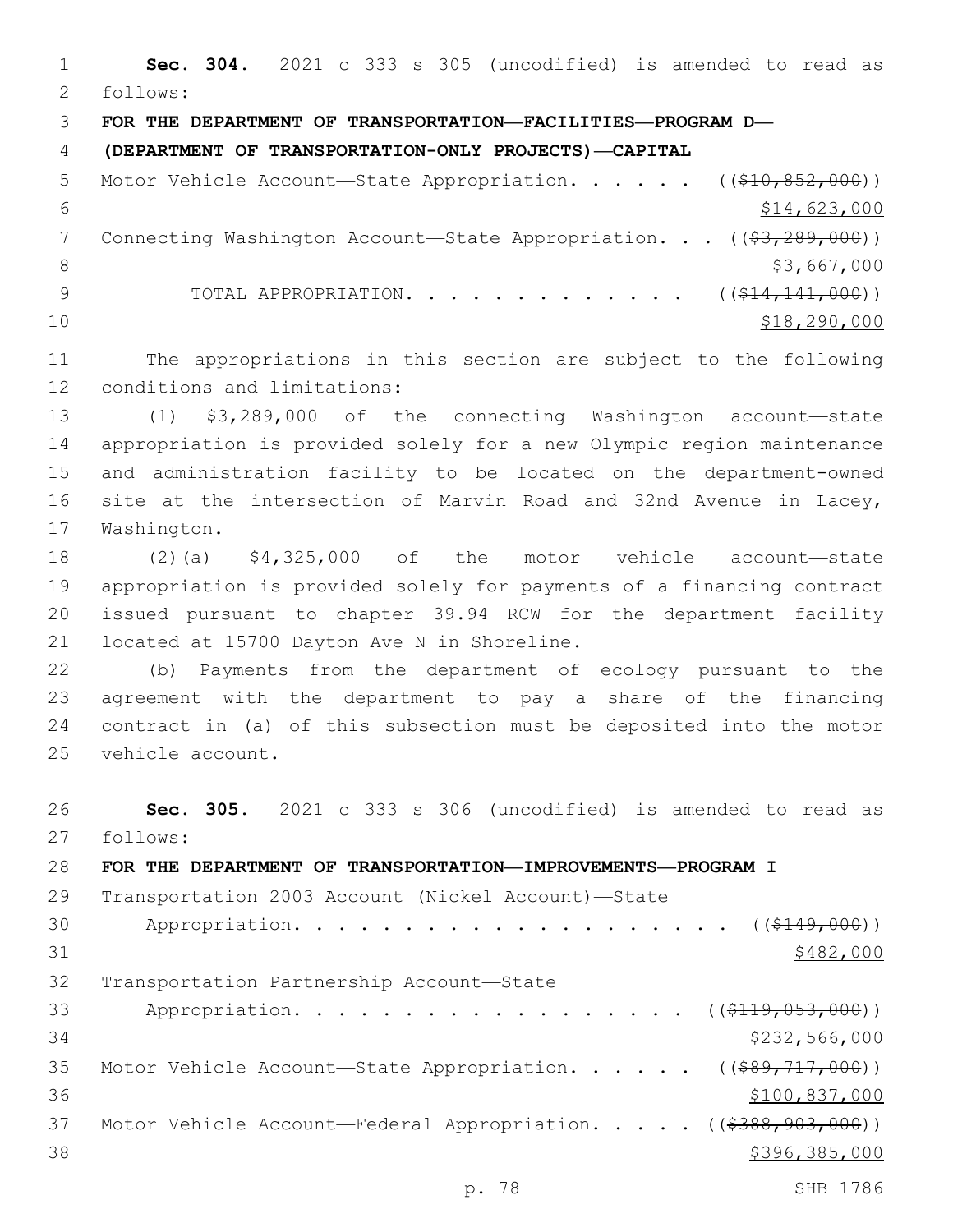1 Coronavirus State Fiscal Recovery Fund-Federal 2 Appropriation. . . . . . . . . . . . . . . . . . . . \$400,000,000 3 Motor Vehicle Account—Private/Local Appropriation. . ((\$48,628,000)) 4 \$56,192,000 5 Connecting Washington Account—State Appropriation. ((\$2,881,033,000))  $\frac{1}{2}$   $\frac{1}{56}$ ,  $\frac{569}{000}$ 7 Special Category C Account—State Appropriation. . . ((\$105,363,000)) 8 \$86,198,000 9 Multimodal Transportation Account-State 10 Appropriation. . . . . . . . . . . . . . . . ((\$10,784,000))  $11$  \$10,792,000 12 ((State Route Number 520 Corridor Account—State 13 Appropriation. . . . . . . . . . . . . . . . . . \$15,940,000)) 14 Interstate 405 and State Route Number 167 Express 15 Toll Lanes Account—State Appropriation. . . . . ((\$30,308,000))  $16$   $$50,856,000$ 17 Puget Sound Gateway Facility Account—State 18 Appropriation. . . . . . . . . . . . . . . . . . . . . \$8,400,000 19 TOTAL APPROPRIATION. . . . . . . . . . . ((\$4,089,878,000)) 20 \$3,499,277,000

21 The appropriations in this section are subject to the following 22 conditions and limitations:

 (1) Except as provided otherwise in this section, the entire connecting Washington account—state appropriation and the entire transportation partnership account—state appropriation are provided solely for the projects and activities as listed by fund, project, 27 and amount in LEAP Transportation Document ((2021-1)) 2022-1 as 28 developed ((April 23, 2021)) February 20, 2022, Program - Highway Improvements Program (I). However, limited transfers of specific line-item project appropriations may occur between projects for those amounts listed subject to the conditions and limitations in section 32 601 ((ef this act)), chapter 333, Laws of 2021.

 (2) Except as provided otherwise in this section, the entire motor vehicle account—state appropriation and motor vehicle account— federal appropriation are provided solely for the projects and activities listed in LEAP Transportation Document ((2021-2)) 2022-2 37 ALL PROJECTS as developed ((April 23, 2021)) February 20, 2022, Program - Highway Improvements Program (I). Any federal funds gained through efficiencies, adjustments to the federal funds forecast, or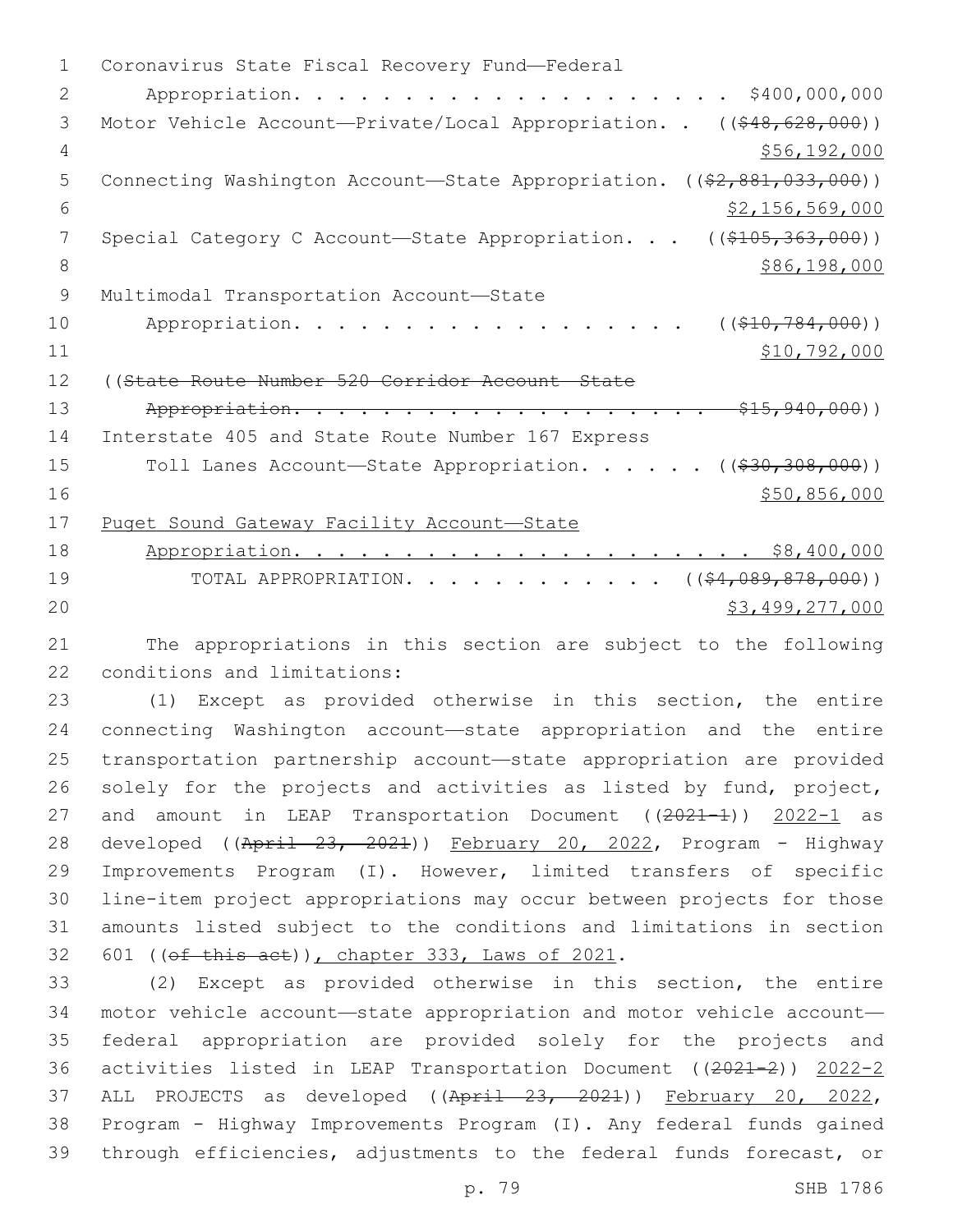the federal funds redistribution process must then be applied to highway and bridge preservation activities or fish passage barrier 3 corrections (0BI4001).

 (3) Within the motor vehicle account—state appropriation, connecting Washington account—state appropriation, and motor vehicle account—federal appropriation, the department may transfer funds between programs I and P, except for funds that are otherwise restricted in this act. Ten days prior to any transfer, the department must submit its request to the office of financial management and the transportation committees of the legislature and consider any concerns raised. The department shall submit a report on fiscal year funds transferred in the prior fiscal year using this subsection as part of the department's annual budget submittal. This transfer authority allows the department to manage the appropriation capacity most efficiently between the I and P programs consistent with the 601 process.

 (4) The connecting Washington account—state appropriation 18 includes up to ( $(\frac{2}{7}, \frac{230}{636}, \frac{000}{636})$ )  $\frac{1}{100}, \frac{094}{139}, \frac{000}{100}$  in proceeds from the 19 sale of bonds authorized in RCW 47.10.889.

 (5) The special category C account—state appropriation includes 21 up to  $($   $(*82, 475, 000)$   $*51, 460, 000$  in proceeds from the sale of bonds 22 authorized in RCW 47.10.812.

 (6) The transportation partnership account—state appropriation 24 includes up to ((\$28,411,000)) \$124,636,000 in proceeds from the sale 25 of bonds authorized in RCW 47.10.873.

 (7) \$60,450,000 of the transportation partnership account—state appropriation, \$2,258,000 of the motor vehicle account—private/local appropriation, and \$984,000 of the multimodal transportation account— state appropriation are provided solely for the SR 99/Alaskan Way Viaduct Replacement project (809936Z). It is the intent of the legislature that any legal damages paid to the state as a result of a lawsuit related to contractual provisions for construction and delivery of the Alaskan Way viaduct replacement project be used to repay project cost increases paid from the transportation partnership account—state funds.35

 (8) \$193,699,000 of the connecting Washington account—state appropriation is provided solely for the US 395 North Spokane 38 Corridor project (M00800R). It is the intent of the legislature,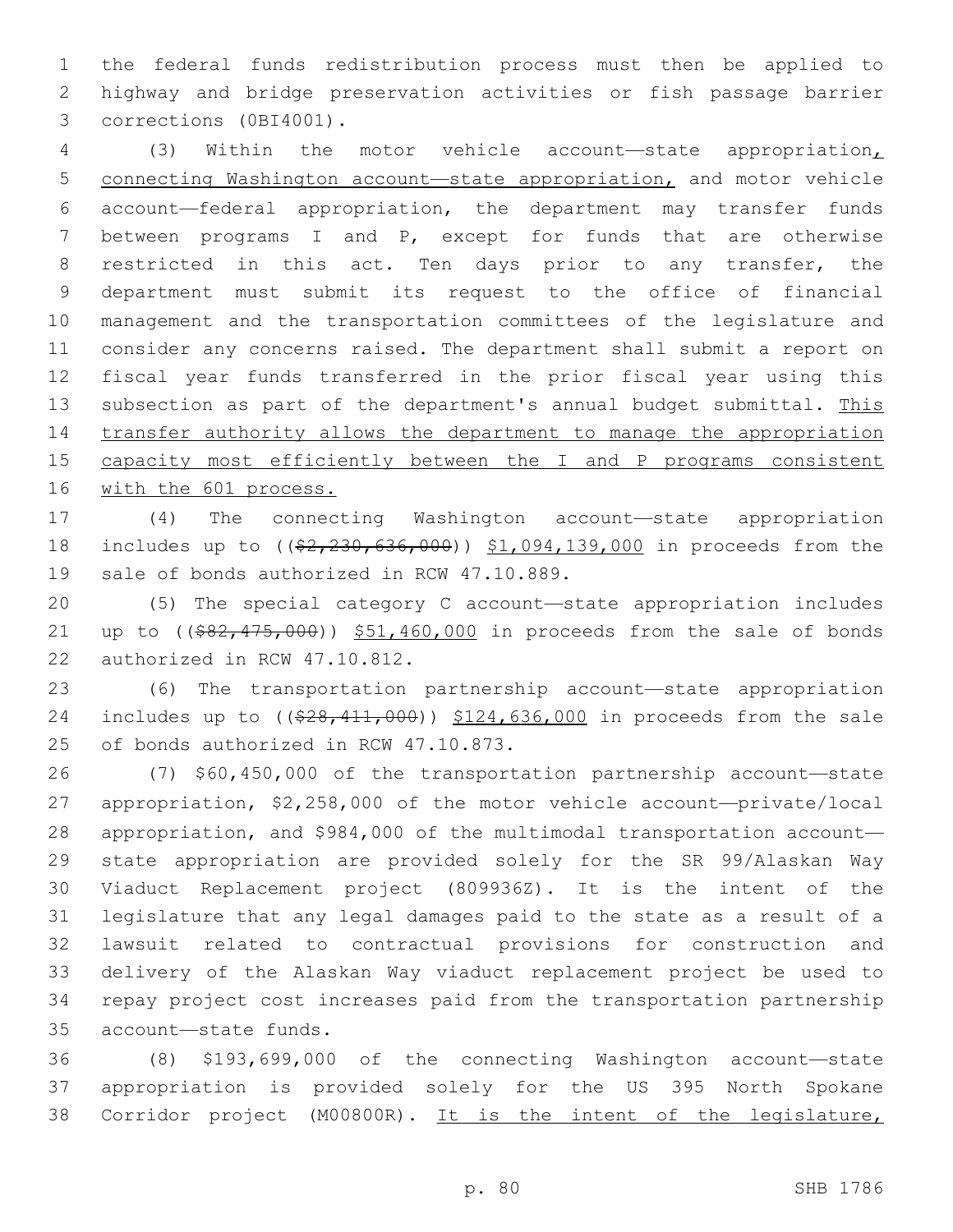consistent with the move ahead WA proposal, to advance future funding 2 for this project to accelerate delivery by up to two years.

 (9)(a) \$14,827,000 of the Interstate 405 and state route number 167 express toll lanes account—state appropriation is provided solely for the I-405/SR 522 to I-5 Capacity Improvements project (L2000234) for activities related to adding capacity on Interstate 405 between state route number 522 and Interstate 5, with the goals of increasing vehicle throughput and aligning project completion with the implementation of bus rapid transit in the vicinity of the project.

 (b) The department may advance the I-405/SR 522 to I-5 Capacity Improvements project (L2000234) and construct the project earlier than is scheduled in the LEAP transportation document referenced in subsection (2) of this section if additional funding is identified and submitted through the existing unanticipated receipts process by September 1, 2021. The department and the state treasurer shall pursue alternatives to toll revenue funding including but not limited to federal loan and grant programs. The department shall explore phasing and modifying the project to attempt to align project completion with the anticipated deployment of bus rapid transit on the corridor in the 2023-2025 biennium. The department shall report back to the transportation committees of the legislature on this work 22 by September 15, 2021.

 (10)(a) \$492,349,000 of the connecting Washington account—state appropriation and \$355,000 of the motor vehicle account—private/local appropriation are provided solely for the SR 520 Seattle Corridor 26 Improvements - West End project (M00400R).

 (b) Upon completion of the Montlake Phase of the West End project (current anticipated contract completion of 2023), the department shall sell that portion of the property not used for permanent transportation improvements and initiate a process to convey that 31 surplus property to a subsequent owner.

 (11) \$382,880,000 of the connecting Washington account—state appropriation, \$4,800,000 of the multimodal transportation account— state appropriation, \$17,869,000 of the motor vehicle account— private/local appropriation, and \$82,165,000 of the motor vehicle account—federal appropriation are provided solely for the SR 167/SR 37 509 Puget Sound Gateway project (M00600R).

 (a) Any savings on the project must stay on the Puget Sound 39 Gateway corridor until the project is complete.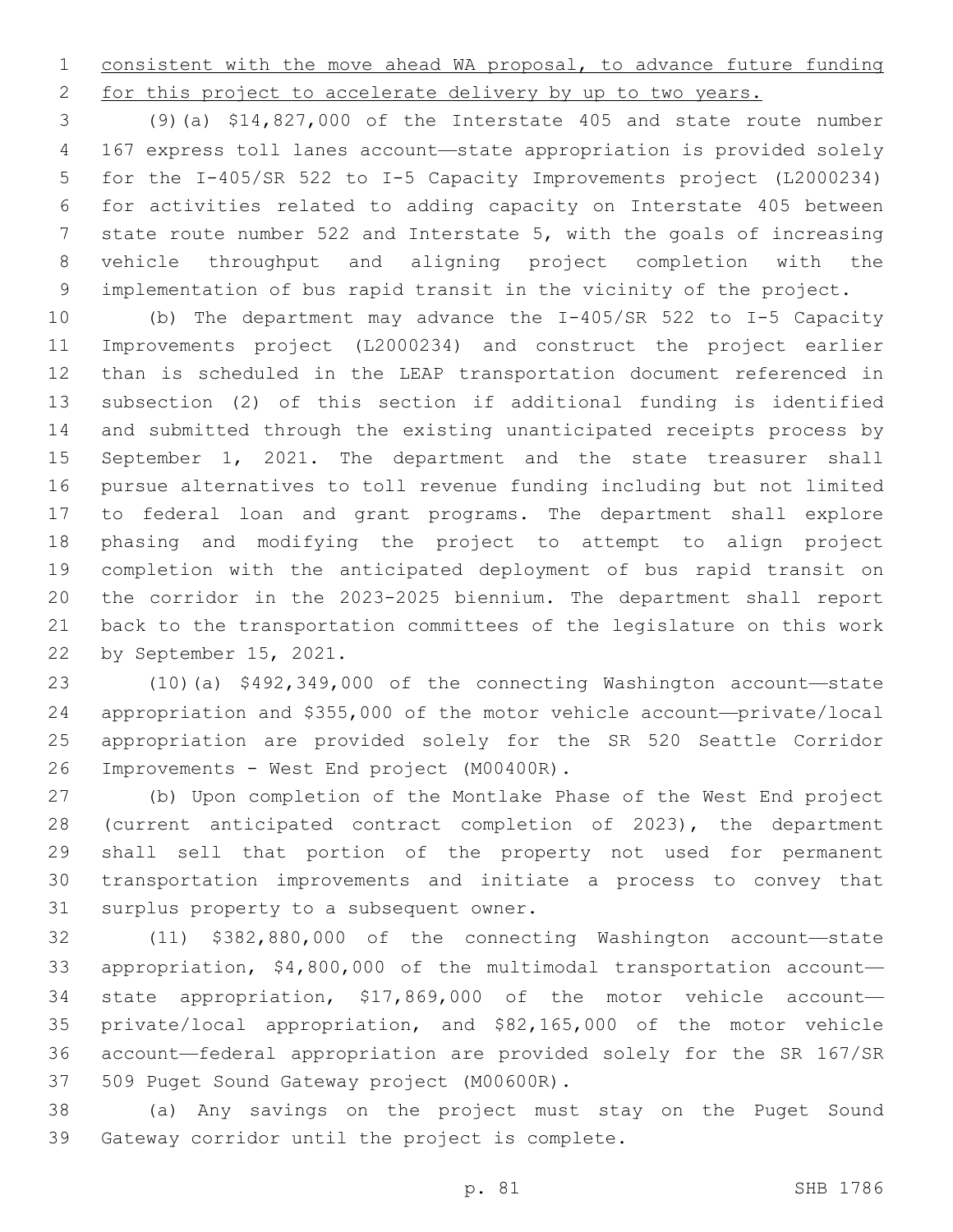(b) In making budget allocations to the Puget Sound Gateway project, the department shall implement the project's construction as a single corridor investment. The department shall continue to collaborate with the affected stakeholders as it implements the corridor construction and implementation plan for state route number 167 and state route number 509. Specific funding allocations must be based on where and when specific project segments are ready for construction to move forward and investments can be best optimized for timely project completion. Emphasis must be placed on avoiding 10 gaps in fund expenditures for either project.

 (c) It is the legislature's intent that the department shall 12 construct a full ((single-point)) urban interchange at the junction of state route number 161 (Meridian avenue) and state route number 167 and a full directional interchange at the junction of state route 15 number 509 and 188th Street. ((If the department receives additional funds from an outside source for this project after the base project 17 is fully funded, the funds must first be applied toward the 18 completion of these two interchanges.))

 (d) Of the amounts provided in this subsection, \$2,300,000 of the multimodal transportation account—state appropriation is provided solely for the design phase of the Puyallup to Tacoma multiuse trail along the SR 167 right-of-way acquired for the project to connect a network of new and existing trails from Mount Rainier to Point 24 Defiance Park.

 (e) Of the amounts provided in this subsection, \$2,500,000 of the multimodal transportation account—state appropriation is provided solely for segment 2 of the state route number 167 completion project shared-use path to provide connections to the interchange of state route number 167 at 54th to the intersection of state route number 30 509 and Taylor Way in Tacoma.

 (12)(a) \$26,928,000 of the motor vehicle account—state appropriation and \$1,671,000 of the motor vehicle account—private/ local appropriation are provided solely to support a project office and the continued work toward the I-5 Interstate Bridge Replacement project (L2000370).35

 (b) The project office must also study the possible different governance structures for a bridge authority that would provide for the joint administration of the bridges over the Columbia river between Oregon and Washington. As part of this study, the project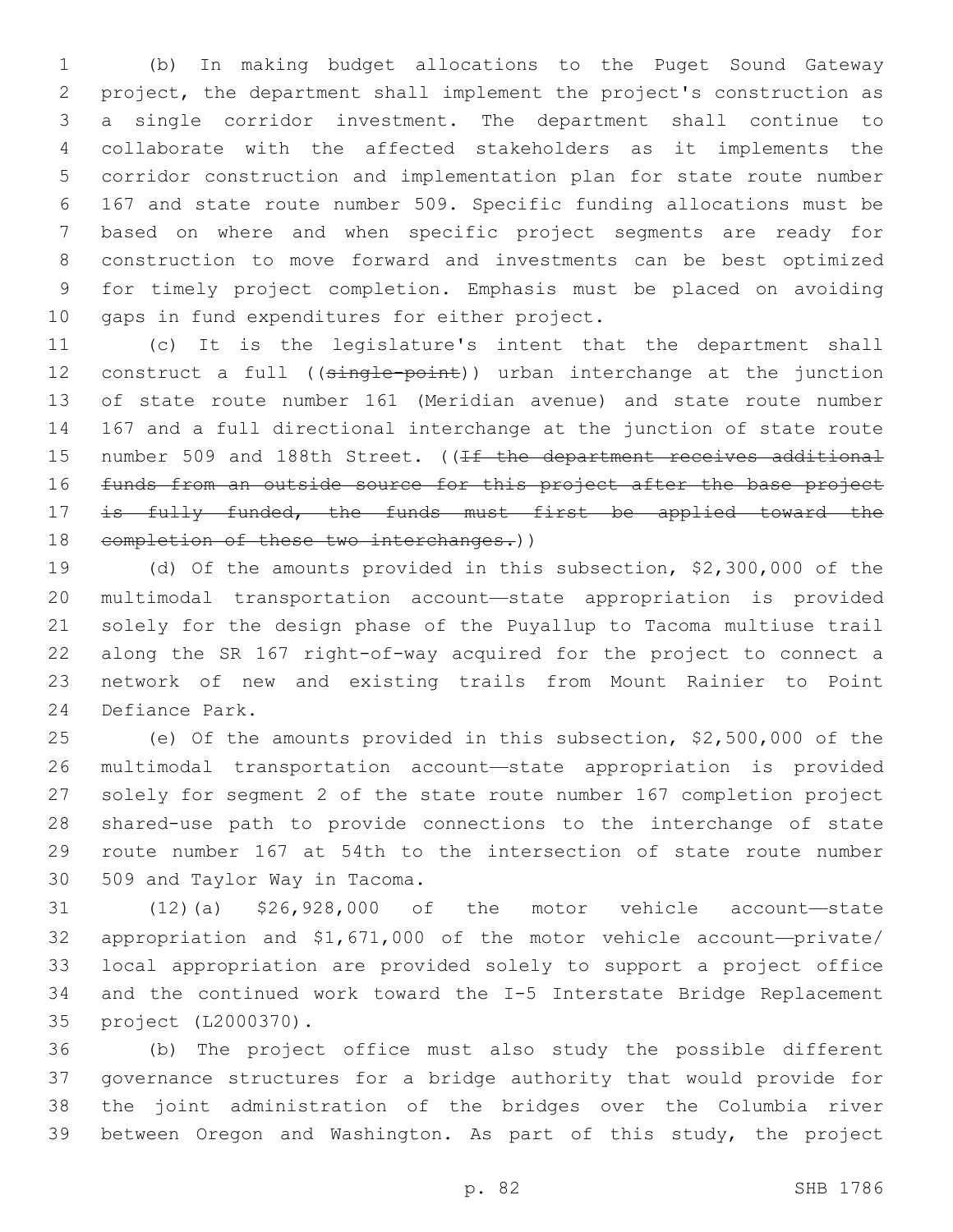office must examine the feasibility and necessity of an interstate compact in conjunction with the national center for interstate compacts.3

 (c) During the 2021-2023 biennium, the department shall have as a 5 goal to:

 (i) Conduct all work necessary to prepare and publish a draft 7 SEIS;

 (ii) Coordinate with regulatory agencies to begin the process of 9 obtaining environmental approvals and permits;

(iii) Identify a locally preferred alternative; and

11 (iv) Begin preparing a final SEIS.

 The department shall aim to provide progress reports on these activities to the governor and the transportation committees of the legislature by December 1, 2021, June 1, 2022, and December 1, 2022.

 (d) The Washington members of the joint Oregon-Washington legislative action committee must report back to the Washington state 17 legislature, by August 1, 2022, regarding the progress of the committee and its work to advance the project to build a new Interstate 5 bridge spanning the Columbia river. The report must include a description of the locally preferred alternative ultimately 21 identified as part of the Interstate Bridge Replacement project.

 (13)(a) \$400,000,000 of the coronavirus state fiscal recovery 23 fund—federal appropriation, ((\$529,577,000)) \$25,327,000 of the 24 connecting Washington account—state appropriation, ((\$194,959,000)) \$178,186,000 of the motor vehicle account—federal appropriation, ((and \$1,849,000)) \$9,016,000 of the transportation partnership 27 account-state appropriation, \$6,853,000 of the motor vehicle account 28 —state appropriation, and \$5,618,000 of the motor vehicle account-29 private/local appropriation are provided solely for the Fish Passage Barrier Removal project (0BI4001) with the intent of fully complying with the federal *U.S. v. Washington* court injunction by 2030. ((Of the amounts provided in this subsection, \$400,000,000 of the connecting Washington account—state appropriation must be initially placed in unallotted status during the 2021-2023 fiscal biennium, and may only be released by the office of financial management for allotment by the department if it is determined that the Fish Passage Barrier Removal project (0BI4001) is not an eligible use of amounts received by the state pursuant to the federal American rescue plan 39 act of 2021.)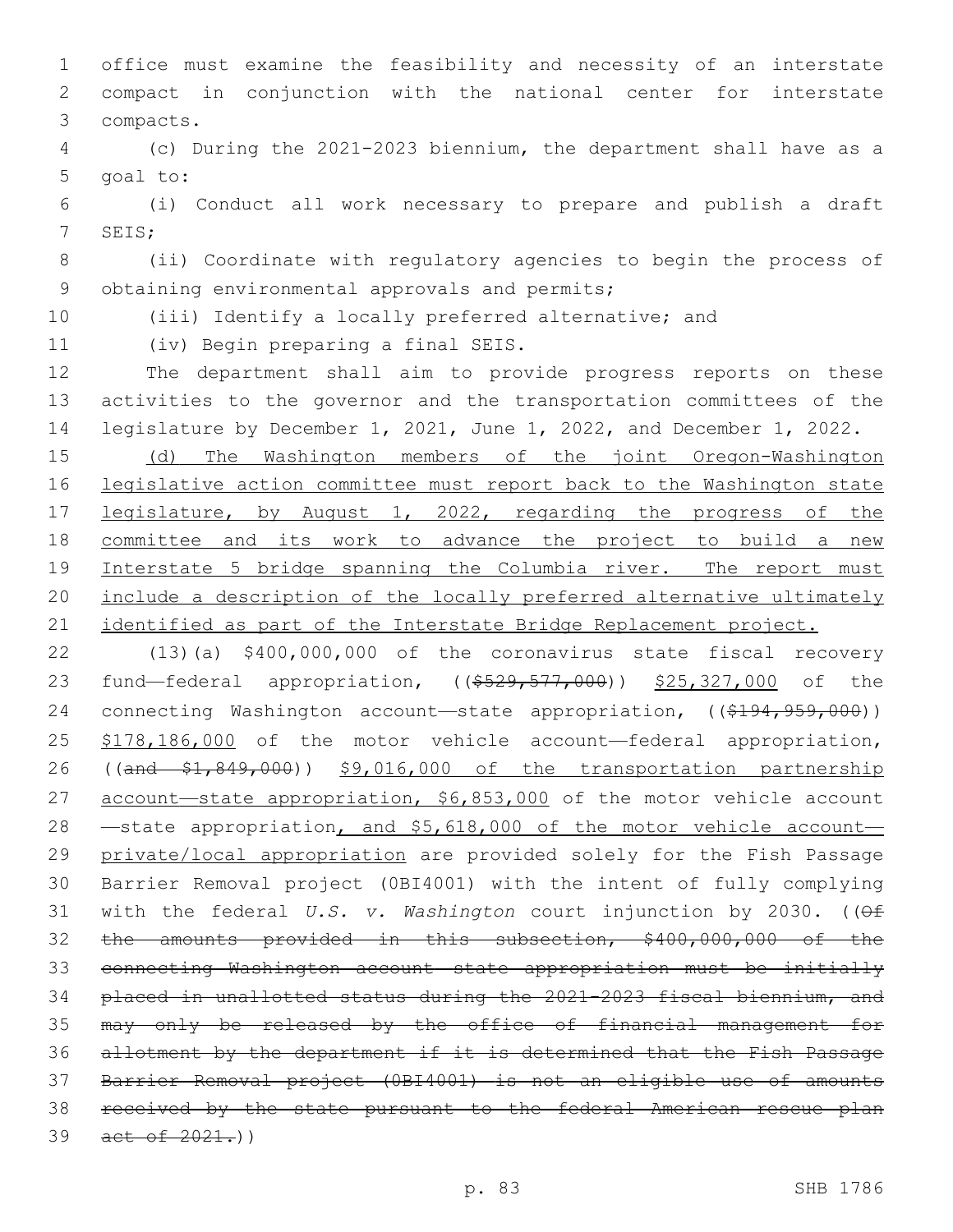(b) The department shall coordinate with the Brian Abbott fish passage barrier removal board to use a watershed approach by replacing both state and local culverts guided by the principle of providing the greatest fish habitat gain at the earliest time. The department shall deliver high habitat value fish passage barrier corrections that it has identified, guided by the following factors: Opportunity to bundle projects, tribal priorities, ability to leverage investments by others, presence of other barriers, project readiness, culvert conditions, other transportation projects in the area, and transportation impacts. The department and Brian Abbott fish barrier removal board must provide updates on the implementation of the statewide culvert remediation plan to the legislature by 13 November 1, 2021, and June 1, 2022.

 (c) The department must keep track of, for each barrier removed: (i) The location; (ii) the amount of fish habitat gain; and (iii) the 16 amount spent to comply with the injunction.

 (d) Of the amount provided in this subsection, \$142,923,000 of the motor vehicle account—federal appropriation reflects the department's portion of the unrestricted funds from the coronavirus response and relief supplemental appropriations act of 2021. If the final amount from this act changes while the legislature is not in session, the department shall follow the existing unanticipated receipt process and adjust the list referenced in subsection (1) of this section accordingly, supplanting state funds with federal funds 25 if possible as directed in section 601 ((of this act)), chapter 333, 26 Laws of 2021.

 (14) \$14,669,000 of the connecting Washington account—state appropriation and \$3,037,000 of the motor vehicle account—private/ local appropriation are provided solely for the I-90/Barker to Harvard – Improve Interchanges & Local Roads project (L2000122). The connecting Washington account appropriation for the improvements that fall within the city of Liberty Lake may only be expended if the city of Liberty Lake agrees to cover any project costs within the city of Liberty Lake above the \$20,900,000 of state appropriation provided for the total project on the list referenced in subsection (1) of 36 this section.

 (15) \$15,189,000 of the motor vehicle account—federal appropriation, \$259,000 of the motor vehicle account—state appropriation, and \$15,481,000 of the Interstate 405 and state route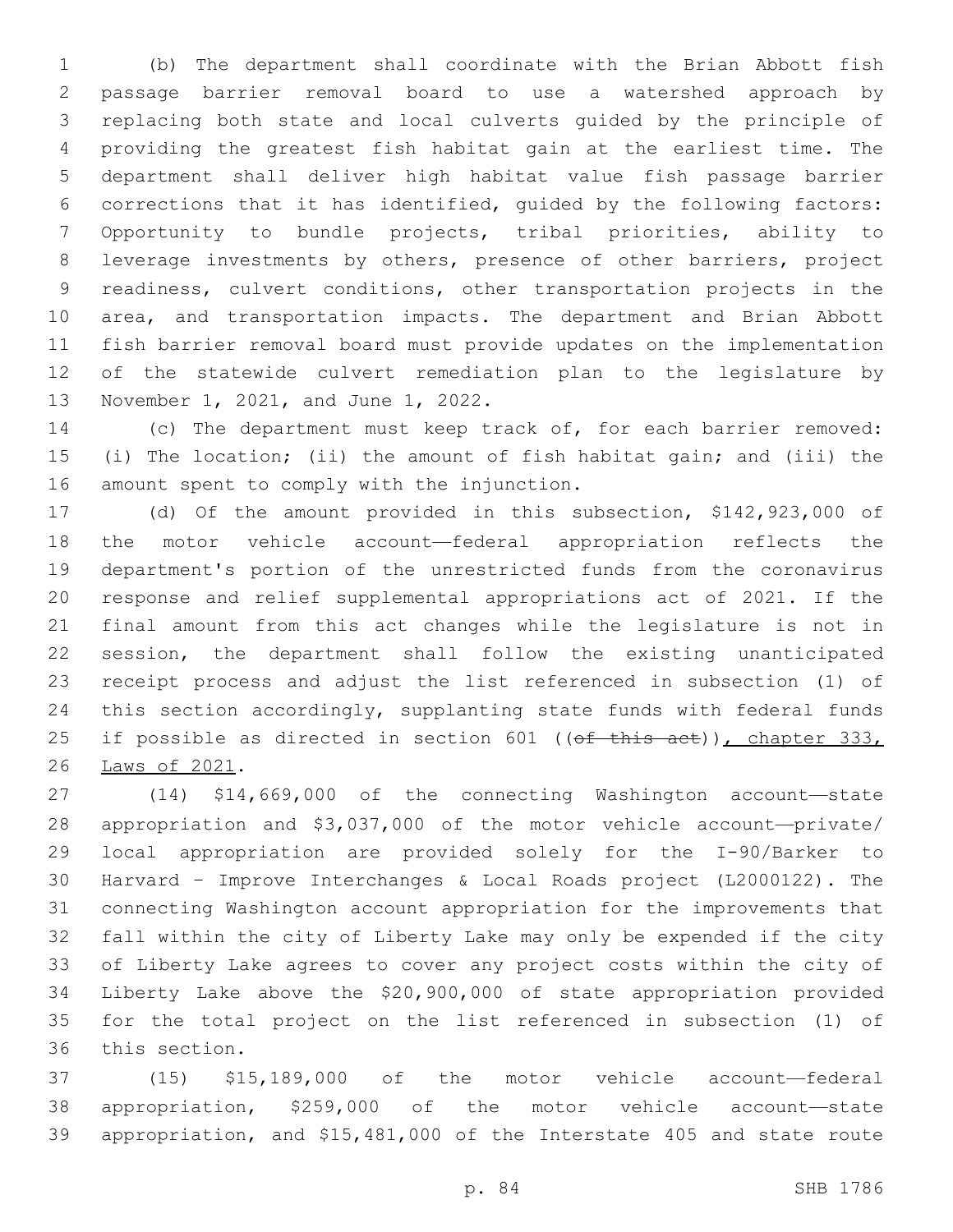number 167 express toll lanes account—state appropriation are provided solely for the SR 167/SR 410 to SR 18 - Congestion 3 Management project (316706C).

 (16) \$18,914,000 of the Special Category C account—state appropriation is provided solely for the SR 18 Widening - Issaquah/ Hobart Rd to Raging River project (L1000199) for improving and widening state route number 18 to four lanes from Issaquah-Hobart 8 Road to Raging River.

9 (17) ((\$1,000,000)) \$2,500,000 of the connecting Washington account—state appropriation is provided solely for the North Lewis County transportation study. The study shall examine new, alternate routes for vehicular and truck traffic at the Harrison interchange (Exit 82) in North Centralia and shall allow for a site and configuration to be selected and feasibility to be conducted for final design, permitting, and construction of the I-5/North Lewis county Interchange project (L2000204). It is the intent of the 17 legislature to advance future funding for this project to accelerate delivery by up to two years.

 (18) \$1,090,000 of the motor vehicle account—state appropriation is provided solely for the US 101/East Sequim Corridor Improvements 21 project (L2000343).

 (19) \$12,139,000 of the motor vehicle account—state appropriation and \$9,104,000 of the connecting Washington account—state appropriation are provided solely for the SR 522/Paradise Lk Rd Interchange & Widening on SR 522 (Design/Engineering) project (NPARADI).26

 (20) \$1,378,000 of the motor vehicle account—federal appropriation is provided solely for the US 101/Morse Creek Safety 29 Barrier project (L1000247).

 (21) \$915,000 of the motor vehicle account—state appropriation is provided solely for the SR 162/410 Interchange Design and Right of 32 Way project (L1000276).

 (22) \$6,581,000 of the connecting Washington account—state appropriation is provided solely for the US Hwy 2 Safety project (N00200R).35

 (23) \$500,000 of the motor vehicle account—state appropriation is provided solely for SR 162/SR 161 Additional Connectivity in South Pierce County project (L1000312) to conduct a study on the need for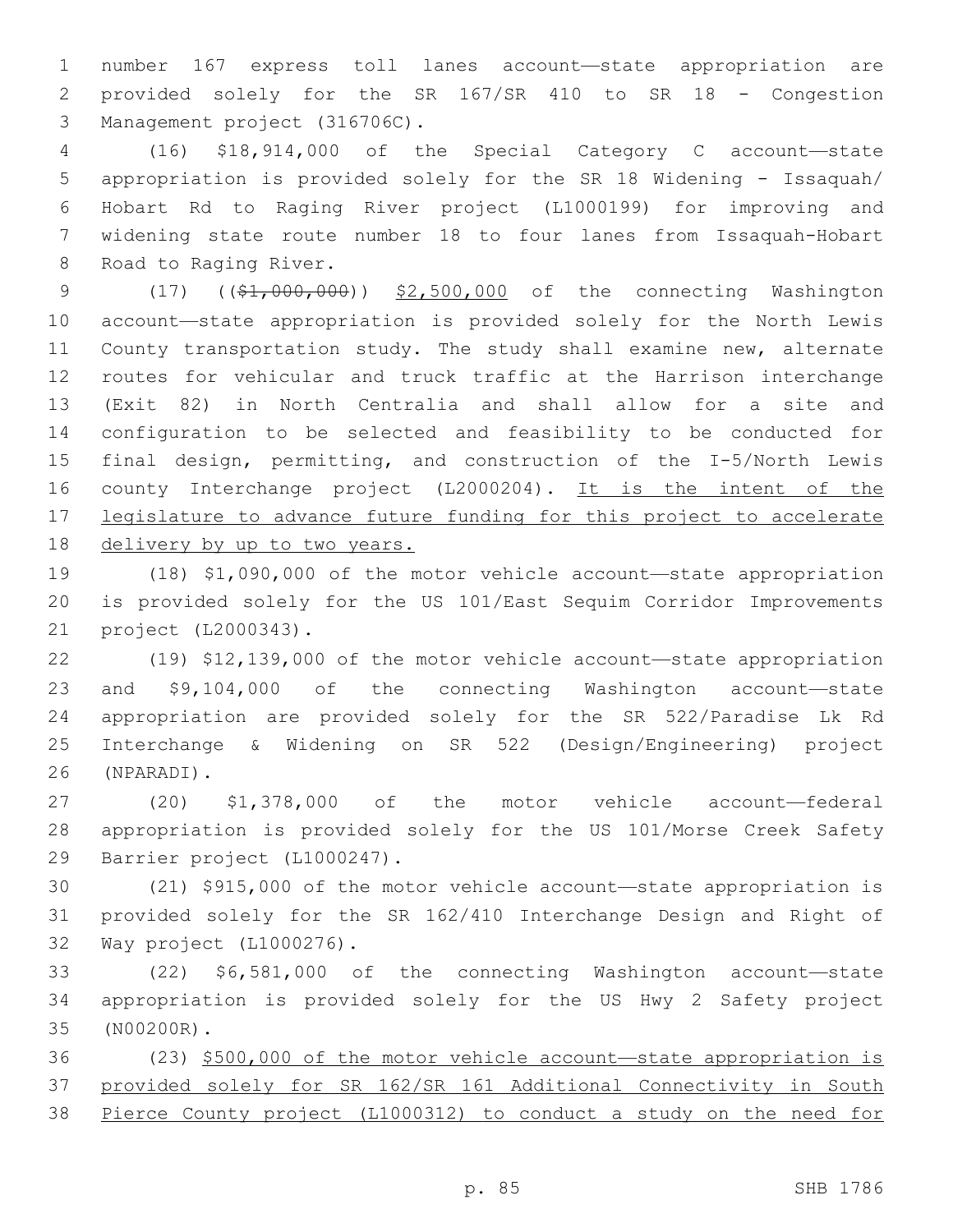additional connectivity in the area between SR 162, south of Military

Road East and north of Orting, and SR 161 in South Pierce County.

 (24) The department shall itemize all future requests for the construction of buildings on a project list and submit them through the transportation executive information system as part of the department's annual budget submittal. It is the intent of the legislature that new facility construction must be transparent and not appropriated within larger highway construction projects.

9 (( $(24)$ )) (25) Any advisory group that the department convenes during the 2021-2023 fiscal biennium must consider the interests of 11 the entire state of Washington.

 $((+25+))$  (26) The legislature continues to prioritize the replacement of the state's aging infrastructure and recognizes the importance of reusing and recycling construction aggregate and recycled concrete materials in our transportation system. To accomplish Washington state's sustainability goals in transportation and in accordance with RCW 70.95.805, the legislature reaffirms its determination that recycled concrete aggregate and other transportation building materials are natural resource construction materials that are too valuable to be wasted and landfilled, and are 21 a commodity as defined in WAC 173-350-100.

 Further, the legislature determines construction aggregate and recycled concrete materials substantially meet widely recognized international, national, and local standards and specifications referenced in American society for testing and materials, American concrete institute, Washington state department of transportation, Seattle department of transportation, American public works association, federal aviation administration, and federal highway administration specifications, and are described as necessary and desirable products for recycling and reuse by state and federal 31 agencies.

 As these recyclable materials have well established markets, are substantially a primary or secondary product of necessary construction processes and production, and are managed as an item of commercial value, construction aggregate and recycled concrete 36 materials are exempt from chapter 173-350 WAC.

 **Sec. 306.** 2021 c 333 s 307 (uncodified) is amended to read as follows: 38

**FOR THE DEPARTMENT OF TRANSPORTATION—PRESERVATION—PROGRAM P**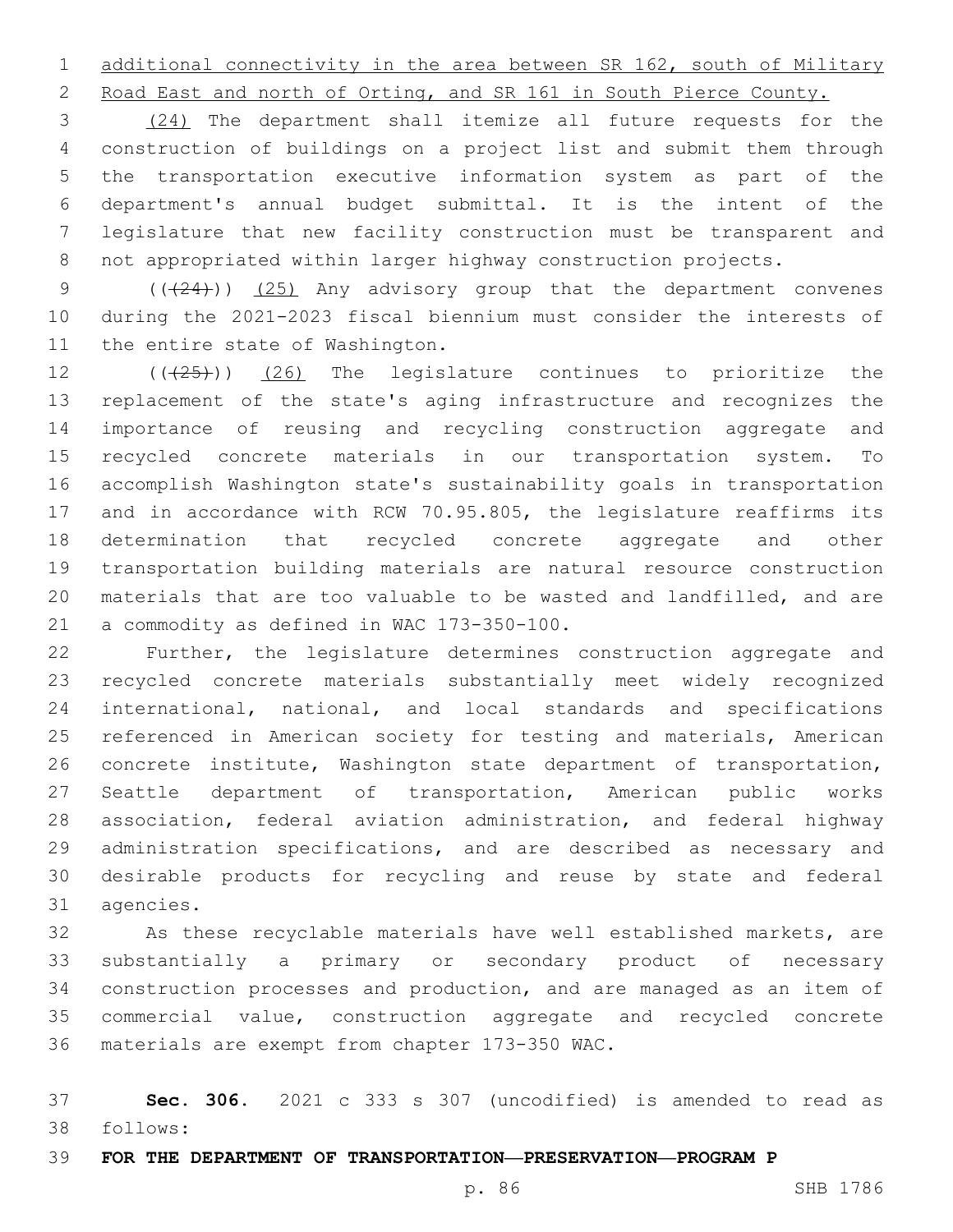| $\mathbf 1$    | \$1,520,000<br>Recreational Vehicle Account-State Appropriation.        |
|----------------|-------------------------------------------------------------------------|
| 2              | Transportation 2003 Account (Nickel Account)-State                      |
| 3              | Appropriation.<br>( ( \$49, 105, 000) )                                 |
| 4              | \$53,911,000                                                            |
| 5              | Transportation Partnership Account-State                                |
| 6              | Appropriation.<br>( ( \$15, 183, 000) )                                 |
| 7              | \$21,441,000                                                            |
| 8              | Motor Vehicle Account-State Appropriation.<br>$($ (\$85,444,000))       |
| $\overline{9}$ | \$111,174,000                                                           |
| 10             | ( ( \$489, 602, 000) )<br>Motor Vehicle Account-Federal Appropriation.  |
| 11             | \$545,560,000                                                           |
| 12             | Motor Vehicle Account-Private/Local Appropriation<br>$((\$10,792,000))$ |
| 13             | \$13,735,000                                                            |
| 14             | Connecting Washington Account-State Appropriation. . ((\$159,043,000))  |
| 15             | \$222,548,000                                                           |
| 16             | State Route Number 520 Corridor Account-State                           |
| 17             | Appropriation.<br>$((\$1,891,000))$                                     |
| 18             | \$2,143,000                                                             |
| 19             | Tacoma Narrows Toll Bridge Account-State                                |
| 20             | Appropriation.<br>( ( \$9, 730, 000) )                                  |
| 21             | \$5,676,000                                                             |
| 22             | Alaskan Way Viaduct Replacement Project Account-                        |
| 23             | State Appropriation.<br>( ( \$314, 000) )                               |
| 24             | \$391,000                                                               |
| 25             | Interstate 405 and State Route Number 167 Express                       |
| 26             | Toll Lanes Account-State Appropriation. ((\$26,039,000))                |
| 27             | \$12,830,000                                                            |
| 28             | $\ldots$ $(($848, 663, 000))$<br>TOTAL APPROPRIATION.                   |
| 29             | \$990,929,000                                                           |
| 30             | The appropriations in this section are subject to the following         |

31 conditions and limitations:

 (1) Except as provided otherwise in this section, the entire connecting Washington account—state appropriation and the entire transportation partnership account—state appropriation are provided solely for the projects and activities as listed by fund, project, 36 and amount in LEAP Transportation Document ((2021-1)) 2022-1 as 37 developed ((April 23, 2021)) February 20, 2022, Program - Highway Preservation Program (P). However, limited transfers of specific line-item project appropriations may occur between projects for those

p. 87 SHB 1786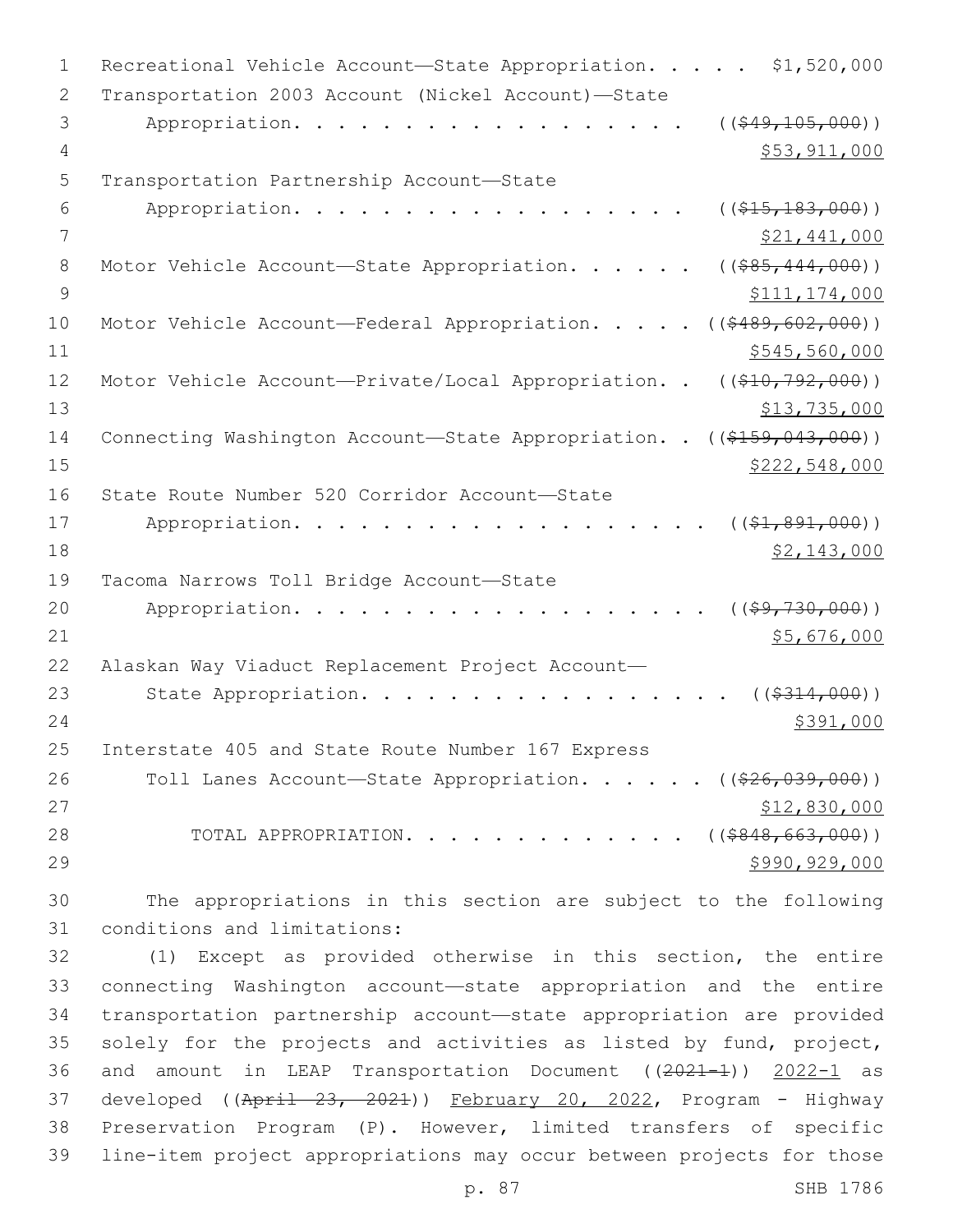amounts listed subject to the conditions and limitations in section 601 (( $ef$  this act)), chapter 333, Laws of 2021.

 (2) Except as provided otherwise in this section, the entire motor vehicle account—state appropriation and motor vehicle account— federal appropriation are provided solely for the projects and activities listed in LEAP Transportation Document ((2021-2)) 2022-2 ALL PROJECTS as developed ((April 23, 2021)) February 20, 2022, Program - Highway Preservation Program (P). Any federal funds gained through efficiencies, adjustments to the federal funds forecast, or the federal funds redistribution process must then be applied to highway and bridge preservation activities or fish passage barrier 12 corrections (0BI4001).

 (3) Within the motor vehicle account—state appropriation, 14 connecting Washington account-state appropriation, and motor vehicle account—federal appropriation, the department may transfer funds between programs I and P, except for funds that are otherwise 17 restricted in this act. Ten days prior to any transfer, the department must submit its request to the office of financial management and the transportation committees of the legislature and consider any concerns raised. The department shall submit a report on fiscal year funds transferred in the prior fiscal year using this 22 subsection as part of the department's annual budget submittal. This transfer authority allows the department to manage the appropriation 24 capacity most efficiently between the I and P programs consistent 25 with the 601 process.

 (4) \$5,166,000 of the connecting Washington account—state appropriation is provided solely for the land mobile radio upgrade (G2000055) and is subject to the conditions, limitations, and review 29 provided in section 701 ((of this act)), chapter 333, Laws of 2021. The land mobile radio project is subject to technical oversight by the office of the chief information officer. The department, in collaboration with the office of the chief information officer, shall identify where existing or proposed mobile radio technology investments should be consolidated, identify when existing or proposed mobile radio technology investments can be reused or leveraged to meet multiagency needs, increase mobile radio interoperability between agencies, and identify how redundant investments can be reduced over time. The department shall also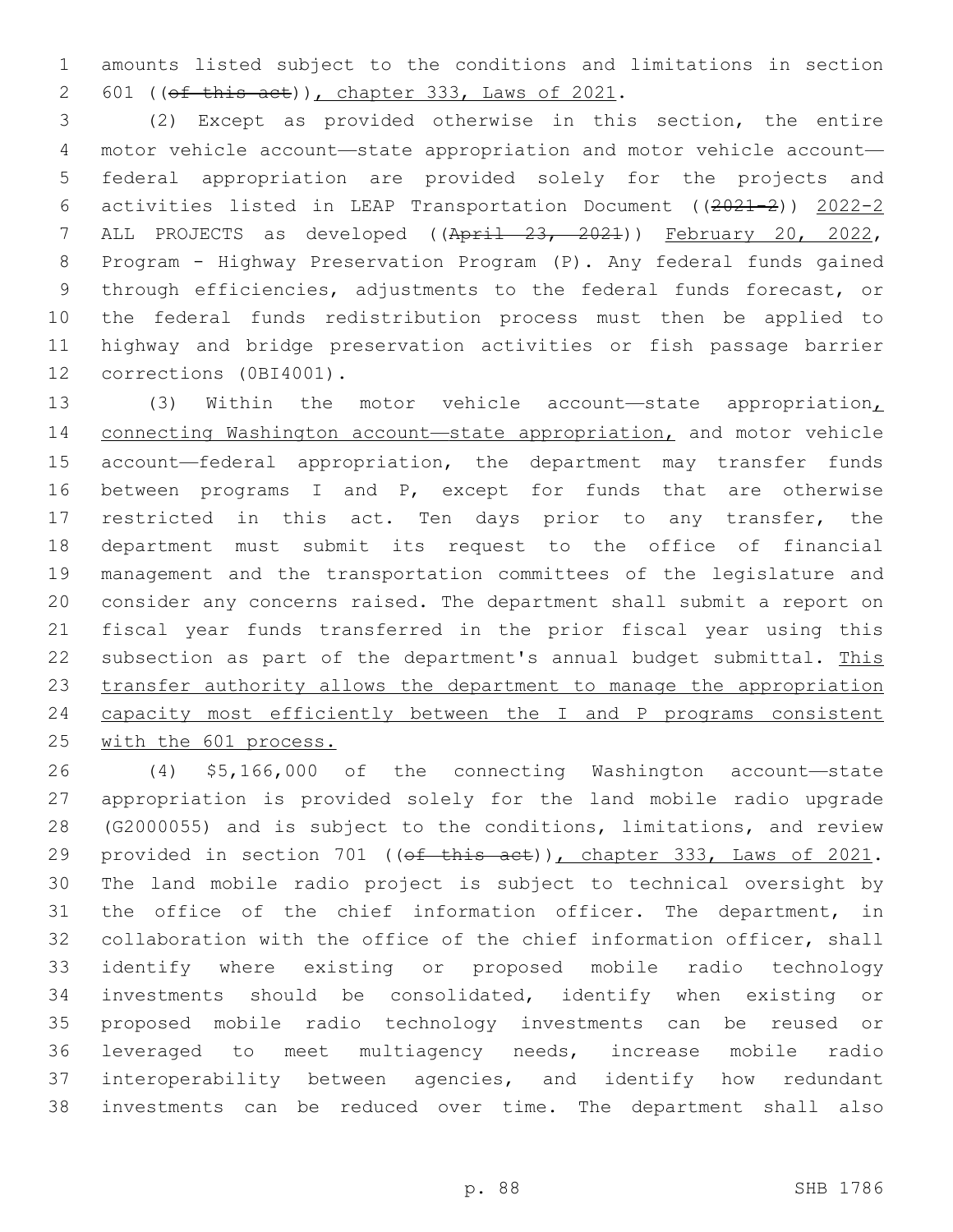provide quarterly reports to the technology services board on project 2 progress.

 (5) \$5,000,000 of the motor vehicle account—state appropriation is provided solely for extraordinary costs incurred from litigation awards, settlements, or dispute mitigation activities not eligible for funding from the self-insurance fund (L2000290). The amount provided in this subsection must be held in unallotted status until the department submits a request to the office of financial management that includes documentation detailing litigation-related expenses. The office of financial management may release the funds only when it determines that all other funds designated for 12 litigation awards, settlements, and dispute mitigation activities have been exhausted. No funds provided in this subsection may be expended on any legal fees related to the SR 99/Alaskan Way viaduct 15 replacement project (809936Z).

 (6) \$11,679,000 of the motor vehicle account—federal appropriation is provided solely for preservation projects within project L1100071 that ensure the reliable movement of freight on the national highway freight system. The department shall give priority to those projects that can be advertised by September 30, 2021.

 (7) The appropriation in this section includes funding for starting planning, engineering, and construction of the Elwha River bridge replacement. To the greatest extent practicable, the department shall maintain public access on the existing route.

 (8) Within the connecting Washington account—state appropriation, the department may transfer funds from Highway System Preservation (L1100071) to other preservation projects listed in the LEAP transportation document identified in subsection (1) of this section, if it is determined necessary for completion of these high priority preservation projects. The department's next budget submittal after using this subsection must appropriately reflect the transfer.

 (9) \$1,700,000 of the motor vehicle account—state appropriation is provided solely for the SR 109/88 Corner Roadway project (G2000106).

 **Sec. 307.** 2021 c 333 s 308 (uncodified) is amended to read as follows: 36

 **FOR THE DEPARTMENT OF TRANSPORTATION—TRAFFIC OPERATIONS—PROGRAM Q— CAPITAL**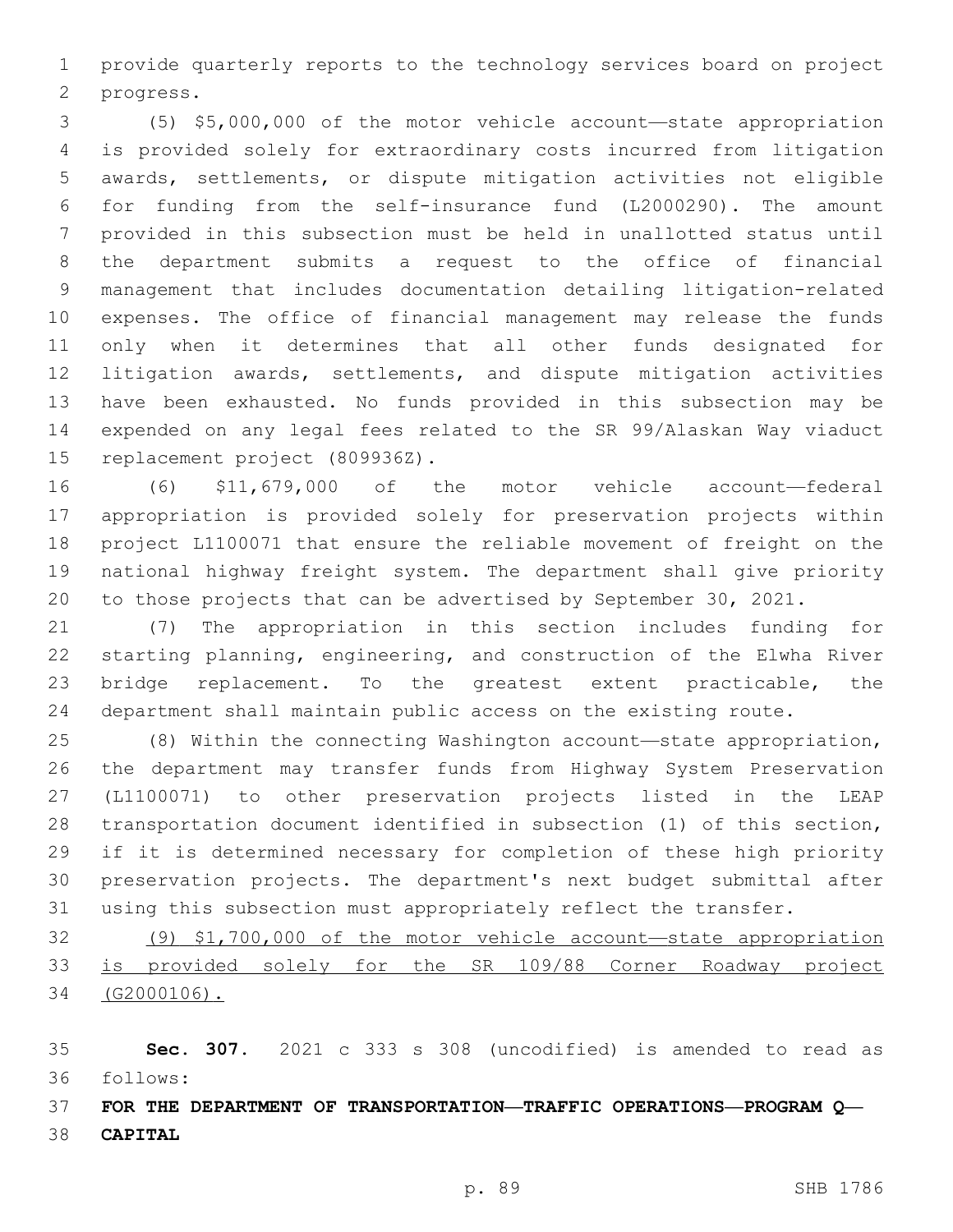1 Motor Vehicle Account—State Appropriation. . . . . . ((\$8,273,000)) 2 \$9,618,000 3 Motor Vehicle Account—Federal Appropriation. . . . . ((\$5,289,000)) 4 \$11,215,000 5 Motor Vehicle Account—Private/Local Appropriation. . . . . \$500,000 Interstate 405 and State Route Number 167 Express6 7 Toll Lanes Account-State Appropriation. . . . . . . . \$900,000 8 TOTAL APPROPRIATION. . . . . . . . . . . . ((\$14,962,000)) 9  $\frac{1}{2}$   $\frac{1}{2}$   $\frac{233}{233}$ ,000 10 The appropriations in this section are subject to the following 11 conditions and limitations: 12 (1) \$579,000 of the motor vehicle account—state appropriation is 13 provided solely for the SR 99 Aurora Bridge ITS project (L2000338). 14 (2) \$1,000,000 of the motor vehicle account—state appropriation 15 is provided solely for the Challenge Seattle project (000009Q). The 16 department shall provide a progress report on this project to the 17 transportation committees of the legislature by January 15, 2022. 18 **Sec. 308.** 2021 c 333 s 309 (uncodified) is amended to read as follows: 19 20 **FOR THE DEPARTMENT OF TRANSPORTATION—WASHINGTON STATE FERRIES**  21 **CONSTRUCTION—PROGRAM W** 22 Puget Sound Capital Construction Account-State 23 Appropriation. . . . . . . . . . . . . . . . . ((\$128,759,000)) 24 \$167,033,000 25 Puget Sound Capital Construction Account-Federal 26 Appropriation. . . . . . . . . . . . . . . . (  $(\frac{2139,188,000}{1})$  $27$   $\frac{$174,571,000}{2}$ 28 Puget Sound Capital Construction Account— 29 Private/Local Appropriation. . . . . . . . . . . . ((\$312,000))  $30 \,$  \$2,181,000 31 Transportation Partnership Account-State 32 Appropriation. . . . . . . . . . . . . . . . .  $($   $(*8,410,000))$  $33$   $$9,432,000$ 34 Connecting Washington Account-State Appropriation. . ((\$75,640,000))  $35$  \$99,141,000 36 Capital Vessel Replacement Account-State 37 Appropriation. . . . . . . . . . . . . . . . (  $(\frac{2152}{152}, \frac{453}{100})$  )  $38$  \$45,668,000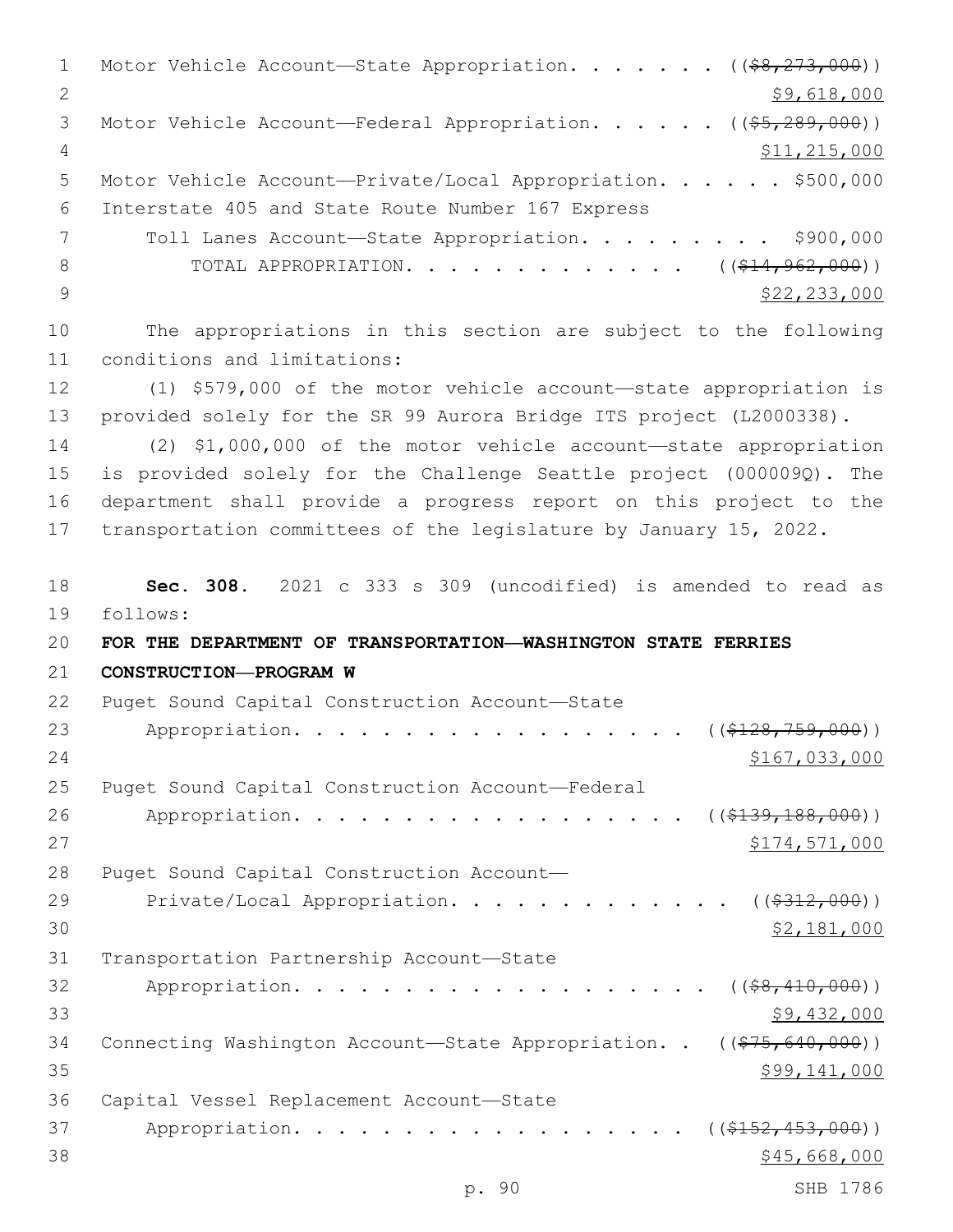|  | 1 Motor Vehicle Account-State Appropriation. \$1,000 |  |  |  |  |
|--|------------------------------------------------------|--|--|--|--|
|  | 2 Transportation 2003 Account (Nickel Account)-State |  |  |  |  |

|   | 4 TOTAL APPROPRIATION. ( $(\frac{\$504,762,000}{\$})$ ) |
|---|---------------------------------------------------------|
| 5 | \$499,014,000                                           |

 The appropriations in this section are subject to the following 7 conditions and limitations:

 (1) Except as provided otherwise in this section, the entire appropriations in this section are provided solely for the projects 10 and activities as listed in LEAP Transportation Document ((2021-2)) 11 2022-2 ALL PROJECTS as developed ((April 23, 2021)) February 20, 2022, Program - Washington State Ferries Capital Program (W).

 (2) For the 2021-2023 biennium, the marine division shall provide to the office of financial management and the legislative transportation committees the following reports on ferry capital 16 projects:

 (a) On a semiannual basis the report must include a status update 18 on projects with funding provided in subsections (4), (5), (6), and (8) of this section including, but not limited to, the following:

(i) Anticipated cost increases and cost savings;

(ii) Anticipated cash flow and schedule changes; and

22 (iii) Explanations for the changes.

 (b) On an annual basis the report must include a status update on vessel and terminal preservation and improvement plans including, but 25 not limited to, the following:

26 (i) What work has been done;

27 (ii) How have schedules shifted; and

 (iii) Associated changes in funding among projects, accompanied 29 by explanations for the changes.

 (c) On an annual basis the report must include an update on the implementation of the maintenance management system with recommendations for using the system to improve the efficiency of 33 project reporting under this subsection.

 (3) ((\$5,000,000)) \$12,232,000 of the Puget Sound capital construction account—state appropriation is provided solely for emergency capital repair costs (999910K). Funds may only be spent after approval by the office of financial management.

38 (4) ((\$1,277,000)) \$2,385,000 of the Puget Sound capital construction account—state appropriation is provided solely for the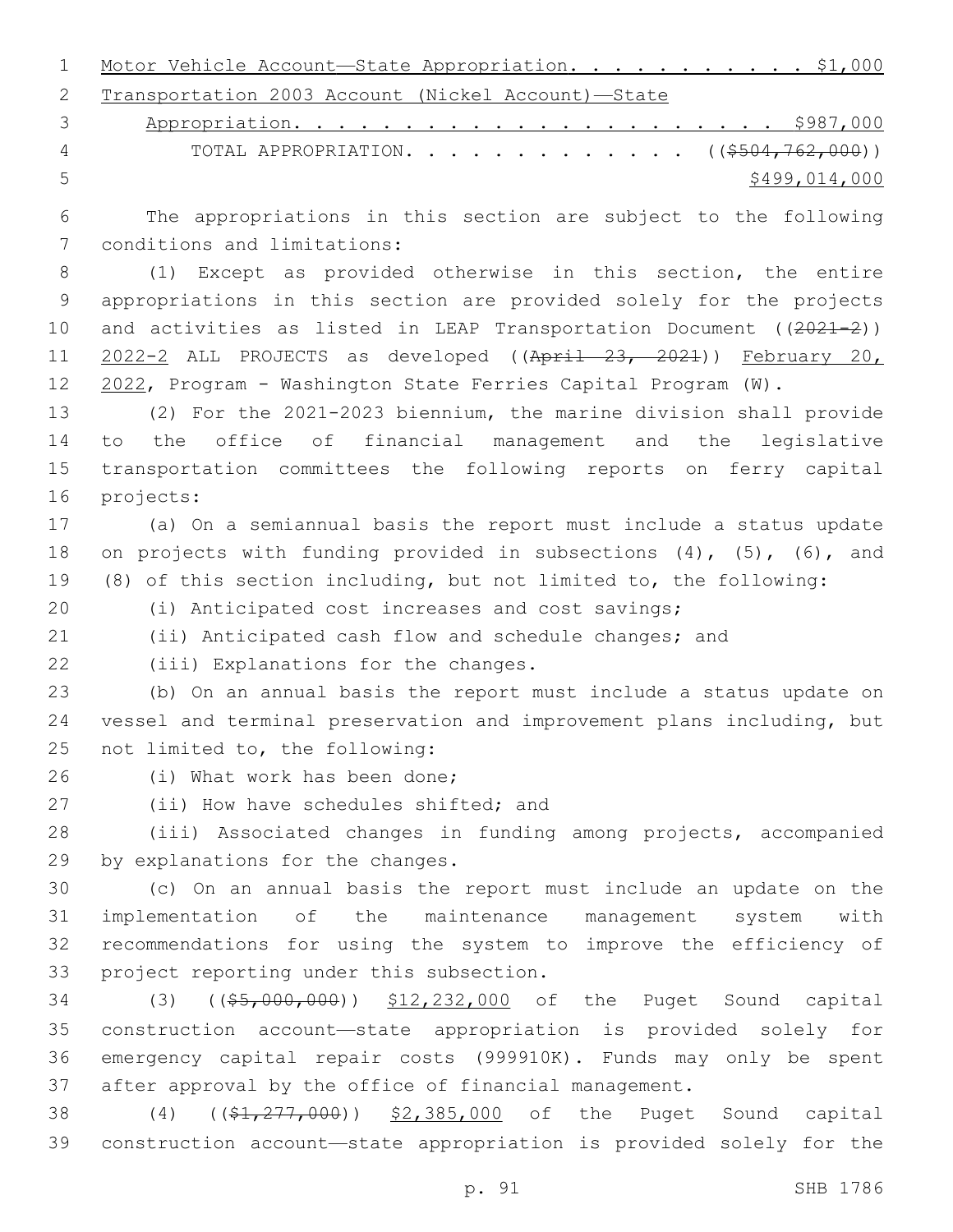ORCA card next generation project (L2000300). The ferry system shall work with Washington technology solutions and the tolling division on the development of a new, interoperable ticketing system.

 (5) ((\$24,750,000)) \$28,134,000 of the Puget Sound capital construction account—state appropriation is provided solely for the conversion of up to two Jumbo Mark II vessels to electric hybrid propulsion (G2000084). The department shall seek additional funds for the purposes of this subsection. The department may spend from the Puget Sound capital construction account—state appropriation in this section only as much as the department receives in Volkswagen settlement funds for the purposes of this subsection.

12 (6) ((\$152,453,000)) \$45,668,000 of the capital vessel replacement account—state appropriation is provided solely for the acquisition of a 144-car hybrid-electric vessel (L2000329). Of the amounts appropriated in this subsection, \$200,000 is provided solely for hiring an independent owner's representative to perform quality 17 oversight, manage the change order process, and ensure contract compliance. In 2019 the legislature amended RCW 47.60.810 to direct the department to modify an existing vessel construction contract to provide for an additional five ferries. As such, it is the intent of the legislature that the department award the contract for the hybrid electric Olympic class vessel #5(L2000329) in a timely manner. In addition, the legislature intends to minimize costs and maximize construction efficiency by providing sufficient funding for construction of all five vessels, including funding for long lead time materials procured at the lowest possible prices. The commencement of construction of new vessels for the ferry system is important not only for safety reasons, but also to keep skilled marine construction jobs in the Puget Sound region and to sustain the capacity of the region to meet the ongoing construction and preservation needs of the ferry system fleet of vessels. The legislature has determined that the current vessel procurement process must move forward with all due speed, balancing the interests of both the taxpayers and shipyards. To accomplish construction of vessels in accordance with RCW 47.60.810, the prevailing shipbuilder, for vessels initially funded after July 1, 2020, is encouraged to follow the historical practice of subcontracting the construction of ferry superstructures to a separate nonaffiliated contractor located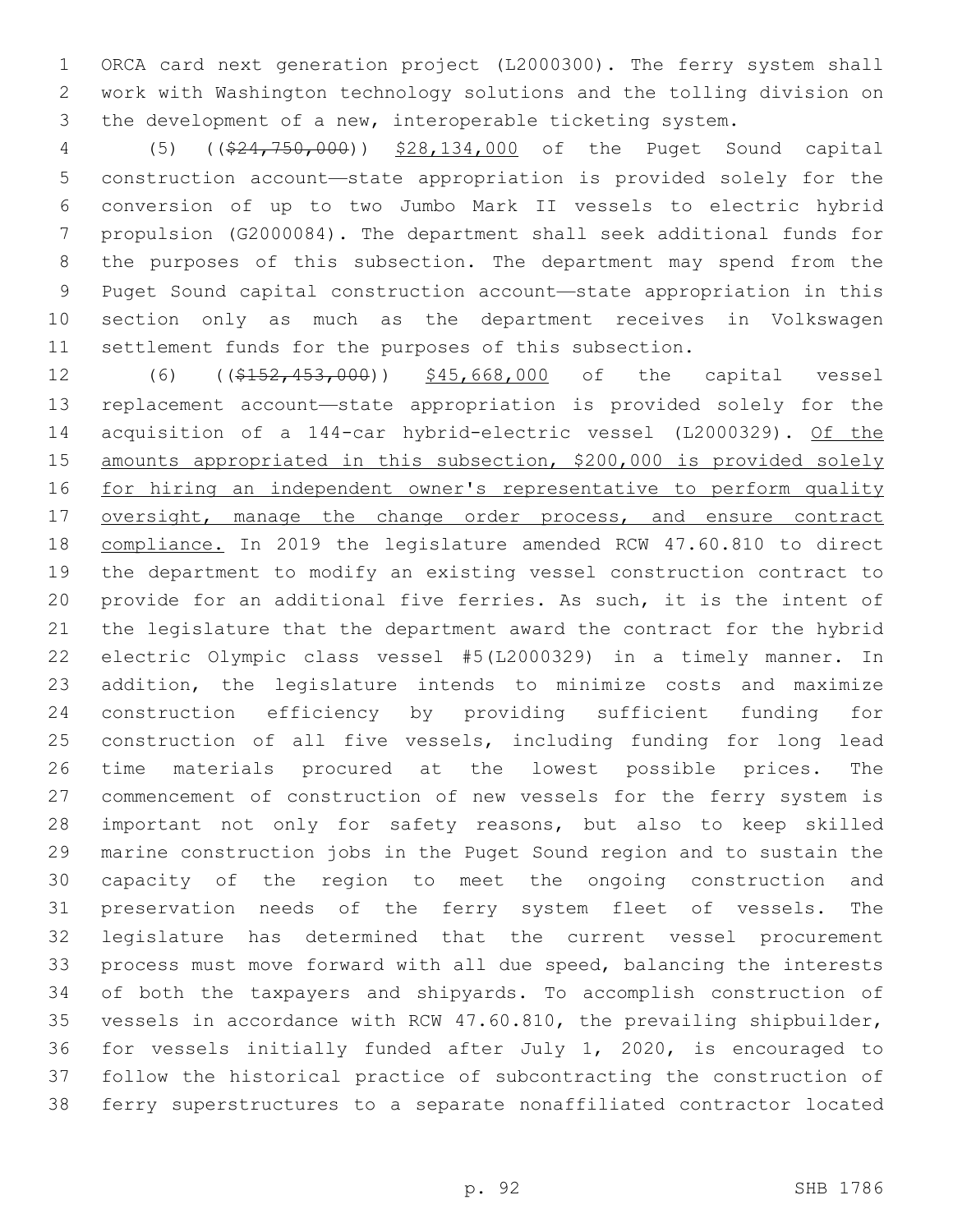1 within the Puget Sound region, that is qualified in accordance with 2 RCW 47.60.690.

3 (7) The capital vessel replacement account—state appropriation 4 includes up to ((\$152,453,000)) \$45,668,000 in proceeds from the sale 5 of bonds authorized in RCW 47.10.873.

 (8) \$4,200,000 of the connecting Washington account—state 7 appropriation and \$2,200,000 of the Puget Sound ((operating)) capital 8 construction account (( ${P}$ uget Sound capital construction account})) — federal appropriation are provided solely for ferry vessel and terminal preservation (L2000110). The funds provided in this subsection must be used for unplanned preservation needs before shifting funding from other preservation projects.

13 **Sec. 309.** 2021 c 333 s 310 (uncodified) is amended to read as follows: 14 15 **FOR THE DEPARTMENT OF TRANSPORTATION—RAIL—PROGRAM Y—CAPITAL** 16 Essential Rail Assistance Account-State 17 Appropriation. . . . . . . . . . . . . . . . . . (  $(\frac{\$550,000}{\$550,000})$  )  $18$  \$1,108,000 19 Transportation Infrastructure Account-State 20 Appropriation. . . . . . . . . . . . . . . . . (  $(\frac{25}{1000})$  ) 21 \$6,218,000 22 Multimodal Transportation Account-State 23 Appropriation. . . . . . . . . . . . . . . . . (  $(*82,493,000)$  ) 24 \$118,320,000 25 Multimodal Transportation Account-Federal 26 Appropriation. . . . . . . . . . . . . . . . ((<del>\$41,219,000</del>))  $27$  \$6,567,000 28 Multimodal Transportation Account—Private/Local 29 Appropriation. . . . . . . . . . . . . . . . . . . . . . \$13,000 30 Motor Vehicle Account—State Appropriation. . . . . . . . . \$1,810,000 31 Carbon Emissions Reduction Account—State 32 Appropriation. . . . . . . . . . . . . . . . . . . . \$50,000,000 33 TOTAL APPROPRIATION. . . . . . . . . . . . . ((\$129,718,000))  $34$   $$184,036,000$ 35 The appropriations in this section are subject to the following 36 conditions and limitations: 37 (1) Except as provided otherwise in this section, the entire 38 appropriations in this section are provided solely for the projects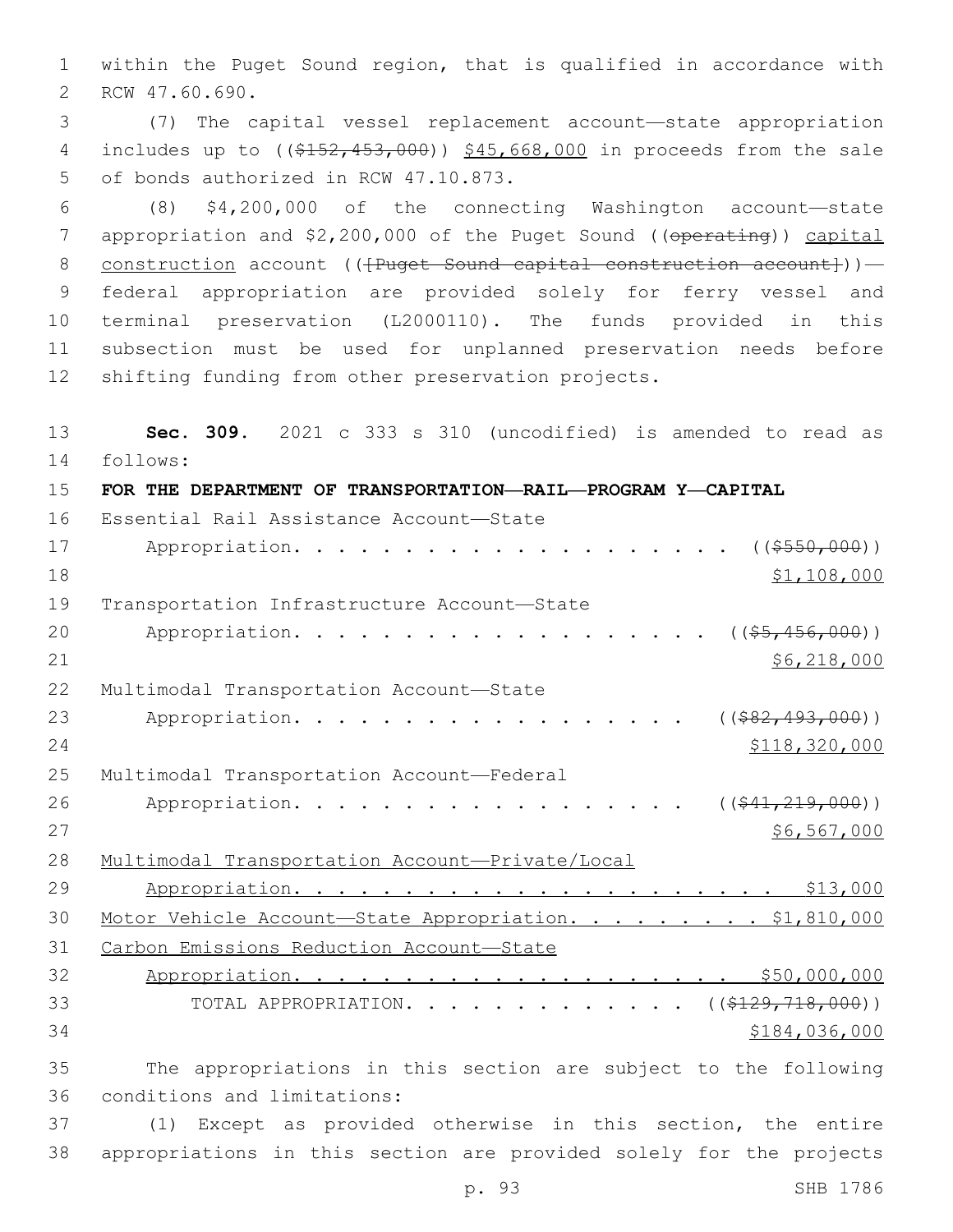and activities as listed by project and amount in LEAP Transportation 2 Document ((2021-2)) 2022-2 ALL PROJECTS as developed ((April 23, 2021)) February 20, 2022, Program - Rail Program (Y).

 (2) \$5,089,000 of the transportation infrastructure account—state appropriation is provided solely for new low-interest loans approved by the department through the freight rail investment bank (FRIB) program. The department shall issue FRIB program loans with a repayment period of no more than ten years, and charge only so much interest as is necessary to recoup the department's costs to administer the loans. The department shall report annually to the transportation committees of the legislature and the office of financial management on all FRIB loans issued. FRIB program loans may be recommended by the department for 2022 supplemental transportation appropriations up to the amount provided in this appropriation that has not been provided for the projects listed in 2021-2 ALL PROJECTS, as referenced in subsection (1) of this section. The department shall submit a prioritized list for any loans recommended to the office of financial management and the transportation committees of the 19 legislature by November 15, 2021.

20 (3) ((\$6,817,000)) \$7,041,000 of the multimodal transportation account—state appropriation is provided solely for new statewide emergent freight rail assistance projects identified in the LEAP transportation document referenced in subsection (1) of this section.

 (4) \$367,000 of the transportation infrastructure account—state appropriation and \$1,100,000 of the multimodal transportation account —state appropriation are provided solely to reimburse Highline Grain, LLC for approved work completed on Palouse River and Coulee City (PCC) railroad track in Spokane county between the BNSF Railway Interchange at Cheney and Geiger Junction and must be administered in a manner consistent with freight rail assistance program projects. The value of the public benefit of this project is expected to meet or exceed the cost of this project in: Shipper savings on transportation costs; jobs saved in rail-dependent industries; and/or reduced future costs to repair wear and tear on state and local highways due to fewer annual truck trips (reduced vehicle miles traveled). The amounts provided in this subsection are not a commitment for future legislatures, but it is the legislature's intent that future legislatures will work to approve biennial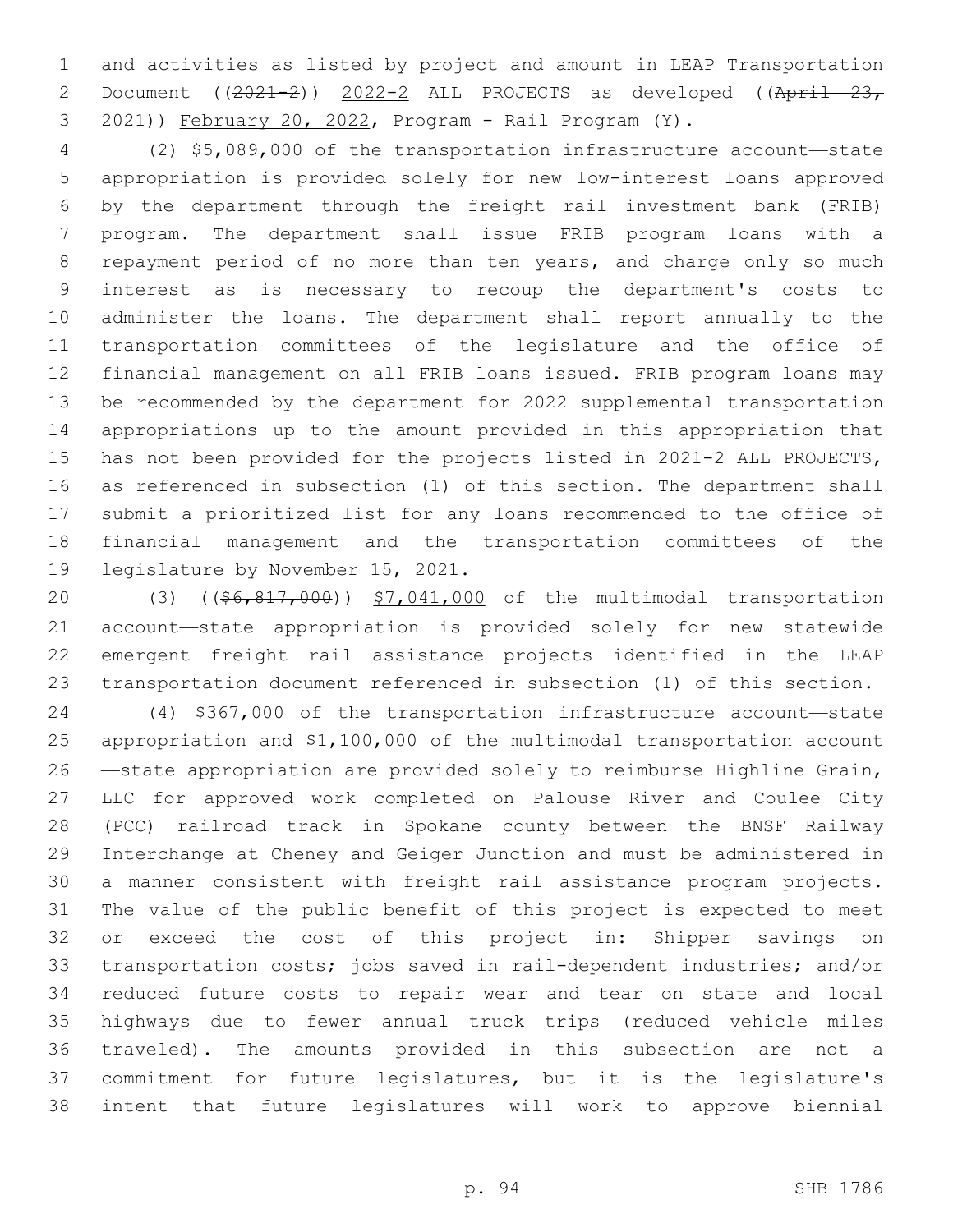appropriations until the full \$7,337,000 cost of this project is 2 reimbursed.

 (5)(a) ((\$550,000)) \$1,008,000 of the essential rail assistance account—state appropriation is provided solely for the purpose of the rehabilitation and maintenance of the Palouse river and Coulee City 6 railroad line (F01111B).

 (b) Expenditures from the essential rail assistance account—state in this subsection may not exceed the combined total of:

 (i) Revenues and transfers deposited into the essential rail assistance account from leases and sale of property relating to the 11 Palouse river and Coulee City railroad;

 (ii) Revenues from trackage rights agreement fees paid by 13 shippers; and

 (iii) Revenues and transfers transferred from the miscellaneous program account to the essential rail assistance account, pursuant to RCW 47.76.360, for the purpose of sustaining the grain train program by maintaining the Palouse river and Coulee City railroad.

 (6) The department shall issue a call for projects for the freight rail assistance program, and shall evaluate the applications in a manner consistent with past practices as specified in section 309, chapter 367, Laws of 2011. By November 15, 2022, the department shall submit a prioritized list of recommended projects to the office of financial management and the transportation committees of the 24 legislature.

25 (7) ((\$33,964,000)) \$32,996,000 of the multimodal transportation 26 account—state appropriation ((and \$37,500,000 of the multimodal 27 transportation account—federal appropriation are)) is provided solely 28 for Passenger Rail Equipment Replacement (((project 700010C.))) 29 (project 700010C). The ((appropriations)) appropriation in this subsection include insurance proceeds received by the state. The department must use these funds only to purchase replacement equipment that has been competitively procured and for service recovery needs and corrective actions related to the December 2017 34 derailment.

 (8) \$223,000 of the multimodal transportation account—state appropriation is provided solely for contingency funding for emergent freight rail assistance projects funded in subsection (3) of this section. Project sponsors may apply to the department for contingency funds needed due to unforeseeable cost increases. The department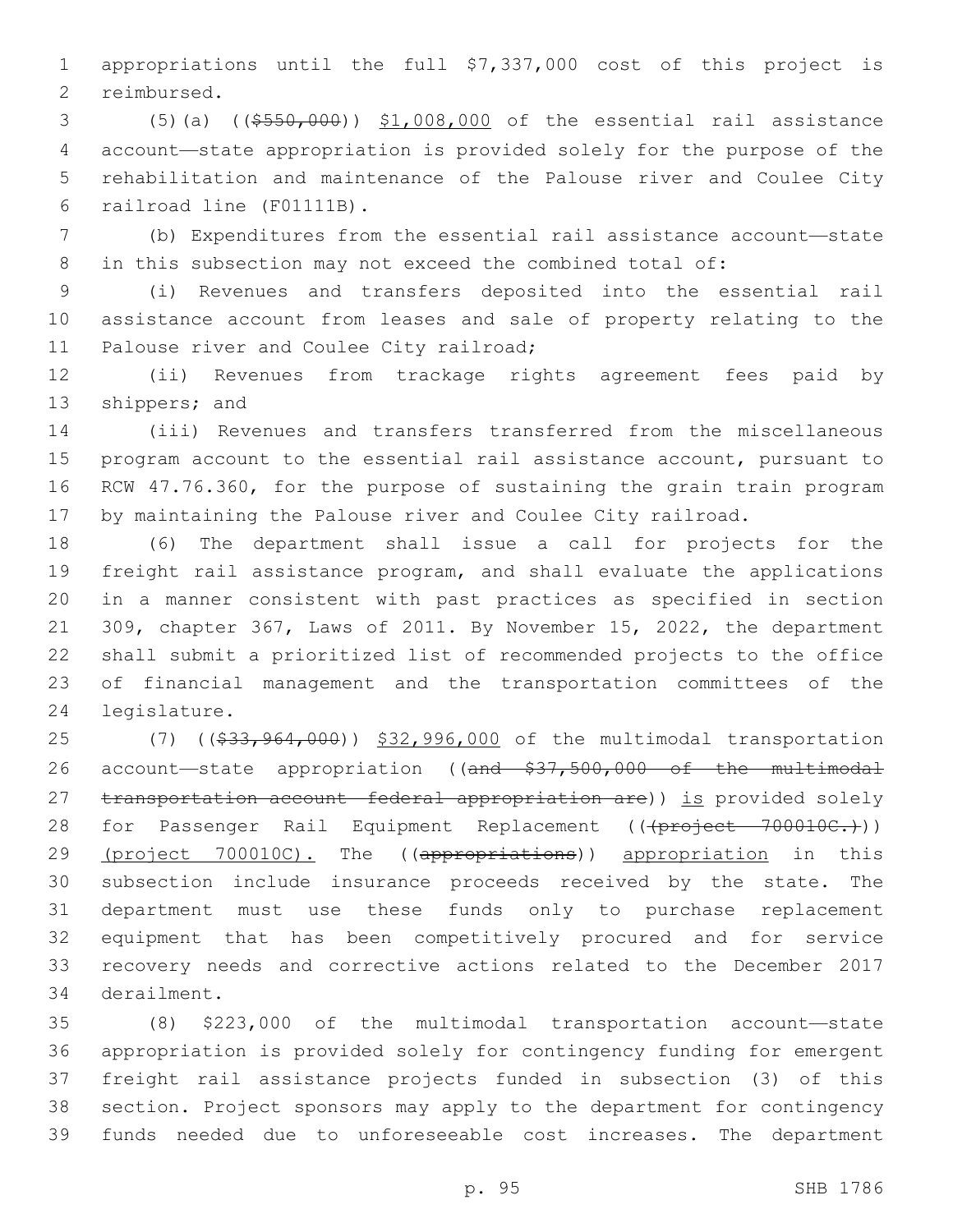shall submit a report of any contingency funds provided under this subsection as part of the department's annual budget submittal.

 (9) It is the intent of the legislature to encourage the department to pursue federal grant opportunities leveraging up to \$6,696,000 in connecting Washington programmed funds to be used as a state match to improve the state-owned Palouse river and Coulee City system. The amount listed in this subsection is not a commitment for future legislatures, but is the legislature's intent that future legislatures will work to approve biennial appropriations up to a state match share not to exceed \$6,696,000 of a grant award.

 (10) \$50,000,000 of the carbon emissions reduction account—state appropriation is provided solely for state match contributions to 13 support the department's application for pending federal grant opportunities. These funds are to remain in unallotted status and are 15 available only upon receipt of federal funds. The department must provide draft applications for federal grant opportunities to the transportation committees of the legislature for review and comment prior to submission. If amounts are appropriated for this specific purpose in House Bill No. 2118 (additive transportation funding) or Senate Bill No. 5975 (additive transportation funding) by June 30, 2022, this subsection lapses.

 (11) \$500,000 of the multimodal transportation account—state appropriation is provided solely for the Chelatchie Prairie railroad for track improvement activities on the northern part of the railroad (L1000311).

 **Sec. 310.** 2021 c 333 s 311 (uncodified) is amended to read as follows: 27 **FOR THE DEPARTMENT OF TRANSPORTATION—LOCAL PROGRAMS—PROGRAM Z— CAPITAL** 30 Highway Infrastructure Account—State Appropriation. . . ((\$793,000))  $\frac{$1,744,000}{2}$  Highway Infrastructure Account—Federal Appropriation . . . . . . . . . . . . . . . . . . . . . . . . . ((\$1,600,000)) \$2,935,000 35 Transportation Partnership Account-State 36 Appropriation. . . . . . . . . . . . . . . . . . (  $(\frac{2750,000}{1})$ 37 \$1,000,000 38 Motor Vehicle Account—State Appropriation. . . . . ((\$11,064,000))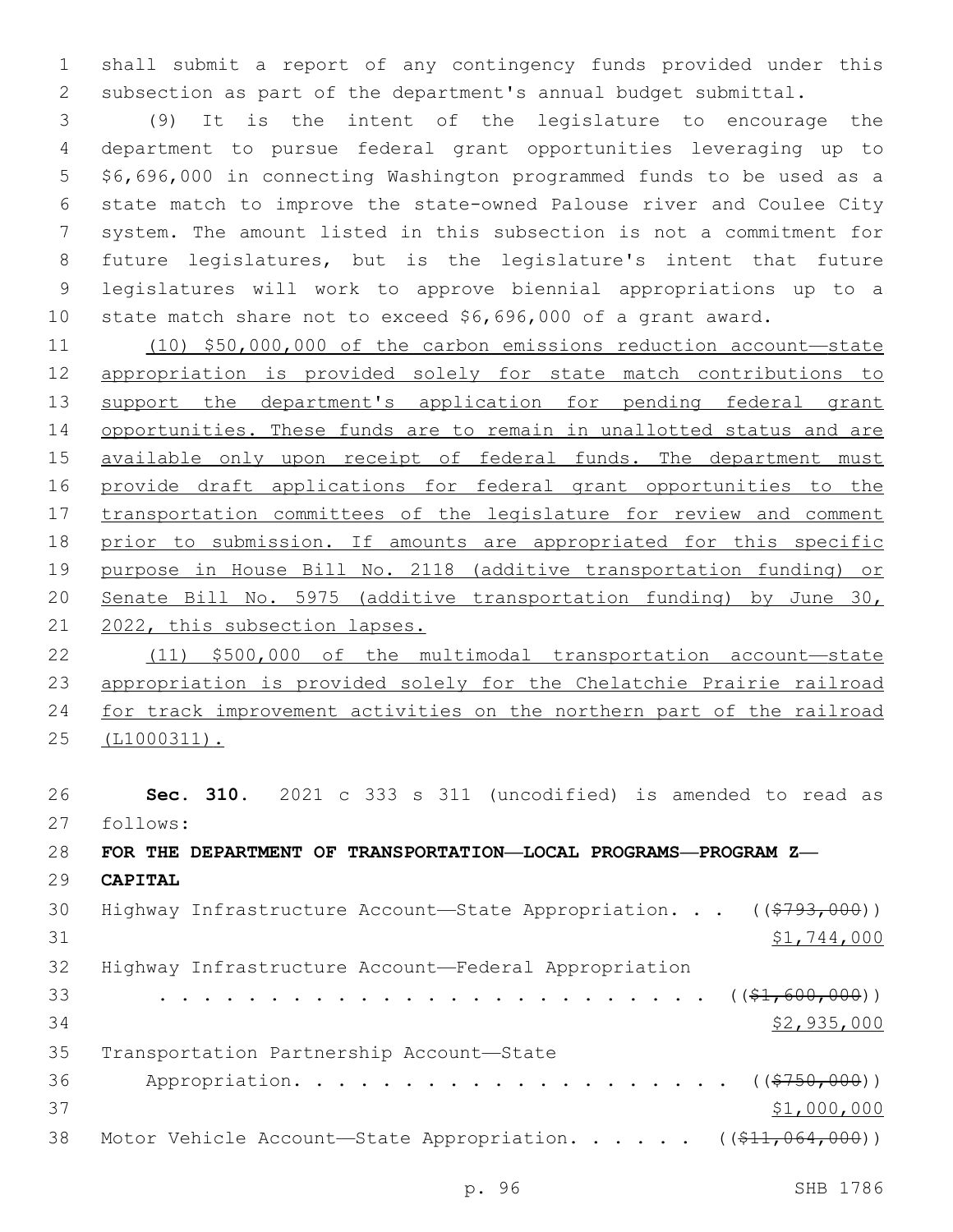|               | \$23,651,000                                                           |
|---------------|------------------------------------------------------------------------|
| $\mathcal{L}$ | Motor Vehicle Account-Federal Appropriation. ((\$55,751,000))          |
| 3             | \$79,306,000                                                           |
| 4             | Motor Vehicle Account-Private/Local Appropriation. \$6,600,000         |
| 5             | Connecting Washington Account-State Appropriation. . ((\$123,292,000)) |
| 6             | \$176, 755, 000                                                        |
|               | Multimodal Transportation Account-State                                |
| 8             | Appropriation.<br>$((\$71,615,000))$                                   |
| 9             | \$95,825,000                                                           |
| 10            | Carbon Emissions Reduction Account-State                               |
| 11            | \$19,360,000                                                           |
| 12            | TOTAL APPROPRIATION. ( $(\frac{271,465,000}{271,000})$ )               |
| 13            | \$407,176,000                                                          |
|               |                                                                        |

14 The appropriations in this section are subject to the following 15 conditions and limitations:

 (1) Except as provided otherwise in this section, the entire appropriations in this section are provided solely for the projects and activities as listed by project and amount in LEAP Transportation 19 Document  $((2021-2))$  2022-2 ALL PROJECTS as developed  $((Apri)$  23, 2021)) February 20, 2022, Program - Local Programs Program (Z).

21 (2) The amounts identified in the LEAP transportation document 22 referenced under subsection (1) of this section for pedestrian 23 safety/safe routes to school are as follows:

24 (a) ((\$32,613,000)) \$46,163,000 of the multimodal transportation 25 account—state appropriation is provided solely for pedestrian and 26 bicycle safety program projects (L2000188).

27 (b) ((\$19,344,000)) \$26,086,000 of the motor vehicle account-28 federal appropriation and ((\$17,397,000)) \$21,656,000 of the multimodal transportation account—state appropriation are provided solely for safe routes to school projects (L2000189). The department may consider the special situations facing high-need areas, as defined by schools or project areas in which the percentage of the children eligible to receive free and reduced-price meals under the national school lunch program is equal to, or greater than, the state average as determined by the department, when evaluating project proposals against established funding criteria while ensuring continued compliance with federal eligibility requirements.

38 (3) The department shall submit a report to the transportation 39 committees of the legislature by December 1, 2021, and December 1,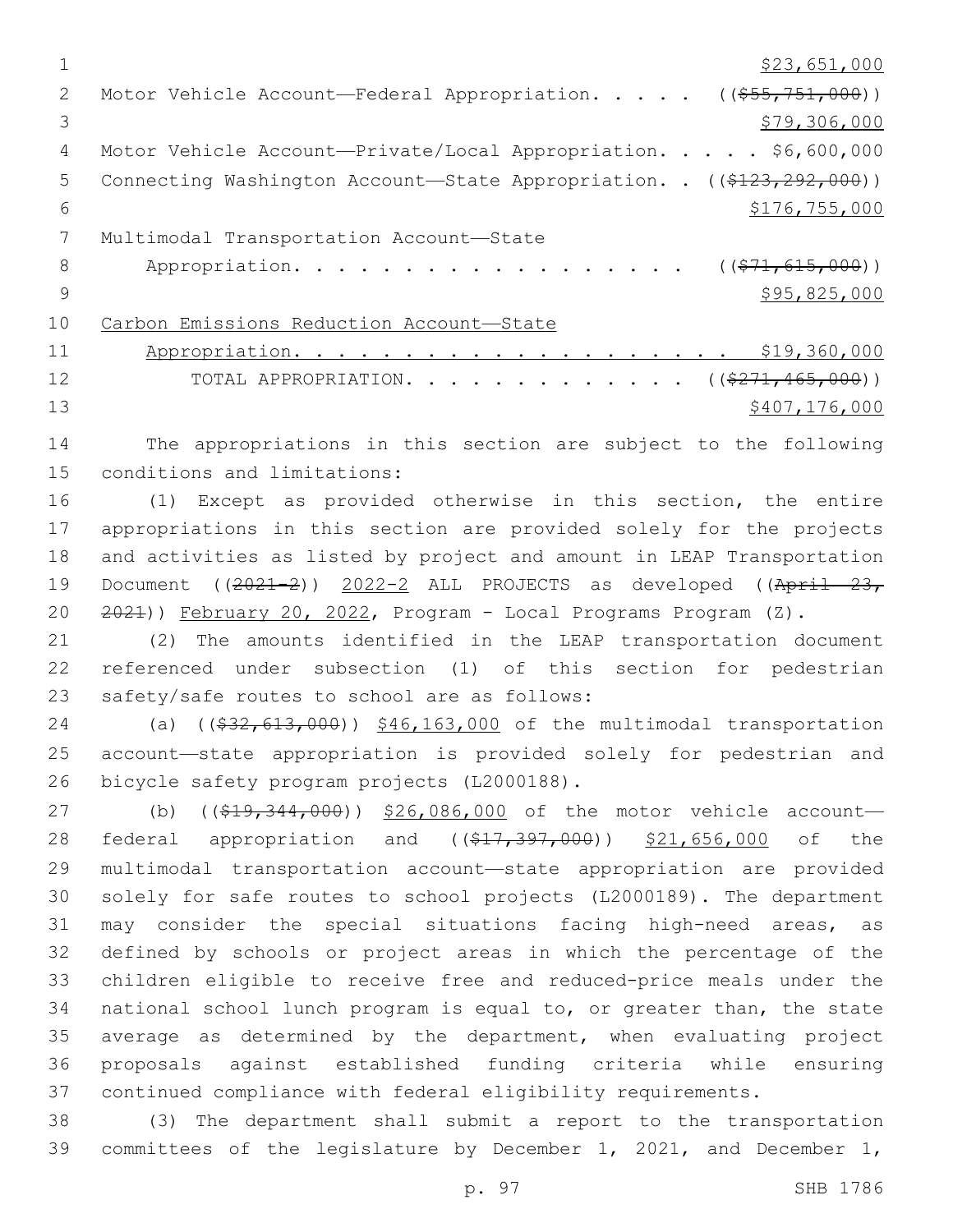2022, on the status of projects funded as part of the pedestrian safety/safe routes to school grant program. The report must include, but is not limited to, a list of projects selected and a brief description of each project's status. In its December 1, 2021, report the department must also include recommended changes to the pedestrian safety/safe routes to school grant program application and selection processes to increase utilization by a greater diversity of 8 jurisdictions.

9 (4) ((\$6,561,000)) \$11,987,000 of the multimodal transportation account—state appropriation is provided solely for bicycle and pedestrian projects listed in the LEAP transportation document 12 referenced in subsection (1) of this section.

 (5) It is the expectation of the legislature that the department will be administering a local railroad crossing safety grant program for \$7,000,000 in federal funds during the 2021-2023 fiscal biennium.

16 (6) ((\$12,500,000)) \$17,438,000 of the motor vehicle account- federal appropriation is provided solely for national highway freight network projects identified on the project list submitted in accordance with section 218(4)(b), chapter 14, Laws of 2016 on 20 October 31, 2016 (L1000169).

 (7) When the department updates its federally-compliant freight plan, it shall consult the freight mobility strategic investment board on the freight plan update and on the investment plan component that describes how the estimated funding allocation for the national highway freight program for federal fiscal years 2022-2025 will be invested and matched. The investment plan component for the state portion of national highway freight program funds must first address shortfalls in funding for connecting Washington act projects. The department shall complete the freight plan update in compliance with federal requirements and deadlines and shall provide an update on the development of the freight plan, including the investment plan component, when submitting its 2022 supplemental appropriations 33 request.

34 (8) ((\$11,679,000)) \$35,411,000 of the motor vehicle account- federal appropriation is provided solely for acceleration of local preservation projects that ensure the reliable movement of freight on the national highway freight system (G2000100). The department will identify projects through its current national highway system asset management call for projects with applications due in February 2021.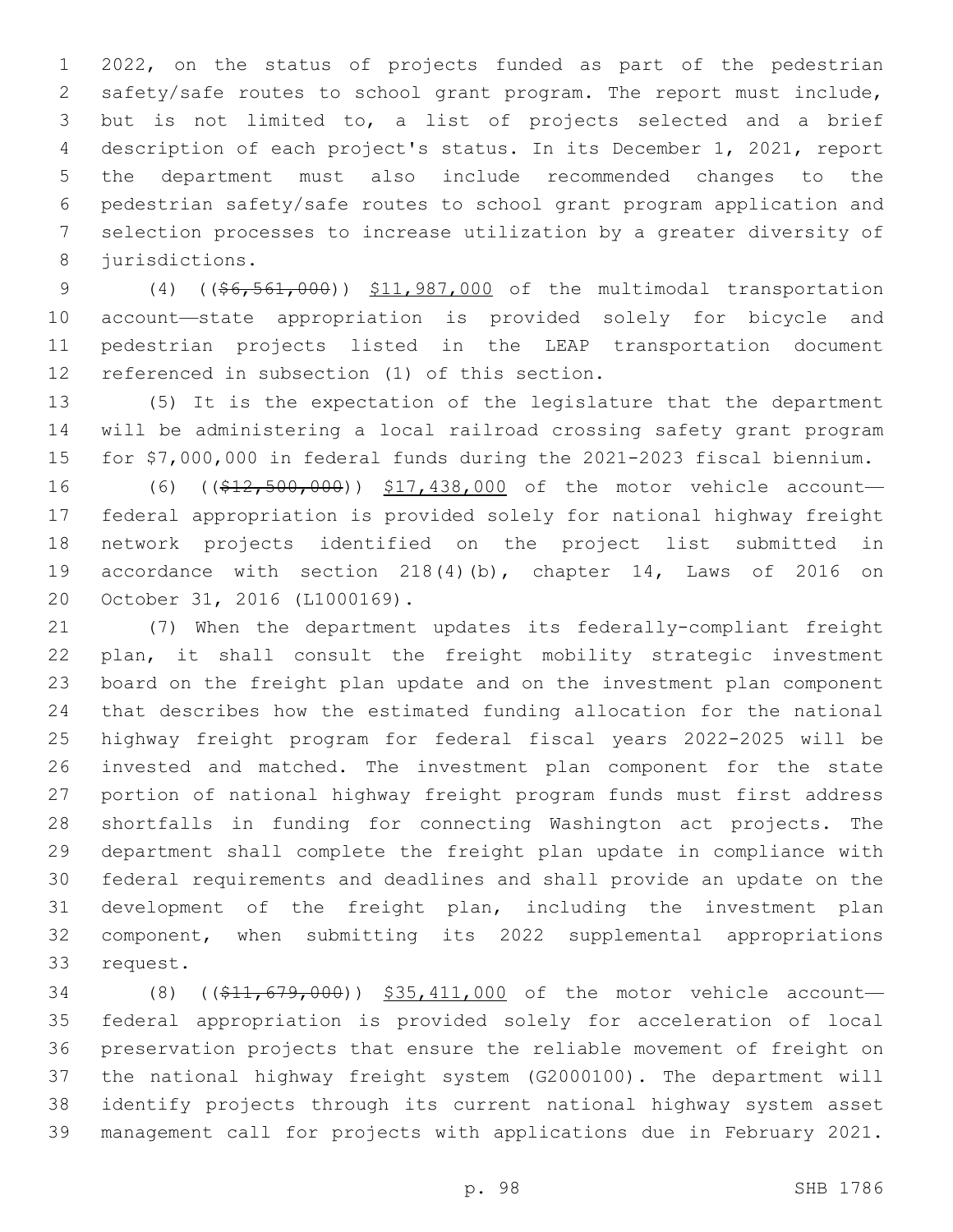The department shall give priority to those projects that can be 2 obligated by September 30, 2021.

 (9) \$6,890,000 of the climate emissions reduction account—state appropriation is provided solely for the projects and activities as listed in LEAP Transportation Document 2022-NL-2 as developed February 8, 2022. If amounts are appropriated for this specific purpose in House Bill No. 2118 (additive transportation funding) or Senate Bill No. 5975 (additive transportation funding) by June 30, 2022, the amount provided in this subsection lapses.

 (10) \$5,640,000 of the climate emission reductions account—state appropriation is provided solely for newly selected pedestrian and bicycle safety program grants. If amounts are appropriated for this 13 specific purpose in House Bill No. 2118 (additive transportation funding) or Senate Bill No. 5975 (additive transportation funding) by June 30, 2022, the amount provided in this subsection lapses.

 (11) \$6,830,000 of the climate emission reductions account—state appropriation is provided solely for safe routes to school program grants. If amounts are appropriated for this specific purpose in House Bill No. 2118 (additive transportation funding) or Senate Bill No. 5975 (additive transportation funding) by June 30, 2022, the amount provided in this subsection lapses.

 (12) \$1,063,000 of the motor vehicle account state—appropriation is provided solely for repairs and rehabilitation of the Pierce county ferry landings at Anderson Island and Steilacoom.

 (13) \$500,000 of the motor vehicle account—state appropriation designated for the traffic avenue/SR 410 interchange project (L1000165) in LEAP Transportation Document 2022-2 ALL PROJECTS as developed February 20, 2022, Local Programs Program (Z) is 29 redesignated and provided solely for the 166th/SR 410 Interchange -Sumner.

 (14) \$300,000 of the motor vehicle account—state appropriation is provided solely for the city of Spokane for preliminary engineering of the US 195/Inland Empire Way project. Funds may be used for predesign environmental assessment work, community engagement, design, and project cost estimation.

 **Sec. 311.** 2021 c 333 s 313 (uncodified) is amended to read as follows: 37

**QUARTERLY REPORTING REQUIREMENTS FOR CAPITAL PROGRAM**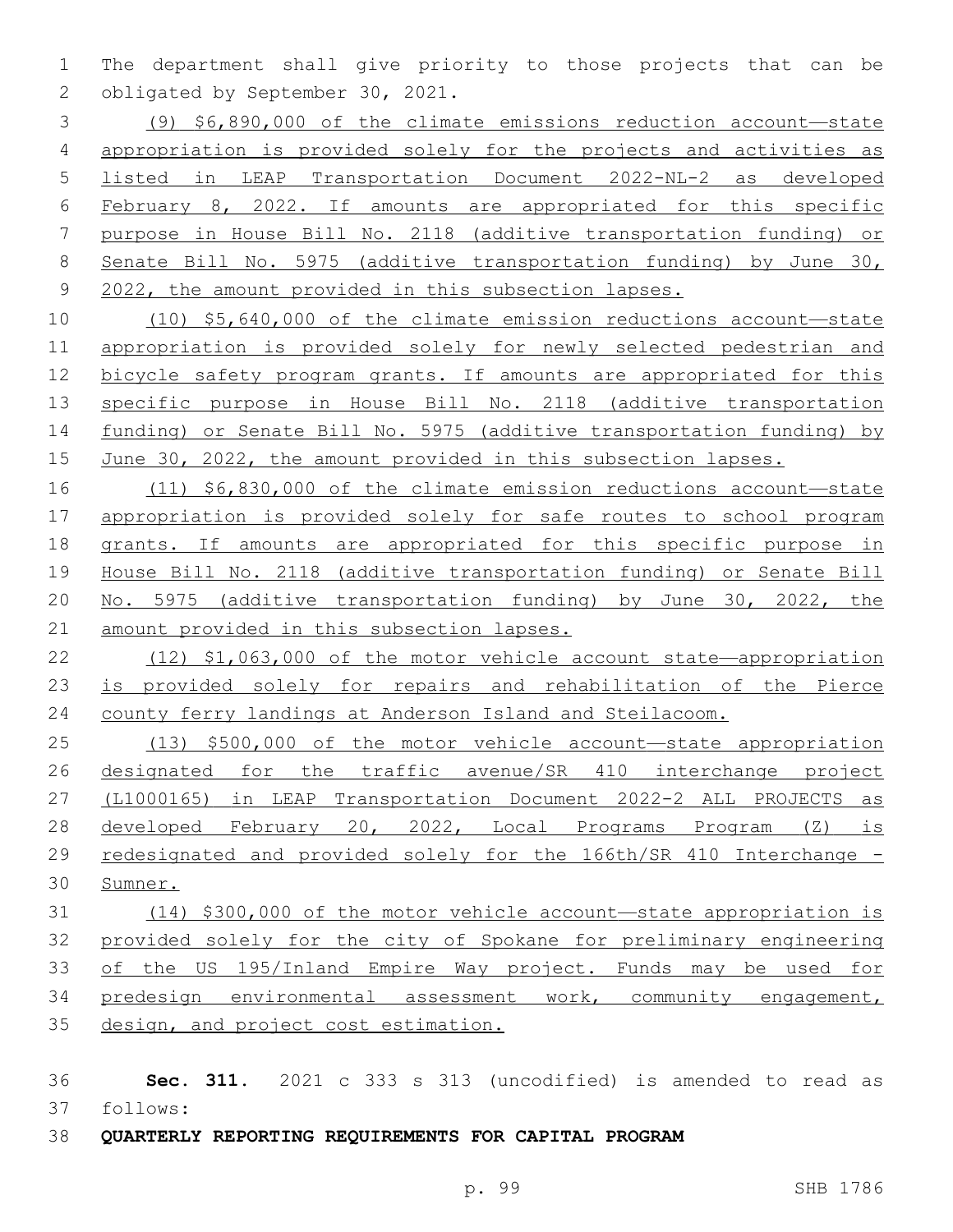On a quarterly basis, the department of transportation shall provide to the office of financial management and the legislative transportation committees a report for all capital projects, except for ferry projects subject to the reporting requirements established 5 in section 309 ((of this act)), chapter 333, Laws of 2021, that must include:6

7 (1) A TEIS version containing actual capital expenditures for all 8 projects consistent with the structure of the most recently enacted 9 budget;

10 (2) Anticipated cost savings, cost increases, reappropriations, 11 and schedule adjustments for all projects consistent with the 12 structure of the most recently enacted budget;

13 (3) The award amount, the engineer's estimate, and the number of 14 bidders for all active projects consistent with the structure of the 15 most recently enacted budget; and

16 (4) Risk reserves and contingency amounts for all projects 17 consistent with the structure of the most recently enacted budget.

(End of part)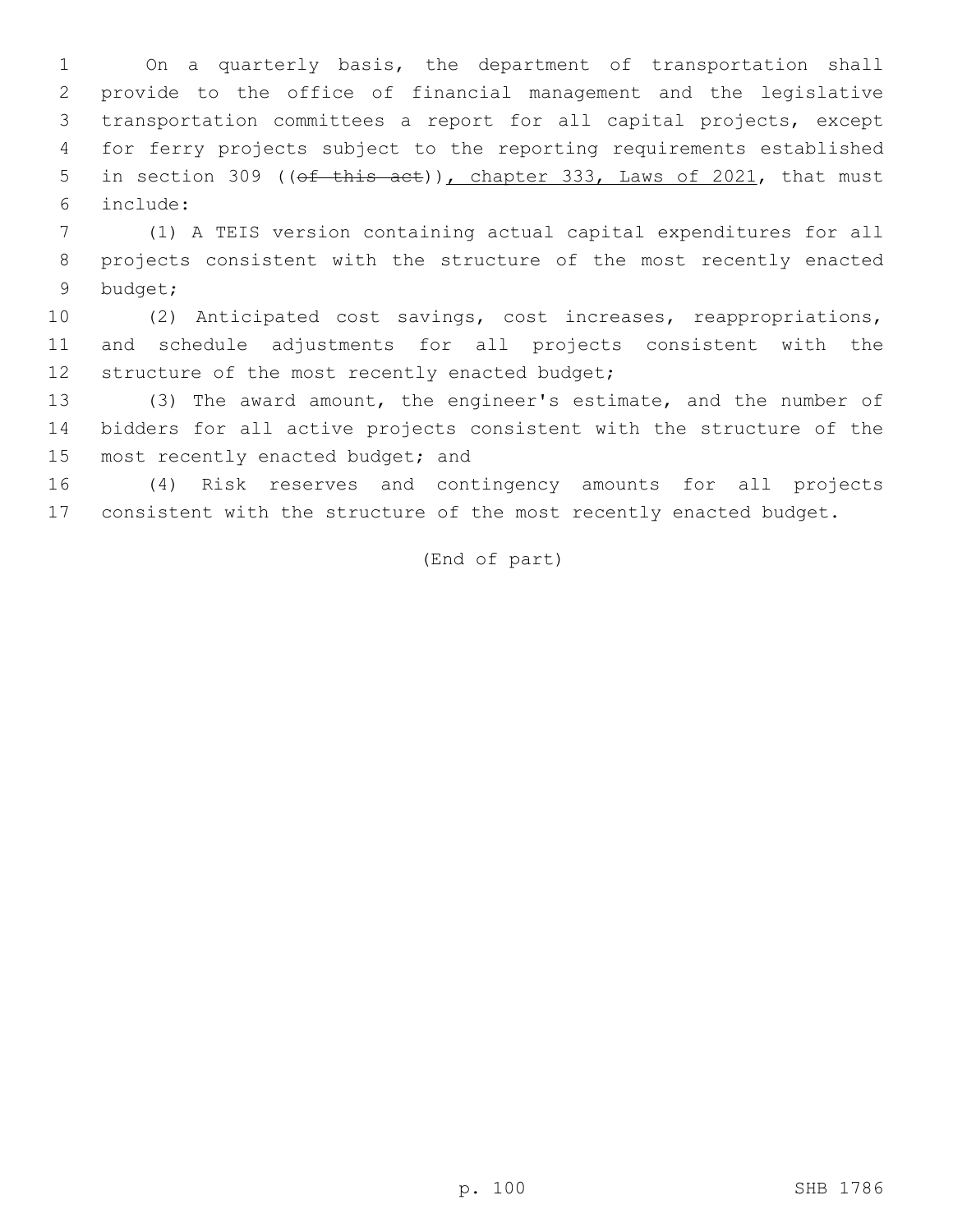1 **TRANSFERS AND DISTRIBUTIONS**

2 **Sec. 401.** 2021 c 333 s 401 (uncodified) is amended to read as follows: 3 4 **FOR THE STATE TREASURER—BOND RETIREMENT AND INTEREST, AND ONGOING**  5 **BOND REGISTRATION AND TRANSFER CHARGES: FOR BOND SALES DISCOUNTS AND**  6 **DEBT TO BE PAID BY MOTOR VEHICLE ACCOUNT AND TRANSPORTATION FUND**  7 **REVENUE** 8 Transportation Partnership Account-State 9 Appropriation. . . . . . . . . . . . . . . . . . ((\$904,000))  $10 \frac{\$795,000}{}$ 11 Connecting Washington Account—State Appropriation. . ((\$11,153,000))  $12$  \$5,584,000 13 Special Category C Account—State Appropriation. . . . ((\$412,000))  $14$   $\frac{$257,000}{}$ 15 Highway Bond Retirement Account-State 16 Appropriation. . . . . . . . . . . . . . . . ((\$1,483,793,000)) 17 \$1,424,896,000 18 Ferry Bond Retirement Account-State Appropriation. . . . \$17,150,000 19 Transportation Improvement Board Bond Retirement 20 Account—State Appropriation. . . . . . . . . .  $($   $($ \$11,770,000))  $21$   $$17,566,000$ 22 Nondebt-Limit Reimbursable Bond Retirement Account— 23 State Appropriation. . . . . . . . . . . . . . . ((\$29,323,000)) 24 \$26,278,000 25 Toll Facility Bond Retirement Account-State 26 Appropriation. . . . . . . . . . . . . . . . . . . . \$76,376,000 27 TOTAL APPROPRIATION. . . . . . . . . . . ((\$1,630,881,000))  $28$   $51,568,177,000$ 29 The appropriations in this section are subject to the following 30 conditions and limitations: Up to \$6,451,550 of the transportation 31 improvement board bond retirement account—state appropriation is 32 provided solely for the prepayment of certain outstanding bonds and 33 debt service.

34 **Sec. 402.** 2021 c 333 s 402 (uncodified) is amended to read as follows: 35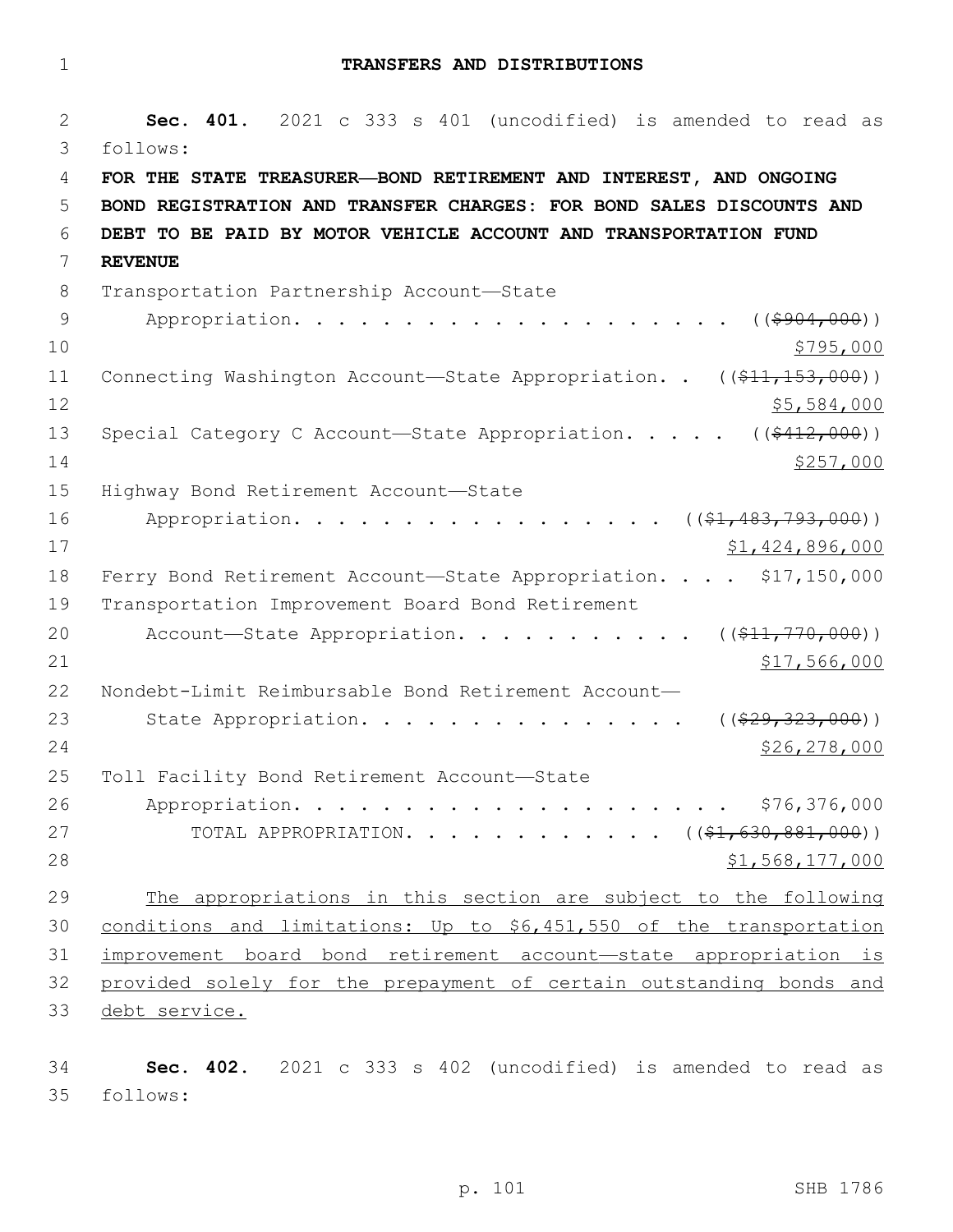1 **FOR THE STATE TREASURER—BOND RETIREMENT AND INTEREST, AND ONGOING**  2 **BOND REGISTRATION AND TRANSFER CHARGES: FOR BOND SALE EXPENSES AND**  3 **FISCAL AGENT CHARGES** 4 Transportation Partnership Account-State 5 Appropriation. . . . . . . . . . . . . . . . . . (  $(\frac{2181,000}{100})$  $\frac{$150,000}{ }$ 7 Connecting Washington Account—State Appropriation. . . ((\$2,231,000)) 8 \$1,117,000 9 Special Category C Account—State Appropriation. . . . . ((\$82,000))  $10 \frac{\$51,000}{\$}$ 11 Transportation Improvement Account—State 12 Appropriation. . . . . . . . . . . . . . . . . . . . . . \$20,000 13 TOTAL APPROPRIATION. . . . . . . . . . . . . ((<del>\$2,494,000</del>))  $14$  \$1,315,000 15 **Sec. 403.** 2021 c 333 s 403 (uncodified) is amended to read as follows: 16 17 **FOR THE STATE TREASURER—STATE REVENUES FOR DISTRIBUTION** 18 Motor Vehicle Account—State Appropriation: For motor 19 vehicle fuel tax statutory distributions to 20 cities and counties. . . . . . . . . . . . . . ((\$467,390,000)) 21 \$474,003,000 \$474,003,000 \$474,003,000 \$474,003,000 \$474,003,000 \$474,003,000 \$474,003,000 \$474,003,000 \$17 22 Multimodal Transportation Account-State 23 Appropriation: For distribution to cities and 24 counties. . . . . . . . . . . . . . . . . . . . . . . \$26,786,000 25 Motor Vehicle Account—State Appropriation: For 26 distribution to cities and counties.  $\ldots$  . . . . . \$23,438,000 27 **Sec. 404.** 2021 c 333 s 404 (uncodified) is amended to read as follows: 28 29 **FOR THE STATE TREASURER—TRANSFERS** 30 Motor Vehicle Account—State Appropriation: For motor 31 vehicle fuel tax refunds and statutory 32 transfers. . . . . . . . . . . . . . . . . ((\$1,974,599,000))  $33$   $$2,000,419,000$ 34 **Sec. 405.** 2021 c 333 s 405 (uncodified) is amended to read as follows: 35 36 **FOR THE DEPARTMENT OF LICENSING—TRANSFERS**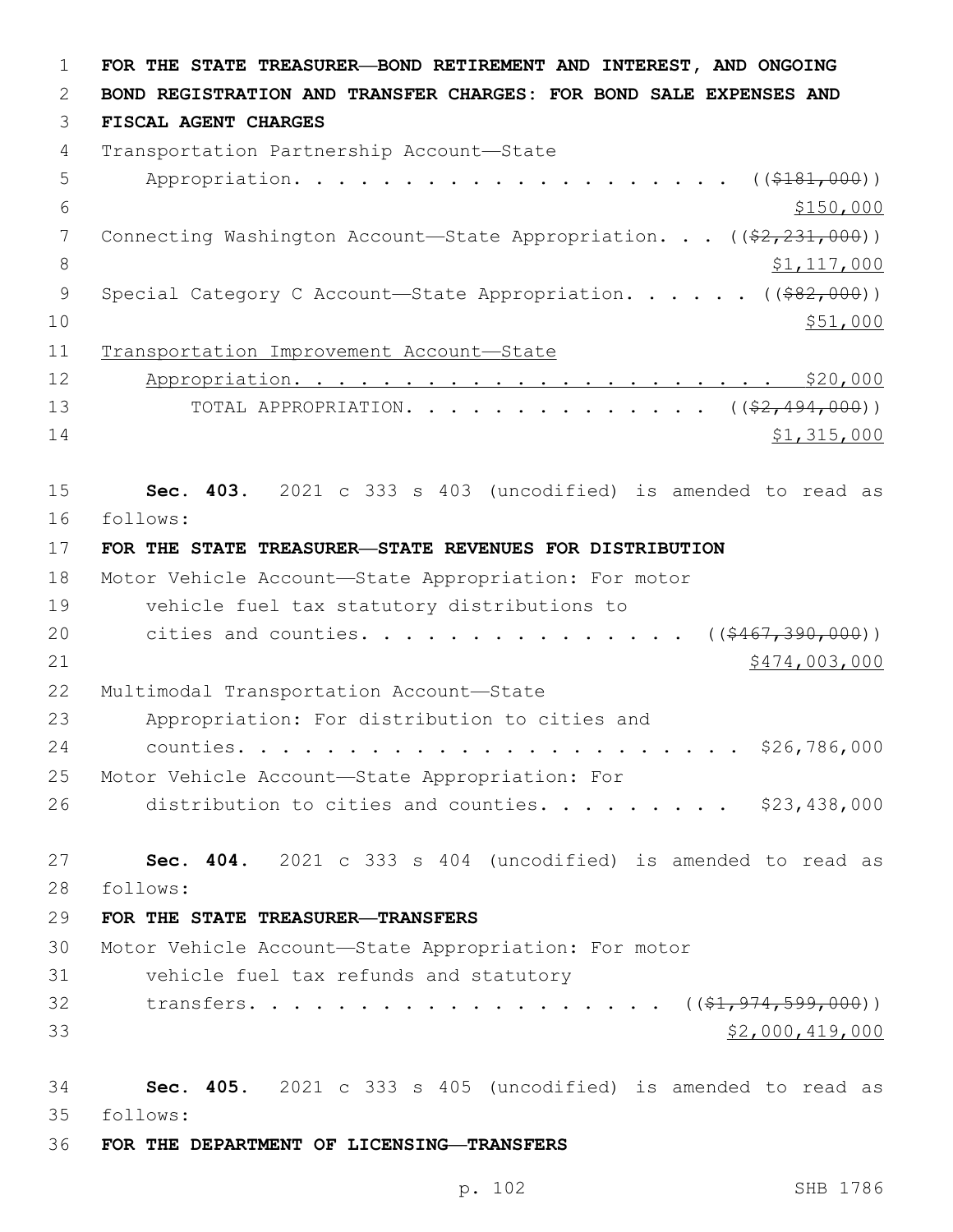Motor Vehicle Account—State Appropriation: For motor 2 vehicle fuel tax refunds and transfers. . . . . ((\$235,675,000))  $3<sup>3</sup>$  \$240,330,000 **Sec. 406.** 2021 c 333 s 406 (uncodified) is amended to read as follows: 5 **FOR THE STATE TREASURER—ADMINISTRATIVE TRANSFERS** (1) Highway Safety Account—State Appropriation: 8 For transfer to the State Patrol Highway Account—State. . . . . . . . . . . . . . . . . . . . . . \$47,000,000 (2)(a) Transportation Partnership Account—State 11 Appropriation: For transfer to the Capital Vessel 12 Replacement Account—State. . . . . . . . . . . . . . ((\$152,453,000)) 13 \$45,668,000 (b) The amount transferred in this subsection represents proceeds from the sale of bonds authorized in RCW 47.10.873. (3)(a) Transportation Partnership Account—State Appropriation: For transfer to the Tacoma Narrows Toll Bridge Account —State. . . . . . . . . . . . . . . . . . . . . . . . . . \$30,293,000 (b) It is the intent of the legislature that this transfer is temporary, for the purpose of minimizing the impact of toll increases. An equivalent reimbursing transfer is to occur after the debt service and deferred sales tax on the Tacoma Narrows bridge construction costs are fully repaid in accordance with chapter 195, 24 Laws of 2018. (4)(a) Motor Vehicle Account—State Appropriation: 26 For transfer to Alaskan Way Viaduct Account —State. . . . . . . . . . . . . . . . . . . . . . . . . . \$6,000,000 (b) The funds provided in (a) of this subsection are a loan to the Alaskan Way viaduct replacement project account—state, and the legislature assumes that these funds will be reimbursed to the motor vehicle account—state at a later date when traffic on the toll facility has recovered from the COVID-19 pandemic. (5) Motor Vehicle Account—State Appropriation: 34 For transfer to the County Arterial Preservation Account—State. . . . . . . . . . . . . . . . . . . . . . . \$7,666,000 (6) Motor Vehicle Account—State Appropriation: 37 For transfer to the Freight Mobility Investment Account—State. . . . . . . . . . . . . . . . . . . . . . . \$5,511,000

p. 103 SHB 1786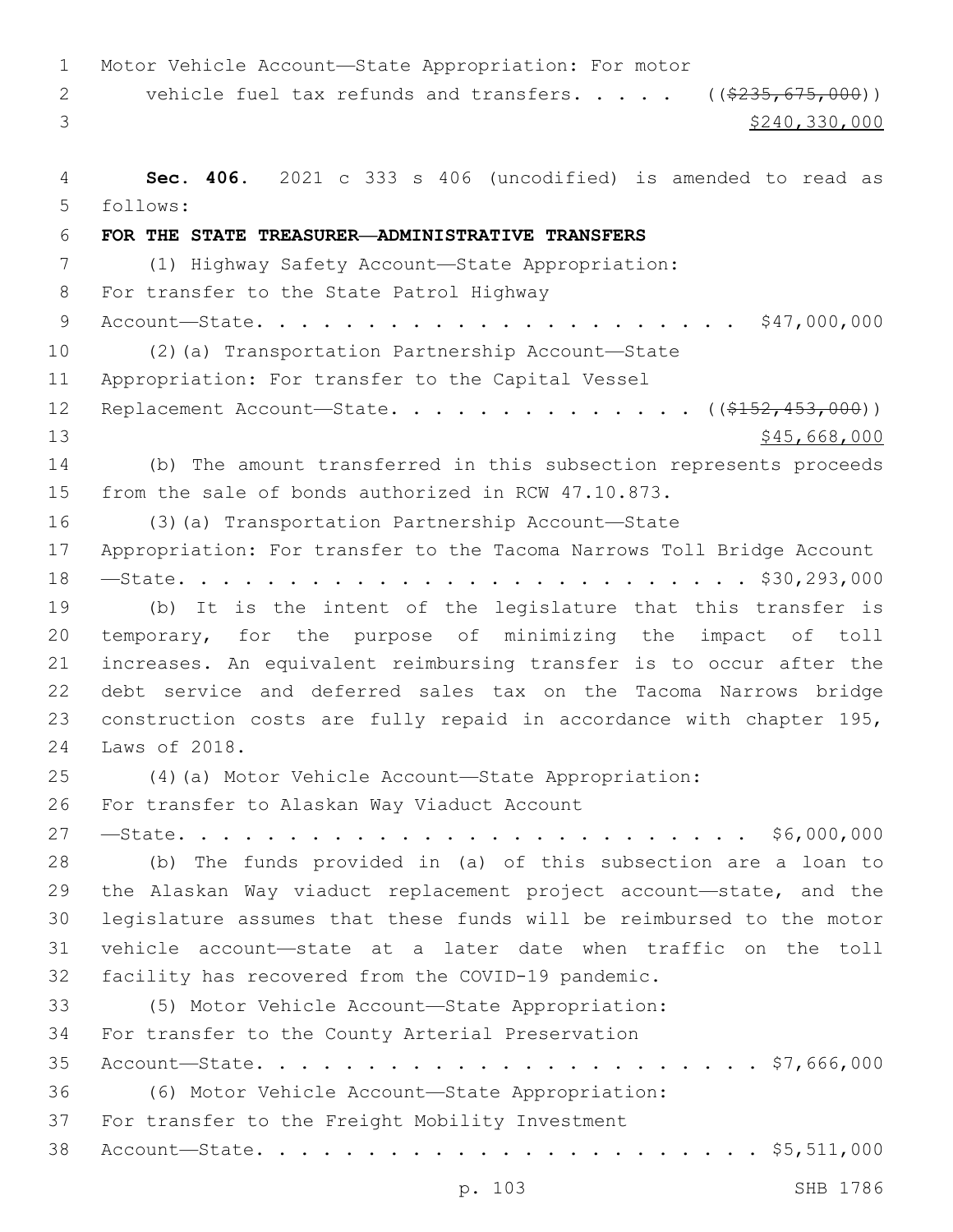(7) Motor Vehicle Account—State Appropriation:1 2 For transfer to the Rural Arterial Trust Account-State. . \$9,331,000 (8) Motor Vehicle Account—State Appropriation:3 4 For transfer to the Transportation Improvement 5 Account—State. . . . . . . . . . . . . . . . . . . . . . . \$9,688,000 (9) Rural Mobility Grant Program Account—State6 7 Appropriation: For transfer to the Multimodal 8 Transportation Account-State. . . . . . . . . . . . . . \$3,000,000 (10)(a) State Route Number 520 Civil Penalties9 10 Account—State Appropriation: For transfer to the 11 Motor Vehicle Account-State 12 . . . . . . . . . . . . . . . . . . . . . . . . . . . . . \$2,000,000 13 (b) The transfer in this subsection is to repay moneys loaned to 14 the state route number 520 civil penalties account in the 2019-2021 15 fiscal biennium. 16 (11) State Route Number 520 Civil Penalties 17 Account—State Appropriation: For transfer to the 18 State Route Number 520 Corridor Account-State. . . . . . \$1,532,000 19 (12) Capital Vessel Replacement Account—State 20 Appropriation: For transfer to the Connecting 21 Washington Account-State. . . . . . . . . . . . . . . . \$35,000,000 22 (13)(a) Capital Vessel Replacement Account—State 23 Appropriation: For transfer to the Transportation 24 Partnership Account—State. . . . . . . . . . . . . ((\$10,305,000)) 25 \$1,542,000 26 (b) The amount transferred in this subsection represents 27 repayment of debt service incurred for the construction of the Hybrid 28 Electric Olympic Class (144-auto) Vessel #5 project (L2000329). (14) Multimodal Transportation Account—State29 30 Appropriation: For transfer to the Complete Streets 31 Grant Program Account—State. . . . . . . . . . . . . . . \$14,670,000 (15) Multimodal Transportation Account—State32 33 Appropriation: For transfer to the Connecting 34 Washington Account—State. . . . . . . . . . . . . . . . \$200,000,000 (16) Multimodal Transportation Account—State35 36 Appropriation: For transfer to the Freight Mobility 37 Multimodal Account—State. . . . . . . . . . . . . . . . . \$4,011,000 (17) Multimodal Transportation Account—State38 39 Appropriation: For transfer to the Ignition Interlock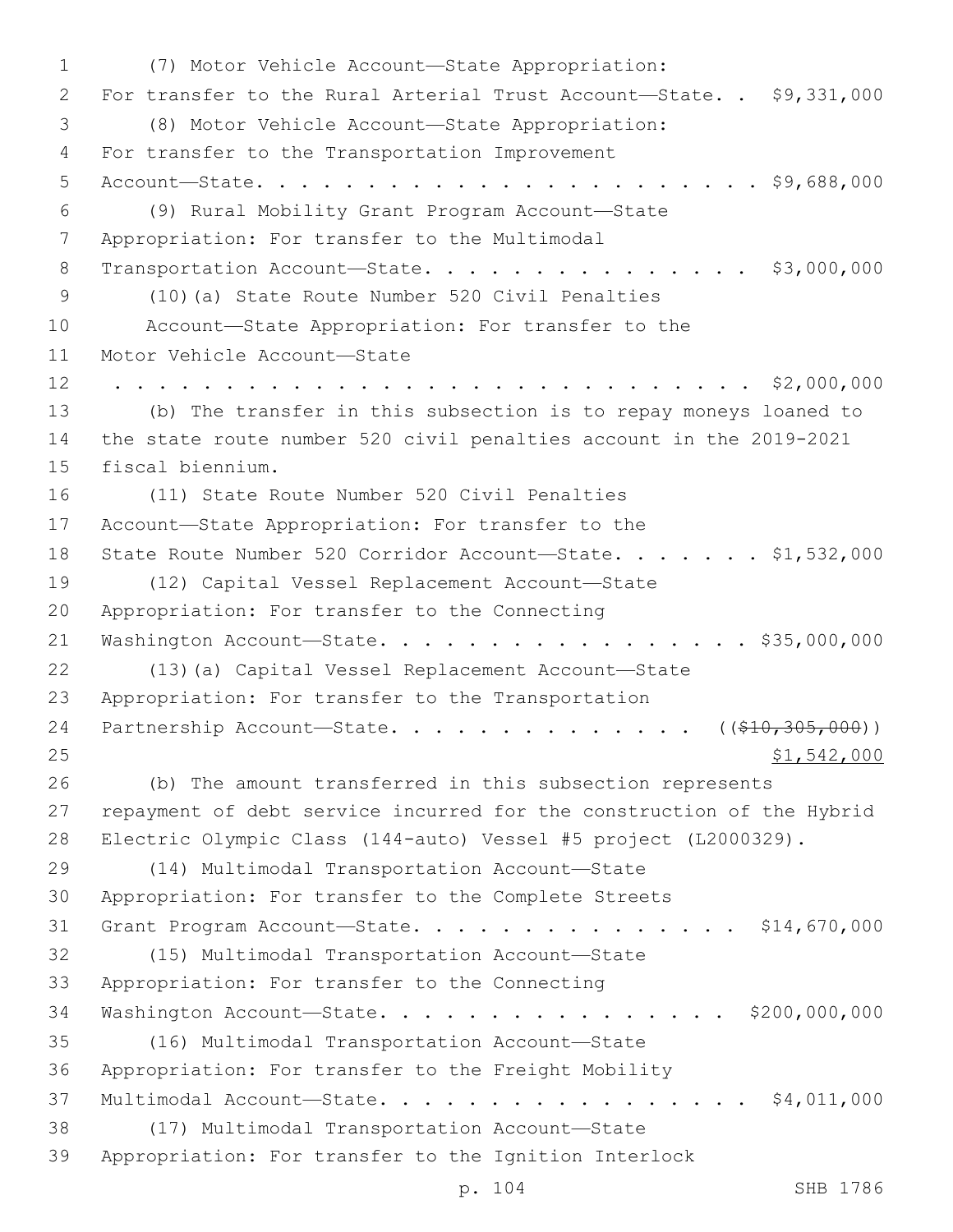1 Device Revolving Account—State. . . . . . . . . . . . . . \$600,000 (18) Multimodal Transportation Account—State2 3 Appropriation: For transfer to the Pilotage 4 Account—State. . . . . . . . . . . . . . . . . . . . . ((\$1,500,000))  $5$  \$2,000,000 (19) Multimodal Transportation Account—State6 7 Appropriation: For transfer to the Puget Sound 8 Capital Construction Account-State. . . . . . . . . . . \$60,000,000 (20) Multimodal Transportation Account—State9 10 Appropriation: For transfer to the Regional Mobility 11 Grant Program Account-State. . . . . . . . . . . . . . \$27,679,000 12 (21) Multimodal Transportation Account-State 13 Appropriation: For transfer to the Rural Mobility 14 Grant Program Account-State. . . . . . . . . . . . . . . \$15,223,000 15 (22)(a) Alaskan Way Viaduct Replacement Project 16 Account-State Appropriation: For transfer to the 17 Transportation Partnership Account-State. . . . . . . . \$22,884,000 18 (b) The amount transferred in this subsection represents 19 repayment of debt service incurred for the construction of the SR 99/ 20 Alaskan Way Viaduct Replacement project (809936Z). 21 (23) Tacoma Narrows Toll Bridge Account-State 22 Appropriation: For transfer to the Motor Vehicle 23 Account—State. . . . . . . . . . . . . . . . . . . . . . . . \$950,000 24 (24) Puget Sound Ferry Operations Account—State 25 Appropriation: For transfer to the Puget Sound 26 Capital Construction Account-State. . . . . . . . . . . \$60,000,000 27 (25)(a) General Fund Account—State 28 Appropriation: For transfer to the State Patrol 29 Highway Account—State. . . . . . . . . . . . . . . . . . . . \$625,000 30 (b) The state treasurer shall transfer the funds only after 31 receiving notification from the Washington state patrol under section 32 207(2) ((of this act)), chapter 333, Laws of 2021.

(End of part)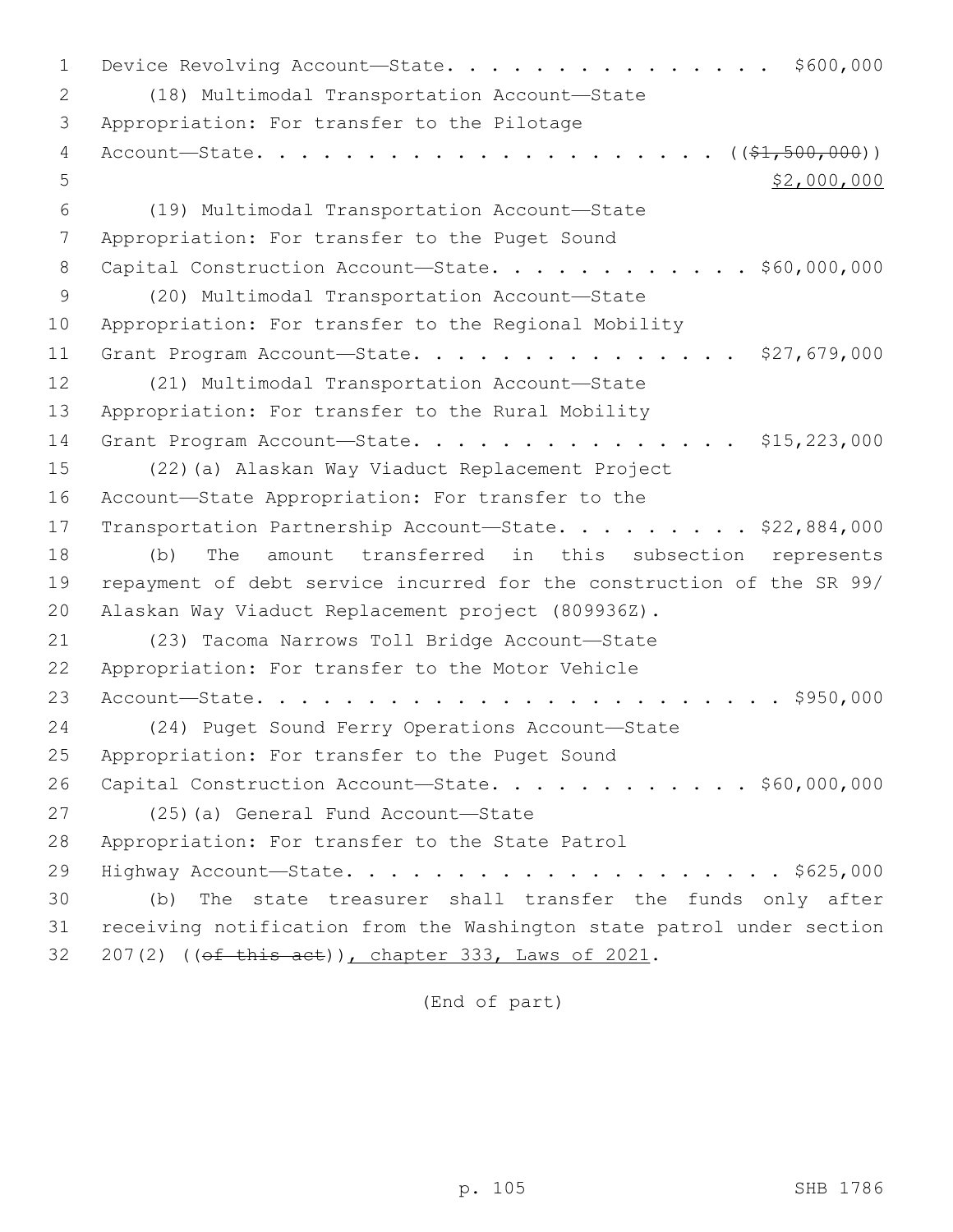**Sec. 501.** 2021 c 333 s 502 (uncodified) is amended to read as follows: 3

## **COLLECTIVE BARGAINING AGREEMENTS**

5 Sections 503 through 520 ((of this act)), chapter 333, Laws of 2021 represent the results of the 2021-2023 collective bargaining process required under chapters 41.80, 47.64, and 41.56 RCW. Provisions of the collective bargaining agreements contained in 9 sections 503 through 520 (( $ef$  this act)), chapter 333, Laws of 2021 are described in general terms. Only major economic terms are included in the descriptions. These descriptions do not contain the complete contents of the agreements. The collective bargaining 13 agreements contained in sections 503 through 520 (( $\theta$ f this act)), 14 chapter 333, Laws of 2021 may also be funded by expenditures from nonappropriated accounts. If positions are funded with lidded grants or dedicated fund sources with insufficient revenue, additional 17 funding from other sources is not provided.

 **Sec. 502.** 2021 c 333 s 503 (uncodified) is amended to read as follows: 19

# **DEPARTMENT OF TRANSPORTATION MARINE DIVISION COLLECTIVE BARGAINING**

## **AGREEMENTS—OPEIU**

 (1) An agreement has been reached between the governor and the office and professional employees international union local eight (OPEIU) pursuant to chapter 47.64 RCW for the 2021-2023 fiscal biennium. Funding is provided to fund the agreement, which does not include wage increases but does include furloughs. The agreement provides that positions designated by the employer as not requiring backfill take 24 furlough days during the biennium. In addition, the following positions are not subject to the furlough requirement: Bid administrator, dispatch, dispatch coordinator, and relief positions.

 (2) An agreement has been reached between the governor and the office and professional employees international union local eight (OPEIU) pursuant to chapter 47.64 RCW for fiscal year 2023. The agreement includes and funding is provided for a general wage increase of 3.25 percent for fiscal year 2023 and a lump sum payment for employees hired before July 1, 2022.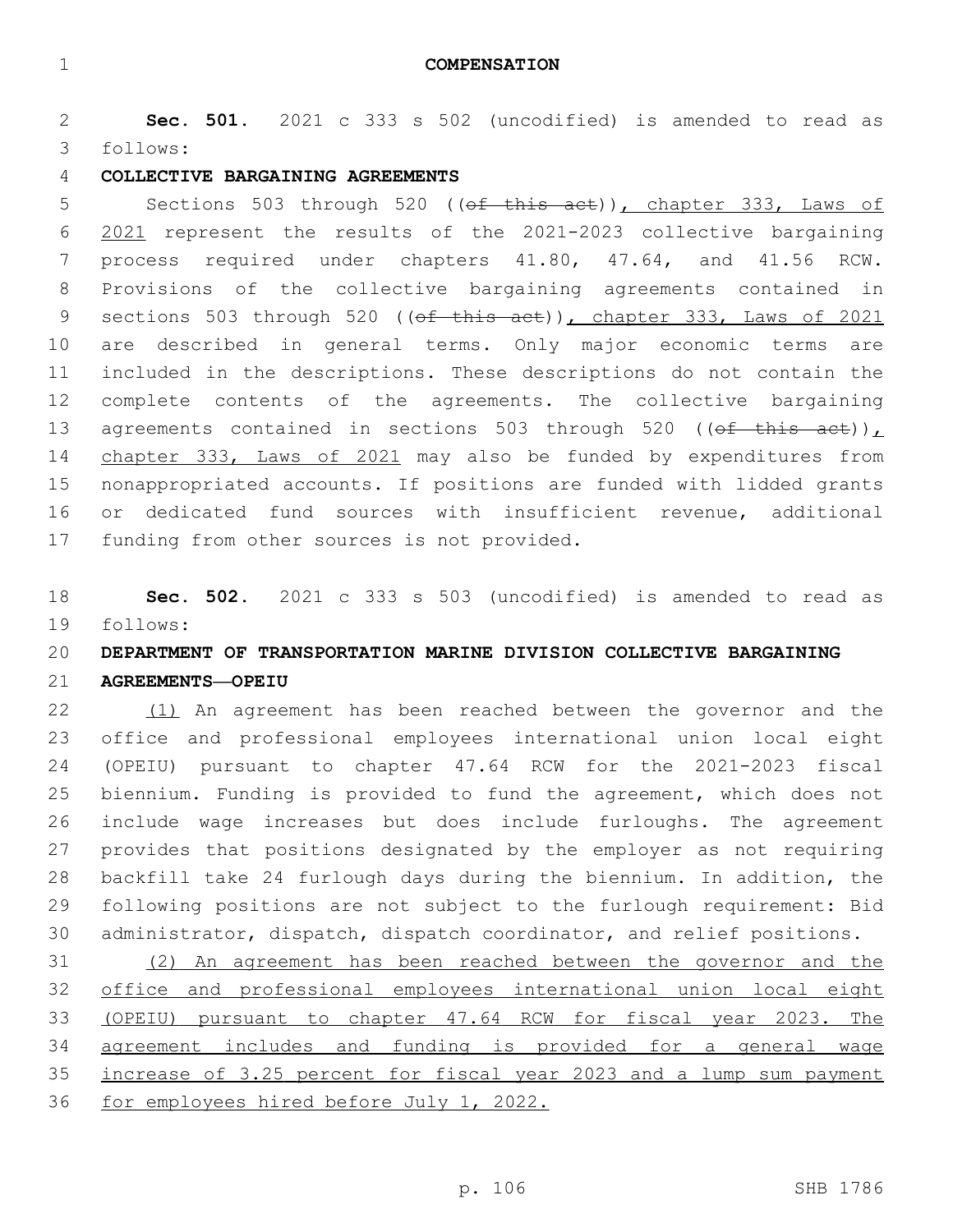**Sec. 503.** 2021 c 333 s 504 (uncodified) is amended to read as follows: 2

 **DEPARTMENT OF TRANSPORTATION MARINE DIVISION COLLECTIVE BARGAINING AGREEMENTS—FASPAA**

 (1) An agreement has been reached between the governor and the ferry agents, supervisors, and project administrators association pursuant to chapter 47.64 RCW for the 2021-2023 fiscal biennium. Funding is provided to fund the agreement, which does not include wage increases but does include furloughs. The agreement provides that positions designated by the employer as not requiring backfill 11 take 24 furlough days during the biennium.

 (2) An agreement has been reached between the governor and the 13 ferry agents, supervisors, and project administrators association pursuant to chapter 47.64 RCW for fiscal year 2023. The agreement includes and funding is provided for a general wage increase of 3.25 percent for fiscal year 2023 and a lump sum payment for employees hired before July 1, 2022.

 **Sec. 504.** 2021 c 333 s 505 (uncodified) is amended to read as 19 follows:

**DEPARTMENT OF TRANSPORTATION MARINE DIVISION COLLECTIVE BARGAINING** 

#### **AGREEMENTS—SEIU LOCAL 6**

 (1) An agreement has been reached between the governor and the service employees international union local 6 pursuant to chapter 47.64 RCW for the 2021-2023 fiscal biennium. Funding is provided to fund the agreement, which does not include wage increases but does include furloughs. The agreement provides that positions designated by the employer as not requiring backfill take 24 furlough days 28 during the biennium.

 (2) An agreement has been reached between the governor and the service employees international union local 6 pursuant to chapter 47.64 RCW for fiscal year 2023. The agreement includes and funding is provided for a general wage increase of 3.25 percent for fiscal year 33 2023 and a lump sum payment for employees hired before July 1, 2022.

 **Sec. 505.** 2021 c 333 s 506 (uncodified) is amended to read as follows: 35

# **DEPARTMENT OF TRANSPORTATION MARINE DIVISION COLLECTIVE BARGAINING**

**AGREEMENTS—CARPENTERS**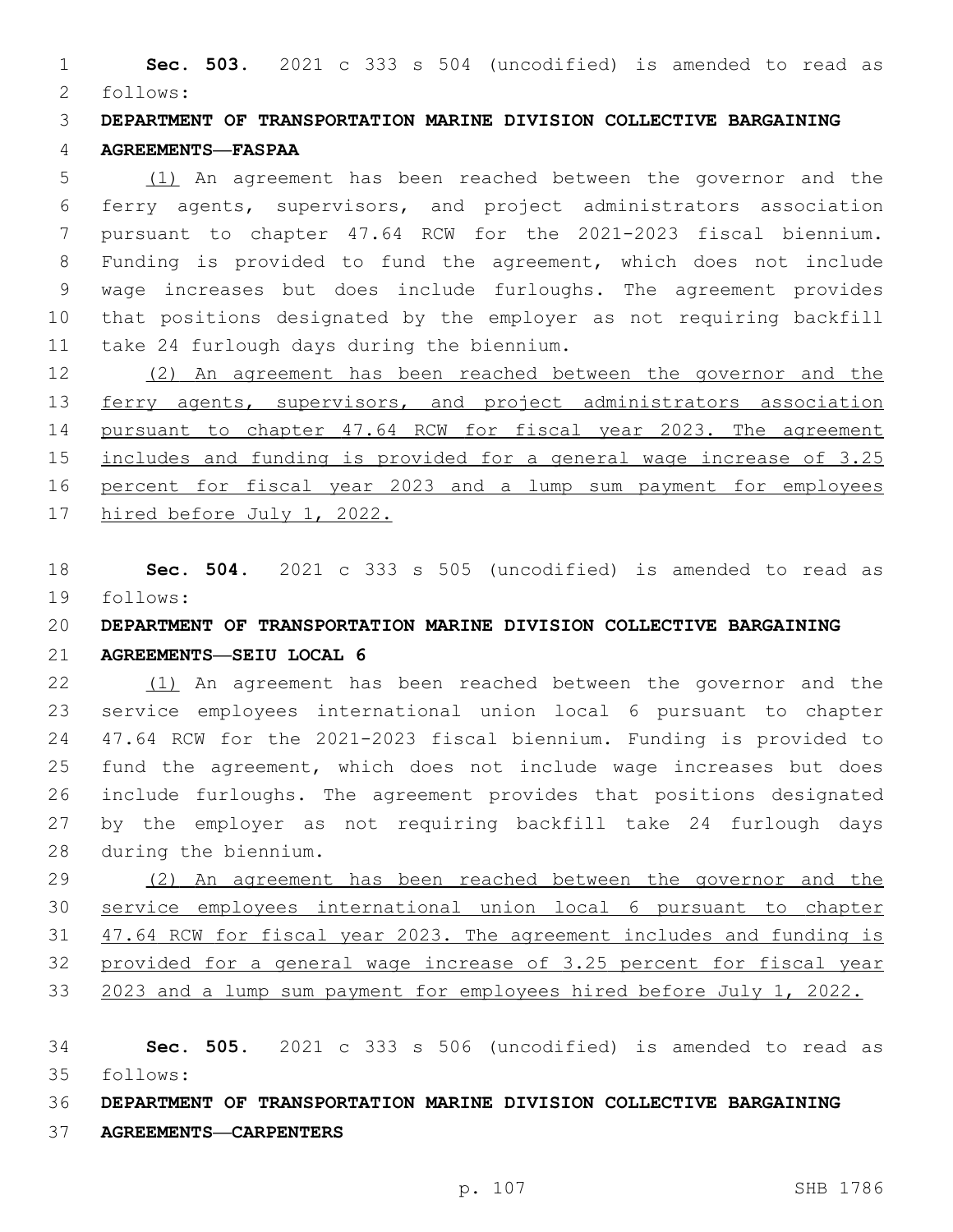(1) An agreement has been reached between the governor and the Pacific Northwest regional council of carpenters pursuant to chapter 47.64 RCW for the 2021-2023 fiscal biennium. Funding is provided to fund the agreement, which does not include wage increases but does include furloughs. The agreement provides that positions designated by the employer as not requiring backfill take 24 furlough days 7 during the biennium.

 (2) An agreement has been reached between the governor and the Pacific Northwest regional council of carpenters pursuant to chapter 10 47.64 RCW for fiscal year 2023. The agreement includes and funding is provided for a general wage increase of 3.25 percent for fiscal year 2023 and a lump sum payment for employees hired before July 1, 2022.

 **Sec. 506.** 2021 c 333 s 507 (uncodified) is amended to read as 14 follows:

# **DEPARTMENT OF TRANSPORTATION MARINE DIVISION COLLECTIVE BARGAINING**

**AGREEMENTS—METAL TRADES**

 (1) An agreement has been reached between the governor and the Puget Sound metal trades council through an interest arbitration award pursuant to chapter 47.64 RCW for the 2021-2023 fiscal biennium. The arbitration award imposed and funding is provided to implement a 1.9% general wage decrease from July 1, 2021, through June 30, 2022, and exempted these employees from the furlough 23 requirement.

 (2) An agreement has been reached between the governor and the Puget Sound metal trades council pursuant to chapter 47.64 RCW for fiscal year 2023. The agreement includes and funding is provided for a general wage increase of 3.25 percent for fiscal year 2023 and a lump sum payment for employees hired before July 1, 2022.

 **Sec. 507.** 2021 c 333 s 508 (uncodified) is amended to read as follows: 30

# **DEPARTMENT OF TRANSPORTATION MARINE DIVISION COLLECTIVE BARGAINING AGREEMENTS—MEBA-UL**

 (1) An agreement has been reached between the governor and the marine engineers' beneficial association unlicensed engine room employees pursuant to chapter 47.64 RCW for the 2021-2023 fiscal biennium. Funding is provided to fund the agreement, which does not include either wage increases or the furlough requirement.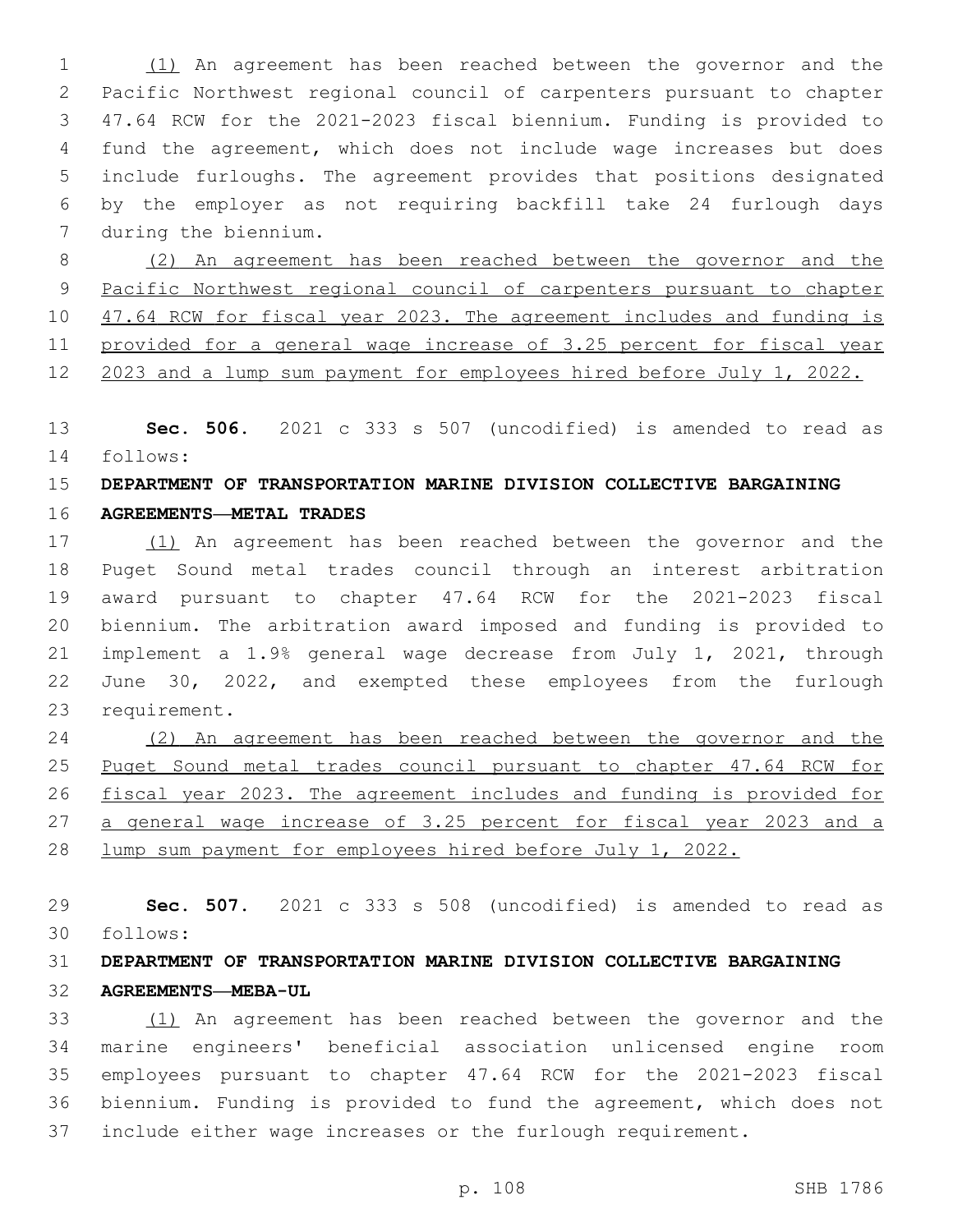(2) An agreement has been reached between the governor and the marine engineers' beneficial association unlicensed engine room employees pursuant to chapter 47.64 RCW for fiscal year 2023. The agreement includes and funding is provided for a general wage increase of 3.25 percent for fiscal year 2023 and a lump sum payment for employees hired before July 1, 2022.

 **Sec. 508.** 2021 c 333 s 509 (uncodified) is amended to read as follows: 8

 **DEPARTMENT OF TRANSPORTATION MARINE DIVISION COLLECTIVE BARGAINING AGREEMENTS—MEBA-L**

 (1) An agreement has been reached between the governor and the marine engineers' beneficial association licensed engineer officers pursuant to chapter 47.64 RCW for the 2021-2023 fiscal biennium. Funding is provided to fund the agreement, which does not include either wage increases or the furlough requirement.

 (2) An agreement has been reached between the governor and the marine engineers' beneficial association licensed engineer officers pursuant to chapter 47.64 RCW for fiscal year 2023. The agreement includes and funding is provided for a general wage increase of 3.25 percent for fiscal year 2023 and a lump sum payment for employees hired before July 1, 2022.

 **Sec. 509.** 2021 c 333 s 510 (uncodified) is amended to read as follows: 23

**DEPARTMENT OF TRANSPORTATION MARINE DIVISION COLLECTIVE BARGAINING** 

**AGREEMENTS—MEBA—PORT ENGINEERS**

 (1) An agreement has been reached between the governor and the marine engineers' beneficial association port engineers pursuant to chapter 47.64 RCW for the 2021-2023 fiscal biennium. Funding is provided to fund the agreement, which does not include wage increases but does include furloughs. The agreement provides that positions designated by the employer as not requiring backfill take 24 furlough 32 days during the biennium.

 (2) An agreement has been reached between the governor and the marine engineers' beneficial association port engineers pursuant to chapter 47.64 RCW for fiscal year 2023. The agreement includes and funding is provided for a general wage increase of 3.25 percent for fiscal year 2023 and a lump sum payment for employees hired before July 1, 2022.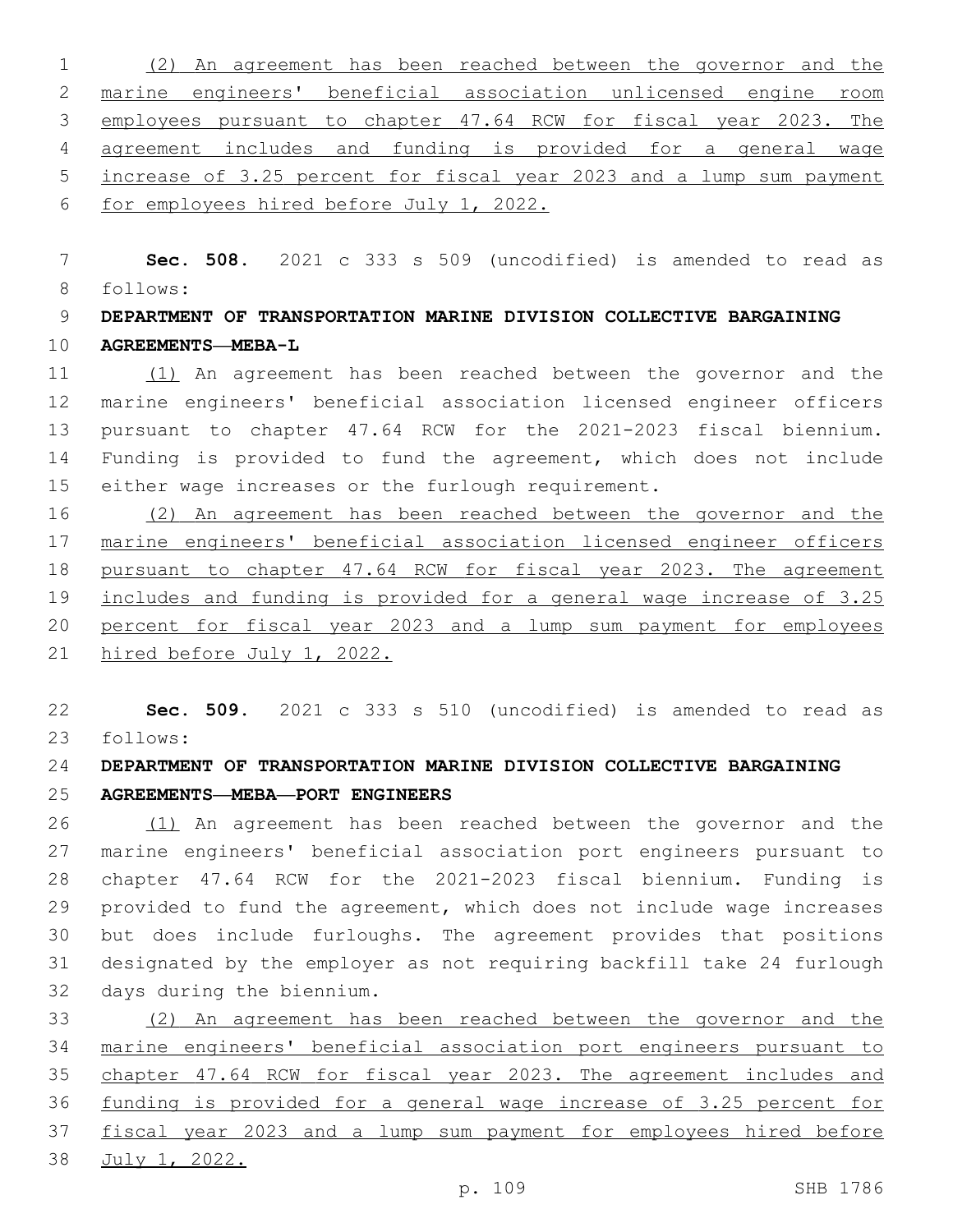**Sec. 510.** 2021 c 333 s 511 (uncodified) is amended to read as follows: 2

**DEPARTMENT OF TRANSPORTATION MARINE DIVISION COLLECTIVE BARGAINING** 

#### **AGREEMENTS—MM&P MATES**

 (1) An agreement has been reached between the governor and the masters, mates, and pilots - mates pursuant to chapter 47.64 RCW for the 2021-2023 fiscal biennium. Funding is provided to fund the agreement, which includes a two percent wage increase for second mates, and does not include the furlough requirement.

 (2) An agreement has been reached between the governor and the masters, mates, and pilots - mates pursuant to chapter 47.64 RCW for fiscal year 2023. The agreement includes and funding is provided for a general wage increase of 3.25 percent for fiscal year 2023 and a lump sum payment for employees hired before July 1, 2022.

 **Sec. 511.** 2021 c 333 s 512 (uncodified) is amended to read as follows: 16

# **DEPARTMENT OF TRANSPORTATION MARINE DIVISION COLLECTIVE BARGAINING**

### **AGREEMENTS—MM&P MASTERS**

 (1) An agreement has been reached between the governor and the masters, mates, and pilots - masters pursuant to chapter 47.64 RCW for the 2021-2023 fiscal biennium. Funding is provided to fund the agreement, which does not include either wage increases or the 23 furlough requirement.

 (2) An agreement has been reached between the governor and the masters, mates, and pilots - masters pursuant to chapter 47.64 RCW for fiscal year 2023. The agreement includes and funding is provided for a general wage increase of 3.25 percent for fiscal year 2023 and a lump sum payment for employees hired before July 1, 2022.

 **Sec. 512.** 2021 c 333 s 513 (uncodified) is amended to read as follows: 30

## **DEPARTMENT OF TRANSPORTATION MARINE DIVISION COLLECTIVE BARGAINING AGREEMENTS—MM&P WATCH CENTER SUPERVISORS**

 (1) An agreement has been reached between the governor and the masters, mates, and pilots - watch center supervisors pursuant to chapter 47.64 RCW for the 2021-2023 fiscal biennium. Funding is provided to fund the agreement, which does not include wage increases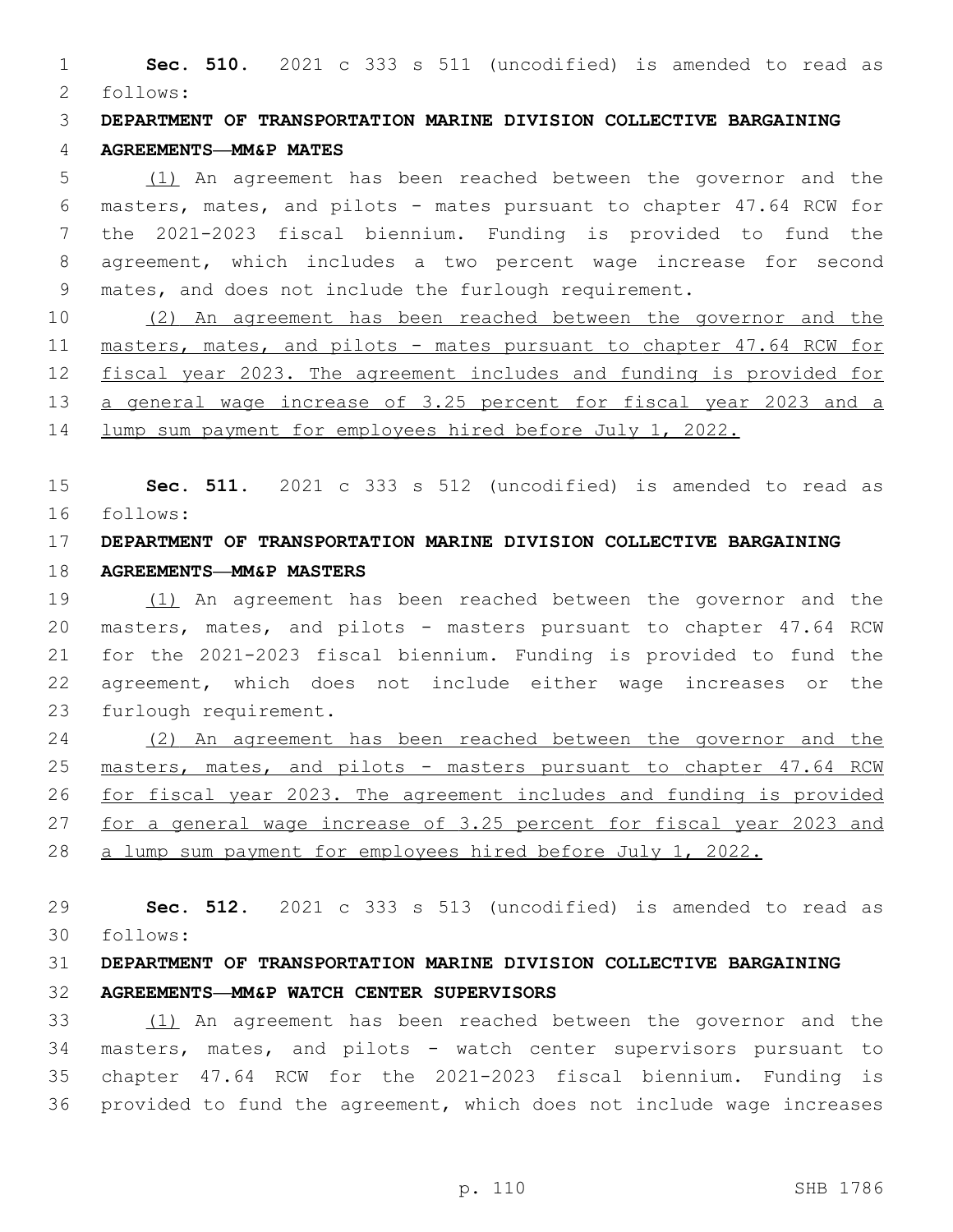but does include furloughs only for the following positions: Fleet facility security officers and workforce development leads.

 (2) An agreement has been reached between the governor and the masters, mates, and pilots – watch center supervisors pursuant to chapter 47.64 RCW for fiscal year 2023. The agreement includes and funding is provided for a general wage increase of 3.25 percent for fiscal year 2023 and a lump sum payment for employees hired before July 1, 2022.

 **Sec. 513.** 2021 c 333 s 514 (uncodified) is amended to read as follows: 10

## **DEPARTMENT OF TRANSPORTATION MARINE DIVISION COLLECTIVE BARGAINING AGREEMENTS—IBU**

 (1) An agreement has been reached between the governor and the inlandboatmen's union of the Pacific pursuant to chapter 47.64 RCW through an interest arbitration award for the 2021-2023 fiscal biennium. Funding is provided to fund the agreement, which does not include wage increases, but does include furlough days for employees in positions that do not require the position to be backfilled.

 (2) An agreement has been reached between the governor and the inlandboatmen's union of the Pacific pursuant to chapter 47.64 RCW for fiscal year 2023. The agreement includes and funding is provided for a general wage increase of 3.25 percent for fiscal year 2023 and a lump sum payment for employees hired before July 1, 2022.

 **Sec. 514.** 2021 c 333 s 519 (uncodified) is amended to read as follows: 25

**COLLECTIVE BARGAINING AGREEMENT—WSP TROOPERS ASSOCIATION**

 (1) An agreement has been reached between the governor and the Washington state patrol troopers association under the provisions of chapter 41.56 RCW for the 2021-2023 fiscal biennium. Funding is provided to fund the agreement, which does not include general wages increases but does provide the ability to request to reopen the compensation article for the purpose of bargaining base rate of pay 33 for fiscal year 2023.

 (2) An agreement has been reached between the governor and the Washington state patrol troopers association under the provisions of chapter 41.56 RCW for fiscal year 2023. The agreement includes and funding is provided for a general wage increase of 10 percent for fiscal year 2023.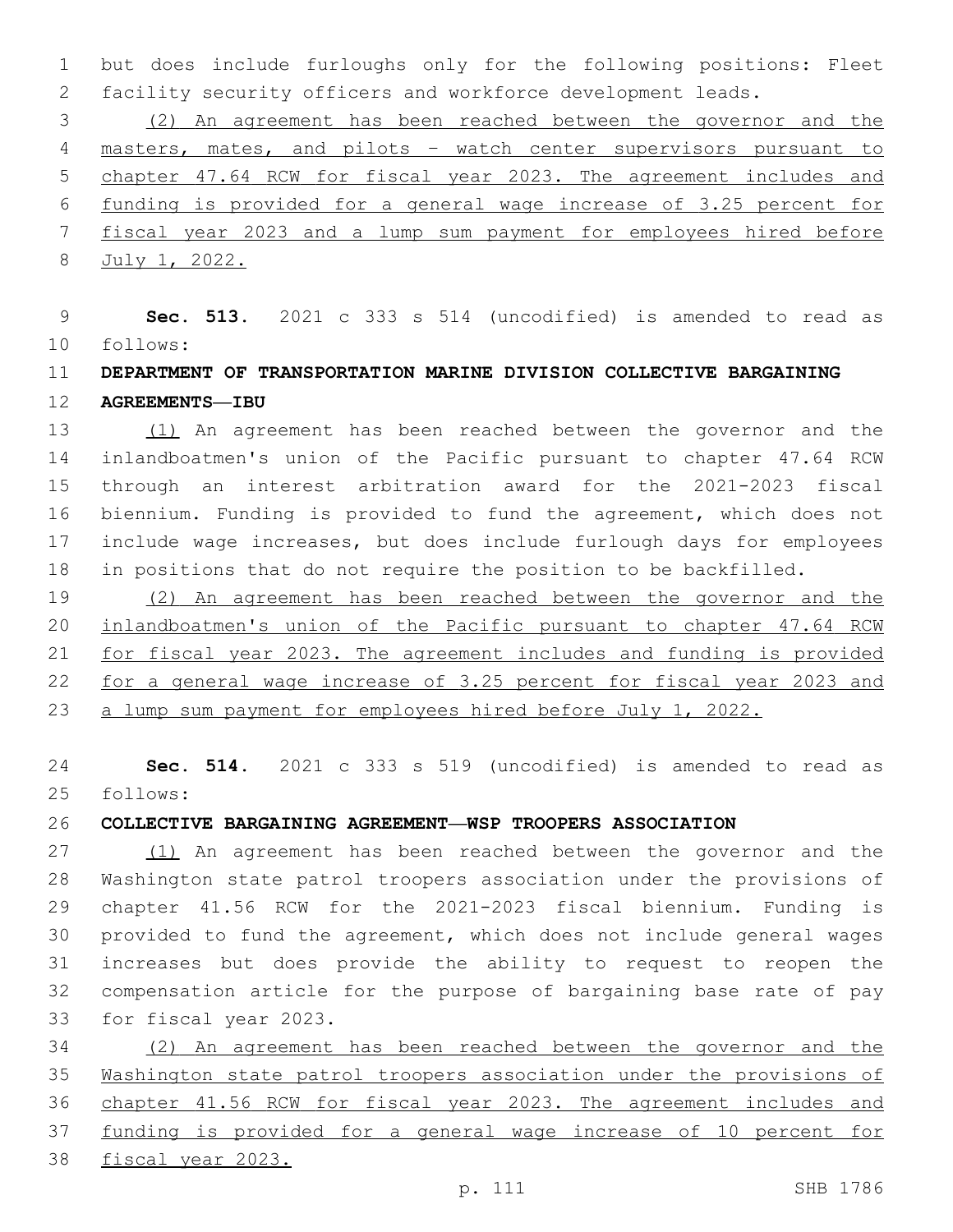**Sec. 515.** 2021 c 333 s 520 (uncodified) is amended to read as 2 follows:

**COLLECTIVE BARGAINING AGREEMENT—WSP LIEUTENANTS AND CAPTAINS** 

#### **ASSOCIATION**

 (1) An agreement has been reached between the governor and the Washington state patrol lieutenants and captains association under the provisions of chapter 41.56 RCW for the 2021-2023 fiscal biennium. Funding is provided to fund the agreement, which does not include general wages increases but does provide the ability to request to reopen the compensation article for the purpose of 11 bargaining base rate of pay for fiscal year 2023.

 (2) An agreement has been reached between the governor and the Washington state patrol lieutenants and captains association under the provisions of chapter 41.56 RCW for fiscal year 2023. The agreement includes and funding is provided for a general wage increase of 10 percent for fiscal year 2023.

 **Sec. 516.** 2021 c 333 s 521 (uncodified) is amended to read as follows: 18

## **COMPENSATION—REPRESENTED EMPLOYEES—HEALTH CARE—COALITION—INSURANCE BENEFITS**

 An agreement was reached for the 2021-2023 biennium between the governor and the health care coalition under the provisions of chapter 41.80 RCW. Appropriations in this act for state agencies, including institutions of higher education, are sufficient to implement the provisions of the 2021-2023 collective bargaining agreement, which maintains the provisions of the 2019-2021 agreement, and are subject to the following conditions and limitations:

 The monthly employer funding rate for insurance benefit premiums, public employees' benefits board administration, and the uniform medical plan, shall not exceed \$936 per eligible employee for fiscal year 2022. For fiscal year 2023, the monthly employer funding rate shall not exceed ((\$1091)) \$1130 per eligible employee.

 The board shall collect a \$25 per month surcharge payment from members who use tobacco products and a surcharge payment of not less than \$50 per month from members who cover a spouse or domestic partner where the spouse or domestic partner has chosen not to enroll in another employer-based group health insurance that has benefits and premiums with an actuarial value of not less than 95 percent of the actuarial value of the public employees' benefits board plan with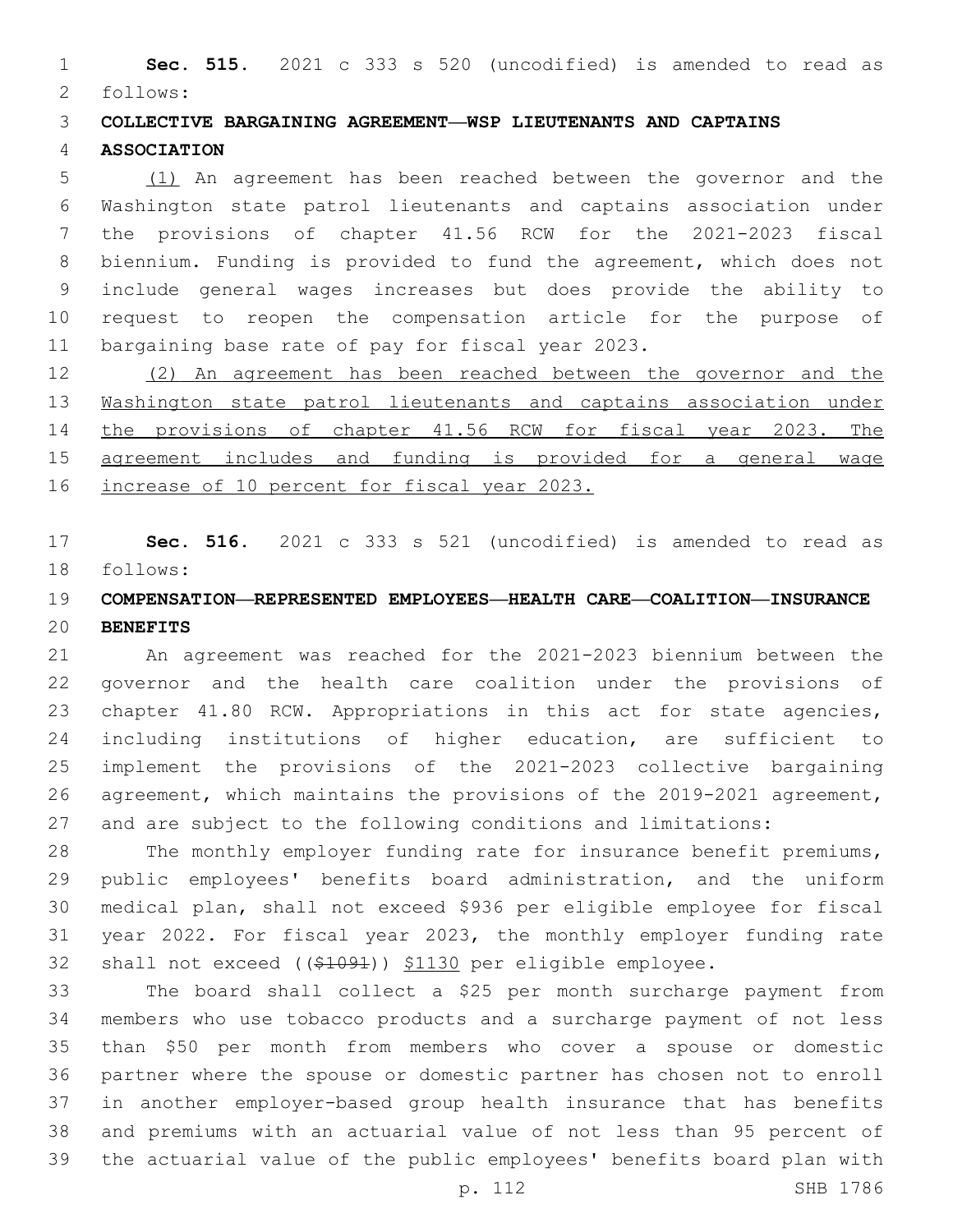1 the largest enrollment. The surcharge payments shall be collected in 2 addition to the member premium payment if directed by the legislature.3

4 **Sec. 517.** 2021 c 333 s 522 (uncodified) is amended to read as follows: 5

#### 6 **COMPENSATION—REPRESENTED EMPLOYEES OUTSIDE HEALTH CARE COALITION—**

#### 7 **INSURANCE BENEFITS**

 Appropriations for state agencies in this act are sufficient for represented employees outside the coalition for health benefits, and are subject to the following conditions and limitations: The monthly employer funding rate for insurance benefit premiums, public employees' benefits board administration, and the uniform medical plan, may not exceed \$936 per eligible employee for fiscal year 2022. For fiscal year 2023, the monthly employer funding rate may not 15 exceed ((\$1091)) \$1130 per eligible employee.

16 NEW SECTION. **Sec. 518.** The following acts or parts of acts are 17 each repealed: (1) 2021 c 333 s 526 (uncodified);18

|  |  | $(1)$ 2021 c 333 s 526 (uncodified);     |  |
|--|--|------------------------------------------|--|
|  |  | (2) $2021$ c 333 s 527 (uncodified);     |  |
|  |  | (3) 2021 c 333 s 528 (uncodified);       |  |
|  |  | (4) 2021 c 333 s 529 (uncodified);       |  |
|  |  | $(5)$ 2021 c 333 s 530 (uncodified);     |  |
|  |  | (6) 2021 c 333 s 531 (uncodified);       |  |
|  |  | $(7)$ 2021 c 333 s 532 (uncodified); and |  |
|  |  | (8) 2021 c 333 s 537 (uncodified).       |  |

(End of part)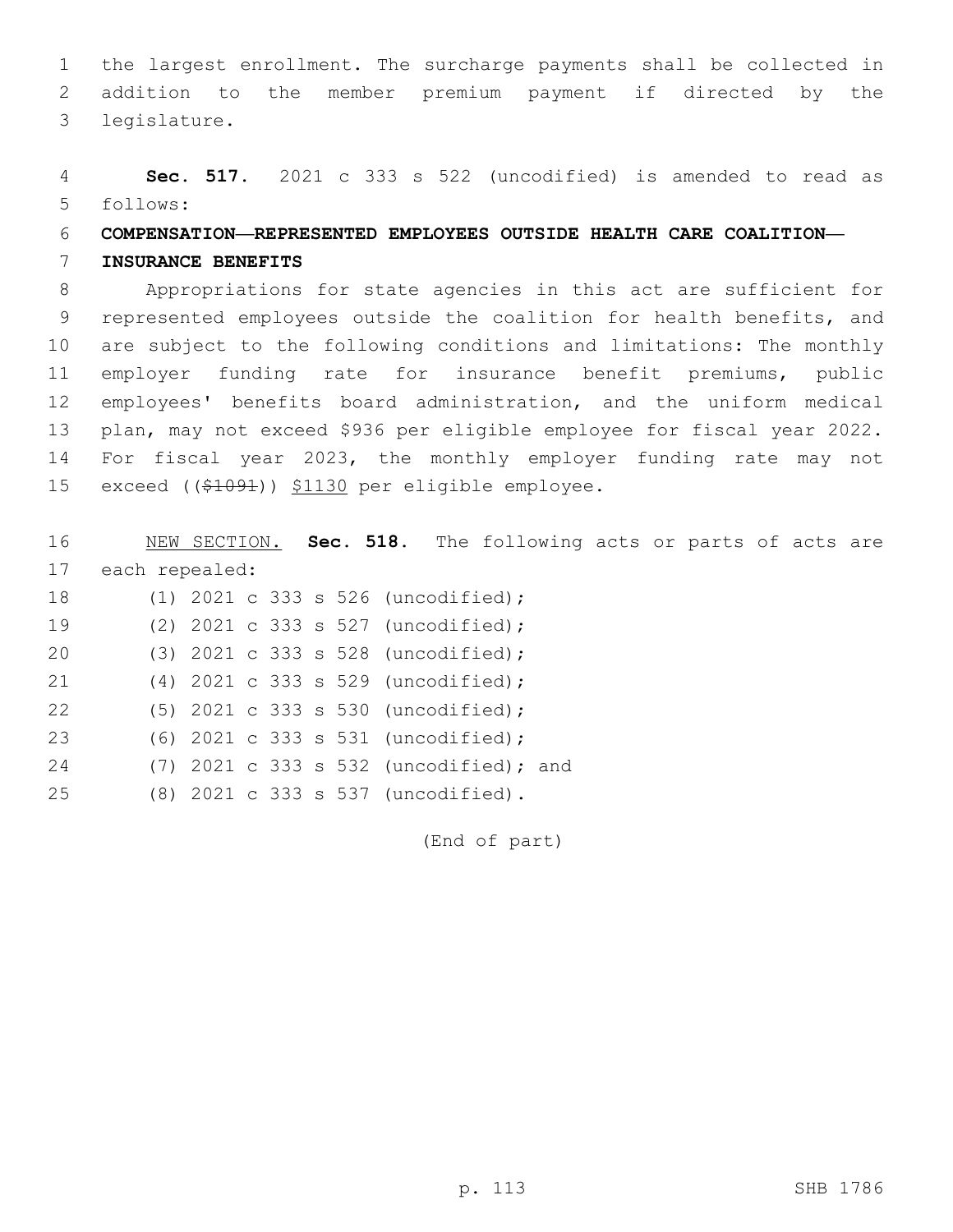**IMPLEMENTING PROVISIONS**

 **Sec. 601.** 2021 c 333 s 601 (uncodified) is amended to read as follows: 3

## **MANAGEMENT OF TRANSPORTATION FUNDS WHEN THE LEGISLATURE IS NOT IN SESSION**

 (1) The 2005 transportation partnership projects or improvements and 2015 connecting Washington projects or improvements are listed in 8 the LEAP Transportation Document ((2021-1)) 2022-1 as developed ((April 23, 2021)) February 20, 2022, which consists of a list of specific projects by fund source and amount over a sixteen-year period. Current fiscal biennium funding for each project is a line- item appropriation, while the outer year funding allocations represent a sixteen-year plan. The department of transportation is expected to use the flexibility provided in this section to assist in the delivery and completion of all transportation partnership account and connecting Washington account projects on the LEAP transportation document referenced in this subsection. For the 2021-2023 project appropriations, unless otherwise provided in this act, the director of the office of financial management may provide written authorization for a transfer of appropriation authority between projects funded with transportation partnership account appropriations or connecting Washington account appropriations to manage project spending and efficiently deliver all projects in the respective program under the following conditions and limitations:

 (a) Transfers may only be made within each specific fund source 26 referenced on the respective project list;

 (b) Transfers from a project may not be made as a result of the reduction of the scope of a project or be made to support increases 29 in the scope of a project;

 (c) Transfers from a project may be made if the funds appropriated to the project are in excess of the amount needed in the 32 current fiscal biennium;

 (d) Transfers may not occur for projects not identified on the 34 applicable project list;

 (e) Transfers to a project may not occur if that project is a programmatic funding item described in broad general terms on the applicable project list without referencing a specific state route 38 number;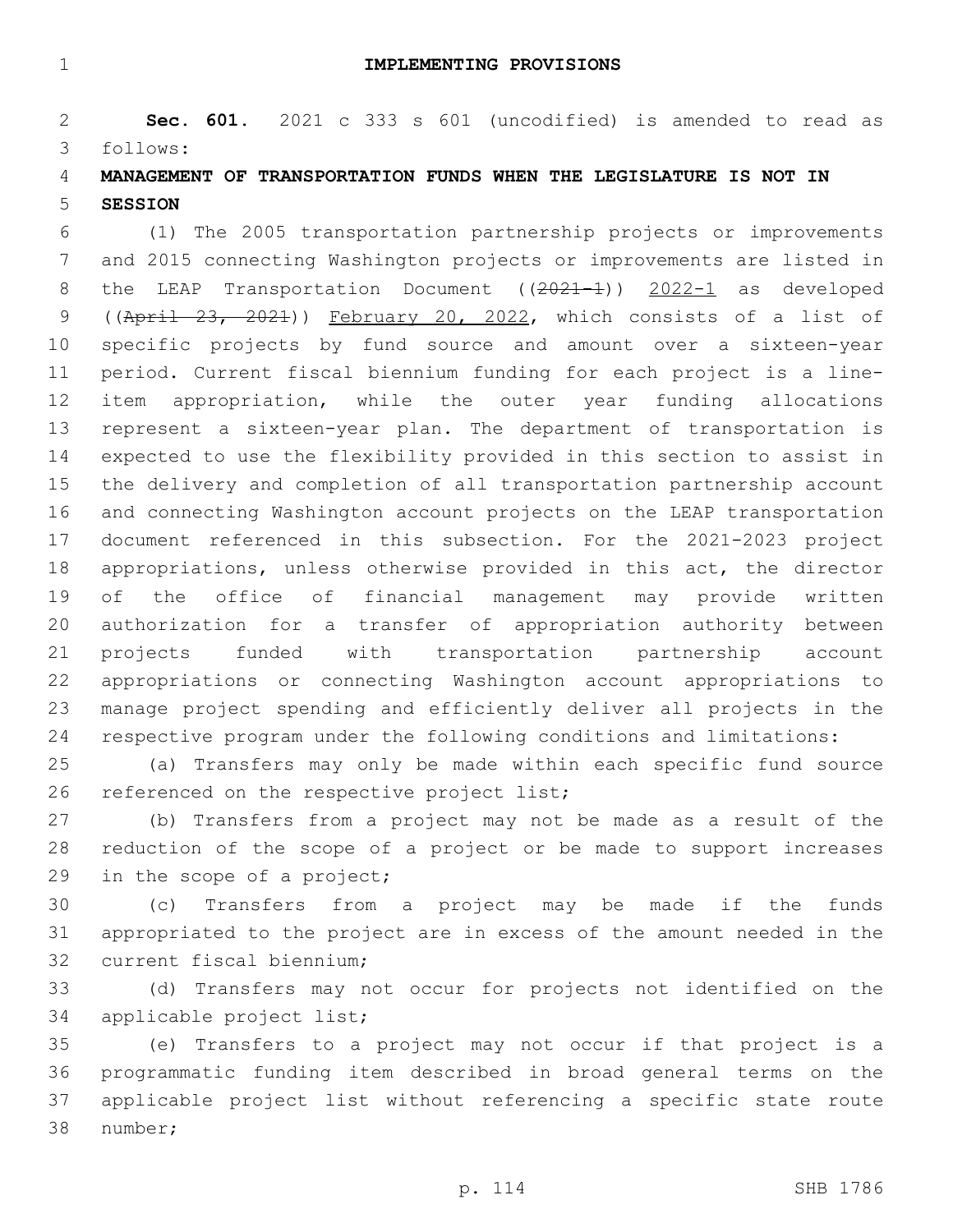(f) Transfers may not be made while the legislature is in 2 session;

 (g) Transfers to a project may not be made with funds designated as attributable to practical design savings as described in RCW 47.01.480;5

 (h) Except for transfers made under (l) of this subsection, 7 transfers may only be made in fiscal year 2023;

 (i) The total amount of transfers under this section may not 9 exceed \$50,000,000;

 (j) Except as otherwise provided in (l) of this subsection, transfers made to a single project may not cumulatively total more 12 than \$20,000,000 per biennium;

 (k) Each transfer between projects may only occur if the director of the office of financial management finds that any resulting change will not hinder the completion of the projects as approved by the 16 legislature; and

 (l) Transfers between projects may be made by the department of transportation without the formal written approval provided under this subsection (1), provided that the transfer amount to a single project does not exceed two hundred fifty thousand dollars or ten percent of the total project per biennium, whichever is less. These transfers must be reported quarterly to the director of the office of financial management and the chairs of the house of representatives 24 and senate transportation committees.

 (2) The department of transportation must submit quarterly all transfers authorized under this section in the transportation executive information system. The office of financial management must maintain a legislative baseline project list identified in the LEAP transportation documents referenced in this act, and update that project list with all authorized transfers under this section, including any effects to the total project budgets and schedules 32 beyond the current biennium.

 (3) At the time the department submits a request to transfer funds under this section, a copy of the request must be submitted to the chairs and ranking members of the transportation committees of 36 the legislature.

 (4) Before approval, the office of financial management shall work with legislative staff of the house of representatives and senate transportation committees to review the requested transfers in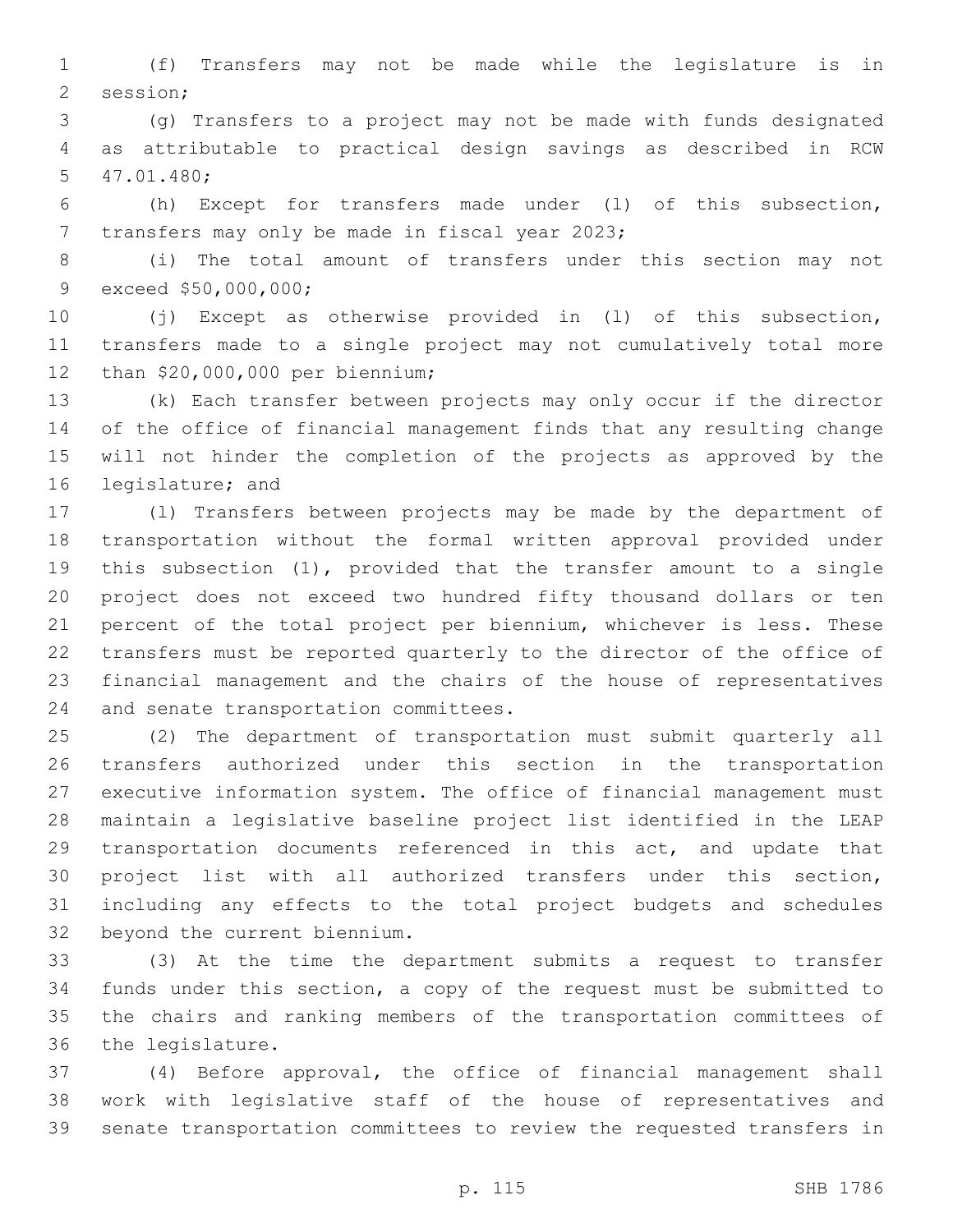a timely manner and address any concerns raised by the chairs and 2 ranking members of the transportation committees.

 (5) No fewer than ten days after the receipt of a project transfer request, the director of the office of financial management must provide written notification to the department of any decision regarding project transfers, with copies submitted to the 7 transportation committees of the legislature.

 (6) The department must submit annually as part of its budget submittal a report detailing all transfers made pursuant to this section, including any effects to the total project budgets and 11 schedules beyond the current biennium.

 (7)(a) If the department of transportation receives federal funding not appropriated in this act, the department shall apply such funds to any of the following activities in lieu of state funds, if compliant with federal funding restrictions, and in the order that most reduces administrative burden and minimizes the use of bond 17 proceeds:

 (i) Projects on LEAP Transportation Document ((2021-2)) 2022-2 19 ALL PROJECTS as developed ((April 23, 2021)) February 20, 2022; or

 (ii) Other department of transportation operating or capital expenditures funded by appropriations from state accounts in this 22 act.

 (b) However, if the funds received may not be used for any of the purposes enumerated in this section and must be obligated before the next regular legislative session, then the department may program the funds for other transportation-related activities, provided that these actions do not initiate any new programs, policies, or expenditure levels requiring additional one-time or ongoing state funds that have not been expressly authorized by the legislature. The department shall follow the existing unanticipated receipt process to notify the legislative standing committees on transportation and the office of financial management of the amount of federal funds received in addition to those appropriated in this act and the projects or activities receiving funding through this process.

 **Sec. 602.** 2021 c 333 s 606 (uncodified) is amended to read as follows: 36

**TRANSIT, BICYCLE, AND PEDESTRIAN ELEMENTS REPORTING**

 (1) By November 15th of each year, the department of transportation must report on amounts expended to benefit transit,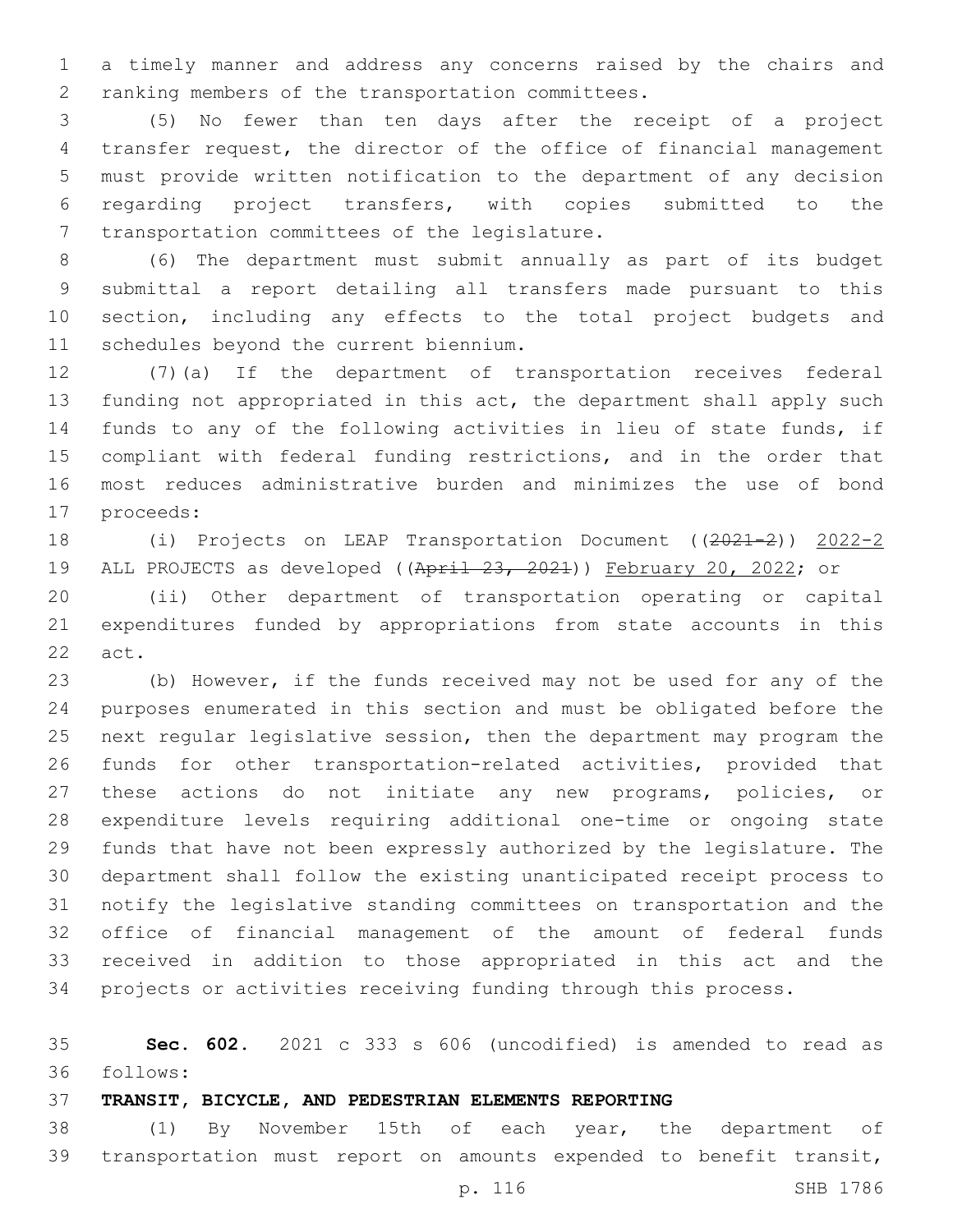bicycle, or pedestrian elements within all connecting Washington projects in programs I, P, and Z identified in LEAP Transportation 3 Document  $((2021-2))$   $2022-2$  ALL PROJECTS as developed  $((April - 23, 23)$  2021)) February 20, 2022. The report must address each modal category separately and identify if eighteenth amendment protected funds have 6 been used and, if not, the source of funding.

 (2) To facilitate the report in subsection (1) of this section, the department of transportation must require that all bids on connecting Washington projects include an estimate on the cost to implement any transit, bicycle, or pedestrian project elements.

## NEW SECTION. **Sec. 603.** A new section is added to 2021 c 333 12 (uncodified) to read as follows:

#### **INFRASTRUCTURE INVESTMENT AND JOBS ACT FUNDS ALLOCATIONS**

 The legislature acknowledges that the manner in which the allocation of formula program funding from federal funding authorization acts between the state and local governments has been determined in the past by work groups composed of a number of stakeholders to advise the governor and the legislature. It is the intent of the legislature that a similar process be undertaken for the allocation of formula program funds from the infrastructure investment and jobs act for federal fiscal years after 2023, as provided in section 204(13) of this act. For the purposes of federal fiscal year 2023 and for the purposes of ensuring the efficient and 24 timely obligation of federal funds, the legislature finds that a schedule of formula program allocations be applied, as provided in this section, based on a modification of the allocation schedule under the fixing America's surface transportation act.

 (1) Amounts received by the state of Washington from the federal infrastructure investment and jobs act for federal fiscal year 2023 are assumed to be allocated in the following manner:

 (a) Eighty-seven percent of national highway performance program funds is allocated to the state and 13 percent is allocated to local 33 governments;

 (b) Thirty percent of highway safety improvement grants is allocated to the state and 70 percent is allocated to local 36 governments;

 (c) One hundred percent of national highway freight program funds 38 is allocated to the state;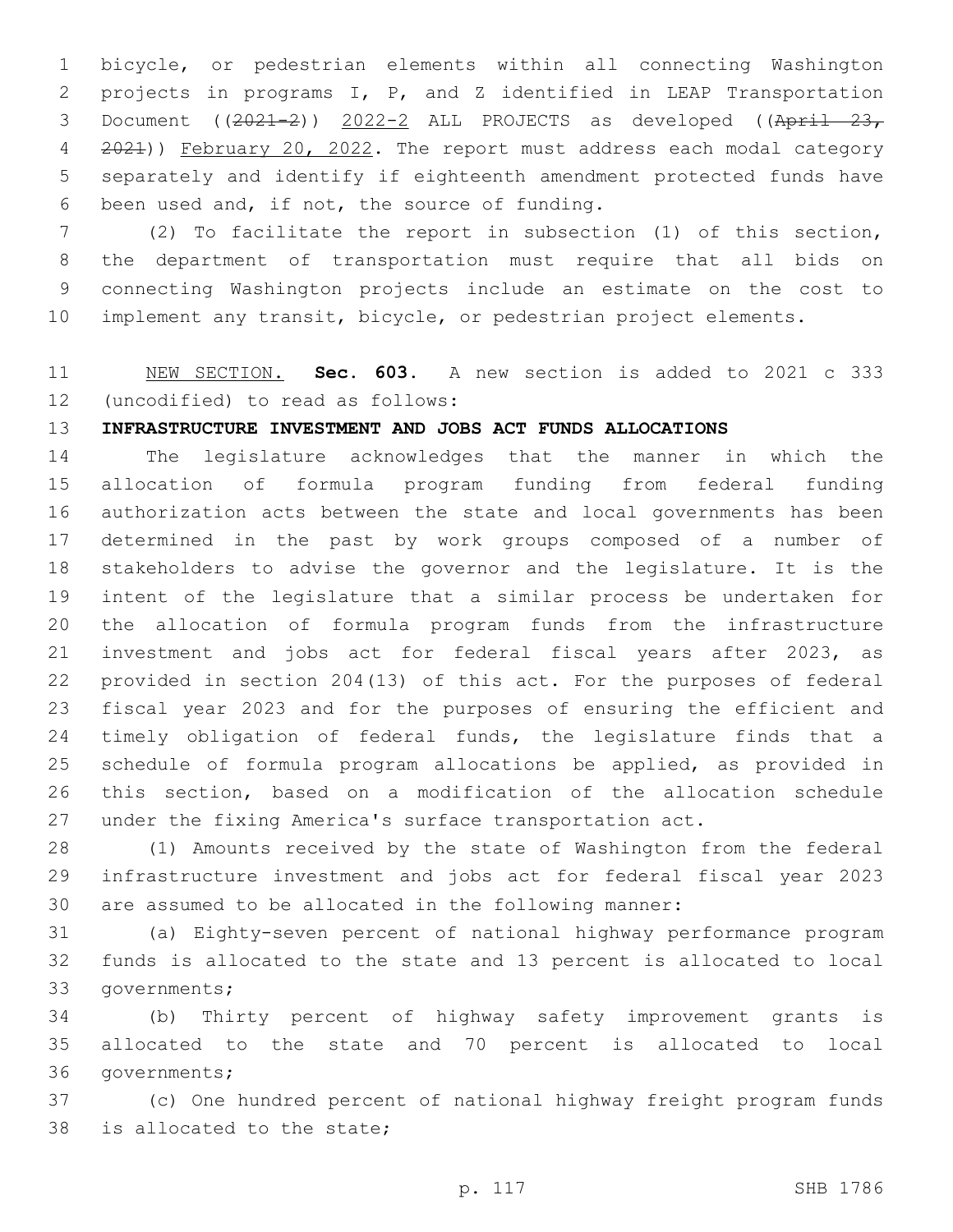(d) One hundred percent of statewide planning & research funds is 2 allocated to the state;

 (e) Eighty-five percent of bridge replacement program funds is allocated to the state and 15 percent is allocated to local 5 governments;

 (f) Thirty-five percent of carbon reduction program funds is allocated to the state and 65 percent is allocated to local 8 governments;

 (g) One hundred percent of national vehicle electric funds is 10 allocated to the state; and

 (h) One hundred percent of promoting resilient operations for transformative, efficient, and cost-saving transportation grant 13 program funds is allocated to the state.

 (2) Additionally, amounts received by the state of Washington from the federal infrastructure investment and jobs act for federal fiscal year 2023 for the surface transportation block grant subprograms are assumed to be allocated in the following manner:

 (a) One hundred percent of the surface transportation block grant program amounts for off-system bridges is allocated to local 20 governments;

 (b) One hundred percent of the surface transportation block bridge grant program amounts for distribution based on population is 23 allocated to local governments;

 (c) Eighty-six percent of the surface transportation block grant program amounts for distribution to any area of the state is allocated to the state and 14 percent is allocated to local 27 governments.

(End of part)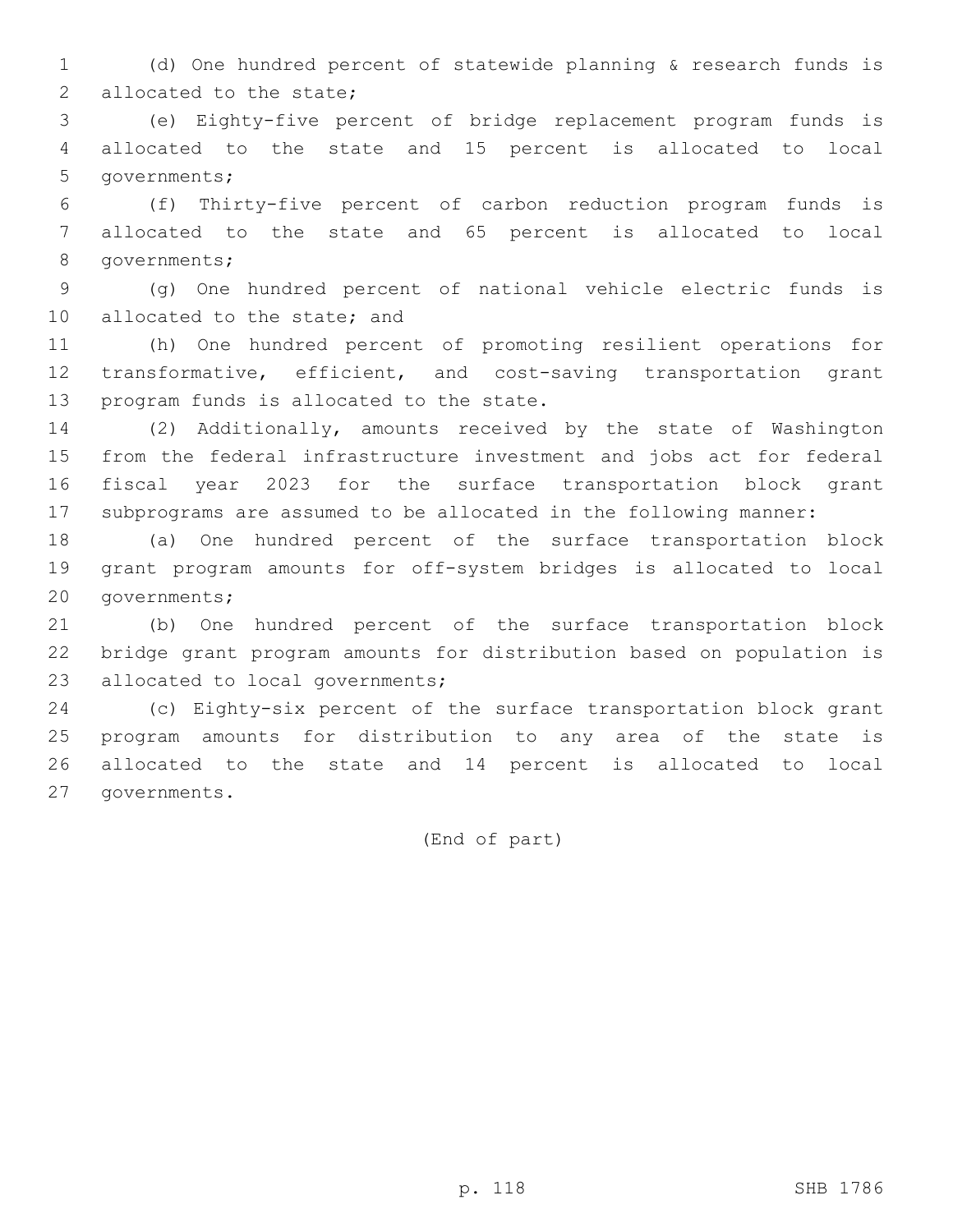#### **MISCELLANEOUS 2021-2023 FISCAL BIENNIUM**

 **Sec. 701.** 2021 c 333 s 701 (uncodified) is amended to read as follows: 3

#### **INFORMATION TECHNOLOGY OVERSIGHT**

 (1) Agencies must apply to the office of financial management and the office of the state chief information officer for approval before beginning a project or proceeding with each discrete stage of a project subject to this section. At each stage, the office of the state chief information officer must certify that the project has an approved technology budget and investment plan, complies with state information technology and security requirements, and other policies defined by the office of the state chief information officer. The office of financial management must notify the fiscal committees of the legislature of the receipt of each application and may not approve a funding request for ten business days from the date of 16 notification.

 (2)(a) Each project must have a technology budget. The technology budget must have the detail by fiscal month for the 2021-2023 fiscal biennium. The technology budget must use a method similar to the state capital budget, identifying project costs, each fund source, and anticipated deliverables through each stage of the entire project investment and across fiscal periods and biennia from project onset through implementation and close out, as well as at least five years 24 of maintenance and operations costs.

 (b) As part of the development of a technology budget and at each request for funding, the agency shall submit an updated technology budget, if changes occurred, to include detailed financial information to the office of financial management and the office of the chief information officer. The technology budget must describe the total cost of the project, as well as maintenance and operations 31 costs, to include and identify at least:

32 (i) Fund sources:

 (ii) Full time equivalent staffing level to include job 34 classification assumptions;

 (iii) Discrete financial budget codes to include at least the 36 appropriation index and program index;

(iv) Object and subobject codes of expenditures;

38 (v) Anticipated deliverables;

(vi) Historical budget and expenditure detail by fiscal year; and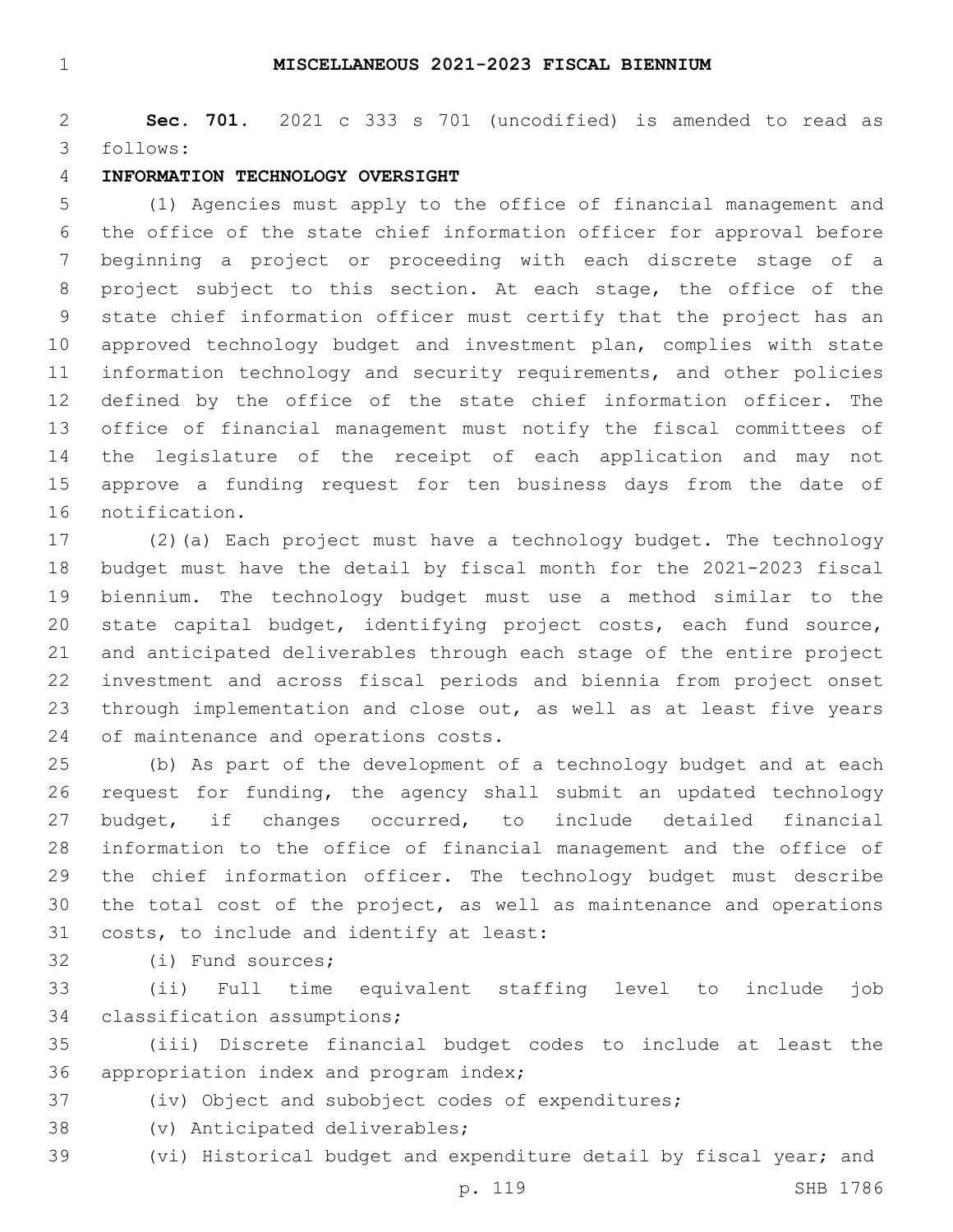(vii) Maintenance and operations costs by fiscal year for at 2 least five years as a separate worksheet.

 (c) If a project technology budget changes and a revised technology budget is completed, a comparison of the revised technology budget to the last approved technology budget must be posted to the dashboard, to include a narrative rationale on what changed, why, and how that impacts the project in scope, budget, and 8 schedule.

(3)(a) Each project must have an investment plan that includes:

 (i) An organizational chart of the project management team that identifies team members and their roles and responsibilities;

 (ii) The office of the chief information officer staff assigned 13 to the project;

 (iii) An implementation schedule covering activities, critical milestones, and deliverables at each stage of the project for the 16 life of the project at each agency affected by the project;

 (iv) Performance measures used to determine that the project is on time, within budget, and meeting expectations for quality of work 19 product;

 (v) Ongoing maintenance and operations cost of the project post implementation and close out delineated by agency staffing, contracted staffing, and service level agreements; and

 (vi) Financial budget coding to include at least discrete 24 financial coding for the project.

 (4) Projects with estimated costs greater than \$100,000,000 from initiation to completion and implementation may be divided into discrete subprojects as determined by the office of the state chief information officer. Each subproject must have a technology budget 29 and investment plan as provided in this section.

 (5)(a) The office of the chief information officer shall maintain an information technology project dashboard that provides updated information each fiscal month on projects subject to this section. 33 This includes, at least:

34 (i) Project changes each fiscal month;

 (ii) Noting if the project has a completed market requirements 36 document, and when it was completed;

 (iii) Financial status of information technology projects under 38 oversight;

39 (iv) Coordination with agencies;

(v) Monthly quality assurance reports, if applicable;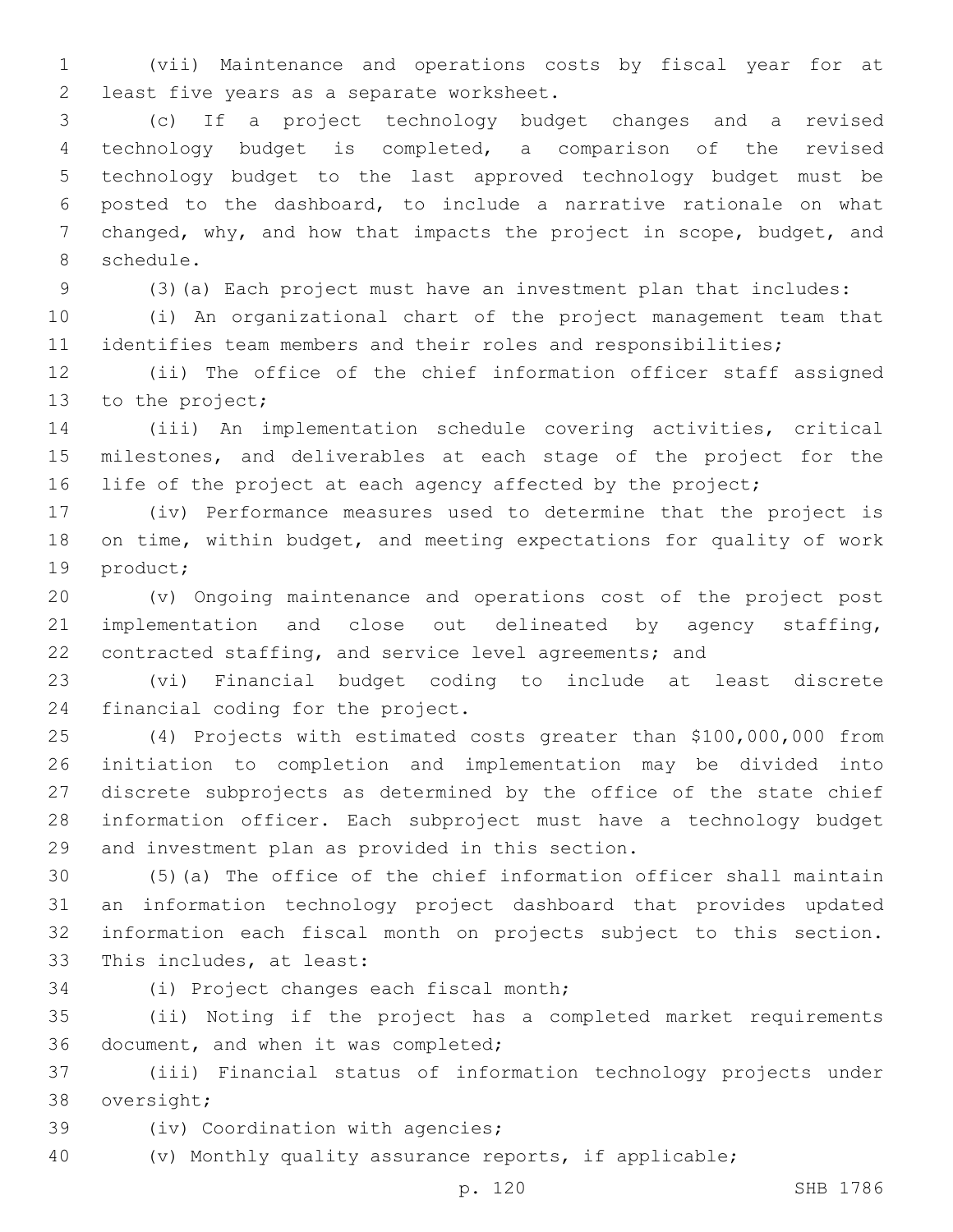(vi) Monthly office of the chief information officer status 2 reports; (vii) Historical project budget and expenditures through fiscal 4 year 2021; (viii) Budget and expenditures each fiscal month; (ix) Estimated annual maintenance and operations costs by fiscal 7 year; and (x) Posting monthly project status assessments on scope, 9 schedule, budget, and overall by the: 10 (A) Office of the chief information officer; 11 (B) Agency project team; and (C) Quality assurance vendor, if applicable to the project. (b) The dashboard must retain a roll up of the entire project cost, including all subprojects, that can display subproject detail. 15 This includes coalition projects that are active. (6) If the project affects more than one agency: (a) A separate technology budget and investment plan must be 18 prepared for each agency; and (b) The dashboard must contain a statewide project technology budget roll up that includes each affected agency at the subproject 21 level. (7) For any project that exceeds \$2,000,000 in total funds to complete, requires more than one biennium to complete, or is financed through financial contracts, bonds, or other indebtedness: (a) Quality assurance for the project must report independently 26 to the office of the chief information officer; (b) The office of the chief information officer must review, and, if necessary, revise the proposed project to ensure it is flexible 29 and adaptable to advances in technology; (c) The technology budget must specifically identify the uses of any financing proceeds. No more than 30 percent of the financing proceeds may be used for payroll-related costs for state employees assigned to project management, installation, testing, or training; (d) The agency must consult with the office of the state treasurer during the competitive procurement process to evaluate early in the process whether products and services to be solicited and the responsive bids from a solicitation may be financed; and (e) The agency must consult with the contracting division of the department of enterprise services for a review of all contracts and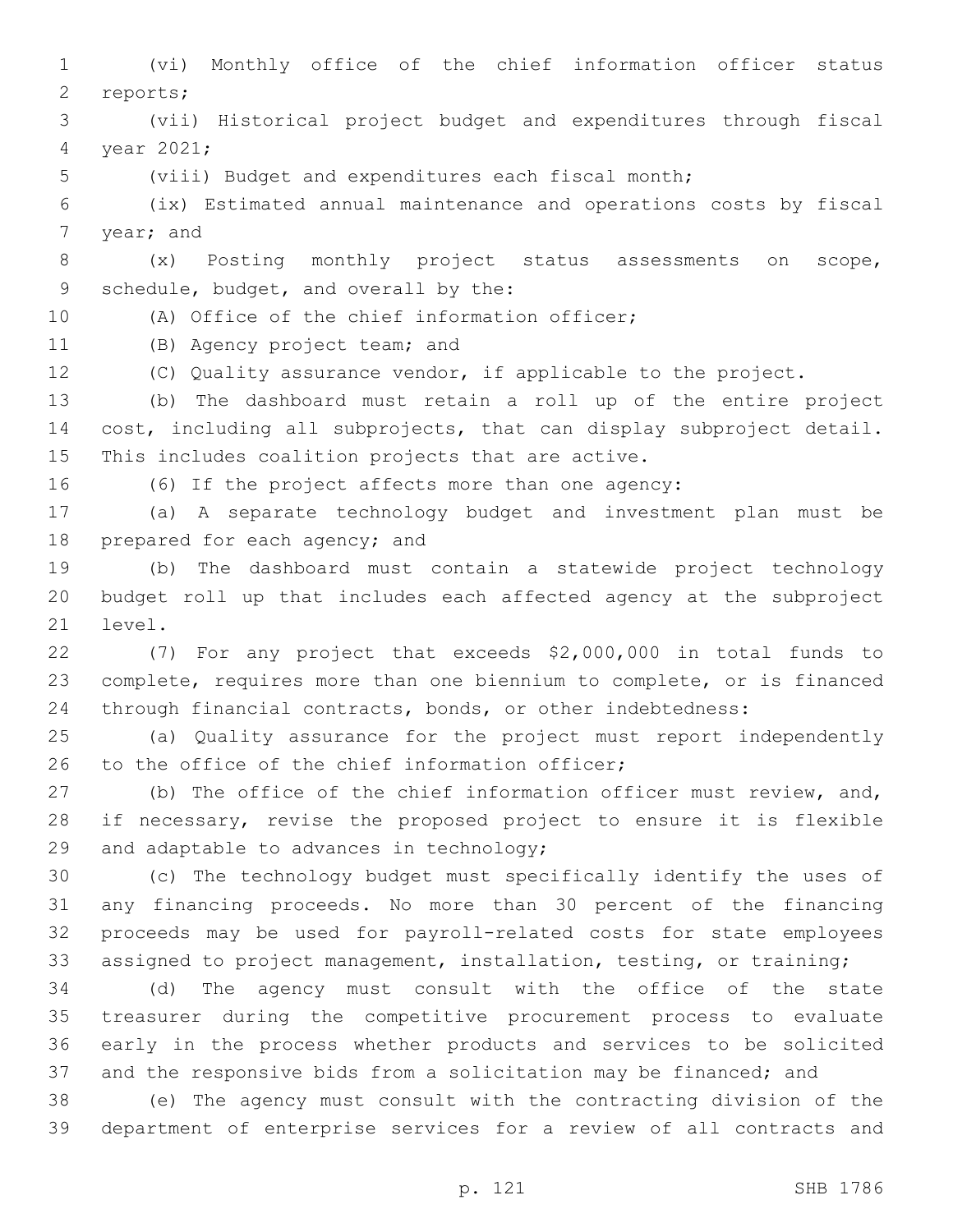agreements related to the project's information technology 2 procurements.

 (8) The office of the chief information officer must evaluate the project at each stage and certify whether the project is planned, managed, and meeting deliverable targets as defined in the project's approved technology budget and investment plan.6

 (9) The office of the chief information officer may suspend or terminate a project at any time if it determines that the project is not meeting or not expected to meet anticipated performance and technology outcomes. Once suspension or termination occurs, the agency shall unallot any unused funding and shall not make any expenditure for the project without the approval of the office of financial management. The office of the chief information officer must report on July 1st and December 1st each calendar year any suspension or termination of a project in the previous six-month 16 period to the legislative fiscal committees.

 (10) The office of the chief information officer, in consultation with the office of financial management, may identify additional projects to be subject to this section, including projects that are not separately identified within an agency budget. The office of the chief information officer must report on July 1st and December 1st each calendar year any additional projects to be subjected to this section that were identified in the previous six-month period to the 24 legislative fiscal committees.

 (11) The following transportation projects are subject to the conditions, limitations, and review provided in this section:

 (a) For the Washington state patrol: Aerial criminal 28 investigation tools;

 (b) For the department of licensing: Website accessibility and 30 usability; and

 (c) For the department of transportation: Maintenance management 32 system, land mobile radio system replacement  $(\tau$  new csc system and 33 operator)), PROPEL - WSDOT support of one Washington, and capital 34 systems replacement.

 **Sec. 702.** 2021 c 333 s 702 (uncodified) is amended to read as follows: 36

**ACQUISITION OF PROPERTIES AND FACILITIES THROUGH FINANCIAL CONTRACTS**

 (1) The department of transportation is authorized, subject to 39 the conditions in section 305(2) ((of this act)), chapter 333, Laws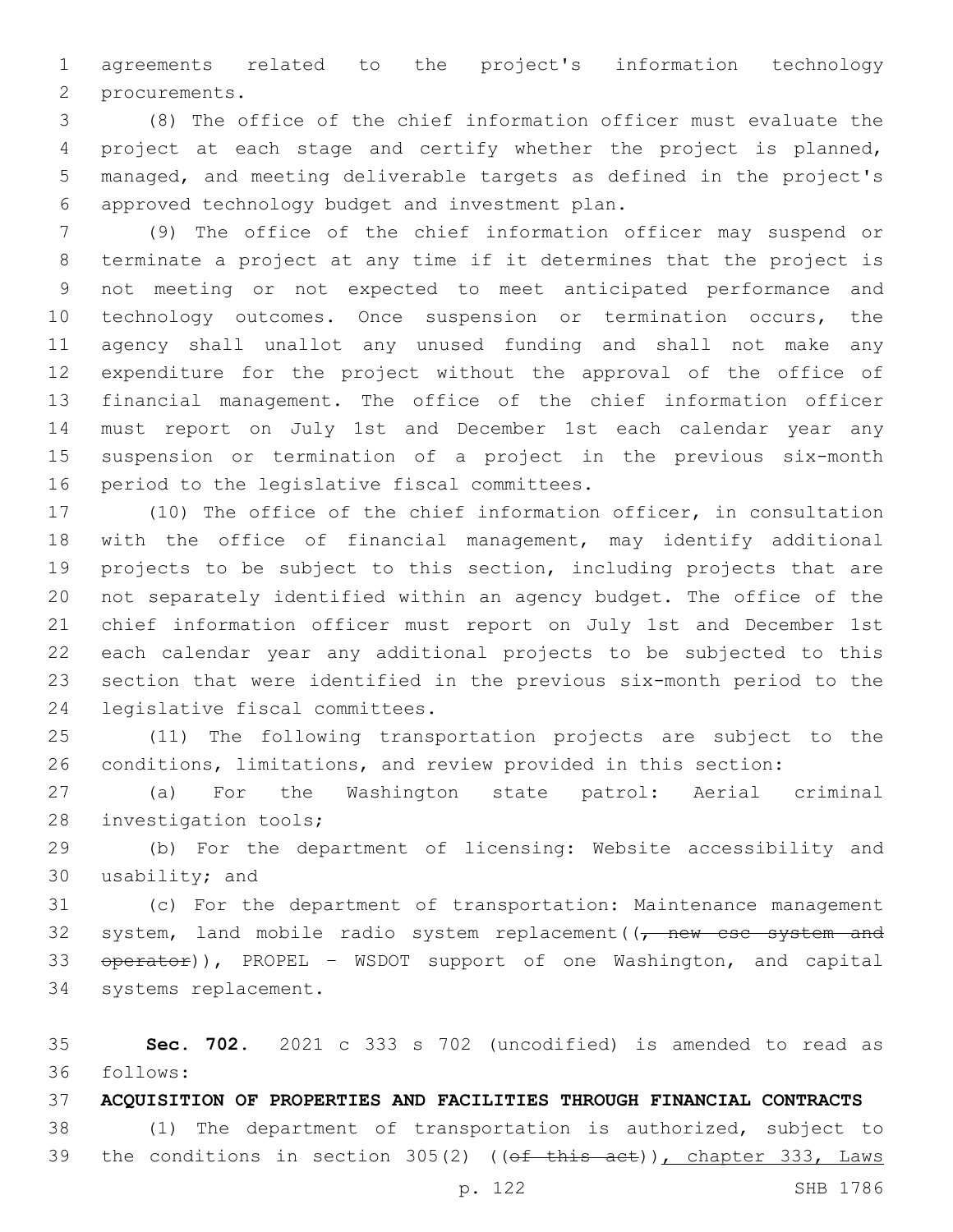1 of 2021, to enter into a financing contract pursuant to chapter 39.94 RCW through the state treasurer's lease-purchase program for the purposes indicated. The department may use any funds, appropriated or nonappropriated, in not more than the principal amounts indicated, plus financing expenses and required reserves, if any. Expenditures made by the department of transportation for the indicated purposes before the issue date of the authorized financing contract and any certificates of participation therein may be reimbursed from proceeds of the financing contract and any certificates of participation therein to the extent provided in the agency's financing plan 11 approved by the state finance committee.

 (2) Department of transportation: Enter into a financing contract for up to \$32,500,000 plus financing expenses and required reserves pursuant to chapter 39.94 RCW to renovate the existing office building at 15700 Dayton Ave N, Shoreline. If the department of transportation has entered into a financing agreement for the purposes specified in this subsection prior to June 30, 2021, this 18 subsection has no force and effect.

 **Sec. 703.** RCW 46.68.410 and 2010 c 161 s 812 are each amended to 20 read as follows:

 (1) The vehicle identification number inspection fee collected under RCW 46.17.130 must be distributed as follows:

23 (((1) Fifteen dollars)) (a) \$15 to the state patrol highway 24 account created in RCW 46.68.030; and

25 ( $(42)$  Fifty dollars)) (b) \$50 to the motor vehicle fund created 26 in RCW 46.68.070.

 (2) During the 2021-2023 fiscal biennium, the entire vehicle identification number inspection fee collected under RCW 46.17.130 must be distributed to the state patrol highway account created in RCW 46.68.030.

 **Sec. 704.** RCW 46.68.480 and 2020 c 224 s 2 are each amended to 32 read as follows:

 The Cooper Jones active transportation safety account is created in the state treasury. All receipts from penalties collected under RCW 46.63.170(6)(e) shall be deposited into the account. Expenditures from the account may be used only to fund grant projects or programs for bicycle, pedestrian, and nonmotorist safety improvement 38 administered by the Washington traffic safety commission. For the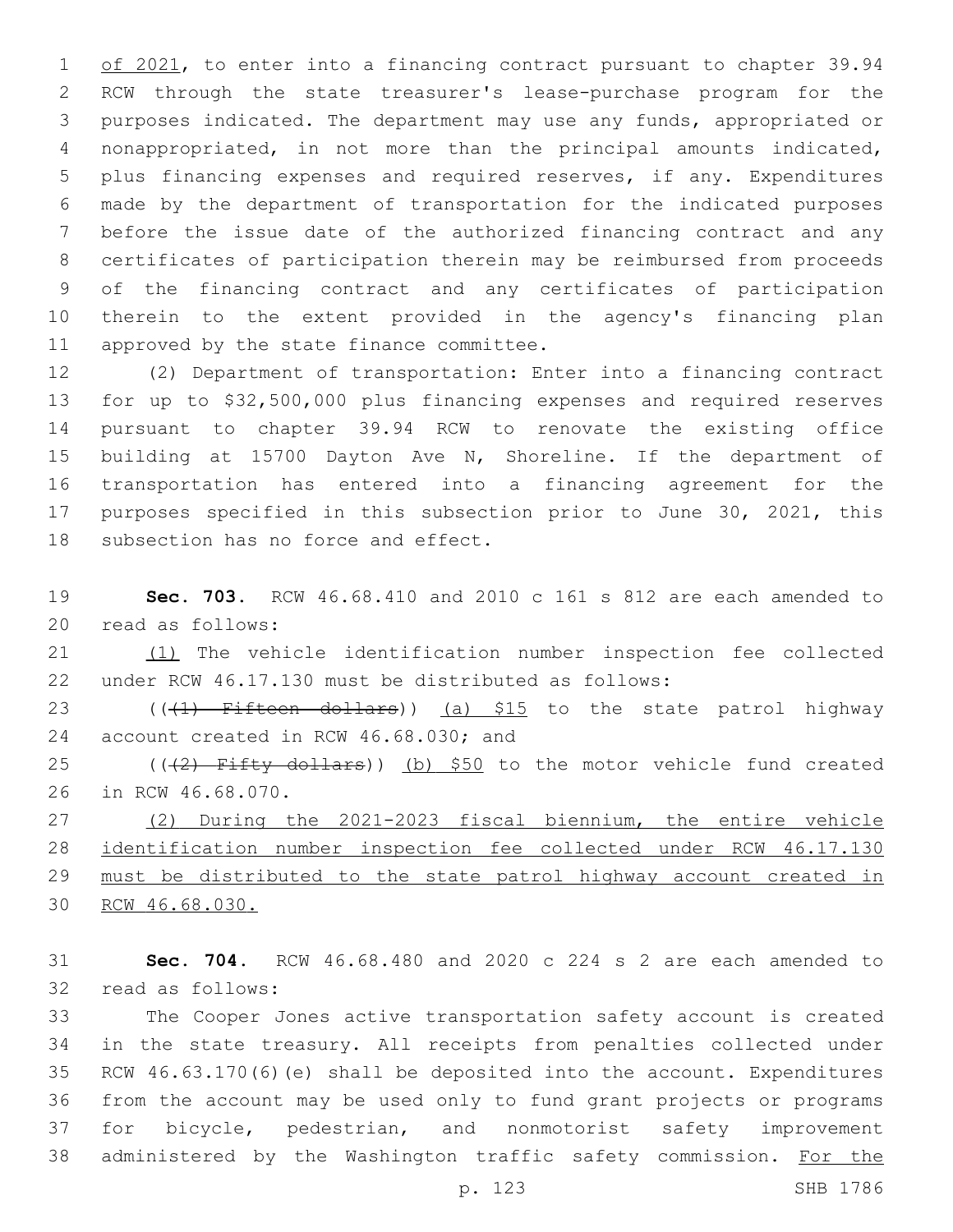2021-2023 biennium, expenditures from the account may also be used to 2 fund grant projects or programs for bicycle, pedestrian, and nonmotorist safety improvement administered by the Washington state department of transportation. The account is subject to allotment procedures under chapter 43.88 RCW. Moneys in the account may be 6 spent only after appropriation.

 **Sec. 705.** RCW 47.12.063 and 2015 3rd sp.s. c 13 s 2 are each 8 amended to read as follows:

 (1) It is the intent of the legislature to continue the department's policy giving priority consideration to abutting property owners in agricultural areas when disposing of property through its surplus property program under this section.

 (2) Whenever the department determines that any real property owned by the state of Washington and under the jurisdiction of the department is no longer required for transportation purposes and that 16 it is in the public interest to do so, the department may sell the property or exchange it in full or part consideration for land or building improvements or for construction of highway improvements at fair market value to any person through the solicitation of written bids through public advertising in the manner prescribed under RCW 47.28.050 or in the manner prescribed under RCW 47.12.283.

 (3) The department may forego the processes prescribed by RCW 47.28.050 and 47.12.283 and sell the real property to any of the 24 following entities or persons at fair market value, except as specified in subsection (9) of this section during the 2021-2023

26 fiscal biennium:

27 (a) Any other state agency;

(b) The city or county in which the property is situated;

29 (c) Any other municipal corporation;

 (d) Regional transit authorities created under chapter 81.112 31 RCW;

 (e) The former owner of the property from whom the state acquired 33 title;

 (f) In the case of residentially improved property, a tenant of the department who has resided thereon for not less than six months and who is not delinquent in paying rent to the state;

 (g) Any abutting private owner but only after each other abutting private owner (if any), as shown in the records of the county assessor, is notified in writing of the proposed sale. If more than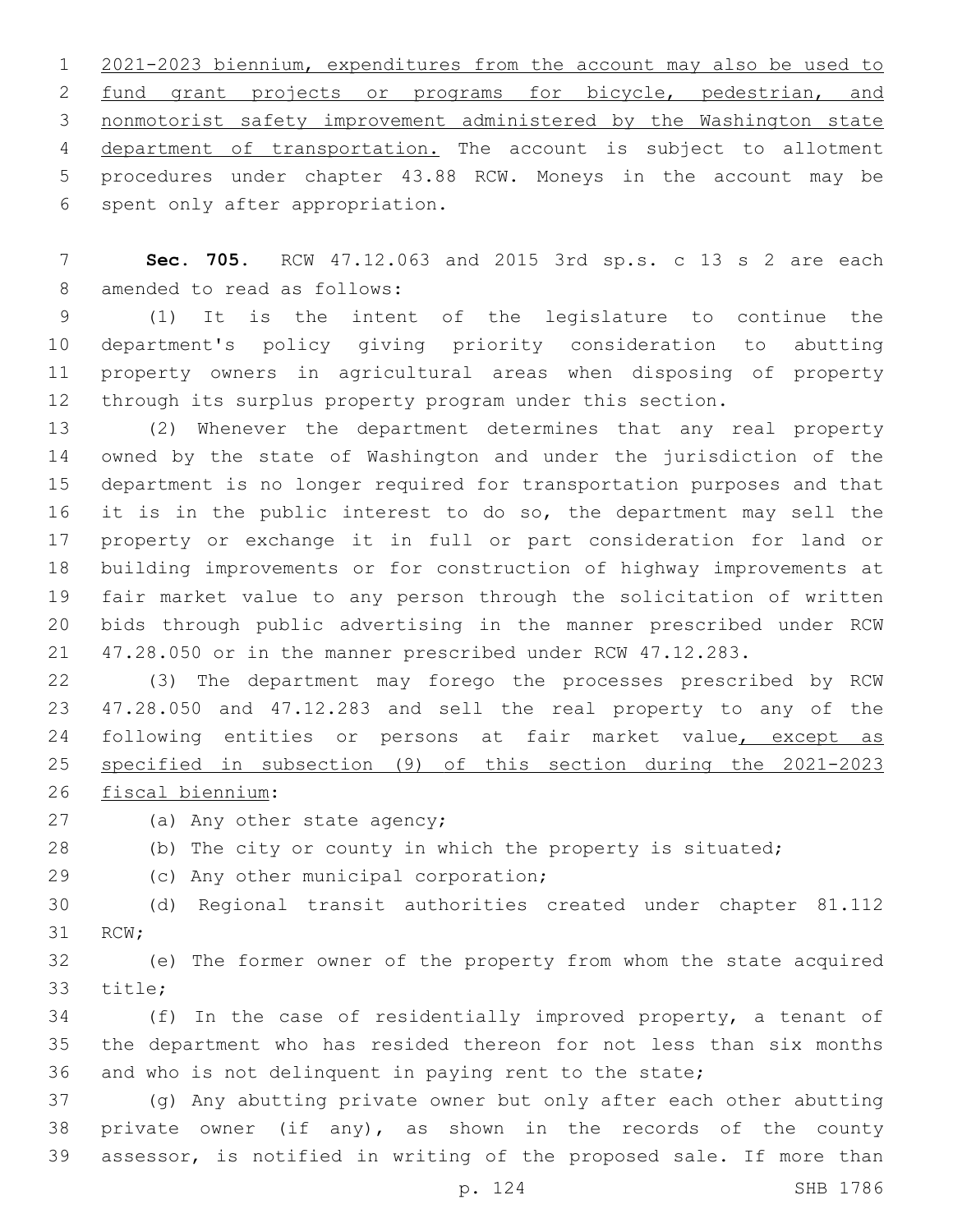one abutting private owner requests in writing the right to purchase the property within fifteen days after receiving notice of the proposed sale, the property shall be sold at public auction in the 4 manner provided in RCW 47.12.283;

 (h) To any other owner of real property required for 6 transportation purposes;

 (i) In the case of property suitable for residential use, any nonprofit organization dedicated to providing affordable housing to very low-income, low-income, and moderate-income households as defined in RCW 43.63A.510 and is eligible to receive assistance through the Washington housing trust fund created in chapter 43.185 12 RCW;  $((\theta \pm))$ 

 (j) During the 2021-2023 fiscal biennium, any nonprofit organization that identifies real property to be sold or conveyed as 15 a substitute for real property owned by the nonprofit within the city 16 of Seattle to be redeveloped for the purpose of affordable housing; or

18 (k) A federally recognized Indian tribe within whose reservation 19 boundary the property is located.

 (4) When selling real property pursuant to RCW 47.12.283, the department may withhold or withdraw the property from an auction when requested by one of the entities or persons listed in subsection (3) of this section and only after the receipt of a nonrefundable deposit 24 equal to  $((\text{ten}))$  10 percent of the fair market value of the real 25 property or ((five thousand dollars)) \$5,000, whichever is less. This subsection does not prohibit the department from exercising its discretion to withhold or withdraw the real property from an auction if the department determines that the property is no longer surplus or chooses to sell the property through one of the other means listed in subsection (2) of this section. If a transaction under this 31 subsection is not completed within ((sixty)) 60 days, the real 32 property must be put back up for sale.

 (5) Sales to purchasers may, at the department's option, be for cash, by real estate contract, or exchange of land or highway improvements. Transactions involving the construction of improvements must be conducted pursuant to chapter 47.28 RCW and Title 39 RCW, as applicable, and must comply with all other applicable laws and rules.

 (6) Conveyances made pursuant to this section shall be by deed executed by the secretary of transportation and shall be duly 40 acknowledged.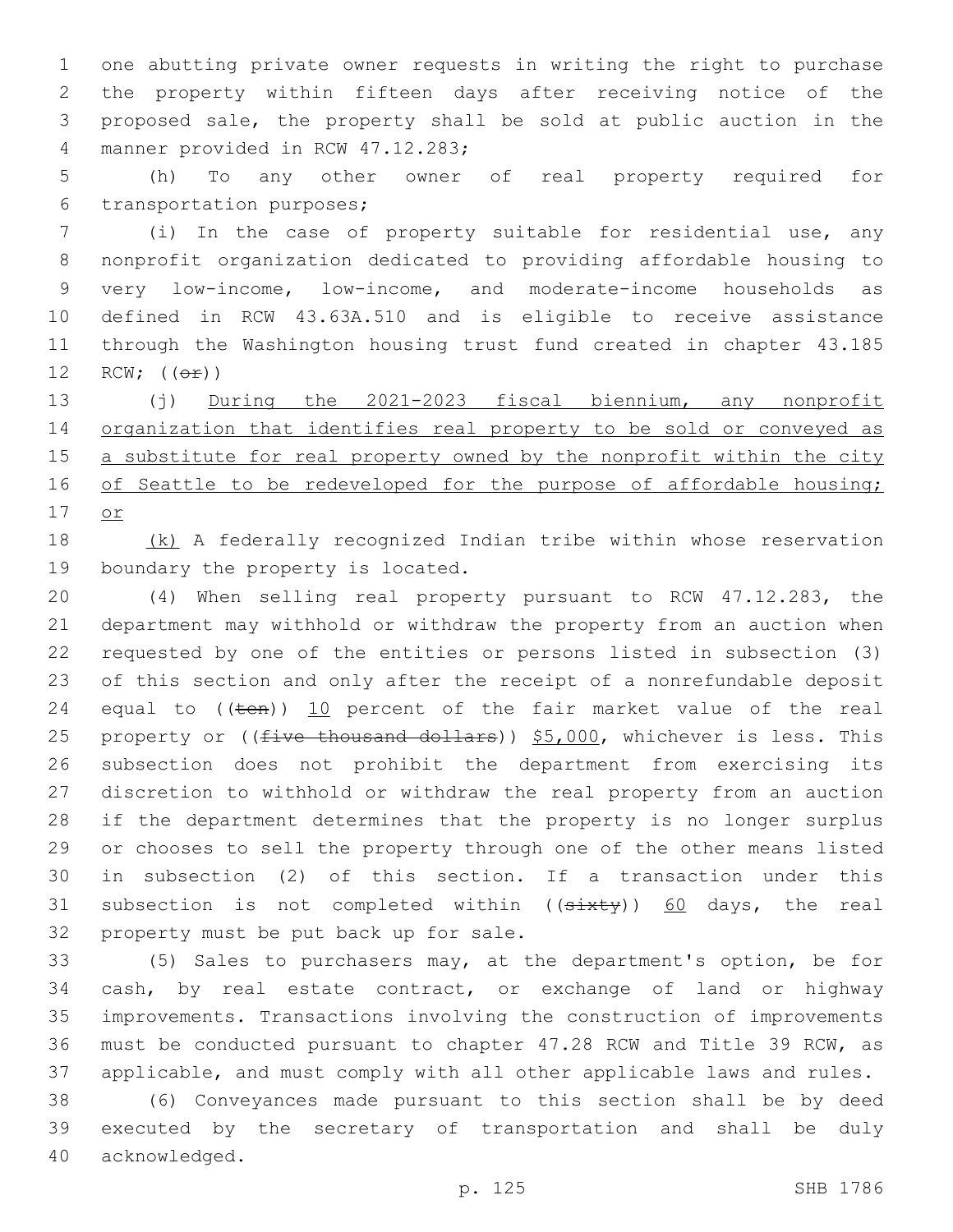(7) Unless otherwise provided, all moneys received pursuant to the provisions of this section less any real estate broker commissions paid pursuant to RCW 47.12.320 shall be deposited in the motor vehicle fund.4

 (8) The department may not enter into equal value exchanges or property acquisitions for building improvements without first consulting with the office of financial management and the joint 8 transportation committee.

 (9) During the 2021-2023 fiscal biennium, the department may sell 10 or convey surplus property at less than its fair market value when 11 the department finds that it is in the public interest to do so because:

 (a) The surplus property will be used as a substitute for property to be redeveloped to provide the public benefit of 15 affordable housing; and

 (b) The development of affordable housing on that property would 17 not otherwise be adequately compensated.

 **Sec. 706.** RCW 46.01.385 and 2021 c 32 s 2 are each amended to 19 read as follows:

 The agency financial transaction account is created in the state treasury. Receipts directed by law to the account from cost recovery charges for credit card and other financial transaction fees must be deposited into the account. Moneys in the account may be spent only after appropriation. Expenditures from the account may be used only for paying credit card and financial transaction fees, and other related costs incurred by state agencies. During the 2021-2023 fiscal 27 biennium, expenditures from the account may also be used for additional information technology costs related to supporting the 29 department of licensing operations and addressing staffing shortages.

 **Sec. 707.** 2021 c 333 s 719 (uncodified) is amended to read as follows:31

 (1) The state commercial aviation coordinating commission will review existing data and conduct research to determine Washington's long-range commercial aviation facility needs and the site of a new primary commercial aviation facility. Research for each potential site must include the feasibility of constructing a commercial aviation facility in that location and its potential environmental, community, and economic impacts. Options for a new primary commercial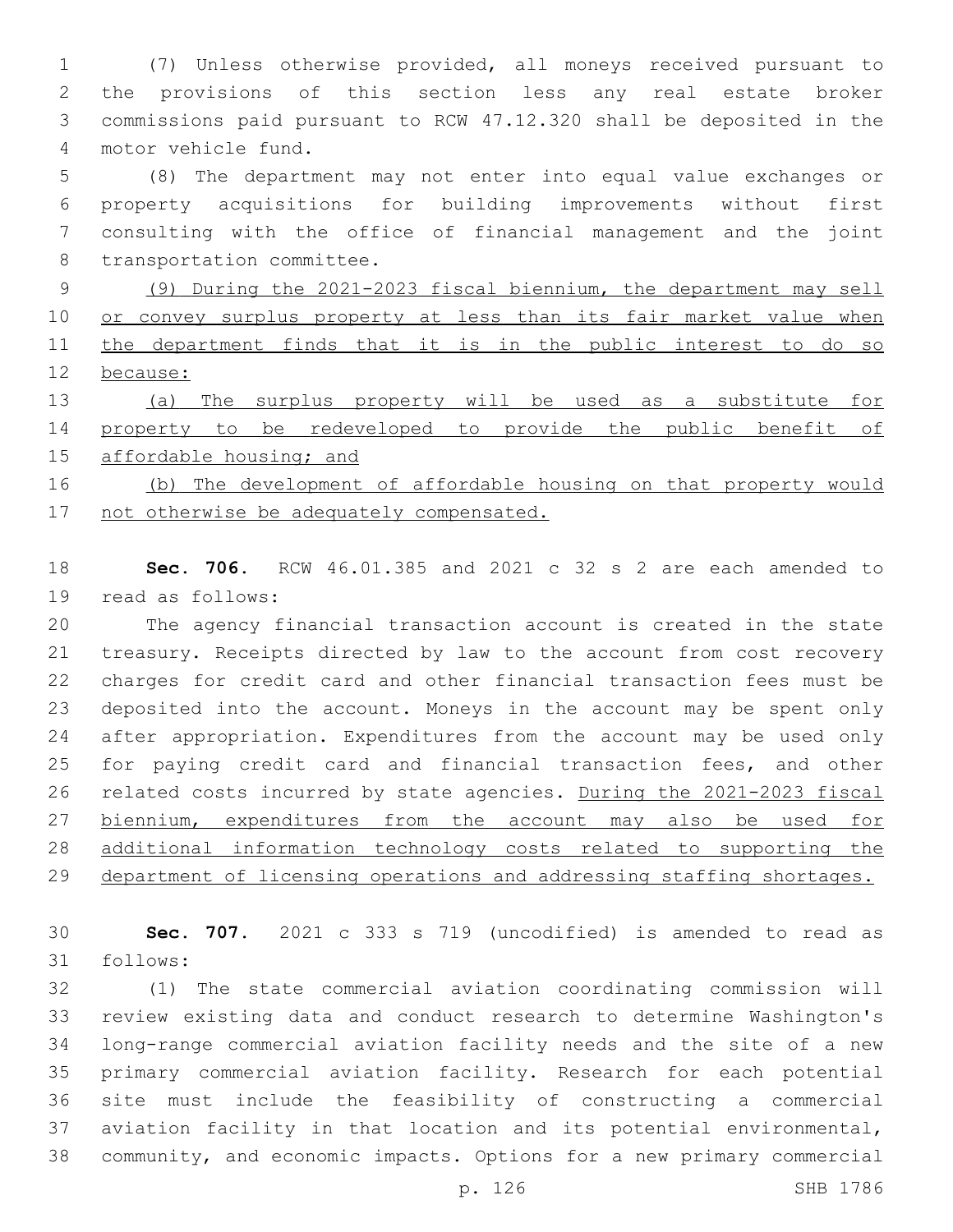aviation facility in Washington may include expansion of an existing airport facility but may not include siting a facility on or in the vicinity of a military installation that would be incompatible with the installation's ability to carry out its mission requirements. The work of the commission shall include the following:

 (a) Recommendations to the legislature on future Washington state long-range commercial aviation facility needs including possible additional aviation facilities or expansion of current aviation facilities, excluding those located in a county with a population of two million or more, to meet anticipated commercial aviation, general 11 aviation, and air cargo demands;

 (b) Identifying a preferred location for a new primary commercial aviation facility. The commission shall make recommendations and shall select a single preferred location by a sixty percent majority 15 vote using the following process:

(i) Initiating a broad review of potential sites;

 (ii) Recommending a final short list of no more than six 18 locations by February 15, 2022;

 (iii) Identifying the top two locations from the final six 20 locations by October 15, 2022; and

 (iv) Identifying a single preferred location for a new primary 22 commercial aviation facility by ((February)) June 15, 2023; and

 (c) A projected timeline for the development of an additional commercial aviation facility that is completed and functional by 2040.

 (2) The commission shall submit a report of its findings and recommendations to the transportation committees of the legislature 28 by ((February)) June 15, 2023. The commission must allow a minority report to be included with the commission report if requested by a 30 voting member of the commission.

 (3) Nothing in this section shall be construed to endorse, limit, or otherwise alter existing or future plans for capital development and capacity enhancement at existing commercial airports in 34 Washington.

35 (4) This section expires June 30, 2023.

(End of part)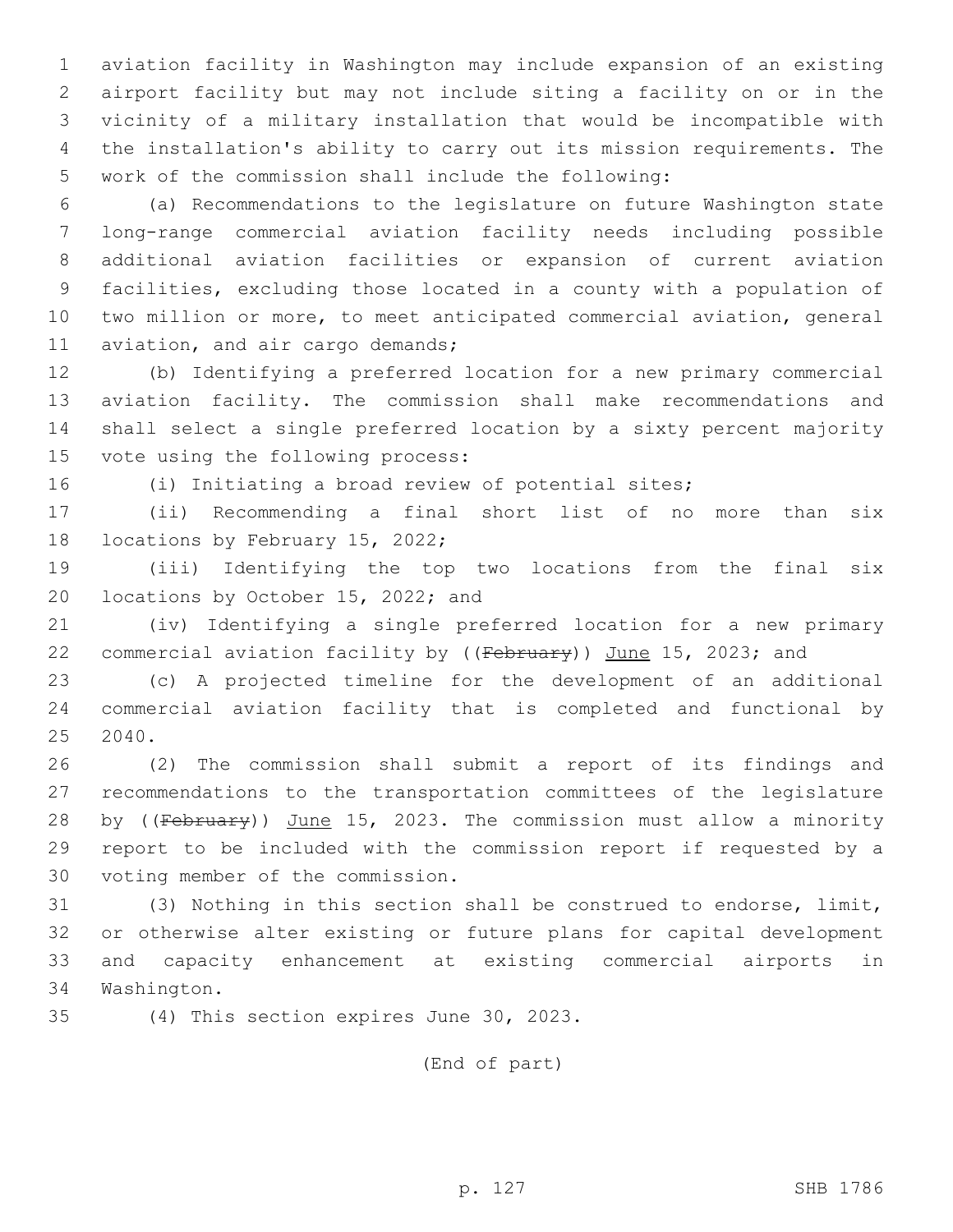#### **MISCELLANEOUS**

 NEW SECTION. **Sec. 801.** If any provision of this act or its application to any person or circumstance is held invalid, the remainder of the act or the application of the provision to other persons or circumstances is not affected.

 NEW SECTION. **Sec. 802.** This act is necessary for the immediate preservation of the public peace, health, or safety, or support of the state government and its existing public institutions, and takes effect immediately.

(End of part)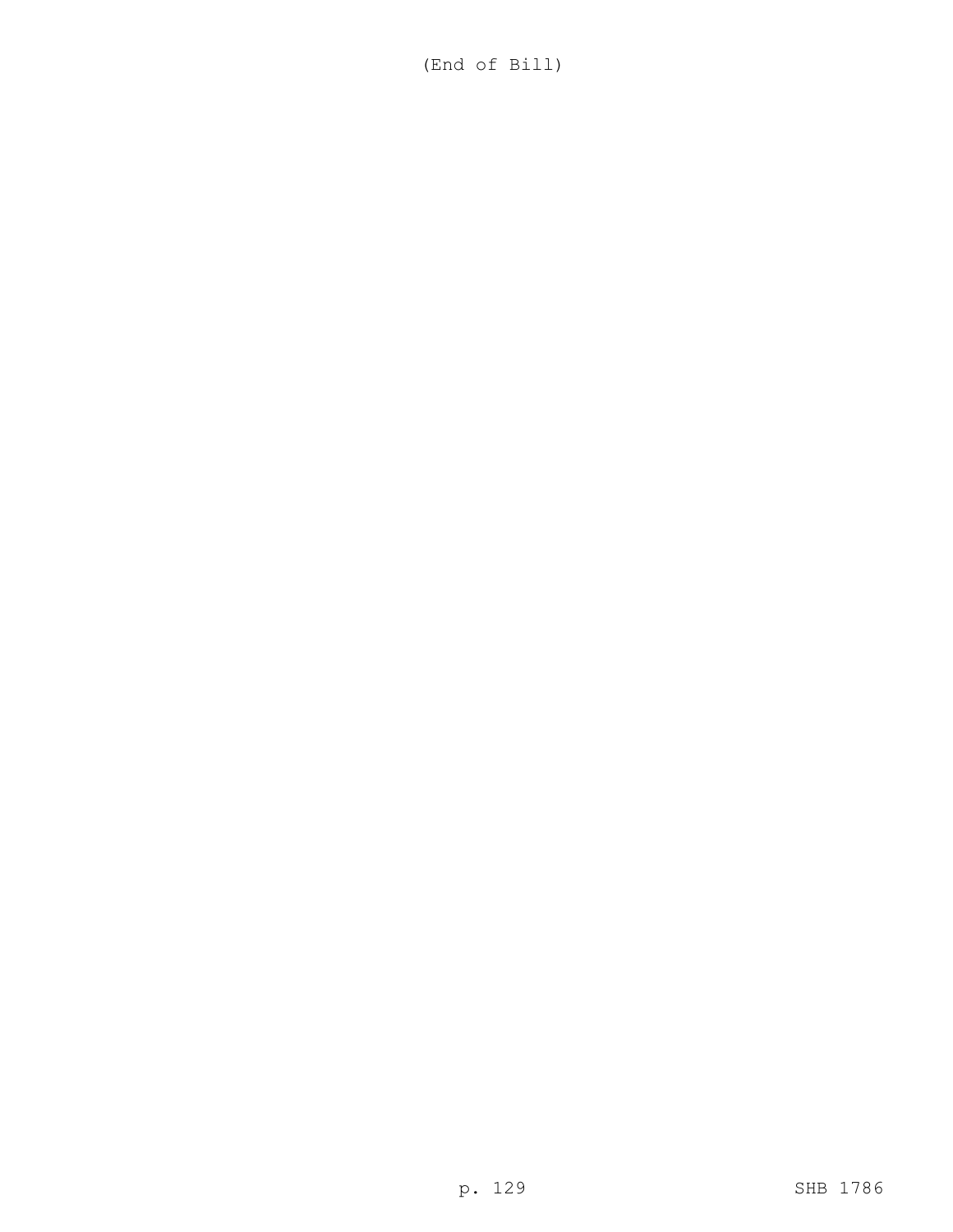## INDEX PAGE # BOARD OF PILOTAGE COMMISSIONERS. . . . . . . . . . . . . . . . . . 4

| COLLECTIVE BARGAINING AGREEMENT                                    |     |
|--------------------------------------------------------------------|-----|
| WSP LIEUTENANTS AND CAPTAINS ASSOCIATION.                          | 112 |
| WSP TROOPERS ASSOCIATION.                                          | 111 |
| COLLECTIVE BARGAINING AGREEMENTS.                                  | 106 |
| CARPENTERS.<br>$\ddot{\phantom{1}}$<br>$\sim$ $\sim$ $\sim$        | 107 |
| FASPAA.                                                            | 107 |
| TRU.                                                               | 111 |
| $MEBA-L$ . .                                                       | 109 |
| MEBA-UL. .                                                         | 108 |
| METAL TRADES. .                                                    | 108 |
| MM&P MASTERS. .                                                    | 110 |
| MM&P MATES.                                                        | 110 |
| MM&P WATCH CENTER SUPERVISORS                                      | 110 |
| $OPETU.$                                                           | 106 |
| PORT ENGINEERS                                                     | 109 |
| SEIU LOCAL 6.                                                      | 107 |
| COMPENSATION                                                       |     |
| REPRESENTED EMPLOYEES-HEALTH CARE-COALITION-INSURANCE BENEFITS 112 |     |
| REPRESENTED EMPLOYEES-OUTSIDE HEALTH CARE<br>COALITION—INSURANCE   |     |
|                                                                    |     |
|                                                                    |     |
| COUNTY ROAD ADMINISTRATION BOARD.<br>9.                            | 77  |
| DEPARTMENT OF AGRICULTURE.                                         | 3   |
| DEPARTMENT OF ARCHAEOLOGY AND HISTORIC PRESERVATION                | 1   |
| DEPARTMENT OF LICENSING.                                           | 26  |
| TRANSFERS.                                                         | 102 |
| DEPARTMENT OF TRANSPORTATION                                       |     |
| AVIATION-PROGRAM F.                                                | 38  |
| CHARGES FROM OTHER AGENCIES-PROGRAM U.                             | 58  |
| FACILITIES-PROGRAM D-CAPITAL.                                      | 78  |
| FACILITIES-PROGRAM D-OPERATING.                                    | 38  |
| HIGHWAY MAINTENANCE-PROGRAM M.                                     | 45  |
| IMPROVEMENTS-PROGRAM I.                                            | 78  |
| INFORMATION TECHNOLOGY-PROGRAM C.                                  | 37  |
| LOCAL PROGRAMS-PROGRAM Z-CAPITAL.                                  | 96  |
| LOCAL PROGRAMS-PROGRAM Z-OPERATING.                                | 72  |
| MARINE-PROGRAM X.                                                  | 67  |
| PRESERVATION-PROGRAM P.                                            | 86  |